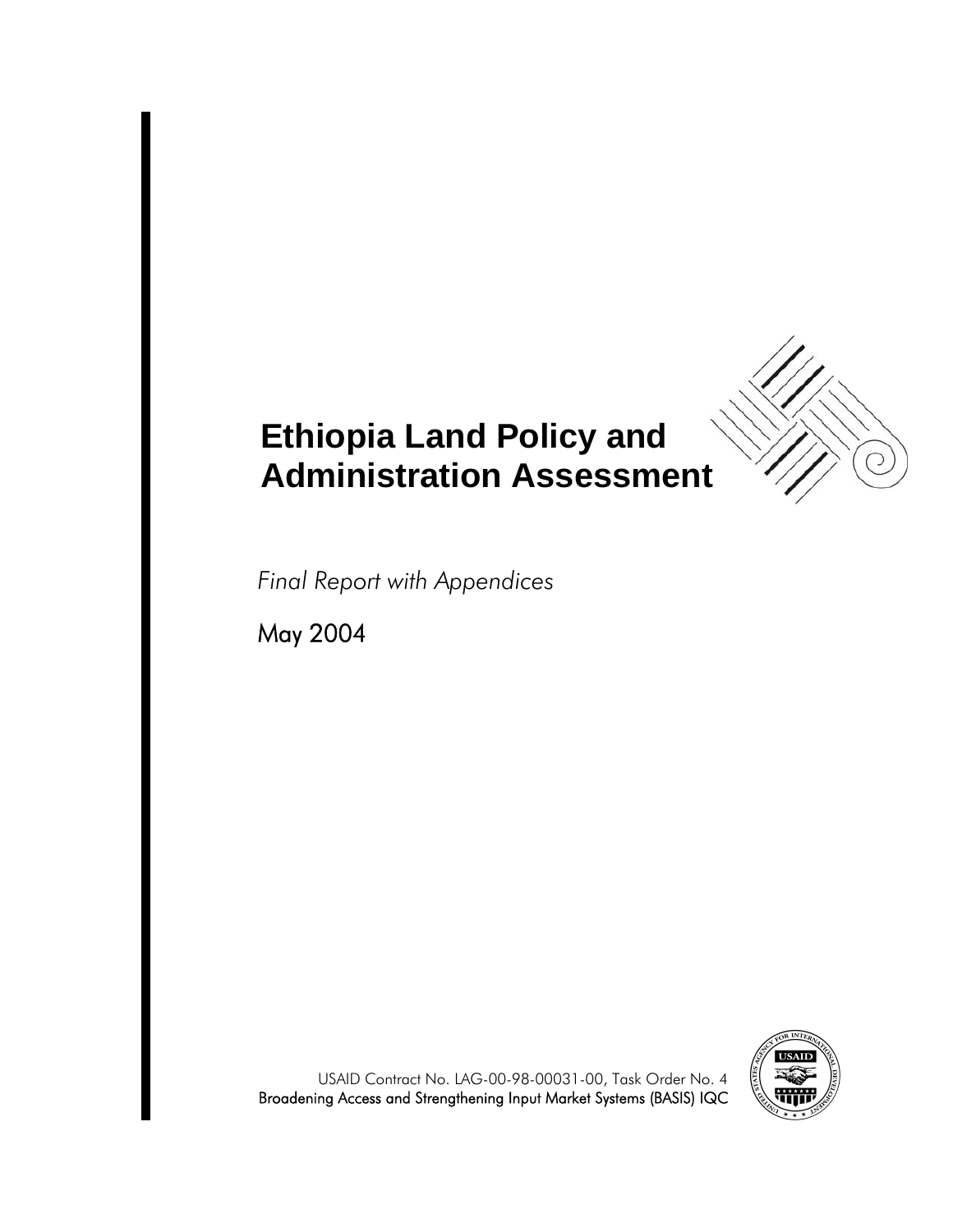Submitted to: USAID/Ethiopia

Submitted by: ARD, Inc. 159 Bank Street, Suite 300 Burlington, VT 05401 USA Phone: 802-658-3890 FAX: 802-658-4247 www.ardinc.com



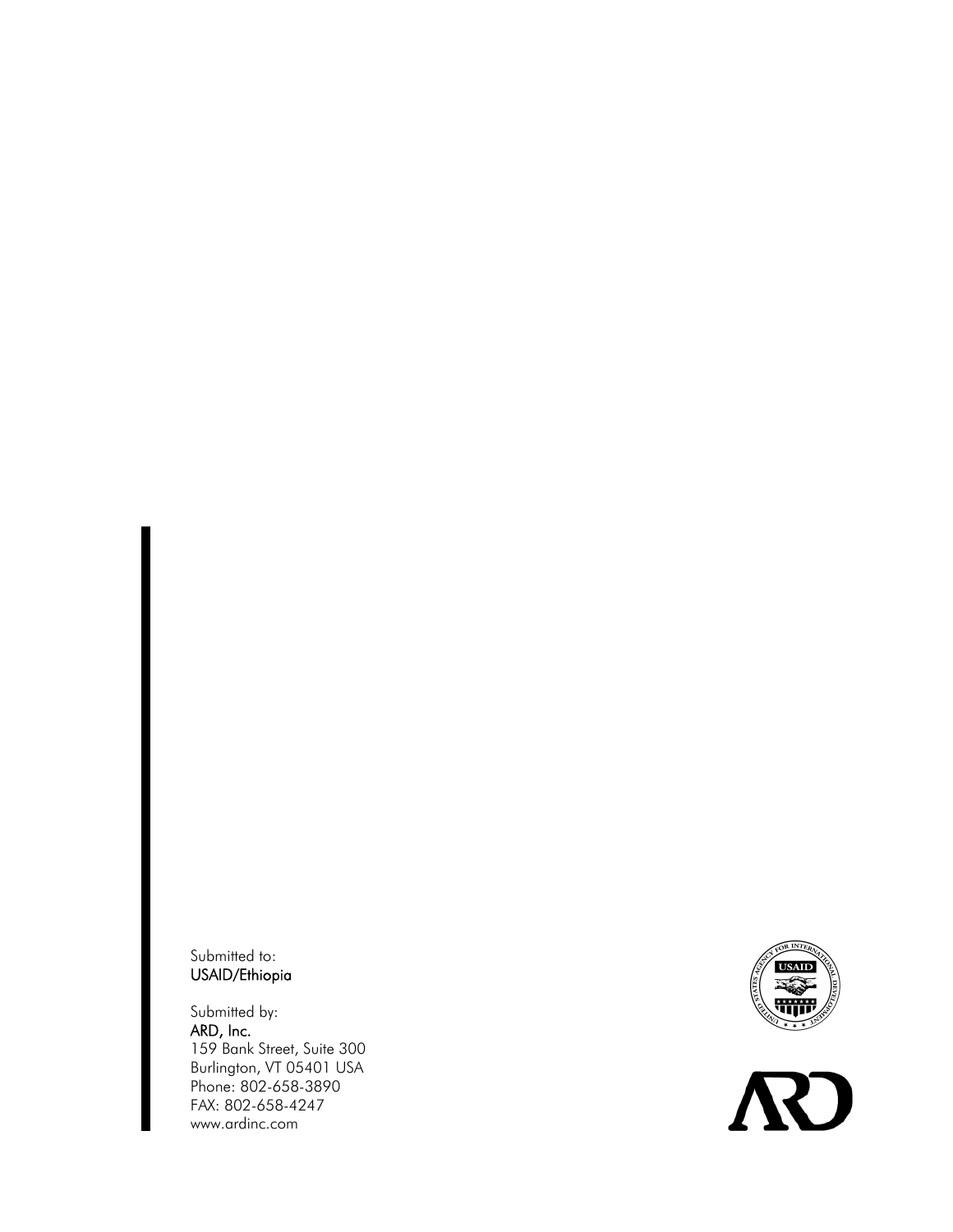# **Country Map**



*Note: The colored area of this USAID map represents the four regions visited during the assessment.*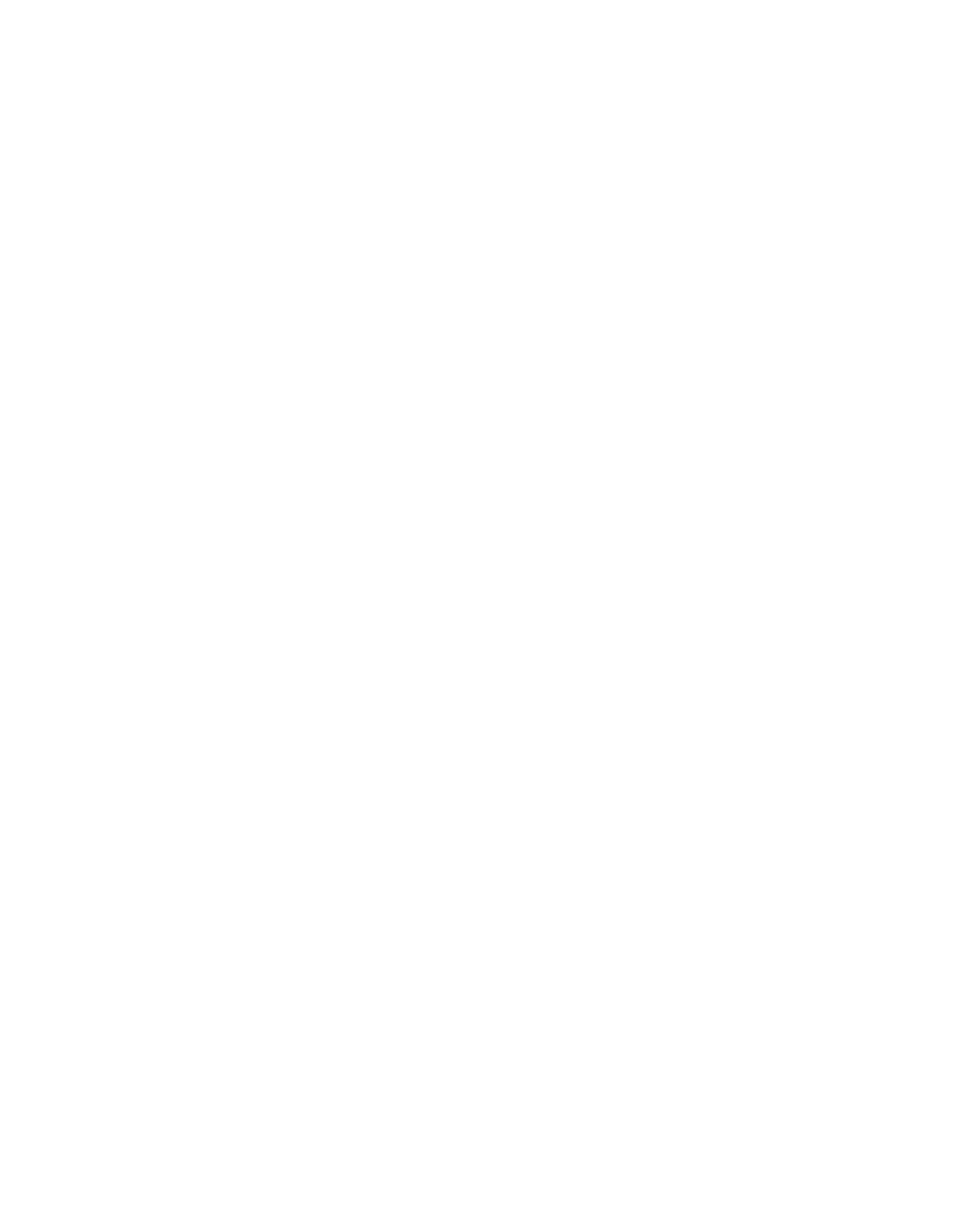# **Table of Contents**

| Appendix A: Important Land Policy and Administration Issues for Further |  |
|-------------------------------------------------------------------------|--|
|                                                                         |  |
| Appendix B: Geographic Information and Geodetic Grid A-21               |  |
|                                                                         |  |
|                                                                         |  |
|                                                                         |  |
|                                                                         |  |

S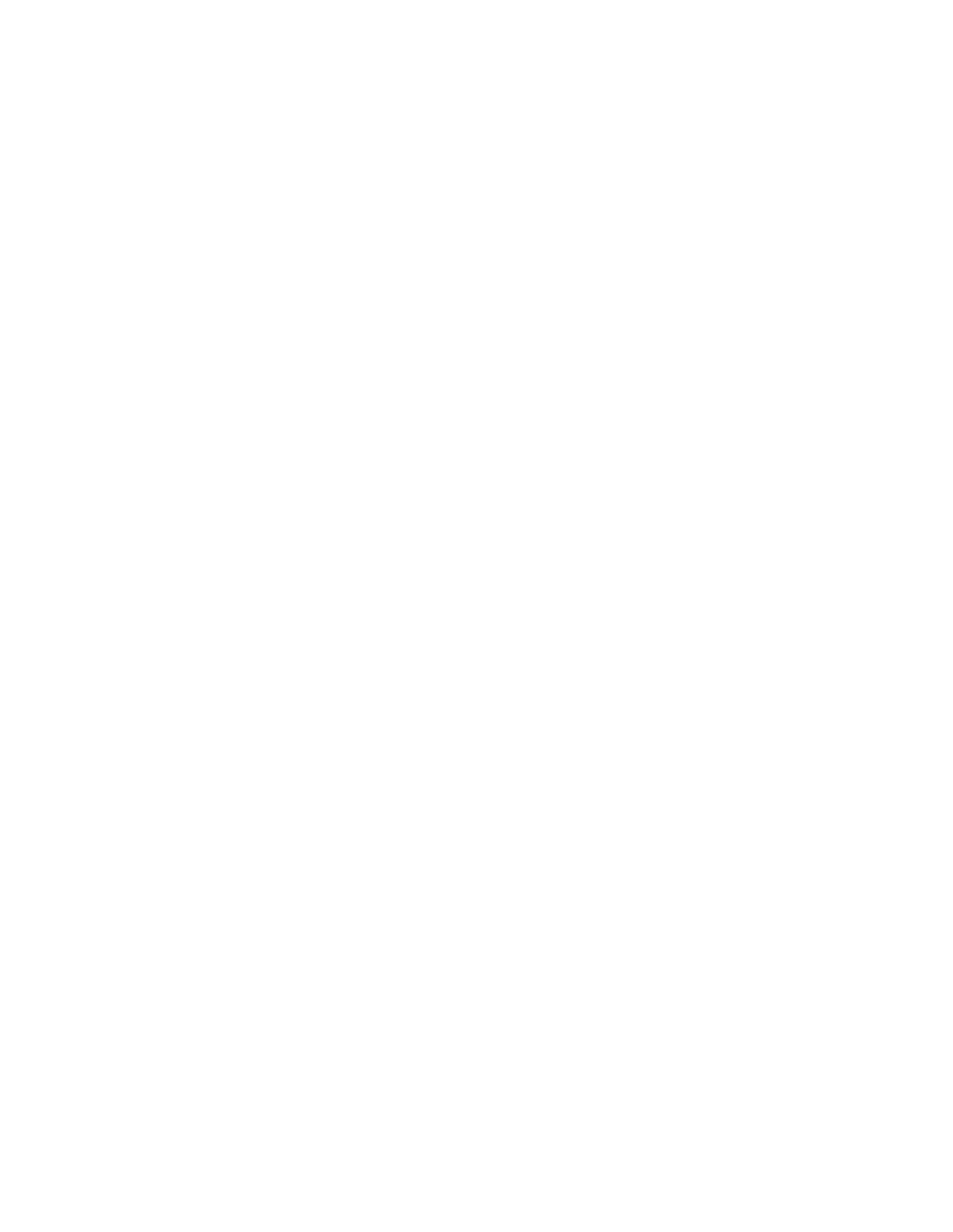# **Acronyms and Abbreviations**

| <b>AFREF</b>  | African Reference System                                                            |
|---------------|-------------------------------------------------------------------------------------|
| birr          | Ethiopian currency                                                                  |
| <b>CSA</b>    | <b>Central Statistics Authority</b>                                                 |
| <b>DPPC</b>   | Disaster Preparedness and Prevention Commission                                     |
| <b>EMA</b>    | <b>Ethiopian Mapping Authority</b>                                                  |
| <b>EPLAUA</b> | Environmental Protection, Land Administration, and Use Authority<br>(Amhara region) |
| <b>EPRDF</b>  | Ethiopian Peoples Revolutionary Democratic Front                                    |
| <b>FEWS</b>   | <b>Famine Early Warning System</b>                                                  |
| <b>FIG</b>    | International Association of Surveyors                                              |
| <b>GIS</b>    | Geographic Information System                                                       |
| <b>GPS</b>    | Global Positioning System                                                           |
| <b>GTZ</b>    | Gesellschaft für Technische Zusammenarbeit (Germany)                                |
| <b>IDR</b>    | Institute for Development Research                                                  |
| <b>ISS</b>    | International Systems Services                                                      |
| kebele        | a group of villages forming an administrative unit in Ethiopia                      |
| <b>LUPO</b>   | Land Use Planning and Resource Management Project in Oromiya<br>Region              |
| <b>MOA</b>    | Ministry of Agriculture                                                             |
| <b>MOWR</b>   | Ministry of Water Resources                                                         |
| <b>NGO</b>    | nongovernmental organization                                                        |
| <b>NGS</b>    | National Geodetic Survey                                                            |
| <b>NSDI</b>   | National Spatial Data Infrastructure                                                |
| <b>SIDA</b>   | Swedish International Development Agency                                            |
| <b>SNNPR</b>  | Southern Nation, Nationalities, and People's Region                                 |
| <b>TPLF</b>   | <b>Tigray People's Liberation Front</b>                                             |
| <b>UNICEF</b> | United Nations Children's Fund                                                      |
| <b>USAID</b>  | US Agency for International Development                                             |
| woreda        | a local administrative group of kebeles that form a "district"                      |
| WFP           | United Nations World Food Program                                                   |

 $\odot$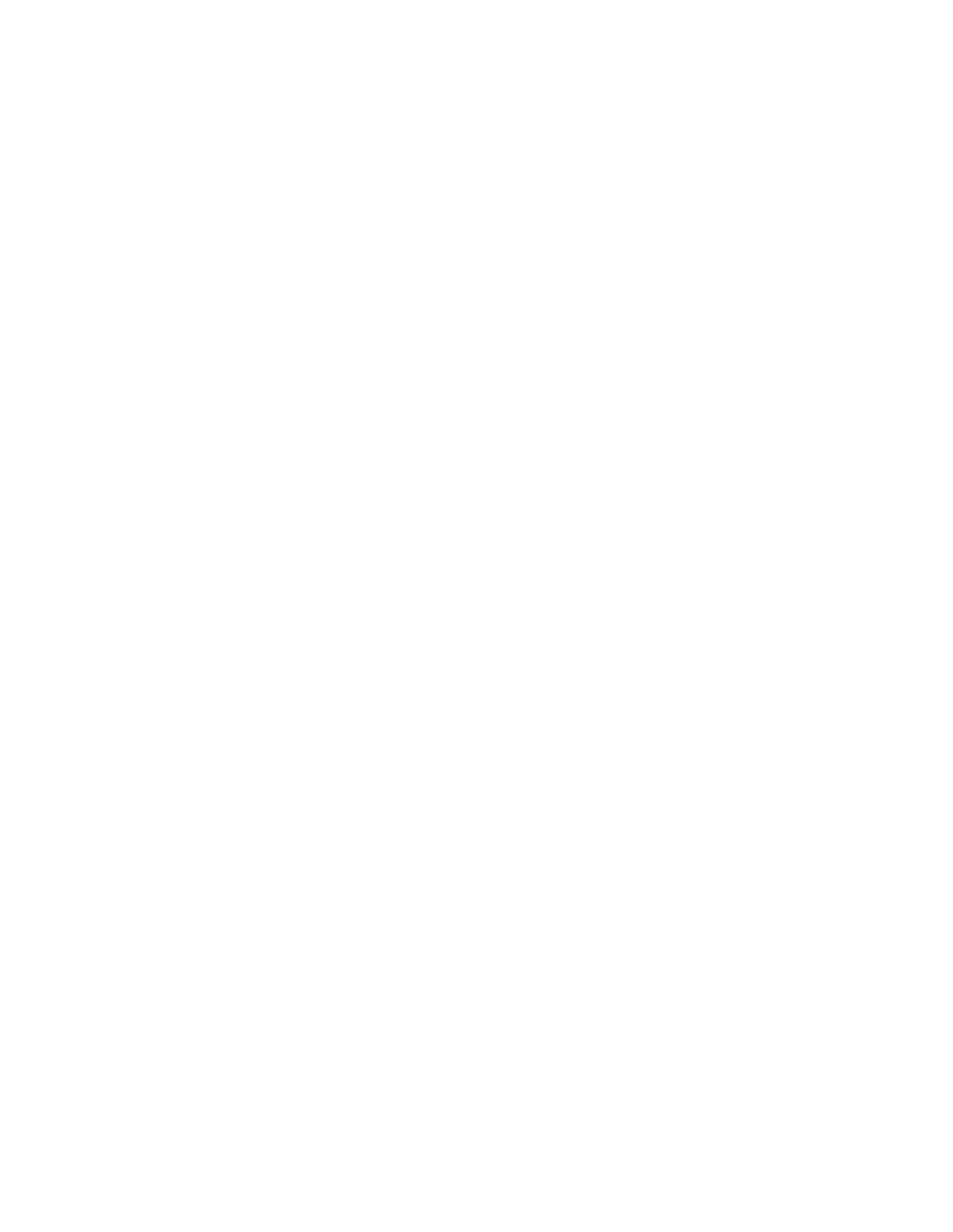# **Executive Summary**

Research and studies in Ethiopia show that insecurity of land tenure restricts rights in land, reduces incentives to productively invest in land, and limits transferability of land. In turn, these pose significant constraints to agricultural growth and natural resource management.

The purpose of the assessment was to assist USAID/Ethiopia to clarify the technical elements and technical assistance needed to implement a program intervention aimed at increasing security of tenure and rights for land. The exercise analyzed land tenure security, land policy, land administration, land management, and related issues, including the transferability of land use rights and land certification programs as they impact food security and agricultural development in Ethiopia. While the main focus of the exercise was on the land policy, institutional development, and land administration components, there was an additional effort to analyze the current status of the geodetic infrastructure and spatial data capacity of the country as they relate to land tenure and land use management.

The assessment was conducted under the USAID Global Broadening Access and Strengthening Input Market Systems (BASIS) IQC. Specifically, services were provided through the Awareness Framework: Property Rights and Natural Resources Management Task Order. In addition to meetings with government officials and members of the academic community, field visits were made to four regions— Amhara; Tigray; Oromiya; and the Southern Nation, Nationalities, and People's Region (SNNPR)—to meet with regional officials and farming communities.

The following is a brief summary of the major findings. These are presented in more detail in the body of the report.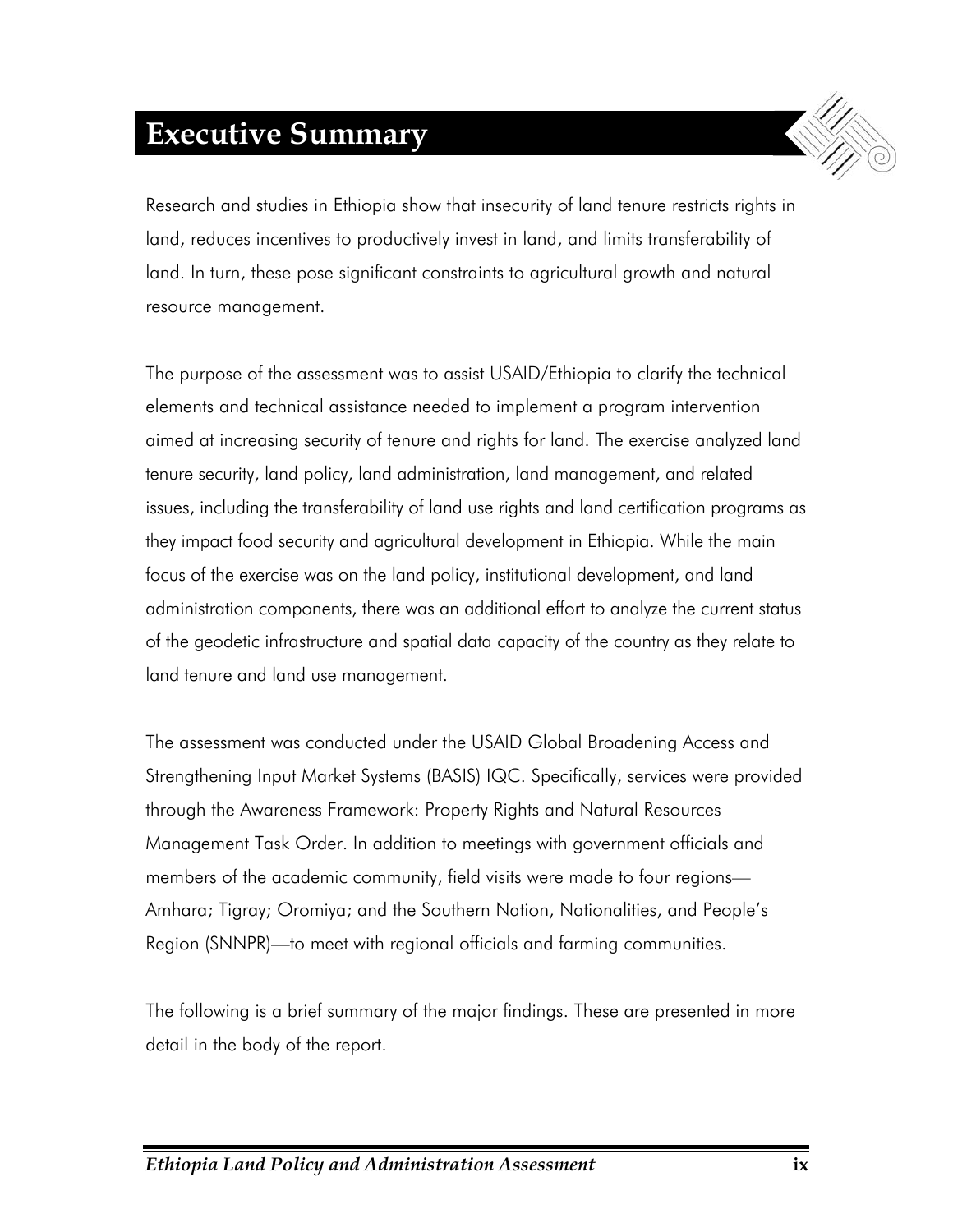### *Land Policy*

- The Ethiopian Constitution asserts state ownership of land; there are no private property rights in land.
- Even if there are national debates on the existence of different ownership and tenure regimes for land in Ethiopia, the Government of Ethiopia is not prepared at this time to legalize private property rights in land.
- While the Government of Ethiopia has decentralized administration of land to the regional governments, the formulation of broad land policy still rests with the federal government.
- Federal government proclamations provide some land rights guarantees and some requirements for regional councils, but there is no national land policy and institution that might serve as a coordinating body at the national level of government for policy discussion and coordination of land administration.
- The national law vests primary rights in the state with a decentralized administration of land, yet the broader discussion of property rights and policy options within the context of current constitutional provisions is sufficient.
- While the State still maintains primary rights in property, it could move toward a system of long-term leases that vest strong secondary rights in landholders, allowing them to sublease or make other land transactions (e.g., mortgages). These long-term leases would help to address some of the weaknesses in the existing land tenure system.
- **The federal government needs to address the land question. The proposed** ministry reorganization anticipates the establishment of a department of land administration. However, land issues in the broadest context will still extend beyond the scope of the new Ministry. There is a need to establish a task force within the Prime Minister's office to aid in the development of the national land policy and monitor its implementation.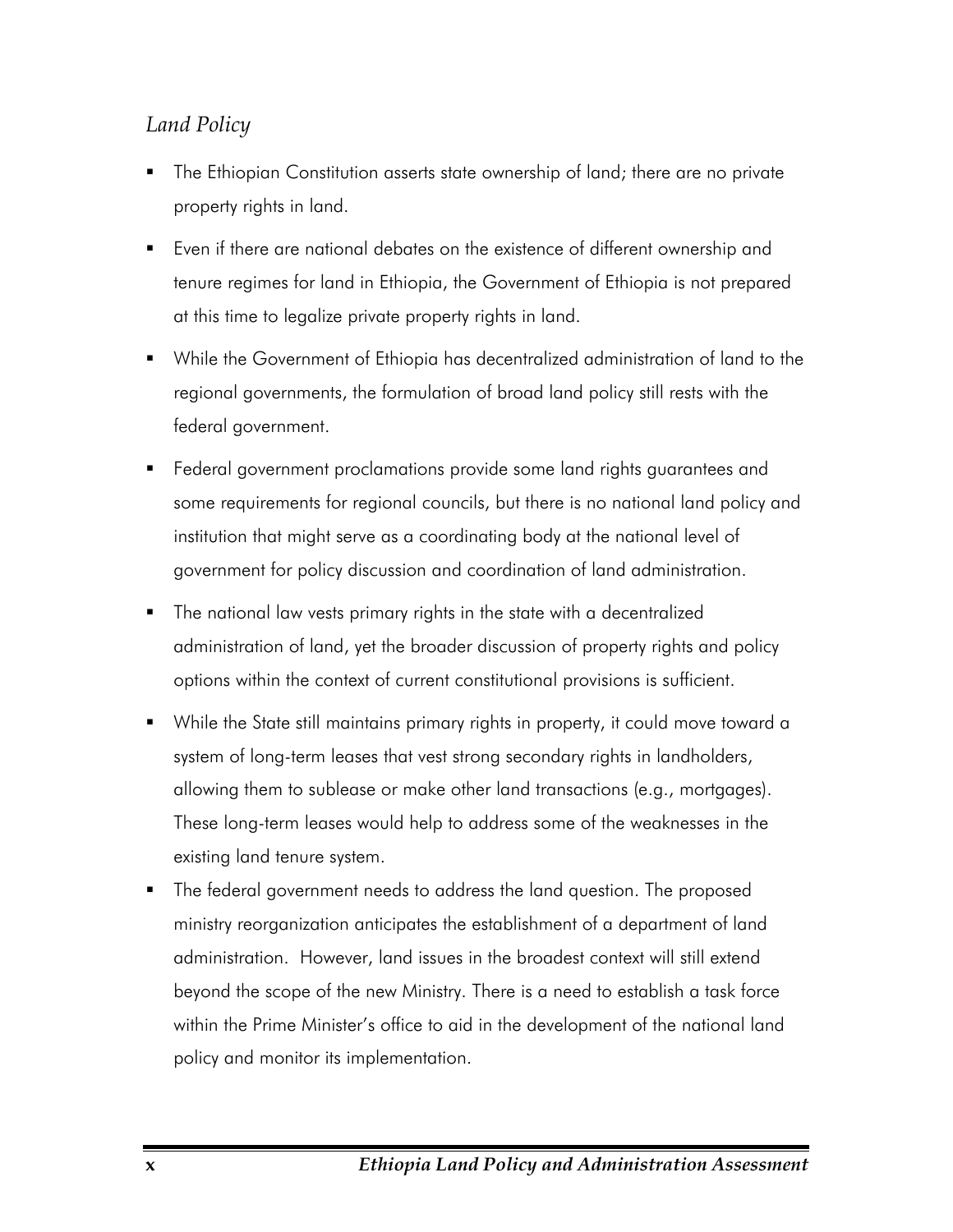### *Land Administration and Land Management*

- There is no federal institution responsible for land administration to support and coordinate regional efforts.
- At the regional level, institutional structures vary with the four regional governments visited. Each has adopted a different approach to land administration institutional structures.
- **IF** In several regions those governments have launched land administration reform efforts (not to be confused with land policy reform). The objective of these efforts is to improve land administration and thereby improve land tenure security for land users, though it is unclear how effective that will be in isolation of other interventions.
- Some user rights are transferable in the form of sharecropping, subleasing, or rental arrangements, but there are some restrictions in terms of the lease periods and the amounts of land to be leased out.
- **Current land use and land administration policies of the regions present** restrictions on the transferability and use of land.
- Land redistribution is not ruled out in both the federal land proclamation and some regional proclamations and theoretically can still take place.
- There are also reports or statements by the *kebele* administrations (groups of villages that form administrative units in Ethiopia) regarding the possible redistribution of land even if they have certificates. This suggests that even with the certificates, farmers do not have strong tenure security.
- Regional proclamations have stated land use rights for landholders, farmers, and others can still be taken away by the regional government or the local *kebele* administrations. In these cases, land users who have land taken by the government (as opposed to those who abandon it) are supposed to be paid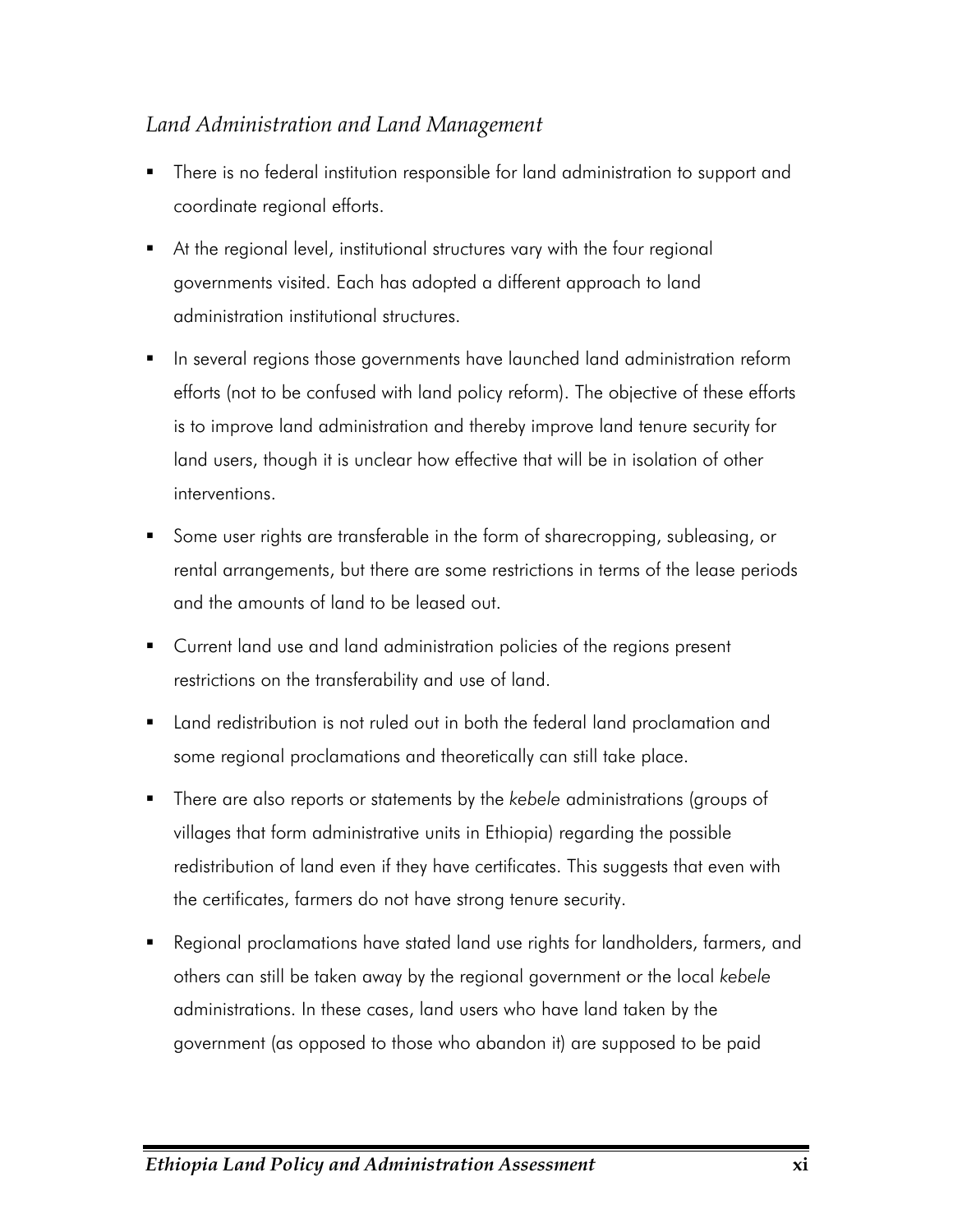compensation. However, the entire expropriation process is not articulated in these proclamations.

- *Kebele* administration authorities in some regions stated that if someone "left" their land for a period of more than two years, regardless if they held a certificate, they would take the land and distribute it to someone else.
- Use rights are inheritable within families. However, there are some restrictions in the Amhara law.
- The programs from region to region lack consistency, including in the way land is administered and the user rights that are granted. The most notable inconsistencies are in their organizational structures, inheritance, and in the provisions permitting subleases.
- Regional and lower-level governments do not have the capacity to adequately implement their land administration reform programs.
- It appears that regional governments have not adequately thought through monitoring and evaluation of the impacts of their reform efforts.
- There is little capacity for the dissemination of information to the public about the various land administration reform programs, their impacts, objectives, and ways that they will impact local resource use.

### *Land Certification*

- The present effort to improve land administration and security of tenure includes a focus on land certification, where the regional government will issue land certificates to individual farmers.
- Current land administration reform programs appear to have a technological focus rather than a focus on clarification of property rights.
- **Farmers interviewed in the regions where the certification process is beginning** noted that they liked the certification program because they felt it would stop the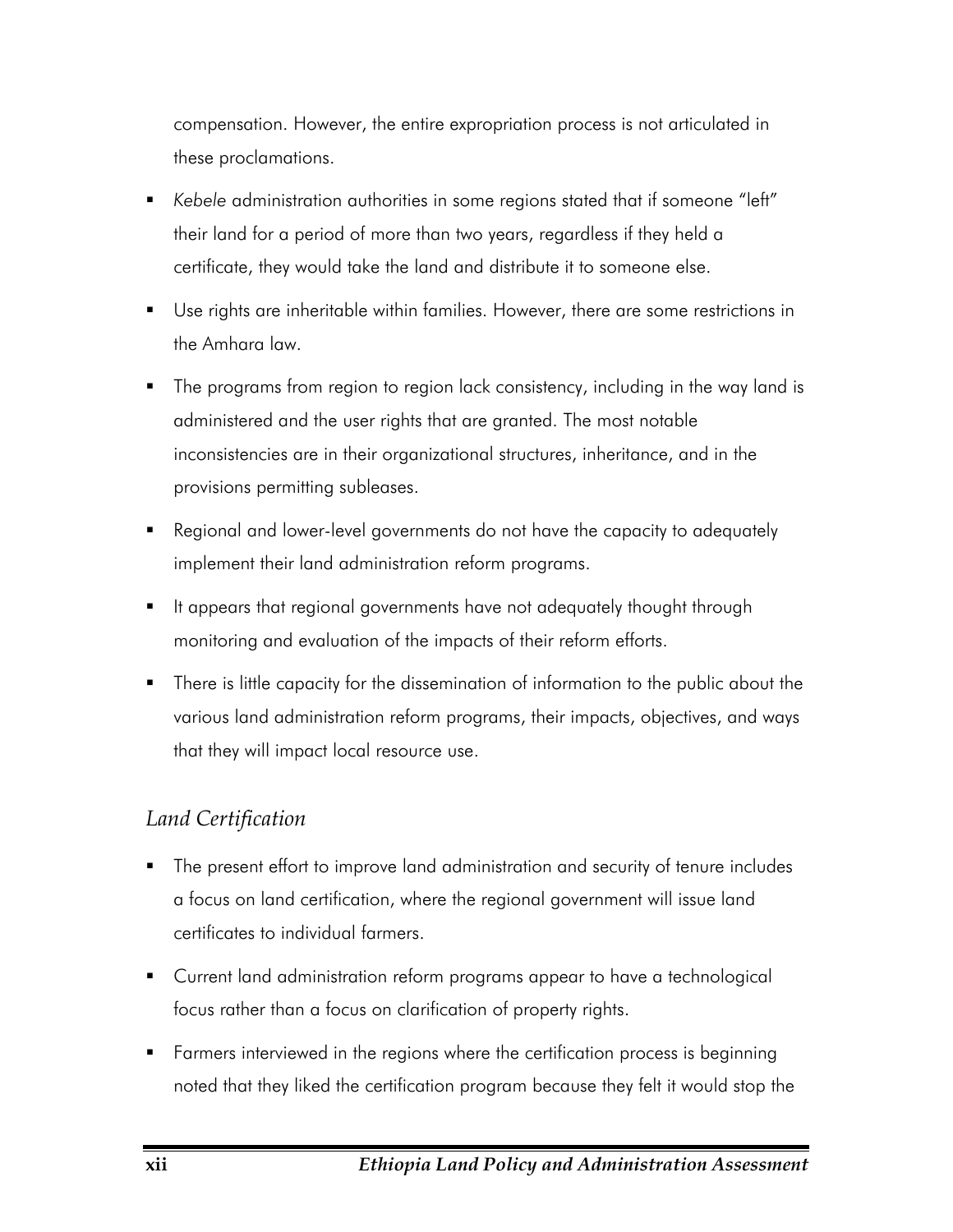governments from pursuing land redistribution (which on several occasions has stripped farmers of rights or reduced landholdings).

- Even with the certificates, land users may lose rights to use land under certain circumstances.
- **There is a "rush" to grant certificates in some regions without clearly mapping out** certain strategies. One strategy should link land administration reform and improved security with economic investment, sound resource use, poverty reduction, and improved livelihoods. Another strategy should insure that farmers and other land users understand the process, their rights and obligations, and the opportunities and constraints.
- Regional governments have not adequately thought through the sustainability of their land certification and land record efforts.
- In the primary certification phase in Amhara region, the *kebele* boundaries and those of all non-individually held land (e.g., communal land, reserves, or service areas) are to be measured using modern survey equipment and techniques. Based on that survey, baseline individual landholdings are still recorded using traditional measurement methods. While a full shift to modern techniques may be required in the future, such a shift at this point would possibly be premature due to limited regional and local capacity and resources, as well as the need to ensure that land users first fully understand the reform process.

## *USAID Opportunities and Recommendations for Possible Actions*

A number of specific activities can be identified from the above discussion. The following presentation prioritizes five general interventions and further prioritizes activities within each theme. Activities are noted in sequence in each of the priority themes.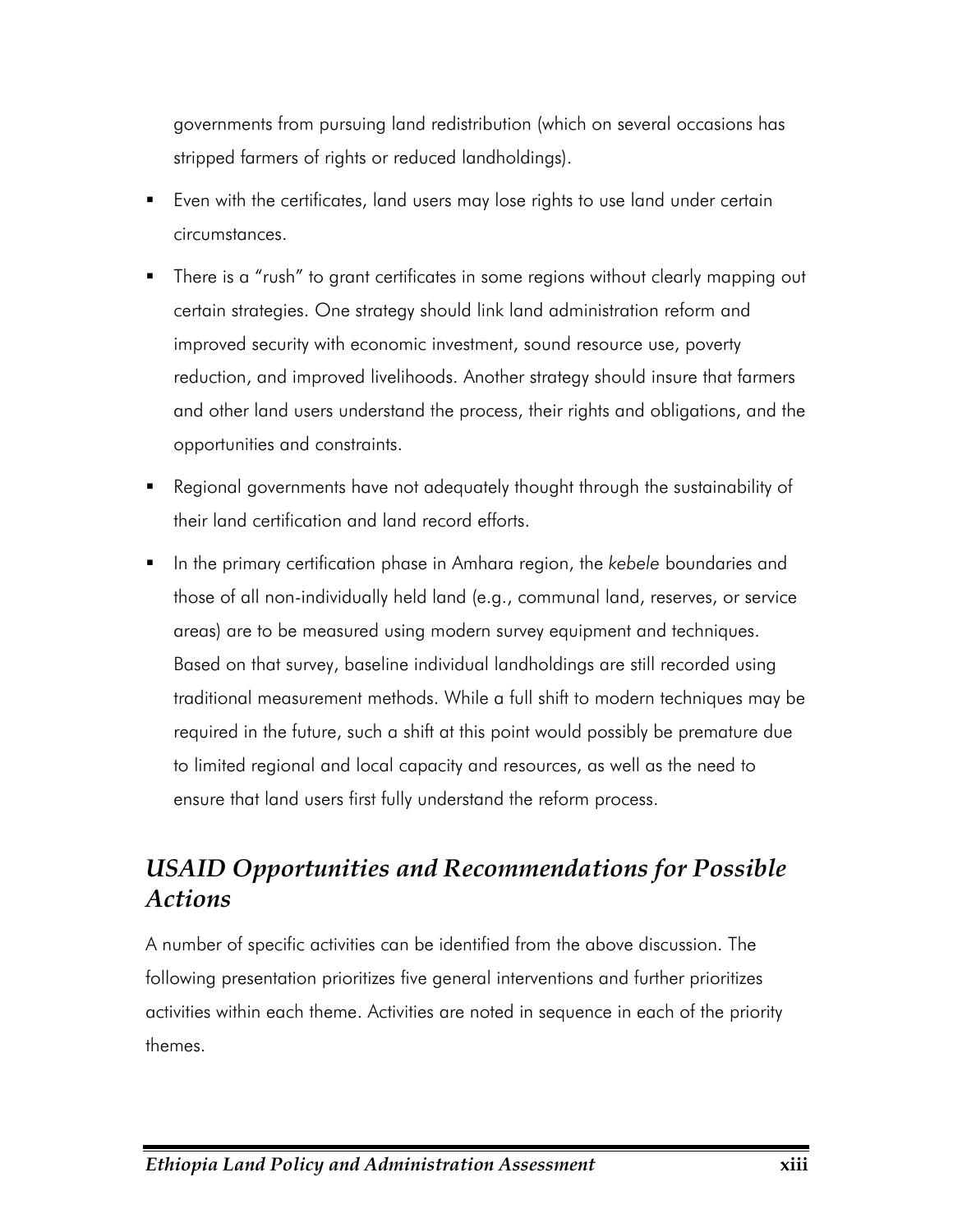### *1. Land Policy*

There is a great need to help the Ethiopian leadership think about how it can modify land policy and administration in ways that will encourage efficient farmers to produce more and improve their land management without reducing their livelihood security. This can be addressed through a multi-step process involving a national land policy conference and the establishment of a land policy task force that will be able to continue the refinement of the land policy.

Activity 1 National conference to reexamine land policy issues in Ethiopia, to review the developments in land policy and land administration since the introduction of regional land administration proclamations, and to lay out a strategy for continuing dialogue and follow-up.

#### *Potential scope of USAID support:*

Provide financial and technical assistance to organize and host a national workshop, prepare background documents, and disseminate materials.

Activity 2 Establish a land policy task force or land tenure forum within the Prime Minister's office responsible for the continuing development of land policy in Ethiopia.

#### *Potential scope of USAID support:*

Provide administrative and logistical support to the task force, and technical assistance to help them host further workshops. Provide international short-term technical assistance (law development, land administration), and assist with the resources to conduct study tours to review regional African experience, (e.g., Kenya, Uganda, and Tanzania). Financial and technical assistance should also be provided so that important and timely contributions can be made to the policy dialog. These include: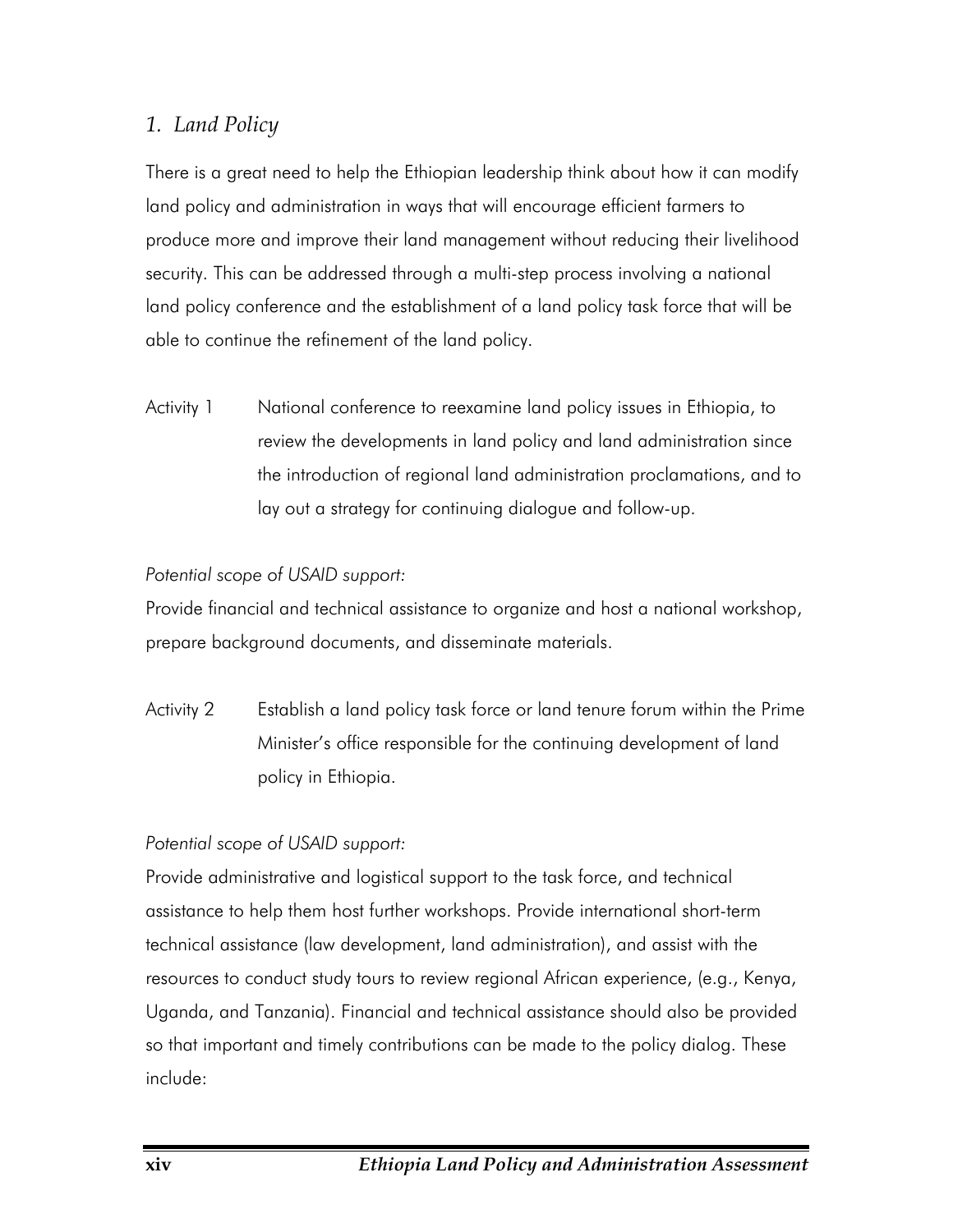- support a national research institutes (e.g. Institute for Development Research, civil society, and Ethiopian Development Research Institute) to continue policyoriented research to inform the process;
- support the Ethiopian law faculty to develop curricula for property law;
- support training for legal drafting of land policy at the national and regional levels; and
- support the establishment of a national land administration and use institution.

### *2. Strengthened Capacity to Administer Land*

While the government has decentralized land administration to the regional authorities, little effort has gone into providing systematic support to these institutions to develop their capacity to effectively manage and administer land. The following broad activities and sub-activities should be considered in support of land administration:

- Activity Develop the capacity for sound land administration and land management. This comprehensive undertaking will require a number of sub-activities.
	- a) Support the development of procedures to administer the land administration program.
	- b) Develop strategies and capacity to manage and update land use records at appropriate levels of government, including developing procedures manuals.
	- c) Enhance and apply appropriate land demarcation tools (such as surveys) and procedures.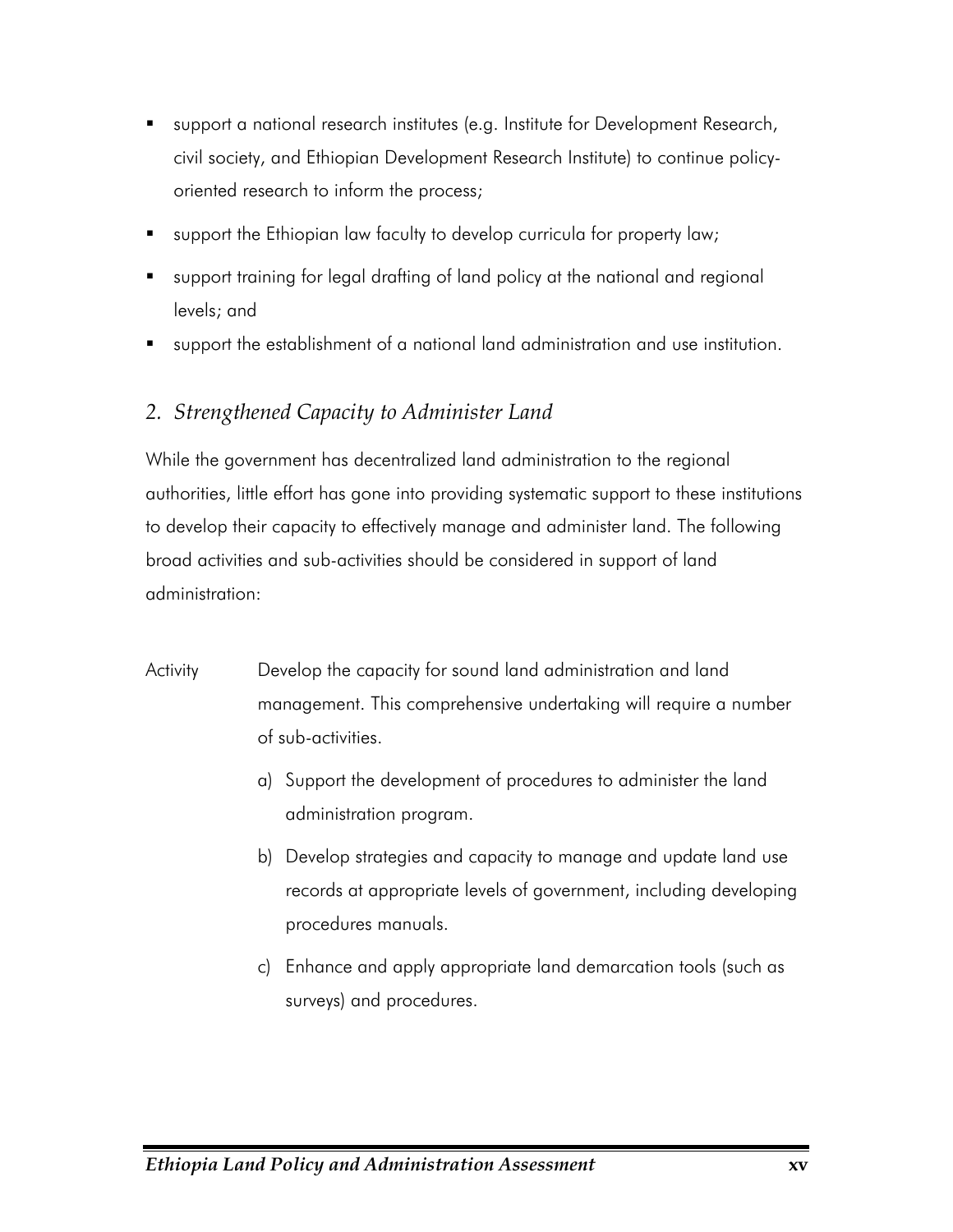- d) Support appropriate geo-spatial applications, considering linkages between the Ethiopian Mapping Authority (EMA) and the National Geodetic Survey (NGS) to modernize the geodetic infrastructure.
- e) Develop and implement appropriate monitoring and evaluation tools and programs.
- f) Conduct trainings and staff development in land administration.

*Potential scope of USAID support:* 

- Provide training to key national and regional administrations in basic land policy analysis.
- Develop procedures manuals for land office administration, record keeping, and updating.
- Provide staff training and development in land administration and office management.
- Support educational institutions to develop capacity to train a future cadre of land administrators (e.g., a proposed program at Bahir Dar University).
- Develop guidelines for determining land use rights for certification programs.
- **Develop/refine use of appropriate cadastral survey methodologies.**
- **Develop monitoring and evaluation tools and customer surveys.**

### *3. Assessment and Determination of Land Use Rights*

Security of tenure is seen as a major concern to all Ethiopians. However, there is little evidence of systematic procedures for determining and securing these use rights. The following broad activity and sub-activities are considered core to this land tenure theme for Ethiopia: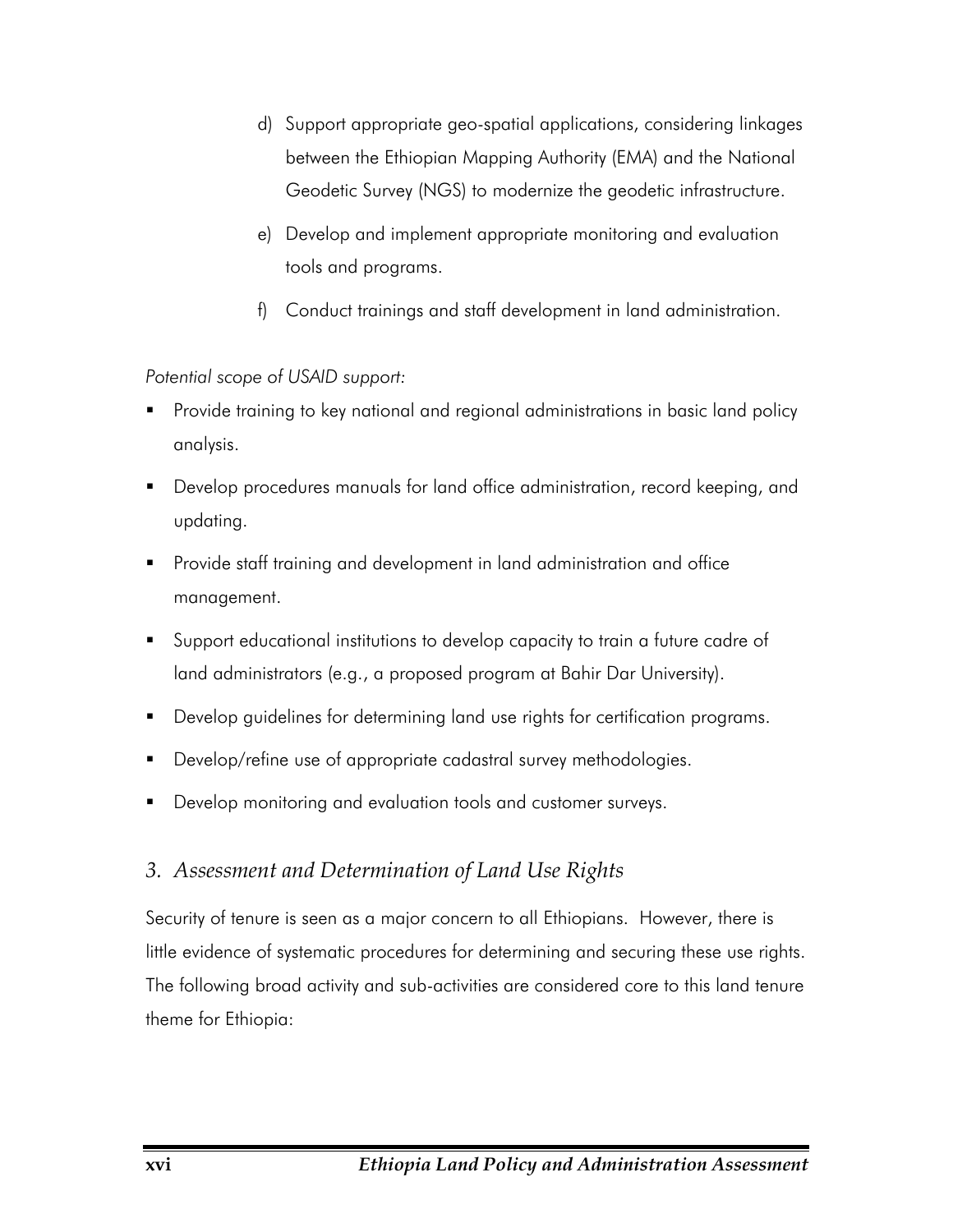- Activity Develop the institutional structures and processes to determine and secure property rights. A number of sub-activities should be undertaken to address this issue.
	- a) Clarify national policy on land rights.
	- b) Establish procedures for the determination of land rights.
	- c) Assess land use rights in pastoral/communal areas for the further development of appropriate land and use administration policy.
	- d) Assess the implications and constraints for land rights in the resettlement areas and their participants.
	- e) Develop appropriate dispute resolution mechanisms.
	- f) Provide procedural and technical assistance to facilitate land transactions, access to credit, and economic development.
	- g) Monitor the changing impact of changing land use rights over time.

#### *Potential scope of USAID support:*

- Develop guidelines for the assessment of property rights.
- Examine pastoralist land rights. Using both case studies and literature review, examine implications for proposed community titling.
- **Develop guidelines for property rights for resettled persons (at location of origin,** at resettled location, and during the transition).
- Support disputes resolution processes. Assist with the development of alternative dispute resolution mechanisms, legislation, and/or regulations for dispute settlement.
- Support training of the judiciary for property rights dispute settlement.
- Support monitoring and evaluation of changing land use rights.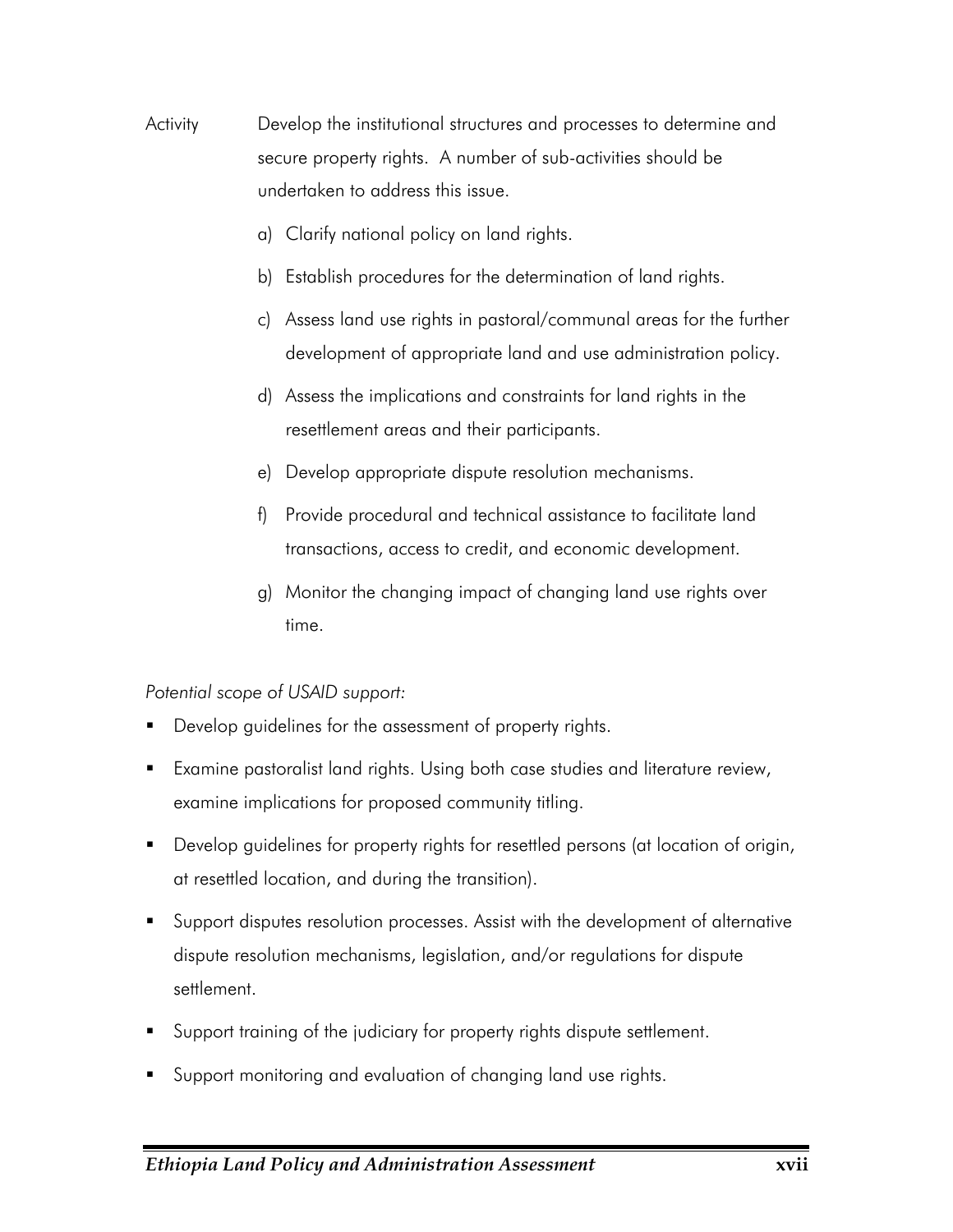#### *4. Public Awareness*

Given the experience of the last three decades of changing government policies with regards to tenure rights, it is critical that continuing efforts be made to inform people of current and evolving government policies and the objectives and structures of a decentralized land administration. People must also be made aware of their rights and obligations and the mechanisms to enforce those rights. The following activity and sub-activities are considered essential to complement the major land tenure and administrative themes:

- Activity Developing an effective land administration system implies an informed public that not only knows their rights, but also understands the administrative structure to manage those rights. At the same time, the landholder has certain obligations or duties to perform. Both are components of a public awareness campaign.
	- a) Conduct national and regional "Know your Rights Campaigns."
	- b) Conduct regional and local government land committee training to transfer knowledge about rights and opportunities to end-users.
	- c) Develop training manuals and procedures for transferring information.

*Potential scope of USAID support:* 

- **EXTENT Create a public information campaign and summary materials, and disseminate** information specifically related to regional and national land policy and administration themes.
- Train regional and local government officials with local seminars, workshops, and regional exchanges.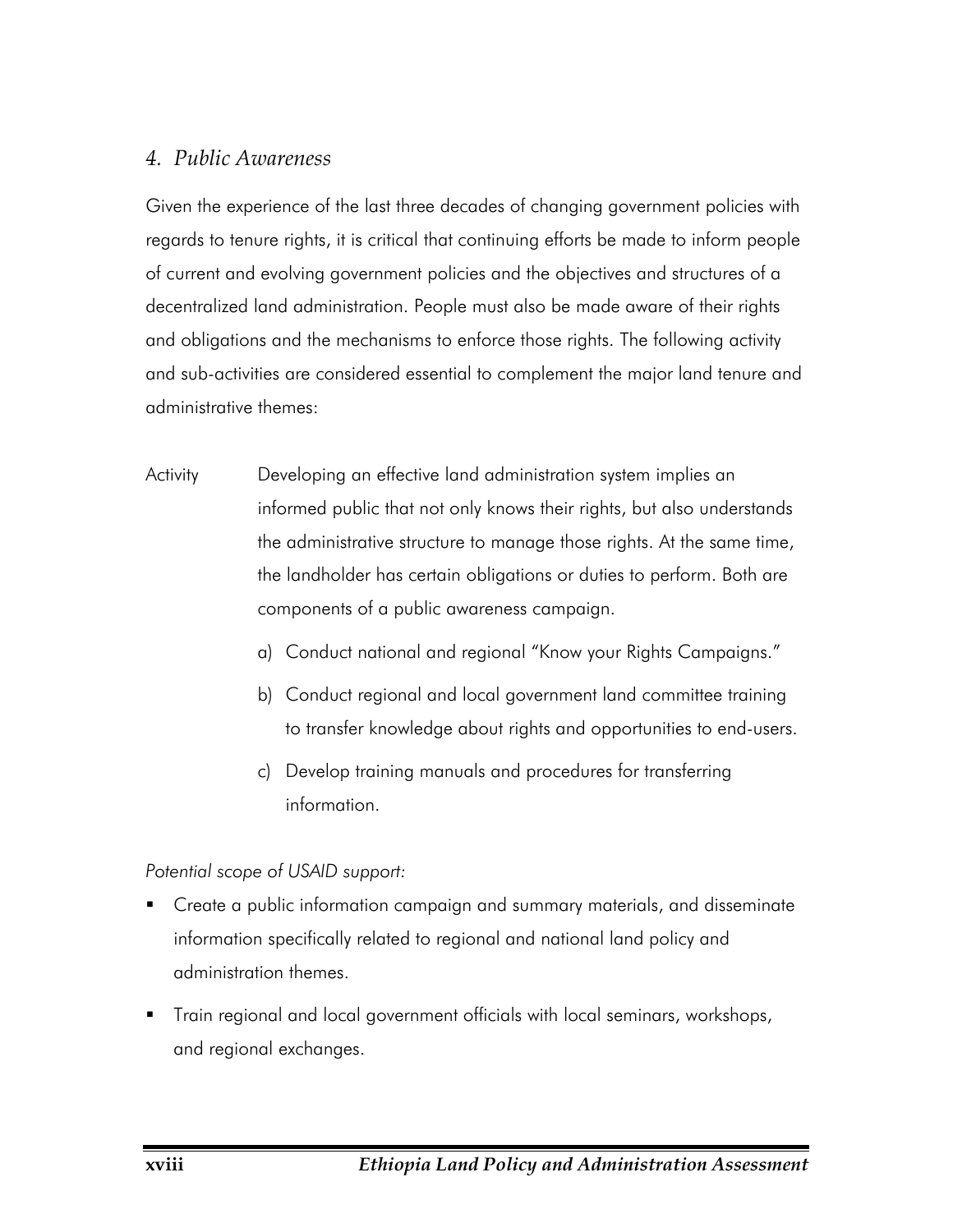- **Develop public information dissemination capacity (e.g., create a public relations** unit within each regional land administration structure).
- Train community (sub-*kebele*) members in information and education tools and messages that support land administration activities.

### *5. Strengthen and Support Land Certification Programs*

Four regions have begun or will shortly begin land certification programs. While support for these programs may be requested, there are some components of the ongoing certification programs that should be addressed before any direct investment into these programs is considered.

- Activity Provide support to strengthen the ongoing development phase of land certification programs. A number of these activities provide supplementary capacity building to undertake a successful certification exercise.
	- a) Develop monitoring and evaluation tools to assess the impact of ongoing certification programs.
	- b) Provide legal assistance to defend rights conferred by certificates.
	- c) Evaluate and improve the land certification program.
	- d) Facilitate procedures for making land transactions for individual holdings and for investment in communally held areas.
	- e) Identify possible linkages to other USAID programs.

#### *Potential scope of USAID support:*

**Conduct socioeconomic surveys of pilot certification areas to determine** perceptions of tenure security, changing levels of investment, and changing land use patterns.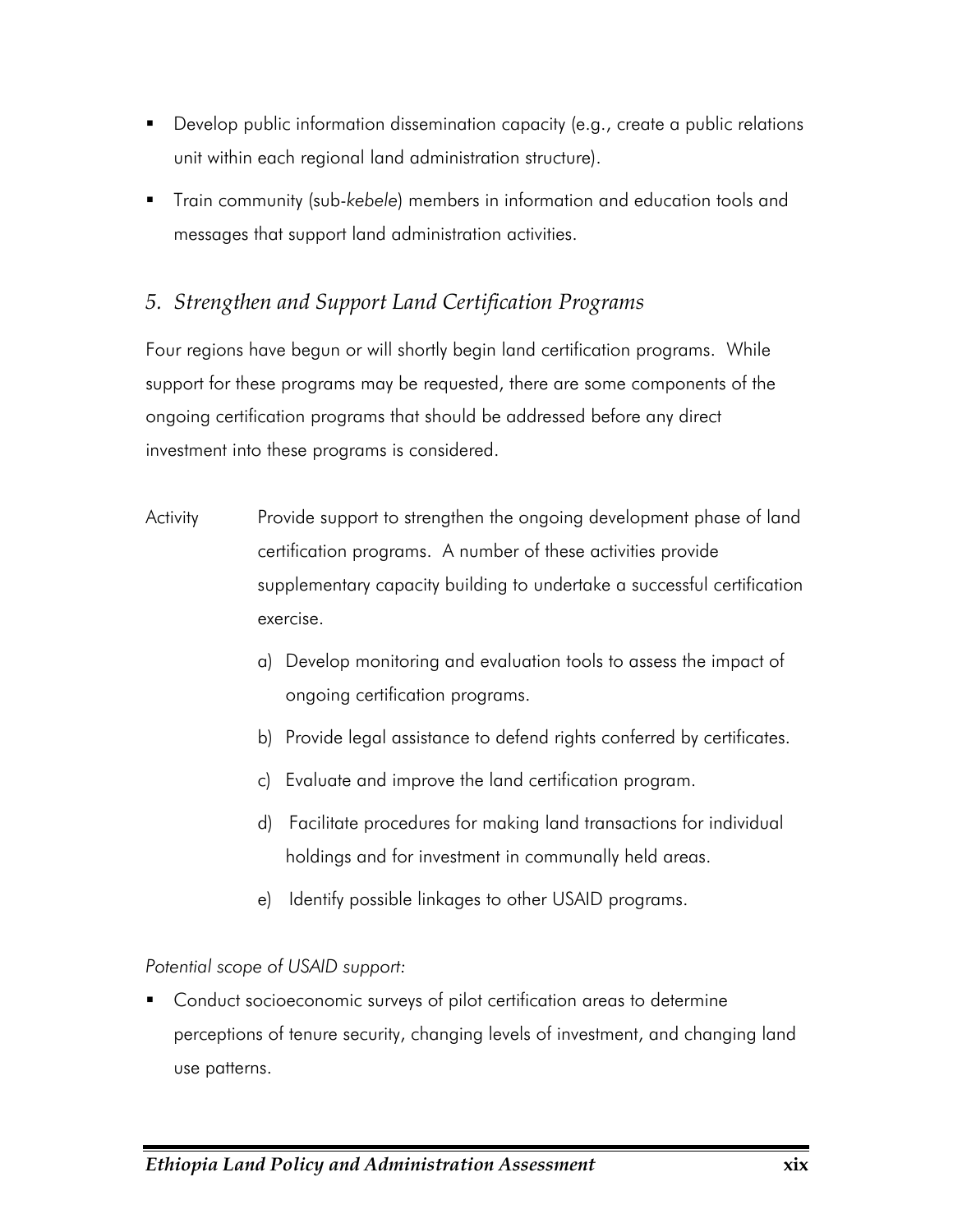- Evaluate record keeping systems, security of records, and updating of records.
- **•** Develop procedures manuals for land certification programs.
- Train local and regional officials in elements of land certification.
- Develop monitoring and evaluation capabilities among local and regional officials.
- **•** Develop legislation clarifying property rights associated with certification.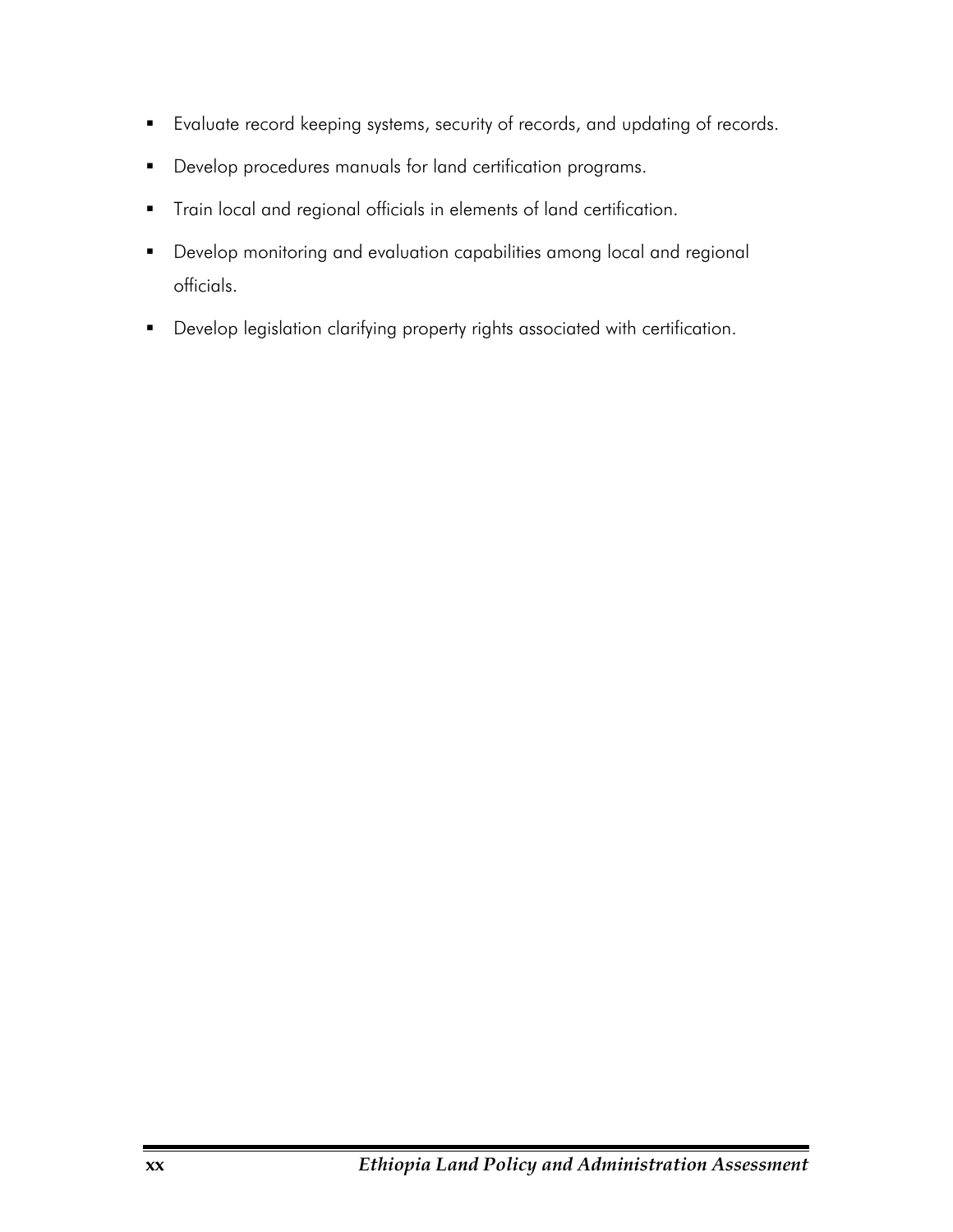# **1.0 Introduction**



At the request of USAID/Ethiopia, ARD, Inc. of Burlington, Vermont, USA, assembled a four-person expert team to conduct a land policy and administration assessment. The assessment was conducted in two phases:

- a desk study conducted prior to arrival in country, and
- a field assessment conducted between January 20 and February 7, 2004.

The assessment was conducted in Addis Ababa and in four regions specified by the USAID Mission. Representatives of each of USAID, the US Geological Survey, and the National Oceanic and Atmospheric Administration augmented the team for the fieldwork component.

Field visits were made to four regions:

- Amhara,
- Tigray,
- Oromiya, and
- **Southern Nation, Nationalities, and People's Region (SNNPR).**

The four-day overland trip to Amhara region included a site visit to one of the two pilot land certification programs being supported by the Swedish International Development Agency (SIDA) and a detailed presentation by the Environmental Protection, Land Administration and Use Authority (EPLAUA) at their offices in Bahir Dar. The assessment team flew to Makele to meet with Tigray regional officials and visit a rural community. Portions of the team visited the Oromiya Regional Office in Addis Ababa and the SNNPR Office in Awasa. The SNNPR visit also included meeting with a rural community. Other team members visited the Ethiopian Mapping Authority (EMA) and held numerous discussions with the staff of that agency.

Regional visits included both formal meetings with regional officials as well as informal meetings with rural communities, with the exception of Oromiya where only a meeting at the regional office was possible. The formal meetings with regional officials focused on land administration and land policy questions. Meetings with farmers focused on perceptions of tenure security, understanding of government policies (particularly land certificates in Amhara and Tigray regions), and land transactions (inheritance and leasing/sharecropping arrangements).

The purpose of this technical field support effort is to clarify the technical elements and technical assistance needs necessary to implement a program of interventions aimed at increasing security of tenure and rights in land leading to increased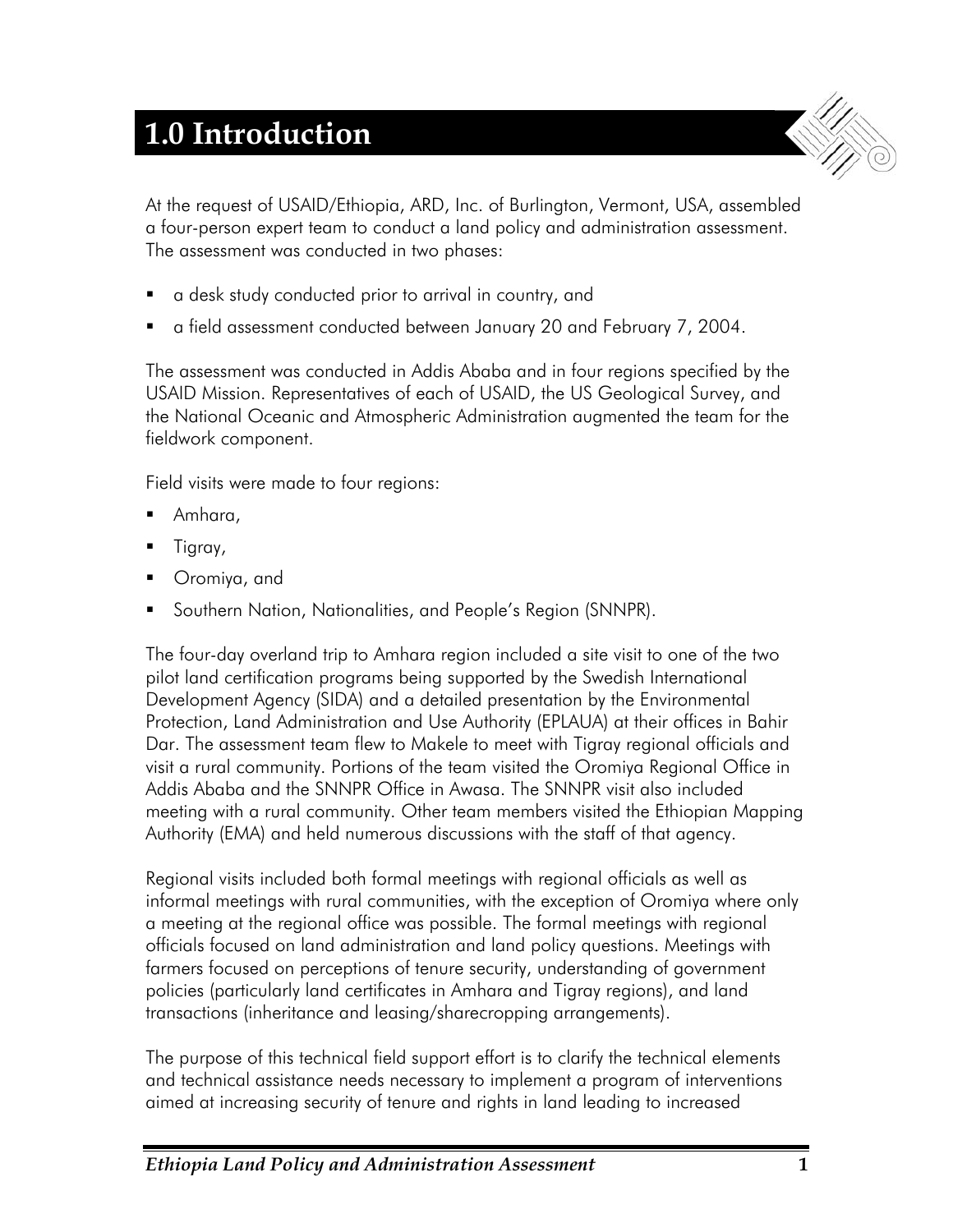investment in land and higher levels of food security. The exercise has analyzed land tenure security, land policy, land administration and management, and related issues, including the transferability of land use rights and certification programs as they impact food security and agricultural development in Ethiopia. The main focus of the exercise was on the land policy, institutional development, and land administration components. There was an additional effort to analyze the current status of the geodetic infrastructure and spatial data capacity of the country.

Combining both a desk review of the most recent literature/program reports and a 2.5-week field assessment, the assessment team analyzed the situation and has made recommendations as to the most effective package of interventions to be considered at this point in time and continuing over the next three to five years.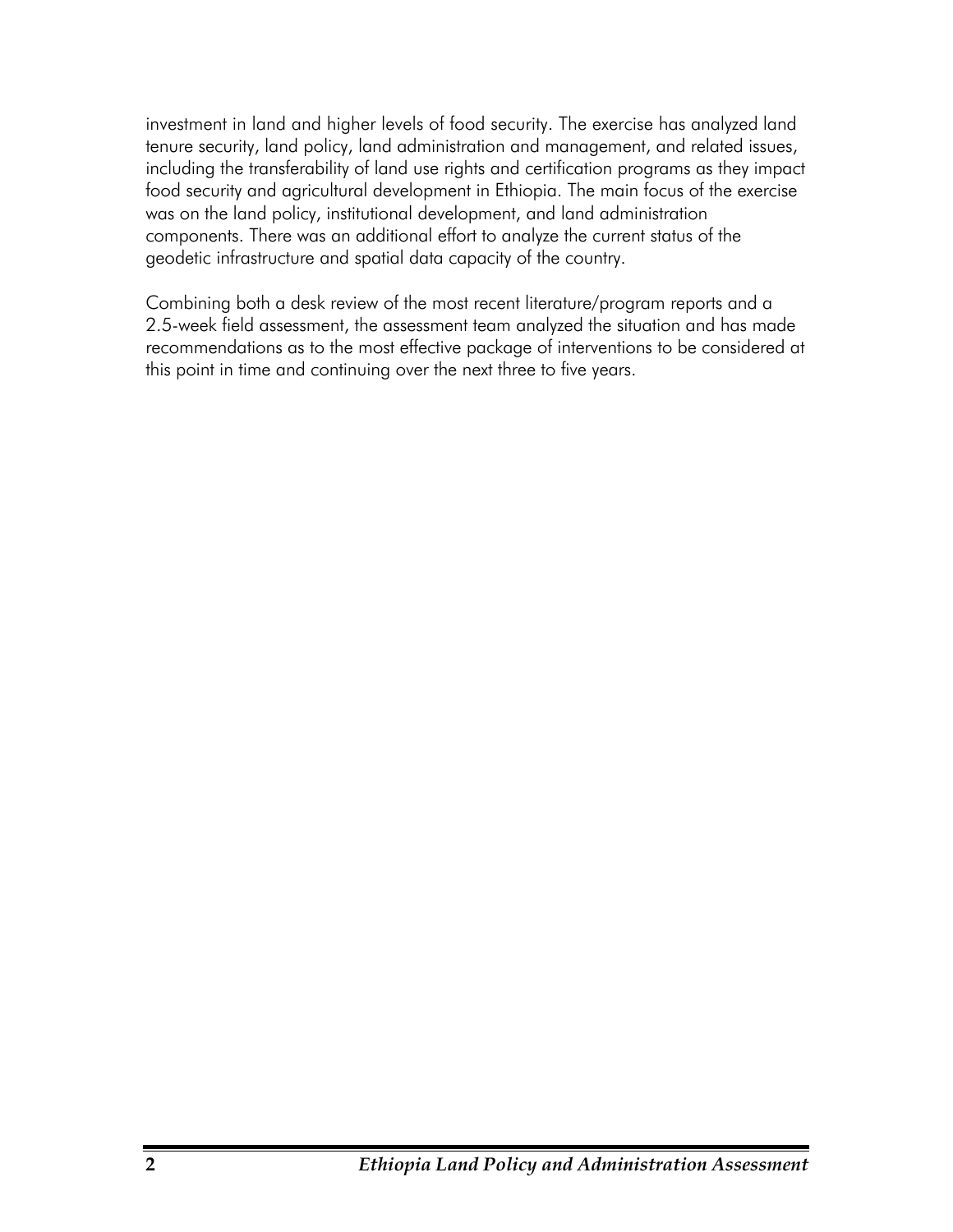# **2.0 Assessment Findings**



Improving land administration has the potential to significantly increase investments in agriculture by all producers, improve rural livelihoods, reduce (in the mid- to longterm) conflicts over land, reduce land degradation, and improve resource use. Along with other interventions, improved tenure security is vital to creating an environment in which the rural population is able to survive and prosper and at the same time to adapt to environmental and other shocks.

The analysis of the current situation in Ethiopia focused on four topics:

- land policy,
- **I** land administration and land management,
- **tenure security and land certification programs, and**
- geographical information.

# *2.1 Land Policy*

Recent land tenure regimes in Ethiopia fall into three broad time periods. Before 1975, land tenure was based on a feudal system where land was concentrated in the hands of absentee landlords and the church, tenure rights were highly insecure, and arbitrary evictions took place. Following the overthrow of the imperial regime in 1974, the Marxist-oriented government (the Derg) transferred ownership of all rural land to the state for the distribution of use rights to cultivators through local peasant associations. The further transfer of land rights was highly restricted, because transfer through sales, lease, exchange, or mortgage was prohibited, and inheritance was severely restricted. Tenure security was further weakened by the peasant associations' and other authorities' ability to redistribute land. The government that took power in 1991 following the fall of the Derg—while committed to a free market philosophy has made little substantive change to farmers' land rights, which are still considered inadequate.<sup>1</sup>

The 1994 Ethiopian Constitution draws a broad framework for land policy in the country and enshrines the concept of public land ownership and the inalienability of landholdings. The Ethiopian Constitution asserts state ownership of land; there are no private property rights in land. Article 40(3) states:

 $\overline{a}$ <sup>1</sup> Hoben, Allan" "Ethiopian Land Tenure Revisited: Continuity, Change, and Contradictions," paper presented at Institute for Development Research (IDR) Conference on Land Issues, Addis Ababa, April 6-7, 2001.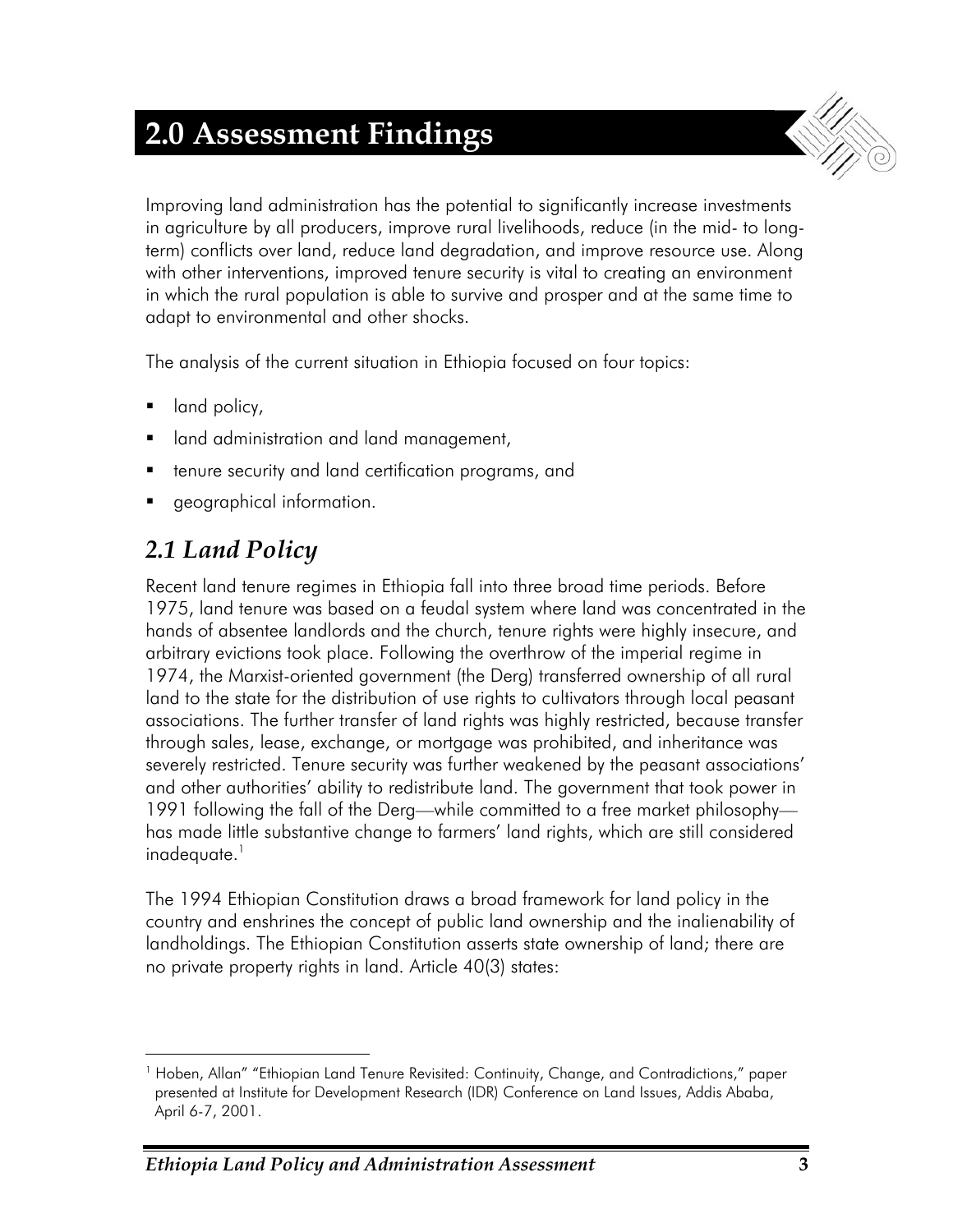The right to own rural and urban land as well as natural resources belongs only to the state and the people. Land is an inalienable common property of the nations, nationalities and peoples of Ethiopia and shall not be subject to sale or to other means of transfer. $^2$ 

The Government of Ethiopia is not prepared at this time to legalize private property rights in land. Discussion with government officials and a review of policy statements has made it clear that the issue of the privatization of land is not an option at this time for the government.

Ethiopia's national land policy has been further clarified by Proclamation No. 89/1997, "Rural Land Administration."<sup>3</sup> This law defines the scope of individual land use rights and states that such rights can be leased and bequeathed. The land rights themselves cannot be sold or exchanged, but private property improvements to the land can be sold or exchanged.

The Rural Land Administration Proclamation of 1997 delegates responsibility for land administration to regional governments—including the assignment of holding rights and the distribution of landholdings—but also provides important general guidelines that the regional governments must follow in crafting regional laws. At the same time, the government's "Poverty Reduction Strategy" paper has a guiding principle that every farmer who wants to make a livelihood from farming is entitled to a piece of land free of charge. The responsibility for implementing this strategy is left to regional governments. In order to protect their rights, farmers' landholdings should be registered and user certificates should be given to them.<sup>4</sup>

Regional governments, by implication, could enact laws or regulations relating to the nature of land rights and could limit the frequency of land redistribution programs. They have already permitted the rental of land, though there still remains some restrictions on land transfers. Yet the land tenure situation in Ethiopia remains ambiguous. While it is widely held that the provisions of the Constitution have settled the land tenure situation, the Constitution itself is ambiguous, with marked variations in interpretations by officials at different locations and levels of administration.

While the Government of Ethiopia has decentralized administration of land to the regional governments, the formulation of broad land policy still rests with the federal government. At present, the federal government has not enacted the necessary legislation for a broad policy for land administration. Legislation called for in the

 $\overline{a}$ 

<sup>&</sup>lt;sup>2</sup> Proclamation 1/1995, Constitution of the Federal Democratic Republic of Ethiopia.

<sup>&</sup>lt;sup>3</sup> Proclamation No. 89/1997: "Rural Land Administration," sec. 2(3).<br><sup>4</sup> Deininger, Klaus, et. al.: "Market and Nepmarket Transfers of Land i

Deininger, Klaus, *et. al*.: "Market and Nonmarket Transfers of Land in Ethiopia: Implications for Efficiency, Equity, and Nonfarm Development," World Bank Policy Research Working Paper No. 2992, March 2003. Hoben, Allan: "Ethiopian Land Tenure Revisited: Continuity, Change, and Contradictions," paper presented at IDR Conference on Land Issues, April 6-7, 2001. Federal Democratic Government of the Republic of Ethiopia, "Poverty Reduction Strategy."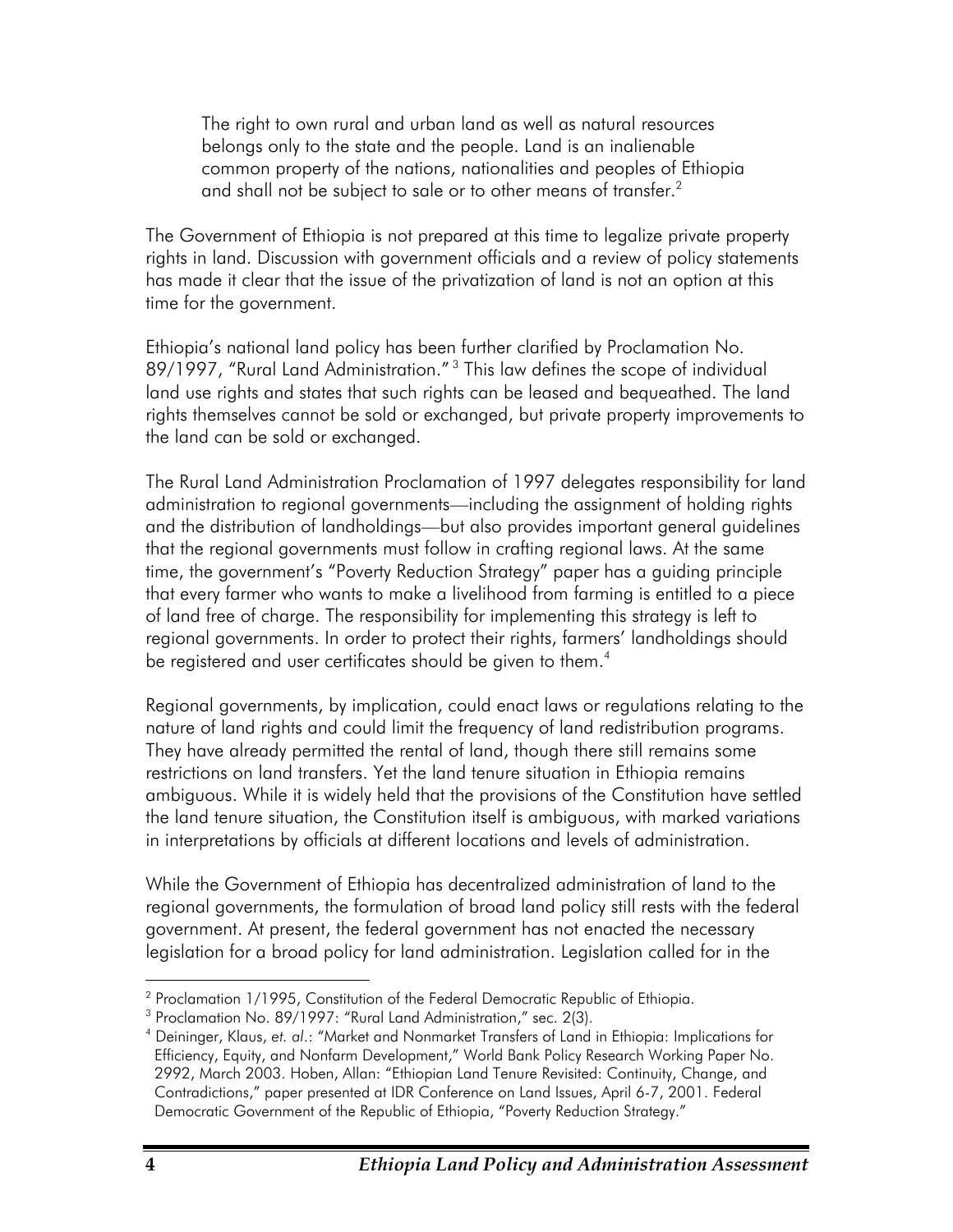Constitution has not been forthcoming, and local government officials are reluctant to develop laws and policies that have not been sanctioned by the federal government.

However, different regional governments have begun to implement their own policies and land policy is taking shape. Though not formalized, the salient features of these emerging regional polices are similar and appear to reflect a degree of consensus within the ruling party:

- A general re-division of land among the households of each peasant association is not anticipated in the foreseeable future because holdings are already so small that it would reduce them even further below subsistence levels. However, this general policy will not prevent individual peasant associations from re-dividing land if their councils deem it necessary.
- **Land can be inherited according to the provisions of the civil code.**
- **Land can be rented, though the government may regulate the conditions of** leases.
- The transfer of land use rights between households for compensation does not seem to be anticipated.
- **EXEC** Certificates of title may be introduced to reduce conflicts over land boundaries and use rights.
- **EXT** Land irrigated through the construction of new dams will be reallocated according to regulations developed to take account of the needs of all households affected.
- **Land to be leased to commercial farms or made available for voluntary** settlement will be identified through a land use planning study.<sup>5</sup>

The underlying dilemma of the official land policy discourse is that it does not take account of household economic and demographic dynamics. There is an emphasized need for the government to make sure that all households have equal or fair access to land. Future households need to be assured access to land either through inheritance or through future land allocation programs. While future redistribution programs may be considered as a possible mechanism to reallocate land to future landless households, there seems to be a recognition that this cannot go on forever.

The extensive literature on farming households in Ethiopia makes it clear that a static view of land resource needs fails to capture certain aspects of household dynamics. First, as newly founded households grow, mature, age, and are disbanded, they are

 $\overline{a}$ <sup>5</sup> Hoben, Allan: "Land Tenure Policy in Ethiopia: Issues for Small Holder Sustainable Agricultural Growth," World Bank, 1996.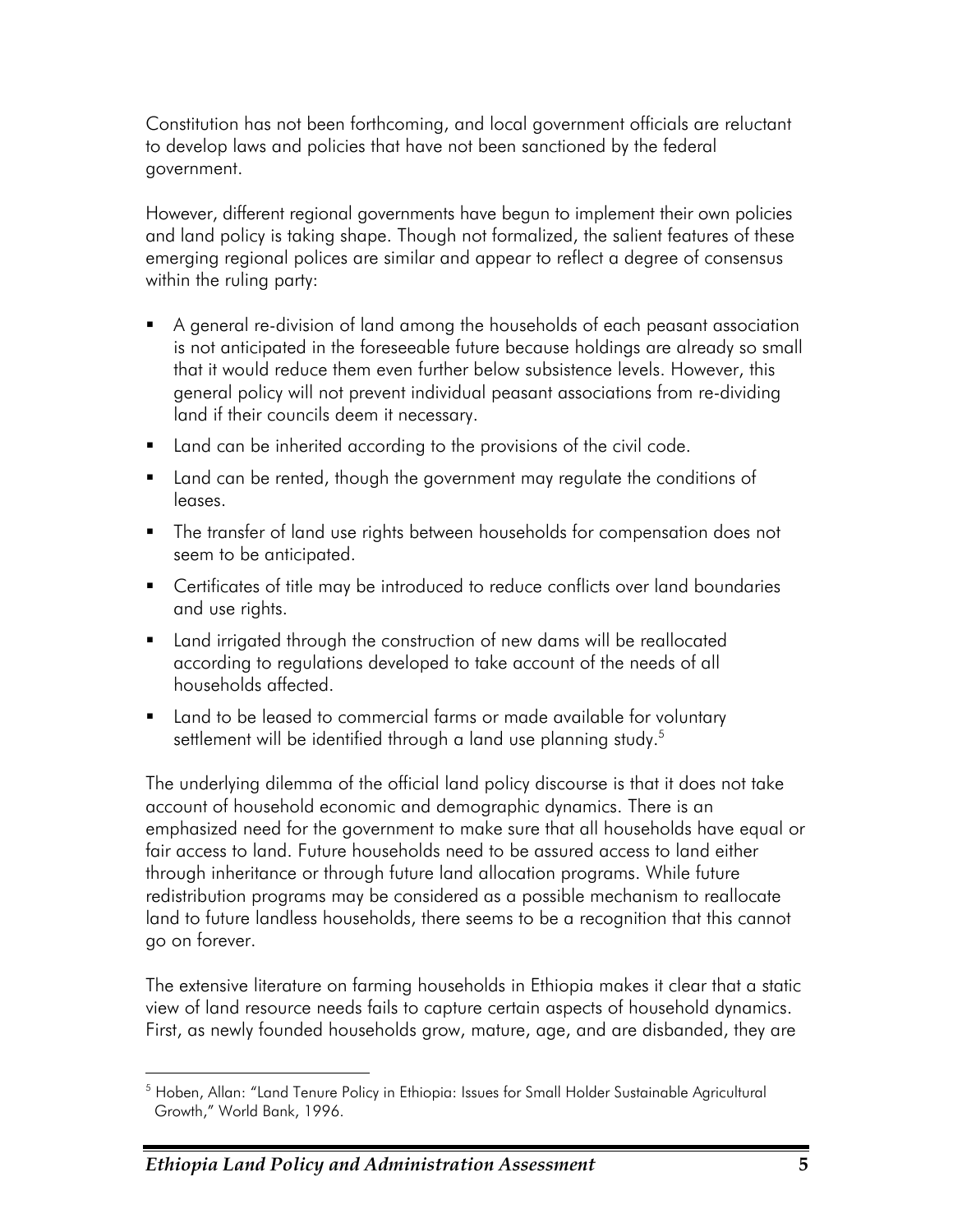continually challenged to balance their labor, capital, and land endowments. Also, some farmers work harder, are better managers, and make more efficient use of their land than others. Finally, due to demographic variables, inheritance alone cannot redistribute land adequately or equitably to newly formed households. As a result of these socioeconomic dilemmas, land becomes very inefficiently and unequally distributed between households in a community after a few years of general redistribution. The resulting tensions are both inter-household and intergenerational. A minimal requirement of sound land policy for Ethiopia is that it must permit and facilitate the transfer of land use rights from one household to another through transactions in addition to inheritance.

Under the Derg system, land was to be redistributed periodically, at least until producer cooperatives and state farms replaced the household mode of production. In most areas, however, general redistribution was not carried out after the first years. When it was carried out, it was disruptive. When it was not, it led to the socioeconomic dilemmas already described.

The present land policy, insofar as it has been articulated and put into practice, does not address the dilemmas faced by peasant households. It does not take account of households' changing needs and flexible economic strategies. Over the past three decades, Ethiopian farming households have had to scramble to keep up with changes in land law and administration by postponing or speeding up marriage, by keeping married children in the parental household or pushing them out, by planting trees or cutting them down, and by a variety of other tactics intended to improve their chances of obtaining or retaining access to land. The present widespread trend toward extensive short-term leasing and sharecropping does not represent a satisfactory solution to the problem.

## *2.1.1 Regional and National Coordination of Land Policy*

However, in its desire to decentralize land administration the federal government seems to have abrogated its responsibility for enacting the necessary legislation for a broad policy and land administration institutional structure. Current Ethiopian land administration programs are not harmoniously coordinated between national and regional levels.

Federal government proclamations provide some land rights guarantees and some requirements for regional councils, but there is no land policy and administration unit that might serve as a coordinating body at the national level of government for policy discussion and coordination of land administration. The current Ministry of Agriculture and Ministry of Rural Development are in the process of merging into one ministry. A specific department devoted to land administration is planned for this new Ministry of Agriculture and Rural Development, which would create a responsible authority within the federal government for land policy and the coordination of land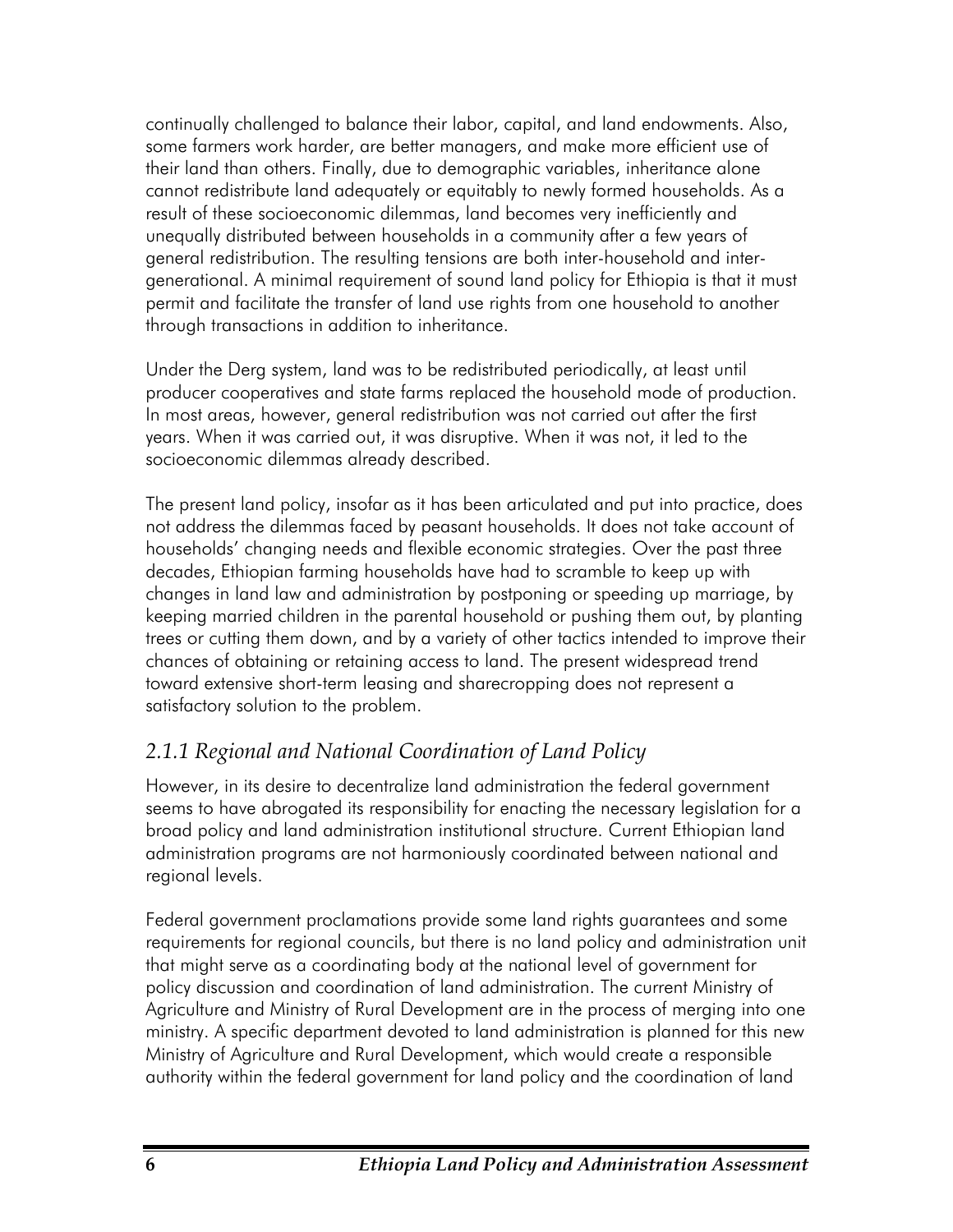administration among the regions and between the federal and regional governments.

While there are discussions about the need to harmonize policies that are being developed at the regional level, it is not clear what this harmonization means. How much autonomy will be granted to regional administrations to develop their own rules and regulations and how much consistency should there be between regions? Should there be complete consistency or should some variation within broad guidelines be permitted? Will the federal government over rule regional governments or local administration when actions or policies are contrary to the national policy? It is also not clear who has the final say on decisions related to land. These issues could be resolved as part of the national policy dialogue process.

National law vests primary rights in the state with a decentralized administration of land, yet the broader discussion of property rights and policy options within the context of current constitutional provisions is not taking place. There is a pressing need to develop the capacity within central and regional governments to undertake the necessary discussions of land policy. The federal government should take the lead in this matter, but should coordinate its efforts with the regional authorities. The current concern seems to be oriented to three principles, all of which need extensive investigation to test their validity:

- land should be available to anyone who needs it and for whom there is no alternative source of livelihood,
- **there are restrictions over transactions in land (i.e., land cannot be bought and** sold), and
- tenure security will be enhanced through the land certification programs being introduced in the four regions of the country visited during this assessment.

## *2.1.2 Long-term Land Rights*

While the Ethiopian Government still maintains primary rights in property, it could move toward a system of long-term leases that vests strong secondary rights in landholders, allowing them to sublease or make other land transactions (e.g., mortgages). It appears that there has been little effort to explore intermediate methods of providing long-term land rights. The lines have been drawn between state ownership of property and the full privatization of land rights. The possibility of long-term leasing arrangements where such leases are negotiable for transactions in land use rights as well as securing access to credit appears to be receiving little attention. Further discussions of these alternatives are long overdue and should be pursued.

Land policy itself may need to be comprehensively reviewed to clarify the government's aims of equity of land distribution, security of tenure, and food security,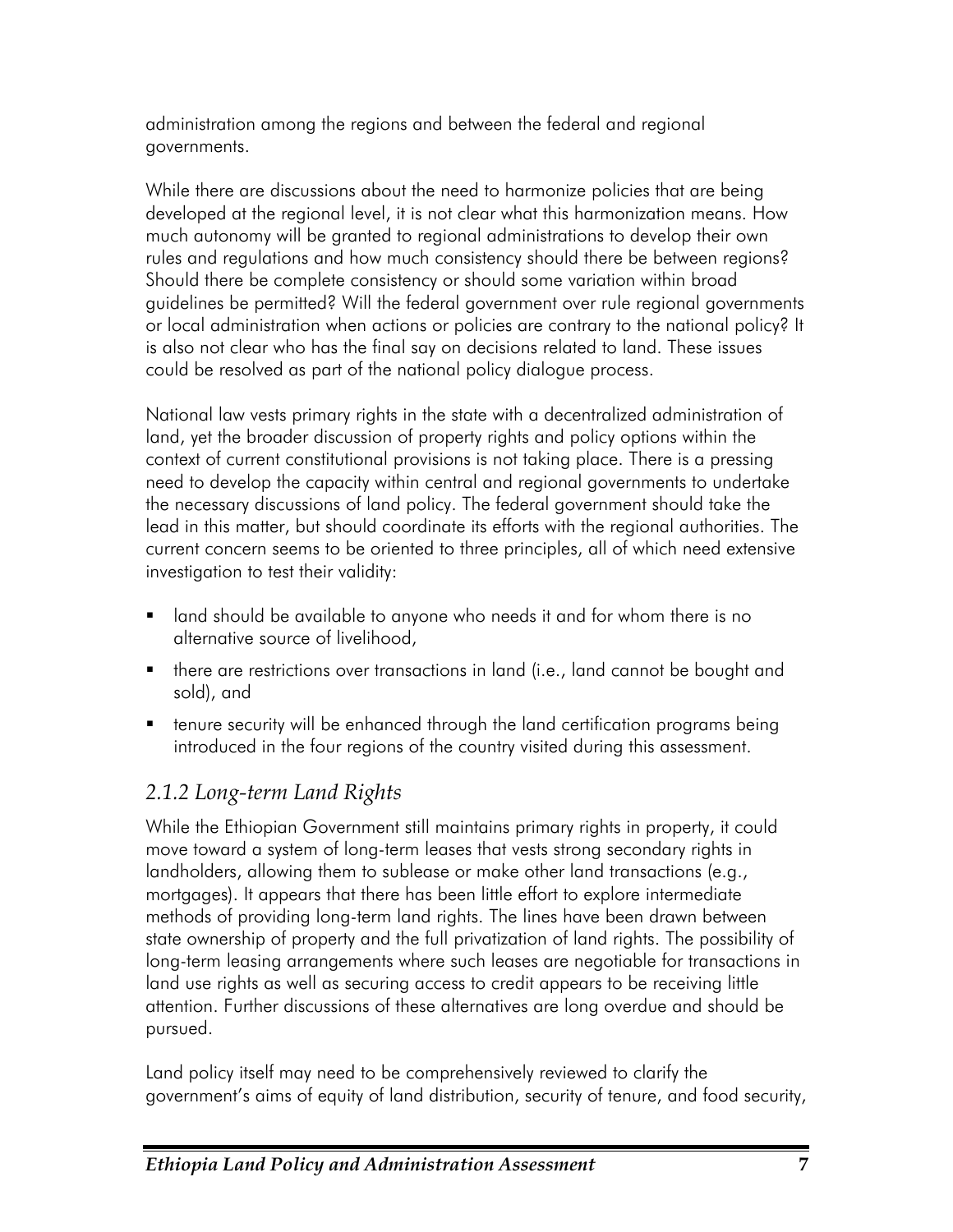while promoting environmentally sustainable land use practices. This must be developed within the context of the government's objective of decentralization of land administration authority. However, changes in land policy will have little effect unless they recognize the dynamics of peasant agriculture and are flexible enough to deal with local conditions. Thus land policy itself should state the government's general objectives, but should also be subject to periodic review as circumstances change and new opportunities or government strategies present themselves.

While the regional governments are in the process of articulating their land policies there is still an obligation of the federal government to clarify its position in general terms and ensure that the regional policies (and implementation of those policies) fit with the national objectives. Ongoing monitoring activities and policy-oriented research should continue to inform this process.

The federal government needs to address the land question. The proposed ministry reorganization anticipates the establishment of a department of land administration. However, land issues in the broadest context will still extend beyond the scope of the new ministry. There is a need to establish a task force within the Prime Minister's office to aid in the development of the national land policy and monitor its implementation.

A number of areas for investigation have been identified in earlier research papers that need to be monitored and addressed over time. These may be discrete research studies, but may also include the development of some type of monitoring or continuous data collection program that should be part of a sound land administration and management institutional structure. Areas for investigation include issues related to:

- pilot certification areas (land transactions, investments, disputes, access to credit)
- security of tenure (pilot certification areas, resettlement areas, irrigation schemes, communal property areas)
- **I** land use and management
- **EXT** investment in land (constraints to investment, types of investments)
- **•** resource conservation (land reclamation, tree planting, soil erosion)
- public
- **I** land administration (methodologies for land valuation and land taxation, fiscal management, state of existing land records)
- **F** impacts of reform (gender issues)

Policy research should not be seen only in terms of monitoring the impact of policy implementation, but also in term of anticipating government information needs to inform the policy decision-making process.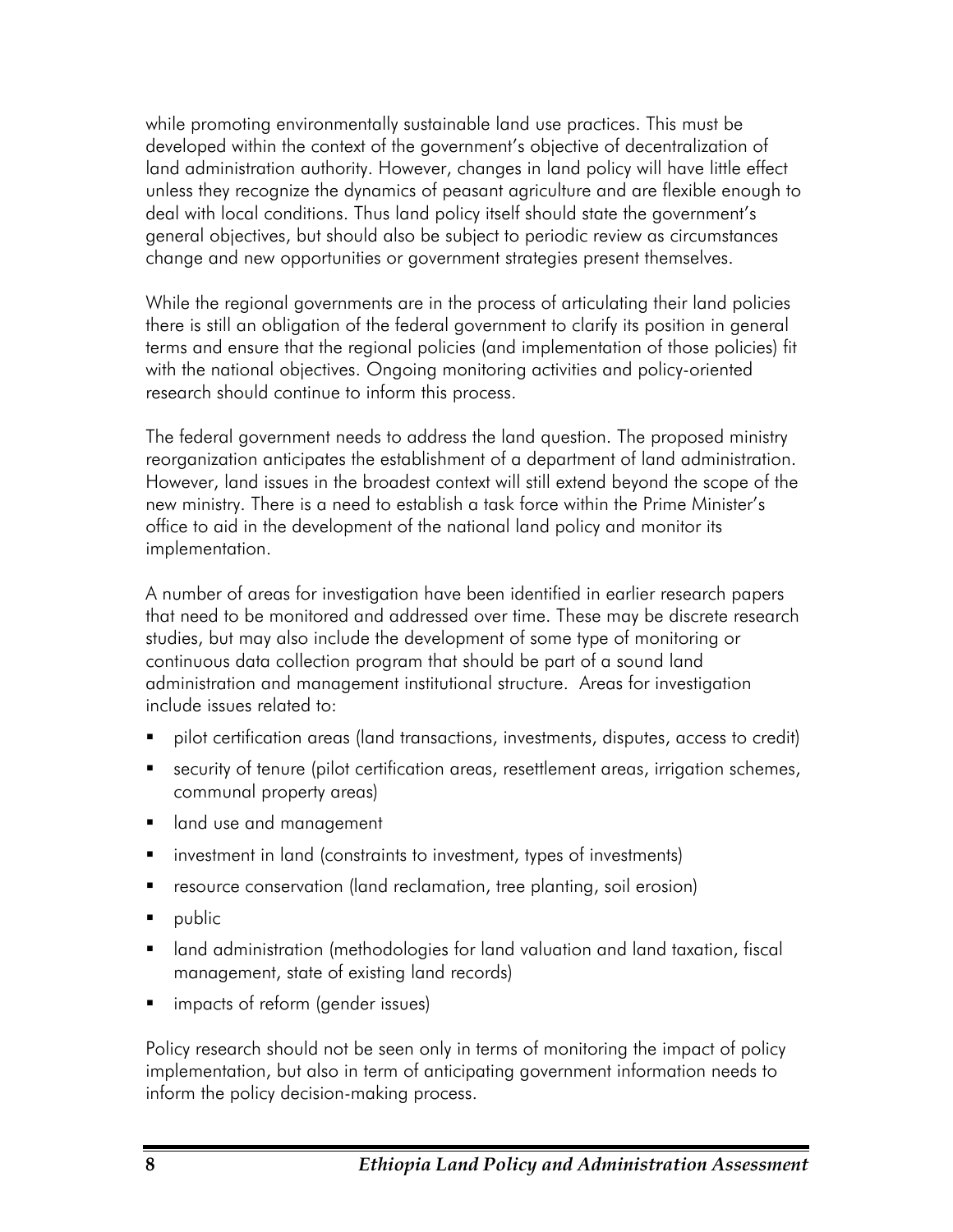## *2.2 Land Administration and Land Management*

"Land administration" refers to the processes of recording and disseminating information about the ownership, value, and use of land and its associated resources. Such processes include the determination of rights and other attributes of the land; the survey, description, registration and recording of these rights; and the provision of relevant information in support of land markets.

"Land management," on the other hand, addresses all issues related to the sound and sustainable use of land. It is the process by which the resources of land are put to good use. It covers all activities concerned with the management of land as a resource both from an environmental and an economic perspective. These include, but are not limited to:

- improving the efficiency of land resource use to support a growing population;
- conducting land use planning;
- protecting the natural environment from degradation;
- providing equitable and efficient access to the economic benefits of land and real estate markets;
- supporting government services through taxation and fees related to land and improvements; and
- providing incentives for development, including the provision of residential housing and basic infrastructure such as sewer and water facilities.

In Ethiopia, the responsibility for land administration has been delegated to regional governments. At the regional level, institutional structures vary with the four regional governments visited, with each region adopting a different approach to their land administration structures. Of the four regions visited, three have created a land administration and use authority. In Amhara and SNNPR, this authority includes environmental issues, while in Oromiya the environment is dealt with separately. Tigray does not have a land administration department and has retained the same structure as the federal government ministry departments, although there were indications that they may restructure their regional administration in the near future as well. While there is some discussion of harmonization of land administration procedures throughout the country, it is not clear what level of autonomy the federal government wishes to give to the regional authorities and what level of guidance it wishes to offer to ensure some consistency between regions.

Regional government proclamations state broad principles of land use and obligations of landholders for appropriate land use practices. However, there is little evidence of the development of specific policies and guidelines for appropriate land use and land management by the regional governments. This is an area of land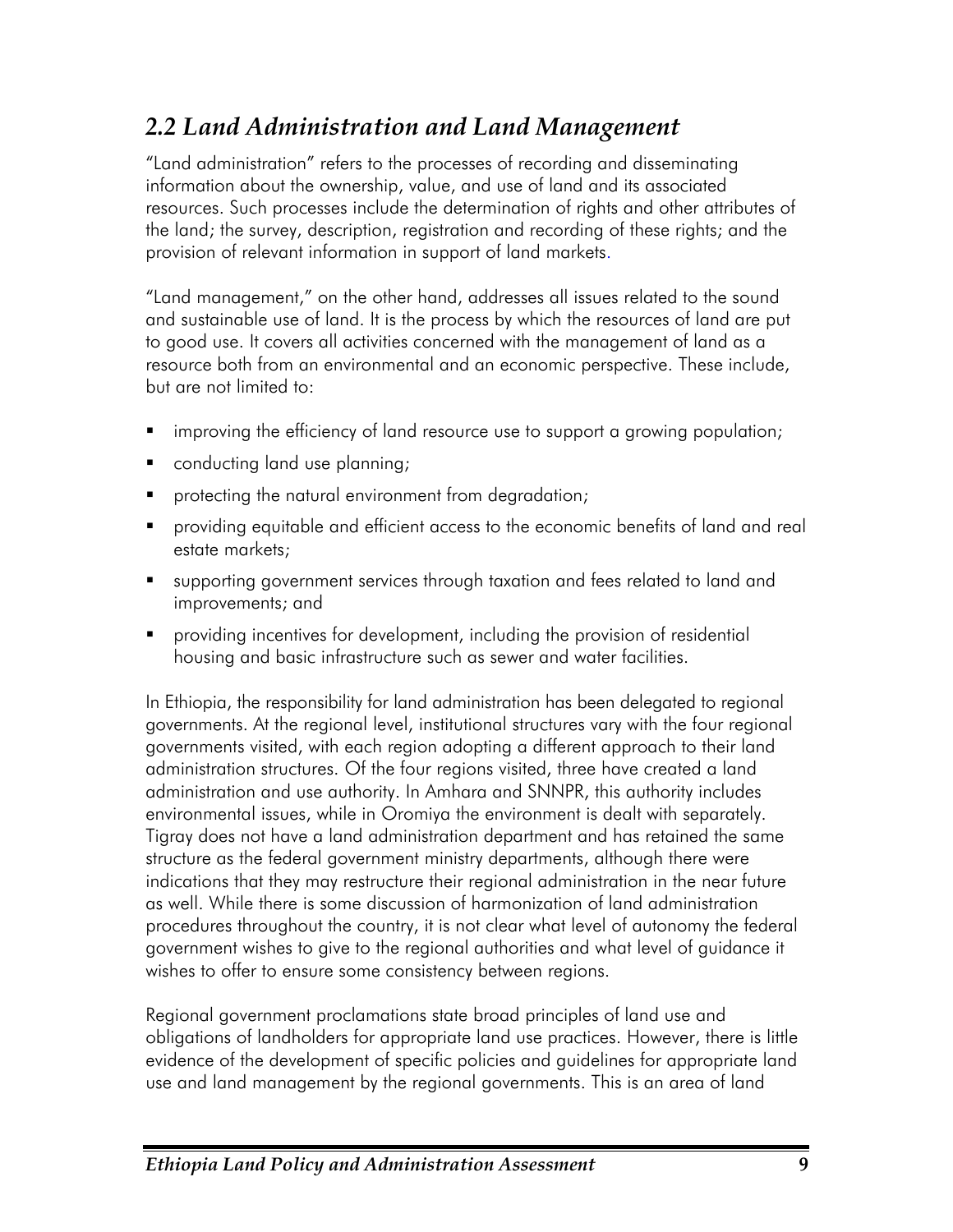policy and administration that remains critically undeveloped and must be addressed.

### *2.2.1 Land Administration Reform Efforts*

Several regions have launched land administration reform efforts (not to be confused with land policy reform). The stated objectives of these efforts are to improve land administration and thereby improve land tenure security for land users. Other government objectives may be to:

- encourage private investment,
- **EXT** identify land that is "available" for new allocations or concessions to private investors,
- satisfy external demands by international donors, and
- convince local farmers that the regional government is attending to their interests prior to upcoming elections.

The improvement of land administration has the potential to significantly increase investments in agriculture by all producers, improve rural livelihoods, reduce (in the mid- to long-term) conflicts over land, reduce land degradation, and improve resource use. Along with other interventions, improved tenure security is vital to creating an environment in which the rural population is able to survive and adapt to environmental and other shocks.

All four regions have issued proclamations for the administration and use of rural land.<sup>6</sup> In general, these proclamations follow the provisions of the 1997 national proclamation. Slight variations exist between regions in terms of leasing, future reallocation, compensation, and inheritance. (See Appendix A for a summary of the regional provisions.)

 $\overline{a}$ <sup>6</sup> Amhara National Regional State Proclamation No. 46/2000: "Proclamation Issued to Determine the Administration and Use of the Rural Land in the Amhara National Region." Amhara National Regional State Proclamation No. 47/2000: "Environmental Protection, Land Administration and Use Authority Establishment Proclamation." Oromiya Regional State Proclamation No. 56/2002: "Oromiya Rural Land Use and Administration Proclamation." Southern Nation Nationalities and Peoples Region Proclamation No. 52/2003: "Rural Land Administration Proclamation." Southern Nation Nationalities and Peoples Region Proclamation No. 53/2003: "Regulations and Procedures for the Implementation of Rural Land Administration and Land Utilization Proclamation," (draft). Tigray National Regional State Proclamation No. 23/1997: "Rural Land Utilization Proclamation of Tigray National Regional State." Tigray Regional State Regulation No. 15/2001/02: "Rural Land, Investment, Agricultural and Natural Resources Development Proclamation."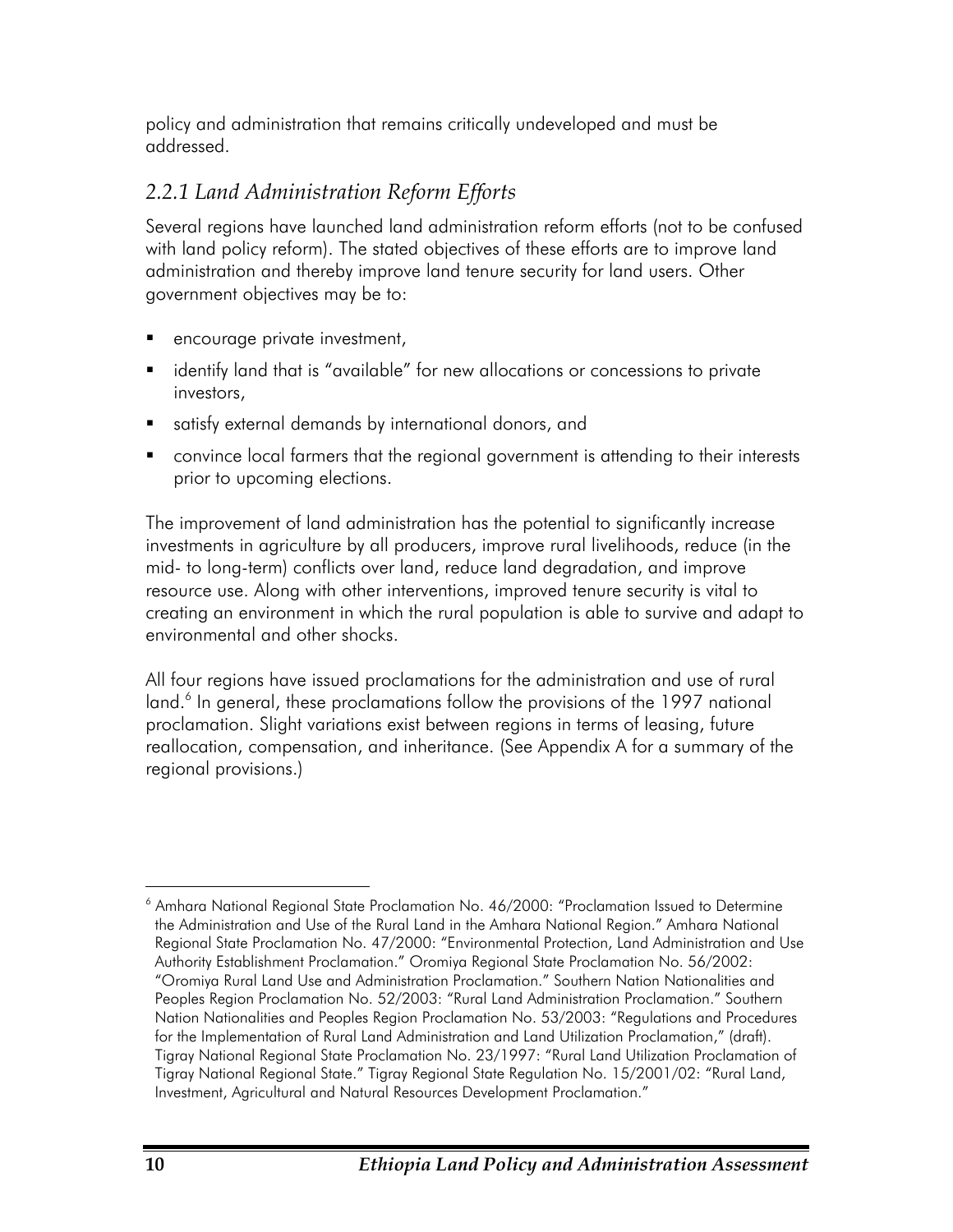### *2.2.2 Transfer of Land Rights*

Some use rights are transferable in the form of sharecropping, leasing, or subleasing arrangements, but there are some restrictions. Land certificate holders' rights are still clarified based on regional policies that have been recently enacted or are being formulated. A number of restrictions were identified in leasing and sharecropping arrangements. Most notably these were associated with the amount of land that could be leased and the time period involved. Periods for subleasing and sharecropping landholdings are still being tested.

Current land use and land administration policies of the regions present restrictions on the transferability and use of land. However, anecdotal evidence suggests that there is a functioning market in property rights. How this informal market merges with the formal legal system remains to be seen as regional administrations evolve. It will be essential to monitor the level and types of transactions over time to see if there is a need for further policy reform.

In terms of leasing, all regional laws allow leasing with some differences in duration, proportion of holdings to be rented out, and lease renewals. For instance, the lease period for a lessee using "traditional technology" is five years in SNNPR, while it is two years in Tigray and three years in Oromiya. The Amhara law does not explicitly state that the lease period differentiated by "technology" use. "Modern and improved technology," as specified in Oromiya rural land use and land administration, refers to inputs used such as fertilizer, improved seed, and herbicides. The Amhara, SNNPR, and Tigray rural land use proclamations do not define "modern agricultural technologies."

Differences arise in the general distribution of holdings. The Oromiya law explicitly rules out any future land redistribution. The SNNPR and Amhara regions present three conditions for future redistribution. The Tigray law provides no clear statement concerning the redistribution of land. All four regional land use and administration laws provide for the redistribution of irrigation lands. Discussions with regional officials indicated that reallocation could occur if an individual abandoned his land or had an alternative, nonfarm means of livelihood. The general sense was that new allocations to landless people would be made from unallocated land rather than redistribution exercises.

## *2.2.3 Government Redistribution of Land*

Land redistribution is not ruled out in both the federal land proclamation and some regional proclamations and theoretically can still take place. The Rural Land Administration Proclamation No. 89/1997 does not rule out the possibility of further land redistribution. Redistribution is related to the government's concern to minimize the number of landless people in the country. Individuals who have access to nonagricultural income sources are subject to having their land reallocated. However, as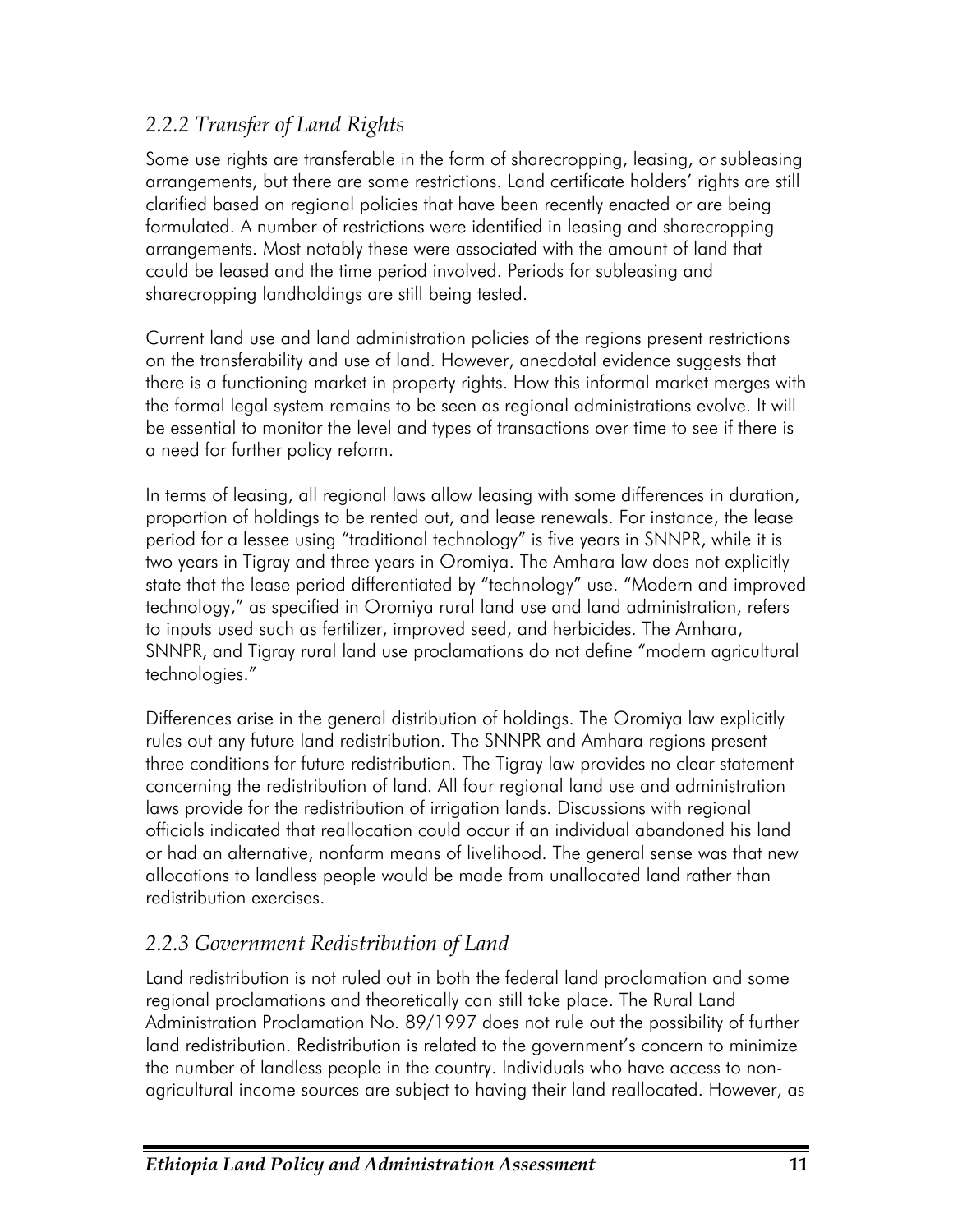stated above, these "forced" redistributions should include an element of compensation.

There are also reports or statements by *kebele* administrations (local groups of villages) regarding possible redistribution of land even if they have land certificates. This suggests that even with certificates farmers do not have strong tenure security. Clear statements of regional land policies with regard to redistribution must be made. If there are possibilities for redistribution, the circumstances for these redistribution programs should be spelled out and publicized. Any further redistribution programs that occur once certificates have been issued must be carried out with extensive and transparent public information campaigns to clarify the circumstances and justification for the programs. Anything less will severely undermine any sense of security of land rights that the certification program had hoped to instill in the minds of the public.

Similarly, while regional proclamations have stated that land use rights for landholders, farmers, and others can still be taken away by the regional government or the *kebele* administrations. The policies also state that users who have land taken by government (as opposed to those who abandon it) are supposed to be compensated. There is not a clear understanding of how well these proclamations and their delineation of rights are understood by the general population. There are provisions that if a person leaves his land for a specified period of time or begins to derive most of his income from nonfarm sources, his land may be taken for redistribution to landless individuals in that community. The ability of the government to take land away from landholders of course is a matter of concern. While the regional proclamations make provisions for compensation for property, there has been neither enough time nor experience under the present legislation to demonstrate the ability of government to fulfill its obligations.

Compensation for property on land is more or less similar in all the regional land polices, but the provision of substitute land is not explicitly stated in all the regional land laws. What is not clear is how this compensation would be valued, how and when it would be paid, or who would be making the payments. The compensation for property on land being reallocated is supposed to be paid for by the new allocatee. Numerous commentaries have questioned the ability of these previously landless individuals to pay compensation for the reallocated plot they have received.

*Kebele* administration authorities in Tigray stated that if someone "left" their land for a period of more than two years, regardless if they held a certificate, they would take the land and distribute it to someone else. Regional land proclamations clearly indicate a willingness to reallocate land away from those who have alternative sources of income. The guiding philosophy appears to be one of assuring access to land for individuals who have no alternative means of livelihood. While this policy serves an equity objective, it provides little incentive for individuals who generate income from nonagricultural sources to invest in agriculture. It is also not clear how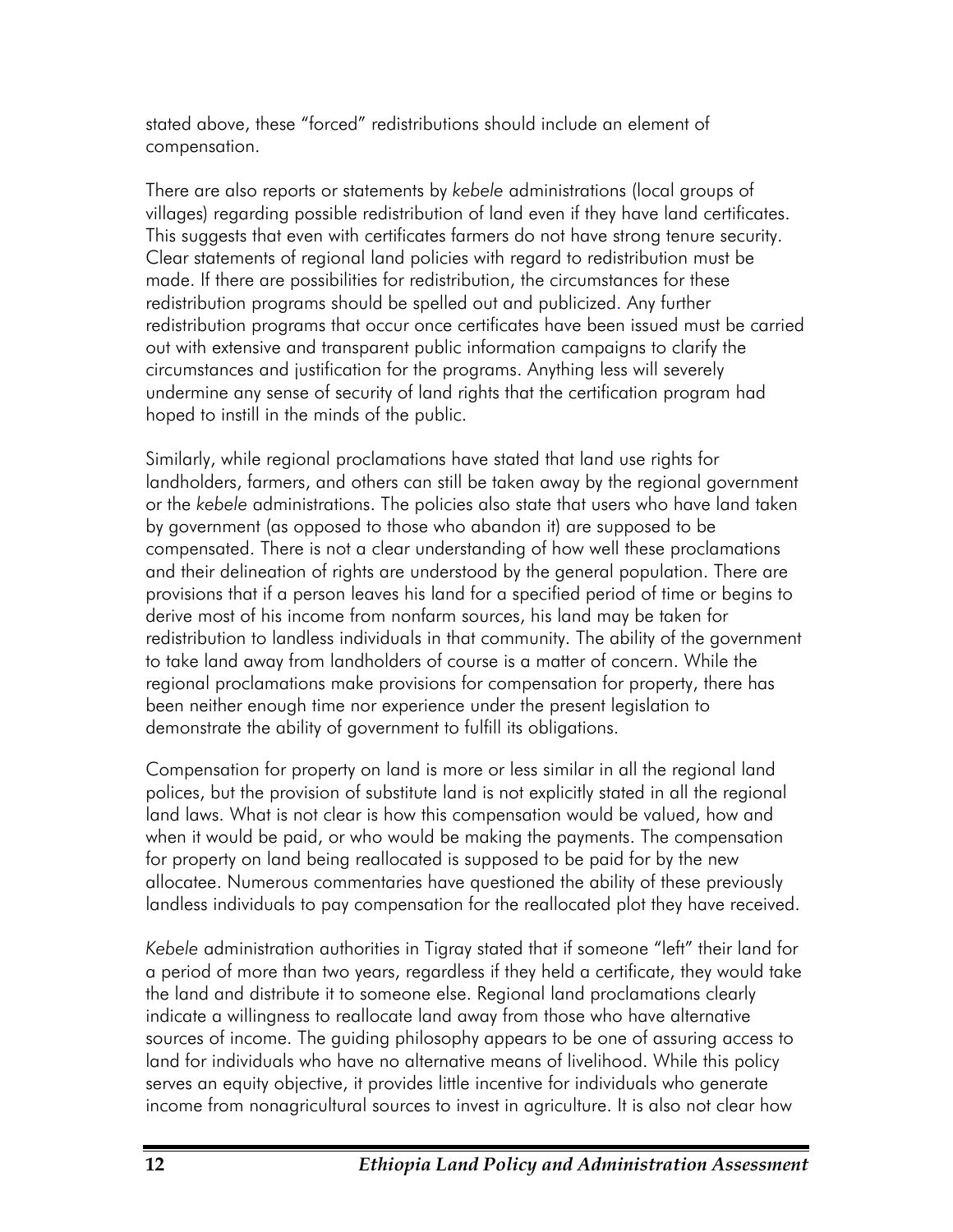compensation will be paid to those individuals who will be losing their land in such reallocation exercises.

### *2.2.4 Inheritance of Land Use Rights*

Inheritance provisions are also more or less the same in all regions. Use rights are inheritable within the family. However, there are some restrictions. Inheritance is allowed for family members provided the family members have no other livelihood support. In some of the land laws, no clear definition of a family member is provided while in others (notably Amhara) a family member is "any person registered as a member of a family and at the same time who has no income of his/her own....."<sup>7</sup> As stated earlier, such a policy on the definition of "eligible" family members ignores the dynamic nature of the life cycle of the rural household. It would, for example, prohibit a child who has successfully moved into nonfarm employment from returning to the family agricultural holding, possibly with investment resources, on the death of the parents. It is not clear how these inheritance rules will be enforced, particularly if there are formal wills involved in the bequeathing of land.

### *2.2.5 Problems Identified in Current Land Administration and Management*

### Program Consistency

The programs lack consistency from region to region, including in the way land is administered and the use rights that are granted. The most notable inconsistencies are in the provisions permitting subleases. A thorough review of regional programs and experiences is necessary to determine how much consistency is needed between regions and how much autonomy they should have in developing their own land administration policies. Minor inconsistencies between regions may not be a problem as long as the differences are not so great as to discourage investment in one region relative to other regions.

### **Capacity**

Regional and lower-level governments do not have the capacity to adequately implement their land administration reform programs. The major weakness to the implementation of the evolving land administration reform programs is the lack of capacity of the regional administrations to carry out these programs. Regional offices have neither adequately trained staff for the programs being developed nor the resources (e.g., offices or equipment) to carry out these programs. This problem is exacerbated by a desire to decentralize land administration to the *kebele* and sub*kebele* levels. While such decentralization is a commendable objective, there is a great fear of overextending the ability of the administration to deliver the desired level of services to the public.

 7 Amhara National Regional State Proclamation No. 46/2000: "Proclamation Issued to Determine the Administration and Use of the Rural Land in the Amhara National Region."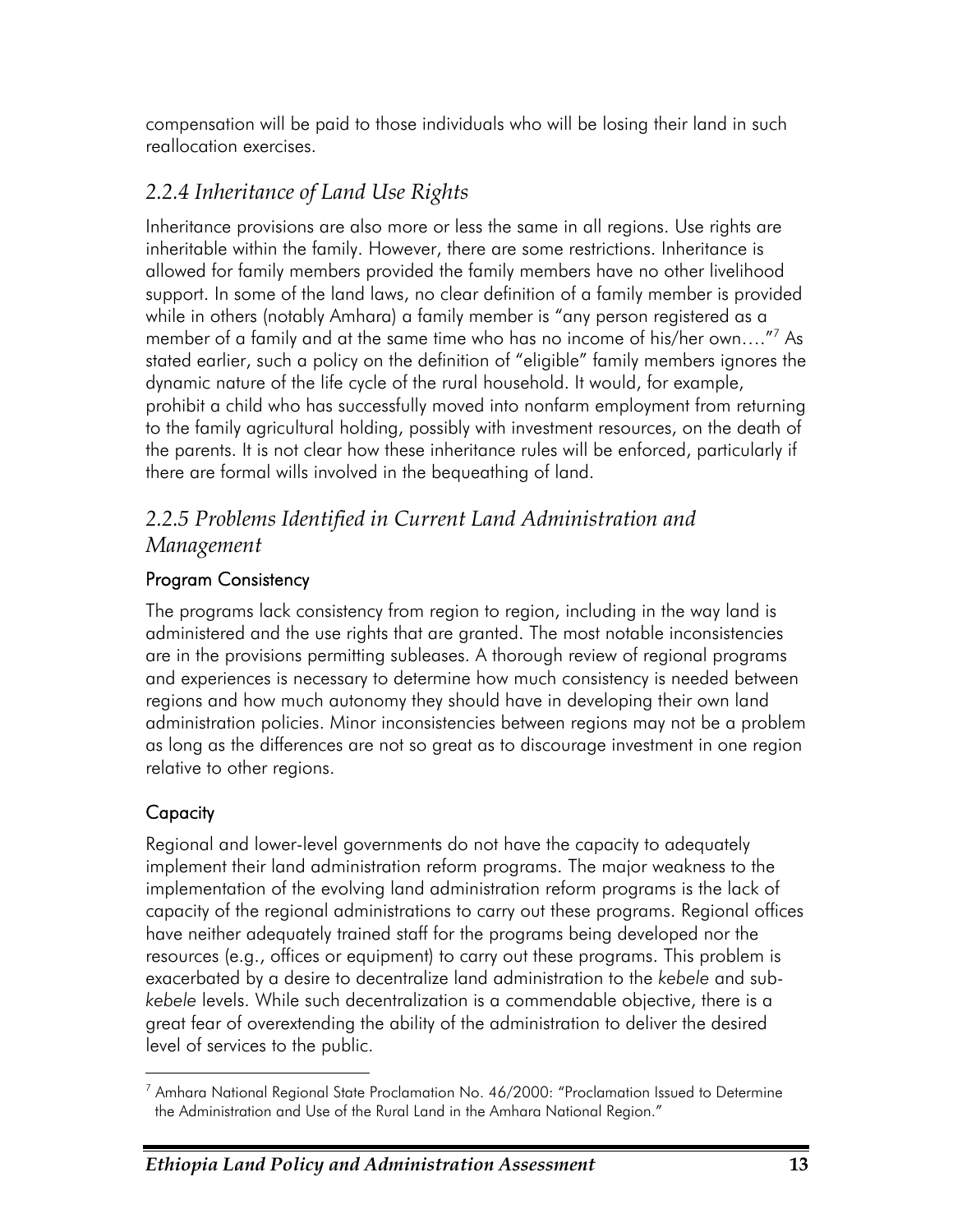### Monitoring and Evaluation

Regional governments do not appear to have adequately thought through monitoring and evaluating the impacts of their reform efforts. Without this information it will be difficult to measure impacts, review and modify existing administrative procedures, and develop new policy reform measures. There was no evidence of any mechanism to monitor the impact of the certification program on changing land use, changing cropping patterns, investment in land, or the reduction in property disputes. There is no indication that there has been (nor is there planned) any effort to undertake socioeconomic surveys to determine if tenure security has been increased as a result of the certification programs $^8$ .

#### Public Awareness

There is little capacity for the dissemination of information to the public about the various land administration reform programs, their objectives, and ways that they will impact local resource use. Insufficient effort has been undertaken by either regional or national authorities to inform the public about the land administration reform exercises currently underway. Programs should be developed to inform the public of the certification programs well in advance of the field exercise. Sensitization of the public to the issues of land rights and implications for the certification programs is critical to the acceptance and ultimate success of the programs. However, few resources are being made available to undertake this public information campaign.

### *2.2.6 Landholder Duties and Responsibilities*

The land proclamations of the four regions all enumerate duties and responsibilities of the landholder granted a certificate. These are broadly defined under a general category of the landholder having a duty to protect and care for the land under his tenure. Additionally, sanctions are stipulated for failing to undertake sound management. However, it is not clear who makes the determination if a landholder has not fulfilled his duties nor how or what sanctions would be imposed. In any case this lack of clarity could be disincentives to investment.

Any public awareness campaign dealing with property rights should also be addressing the obligations that a landholder has as well. Land ownership implies both sides of the coin: rights and duties. At the same time the state has similar obligations to protect the property rights of the landholder who is following the rules. The rule of law becomes paramount if there is a desire to provide security of tenure rights.

 8 Amhara Region did do a pre-certification survey. However, there is no indication of plans to follow up this data collection exercise.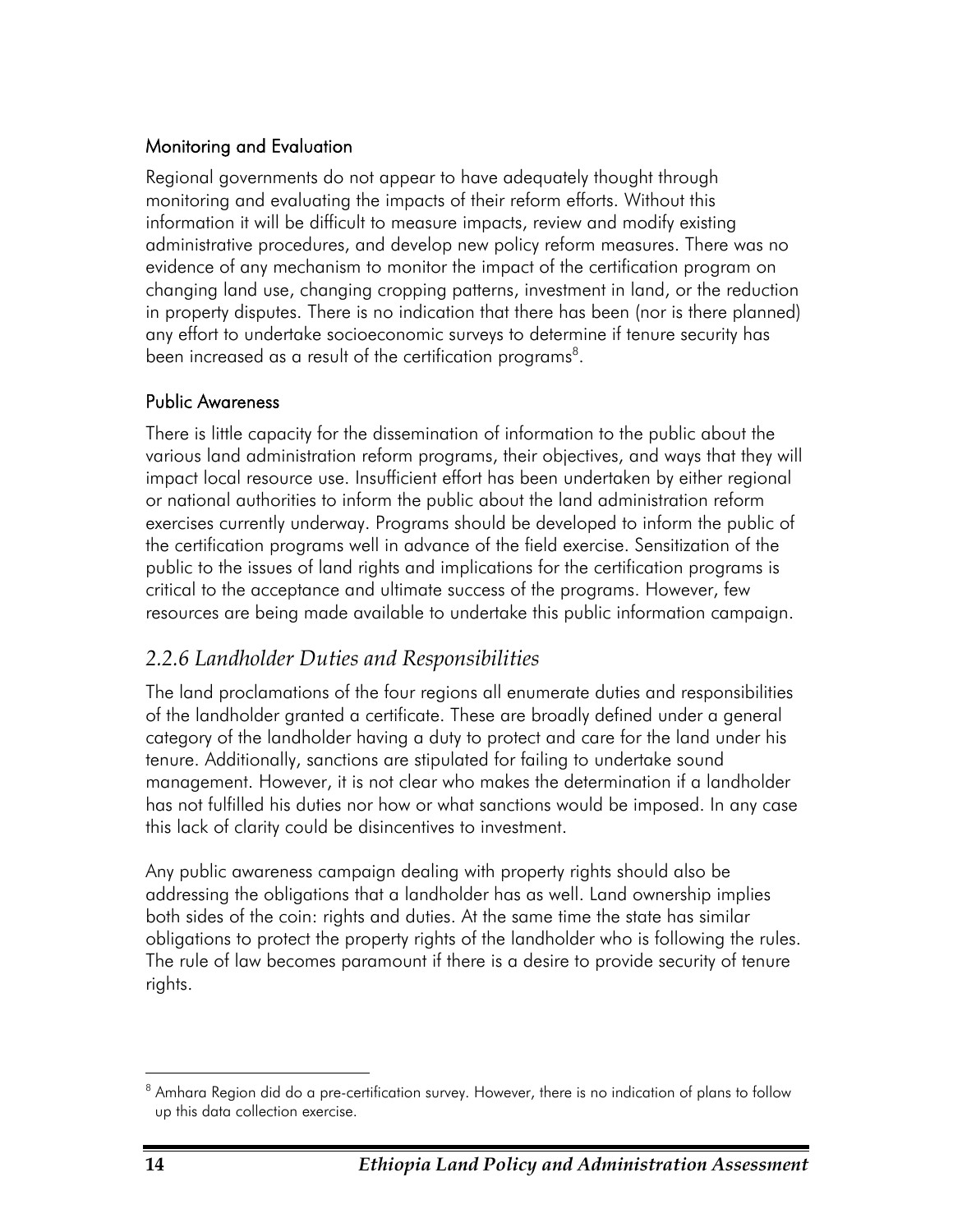Research evidence indicates that rural households have maintained reasonable land use practices when the incentives and circumstances permit. Declining farm size and population growth have limited the amount of fallowing possible as well as forcing the utilization of marginal lands. Insecurity of tenure provides little incentive to improve the landholding and in fact probably leads to a certain amount of "mining" of the land.

It will be critical that land use policies, laws, and guidelines be developed and disseminated to ensure proper land use practices. This is all part of the package of good land administration and should be seen as part of the whole.

## *2.3 Tenure Security and Land Certification Programs*

Ethiopian policymakers face the difficult task of balancing the demand for continued redistribution of land to young landless families and returning displaced persons against the need to ensure current landholders' rights are secure and durable enough to encourage long-term investments in the land. Currently, farmers operate and make decisions in an environment that lacks a stated assurance of land tenure security by the government. $\degree$ 

Several researchers have sought to pin down the connection between land redistribution and farmers' tenure insecurity.<sup>10</sup> Other studies have looked generally at tenure security in Ethiopia and cite economic and equity benefits to be obtained through greater tenure security and transferability.<sup>11</sup> Holden (2001) finds a less stark connection between tenure security and investment in land. His study in southern Ethiopia found that tenure insecurity did not significantly affect farm input intensity because of the short-term nature of this investment, but was not correlated to the decision of whether to plant perennials.<sup>12</sup>

Recognizing the generally accepted connection between tenure security and investments in land, a 2000 USAID food security research team working in Amhara noted that land tenure policies that give households greater tenure security in order to encourage long-term investments, increase productivity, and promote natural resource conservation were necessary to achieve food security.<sup>13</sup> Amare (2000) cites small

 $\overline{a}$ 

 $^9$  Ethiopian Economic Association/Ethiopian Economic Policy Research Institute: "Land Tenure and Agricultural Development in Ethiopia," October 2002. *See also* Nega, Berhanu, Berhanu Adenew, and Semaul G/Sellasie: "Country Case Study: Ethiopia," (GTZ) which interprets the same study data.<br><sup>10</sup> Amhara Proclamation No. 16 /1996, which the assessment team has not been able to obtain,

governed the reallocation program.

<sup>&</sup>lt;sup>11</sup> Klaus Deininger et. al.: "Tenure Security and Land-Related Investment: Evidence from Ethiopia," World Bank Policy Research Working Paper No. 2991, March 2003.

<sup>&</sup>lt;sup>12</sup> Stein Holden and Hailu Yohannes: "Land Redistribution, Tenure Insecurity, and Intensity of Production: A Study of Farm Households in Southern Ethiopia," CAPRi Working Paper No. 21, October 2001.

<sup>&</sup>lt;sup>13</sup> USAID: "Amhara National Regional State Food Security Research Assessment Report," 2000.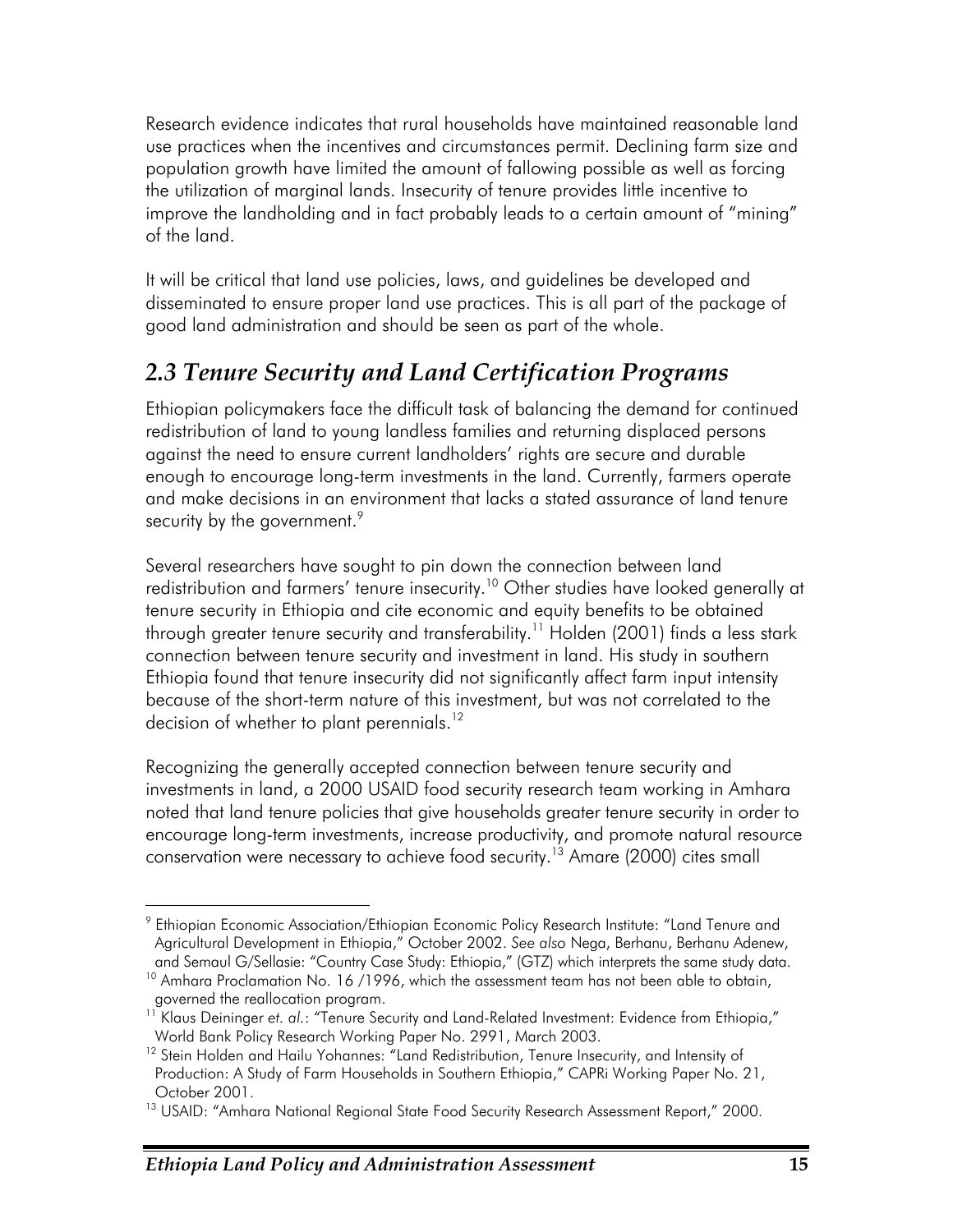holdings, insufficient access to land, and redistributions as sources of food insecurity.<sup>14</sup> The Ethiopian Government, in its "Poverty Reduction Strategy," recognizes the importance of tenure security as a necessary component of a plan to increase land productivity.<sup>15</sup>

The present effort to improve land administration and security of tenure includes a focus on land certification, where regional governments issue land certificates to individual farmers. The "Poverty Reduction Strategy" formally states this as a government-sanctioned activity:

"In order to protect the user rights of farmers, their landholdings should be registered and provided with certificate of user rights. In this regard, a guarantee may be given to the effect that land will not be re-divided for a period ranging from 20-30 years."16

The strategy paper goes further in stating a need to support these initiatives and encourage their expansion to other regions of the country.

Certification programs have been under way in Tigray and Amhara regions. Both Oromiya and SNNPR are in the planning stages, though both have indicated that they will begin pilot programs this year.

### *2.3.1 Tigray Region*

The Tigray approach was to issue certificates for all landholdings in the region. The certificate records the name of the landholder, the size of the holding, and the names of the neighbors on each of the four sides of the field. No mapping of fields has been done; field location is determined only by recording neighbors' names. At present, 85% of landholdings have had certificates issued, although completion of the exercise was delayed due to shortage of certificates. No new certificates have been printed and no updates of existing certificates have been possible as new allocations are made.

In Tigray it was quite apparent that there was little effort being made to update records. We were told that there had been numerous instances where landholdings had changed hands (e.g., the land of Eritreans near the border who had been given land, but who had since returned to Eritrea, was reallocated). There are also instances of land inheritances where land had been subdivided on inheritance with new certificates issued. In neither case had earlier certificates been cancelled, nor references made to the new allocations. Such a situation of overlapping documented claims will inevitably lead to future disputes over land.

 $\overline{a}$ <sup>14</sup> Amare, Yared, et. al.: "Food Security and Resource Access: A Final Report on the Community Assessments in South Wello and Oromiya Zones of Amhara Region," Ethiopia (BASIS), 2000.<br><sup>15</sup> Federal Democratic Government of the Republic of Ethiopia: "Poverty Reduction Strategy," 2002 at

<sup>23.</sup> 

<sup>&</sup>lt;sup>16</sup> Federal Democratic Government of Ethiopia: "Poverty Reduction Strategy," 2002.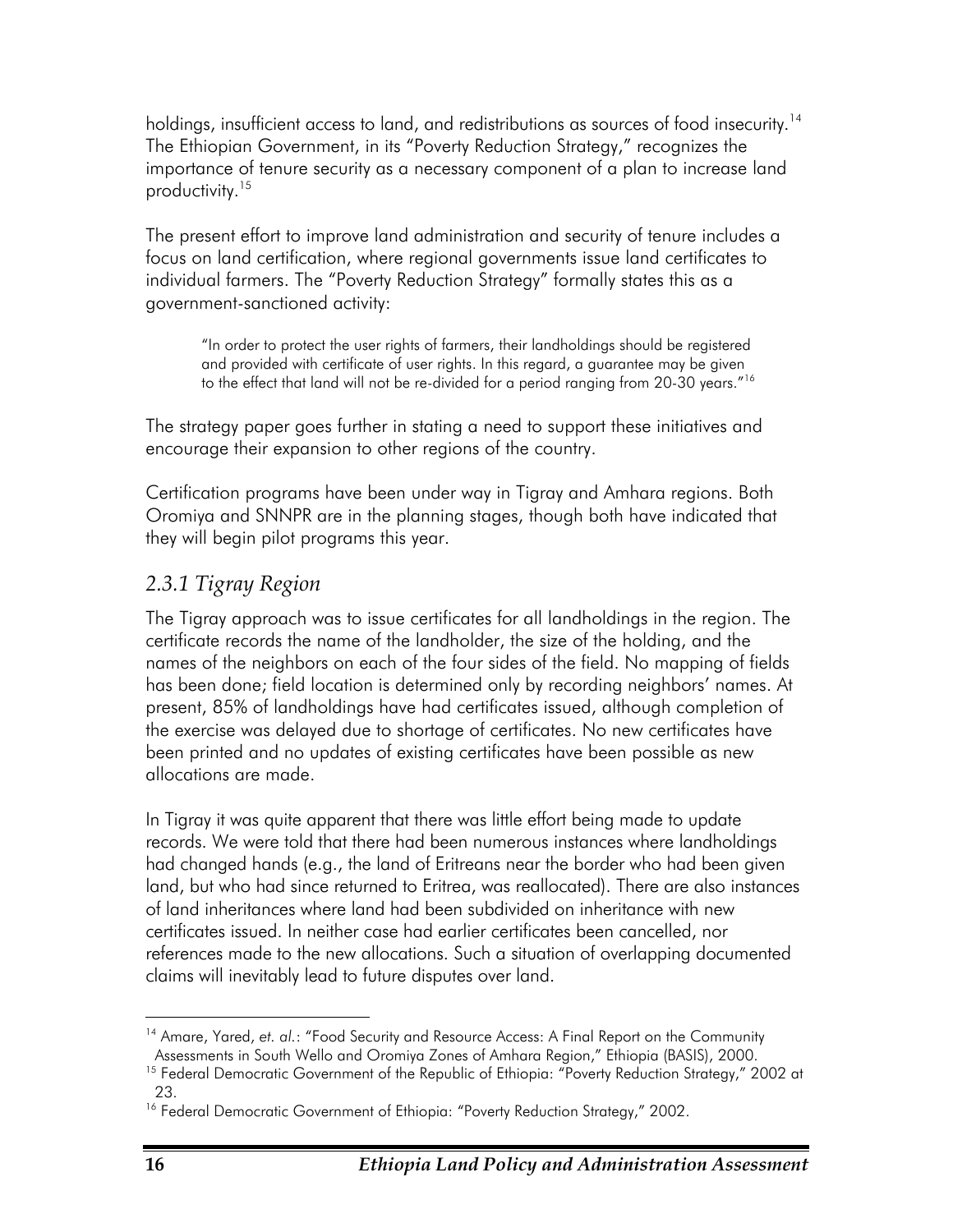# *2.3.2 Amhara Region*

Currently, land certification programs are underway in two rural *kebeles* in two *woredas* (districts) of the Amhara region East Gojam (Gozamin) and South Wello (Dessie-Zuria) zones funded under the SIDA project. The program has followed a systematic approach to undertaking the certification exercise and involving community members in the project. Initial meetings are held at *woreda* and *kebele* levels. A local project committee is elected to implement the project. Land demarcation is done initially at the *woreda* level, followed by the *kebele* boundaries and boundaries of communal land and service areas. Individual plots are surveyed using traditional methods and are marked with stones.

To date, 1,400 to1,600 primary certificates have been prepared but not yet issued. In Amhara, these certificates will also state the use rights of each farmer, while some field demarcation assists in identifying the location of the farmer's land. Plans are to have all primary certificates issued within three years. There is reason to expect that the pilot model can be expediently transported to other areas of the Amhara region and to other regions. SNNPR and Oromiya regions have visited the Amhara project to learn from that experience in developing their own certification programs.

It is too early to see how the pilot registration programs will be formally integrated into the regional administrative structures. Current staffing for the pilot programs are civil servants with heavy assistance from village committees in the identification of boundaries and landholders. The current Amhara pilot is supported by SIDA funding.

While the certification program is an attempt to improve property rights of land users, this is the first step in a presumably long-term future program that may include the development of regional land cadastres and/or land registries. Present certification programs in all regions are seen to be the first of a two-stage process. The first stage is to issue certificates to existing landholders with some limited field identification. This process is proposed to take two to three years. This is planned to be followed with a more accurate delineation and recording of property boundaries. This stage is envisioned to take 10 to 20 years to complete. Property rights should not change in this second stage of the process; there should merely be an upgrading of the physical identification of the property.

The implications for land administration are extensive. The ability to identify landholders and their plots offers an opportunity to government to develop land information systems which can assist with dispute resolution, land use planning, environmental management programs, and land revenue generation. It also implies the development of related institutions, proper incentives to use the system, and the administrative capacity to maintain the system. A completely decentralized system would require the establishment of a registration office in each *kebele* with record redundancy maintained in the *woredas* for security purposes.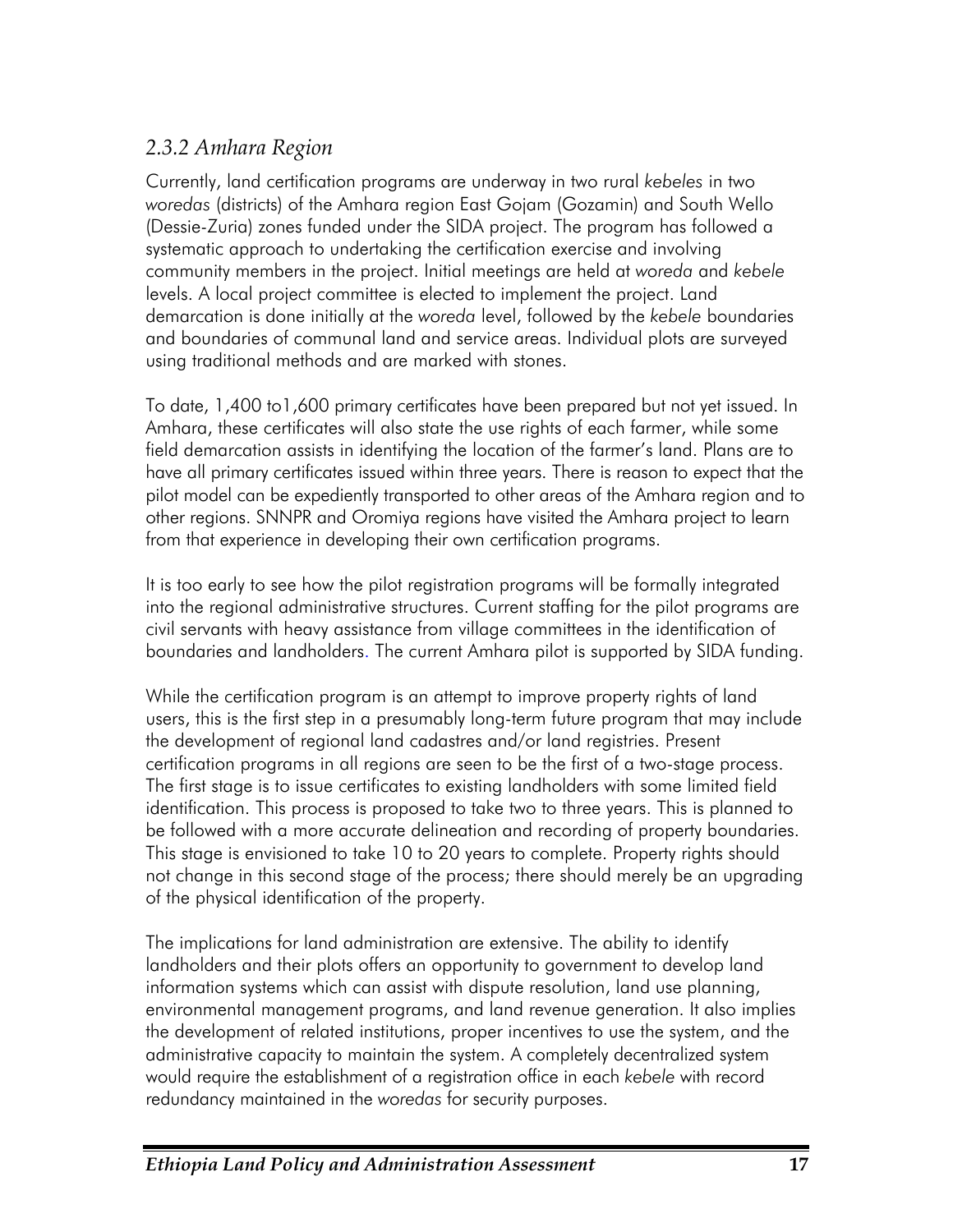These land use certificates offer an alternative to formal title registration programs by providing evidence and legitimization of occupancy without a costly land registration program. Land use certificates can offer some security of tenure to land users without necessarily addressing potential conflicts over land ownership. Land use certificates are sometimes seen as an intermediate step between informal land records and more formal titling programs. This appears to be the approach being taken by Amhara at present, and in the proposed programs of Oromiya and SNNPR regions.

# *2.3.3 Problems Identified in Current Land Certification Programs*

# Program Focus

The current land certification programs appear to be driven by policy objectives and have a technological focus rather than on a focus on the clarification of property rights. The present certification programs are focused on a delivery of certificates into the hands of the public. A land certification program (or land registration program) has two main objectives:

- to identify the piece of property to be registered and
- to identify the "owner" of that property.

The physical identification of the property is relatively simple and can be as precise as needed and demanded by circumstances. The identification of property rights, especially in situations where rights over land have changed frequently in recent history, is much more complicated, often requiring a great deal of adjudication of rights before final recognition of ownership. If property rights are not adequately resolved in the certification process, future disputes are likely to arise.

# Identification of Landholdings

In the primary certification phase in Amhara region, the *kebele* boundaries and those of all non-individually held land (e.g., communal land, reserves, and service areas) are to be measured using modern survey equipment and techniques. Based on that surveyed baseline, individual landholdings are still recorded using traditional measurement methods. While a full shift to modern techniques may be required in the future, such a shift at this point would possibly be premature due to limited regional and local capacity and resources, as well as the need to ensure that land users first fully understand the reform process. All regions seem to be adopting a two-tiered approach to certification. The first stage involves a quick identification of landholdings to be followed at some time in the future by more precise measurements. Two major factors will determine when this second exercise takes place—the need for precision and the capacity (equipment, trained staff, and financial resources) to undertake the exercise and sustain the information. Amhara is beginning to develop the capacity for the second stage mapping through its program of mapping *kebele* boundaries and the boundaries of communal areas.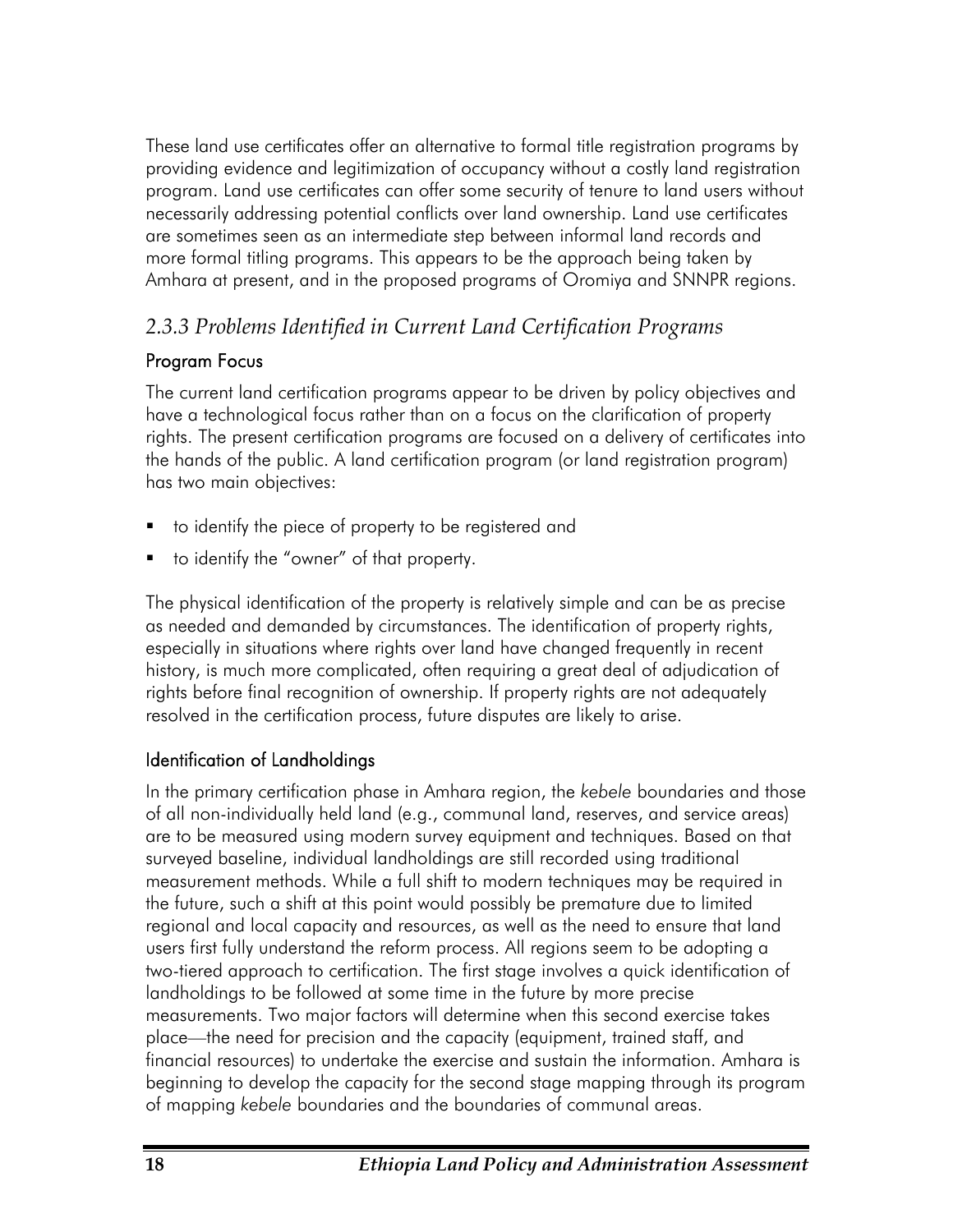#### Rushed Program Implementation

There is a "rush" to grant certificates in some regions without clearly mapping out strategies for linking land administration reform and improved security of tenure which the certificates purport to provide with economic investment, sound resource use, poverty reduction, improved livelihoods. There is also a need for strategies to insure that farmers and other land users understand the process, their rights and obligations, and the opportunities and constraints. There seems to be little interest in slowing this component of land administration reform in connection with the certification programs. Therefore, it is critical to establish the appropriate monitoring and evaluation mechanisms to assess the impact of these exercises on the questions of security of tenure, investment, resource management, poverty reduction, and improved land utilization.

#### Program Sustainability

Regional governments have not adequately thought through the sustainability of their land certification and land record efforts. Sustainability entails not only the ability to physically maintain existing records, it also implies an ability to update records as information on landholdings change and to keep that information current. Resources must be allocated for this basic institutional infrastructure. Ideally these systems should be self-financing, drawing on revenue from fees and taxes assigned to institutional activities to be fed back into the institutions.

As land transfers take place (e.g., upon death, marriage, or division of family) it is unclear how regional and local governments will update records. It is also unclear if government has considered appropriate incentives to encourage land users to update their land records or disincentives for those who do not. Without better methodologies in place, as well as public participation, *de facto* rights (the situation on the ground) could easily drift from the *de jure* records. As indicated earlier, records have not been updated in Tigray and will necessitate substantial expenditure to do so.

# Government Redistribution of Land

Farmers interviewed in the regions where the certification process is beginning noted that they liked the certification program because they felt it would stop the government from pursuing land redistribution (which on several occasions has stripped farmers of rights or reduced their landholdings). Some farmers also noted that they would increase investment efforts (e.g., manure) if they received certificates. Other farmers said that they wanted the certificates but would wait and see what action the government took (i.e., they still think that the government might take their land). These comments were suggestive and not necessarily representative.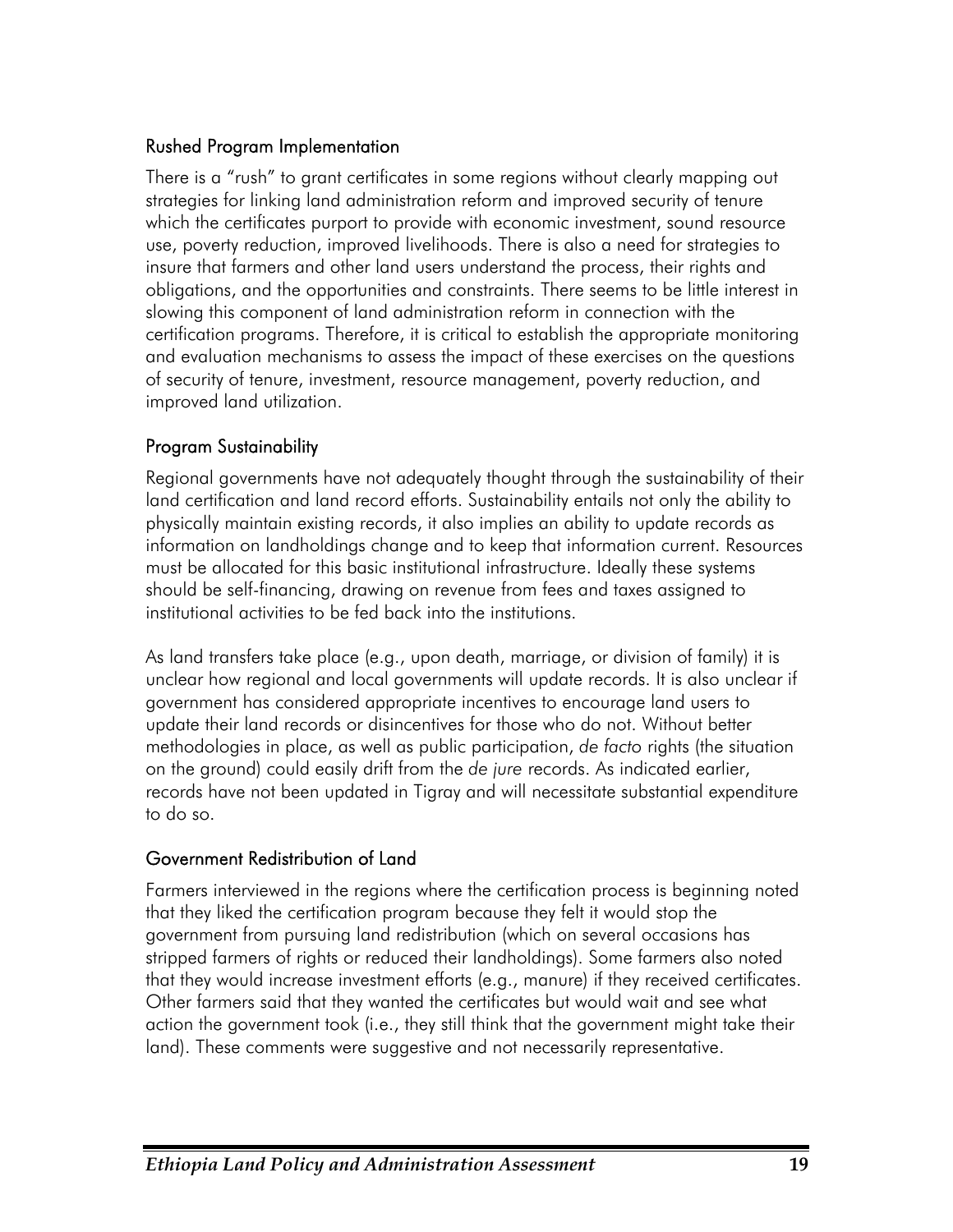Even with the certificates, however, land users may lose rights to use land. There are reports that the government has taken land from farmers to make it available for investors or for other purposes without consulting farmers or paying them compensation. Regional governments have said that if a private investor wants a specific piece of land they would consider moving people off that land with compensation. Municipalities also have taken valuable peri-urban land from farmers and given them remote fields in exchange. In short, there is a lot of evidence that the present system works against the interest of farmers and does not adequately protect them from expropriation.

Clear policies need to be developed and clarified to the public delineating circumstances under which land may be taken from individuals. Procedures for compensation of lost property rights must be spelled out and understood. These would include procedures for identifying land for investors, procedures for the valuation of land being acquired, and procedures for the timely payment of compensation. None of these exist at present, leading to a sense of insecurity over land rights despite the certification programs being implemented.

# *2.4 Geographic Information/Geodetic Grid*

Geographical information is essential for any program dealing with land administration and land management. Direct investments in this sector are part of the base upon which sound land management is built. Appendix B presents the current status of this sector. The following discussion summarizes those findings.

Land information systems exist at a variety of levels. These can range from a ledger book system of recorded plots measured and geo-referenced with traditional methods using traditional units to computerized record keeping of lands demarcated and geo-referenced using modern surveying techniques (e.g., total station or Global Positioning System [GPS] approaches.) Examples of such configurations include:

- a. Traditional surveying: plot perimeters and distances from permanent features are measured using traditional measuring devices (e.g., chains, rods, tape, or strings). Plots are described according to their positional relationship to those features and as to their position relative to neighboring plots (e.g., whose property is on the north, south, east, and west sides of the plot being registered). Areas are stated in local measurements (e.g., "timats" in parts of Ethiopia).
- b. Modern surveying: a globally accepted survey techniques using modern surveying equipment. The equipment typically includes the "total station" or GPS receiver packages, with the latter depending on a minimum geodetic infrastructure in the country. Each are presently being used in Ethiopia, although the latter in only limited applications and subject to a certain amount of inherent error due to the need for modernization of the geodetic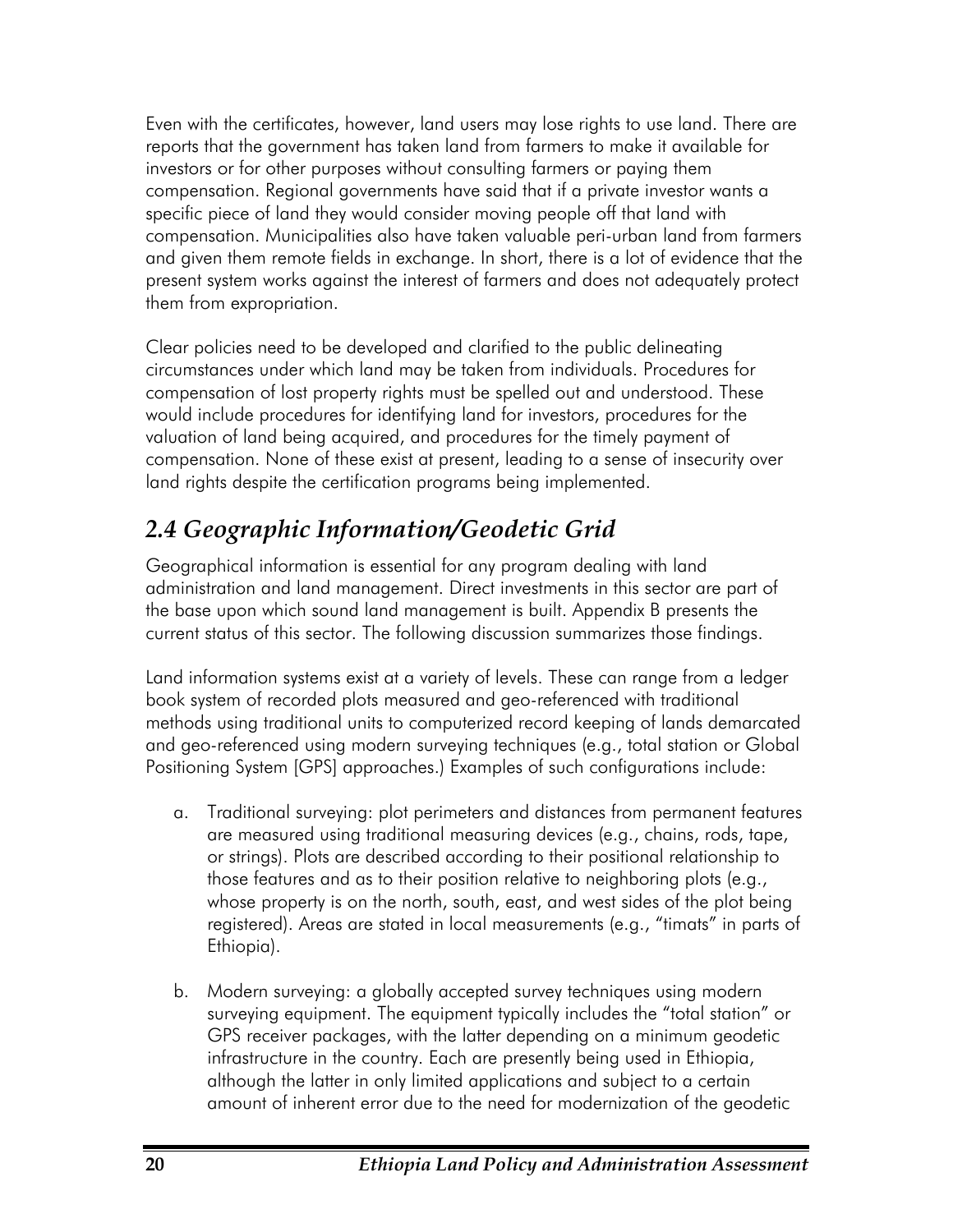infrastructure in Ethiopia. The advantage of the GPS-based system is that it is inherently more accurate and significantly faster (and therefore more efficient).

- c. Hybrid system: a mixture of traditional and advanced surveying techniques. An example is the primary certification phase in Amhara region, where the *kebele* boundaries and those of all communal or non-individual (e.g., government buildings or reserves) are measured using modern surveying techniques (presently the "total station" approach). Based on that surveyed structure, individual landholdings are still registered using the traditional methods described above.
- d. Index map: demarcates property boundaries on hard copy maps. These maps are typically aerial photographs or orthophotos printed at scales appropriate for showing boundary features. The plot owners, neighbors on bordering plots, and government officials agree to the boundaries drawn on the index map. Those plots are then indexed and the boundaries are either registered as they stand on the index map (photo), or are digitized and put into a computerized system, typically a geographic information system (GIS). This system is not presently being utilized in Ethiopia as far as the assessment team knows.

In addition to the required capacity in surveying techniques, particularly for methods (b.) and (c.), there is the need for building capacity for the acquisition, analysis, and management of various other spatial data. Spatial data in this context refers to satellite imagery, aerial photos, orthorectified photos (orthophotos), and vector coverages (e.g., up-to-date regional and *woreda* boundaries). Even surveyors using the most modern techniques are not likely to have expertise in the development of all of these different types of spatial data sets. Therefore, when building a comprehensive land information system, these capacities need to be developed. The following is an overview with some examples of where such capacity already exists in Ethiopia.

# *2.4.1 Existing Surveying Capacity in Ethiopia*

# Ethiopian Mapping Authority (EMA)

The EMA is the Ethiopian Government's institution responsible for spatial data at the national level. It is an organization of approximately 360 professionals and technicians with the responsibility for all national geodetic surveys, datum definitions, and cartographic programs. EMA has capacity in use of satellite data, planning and management of air photo acquisitions, production of orthophotos, and basic GIS development. It carries out training at the national and regional levels, though the way this is carried out could be vastly improved.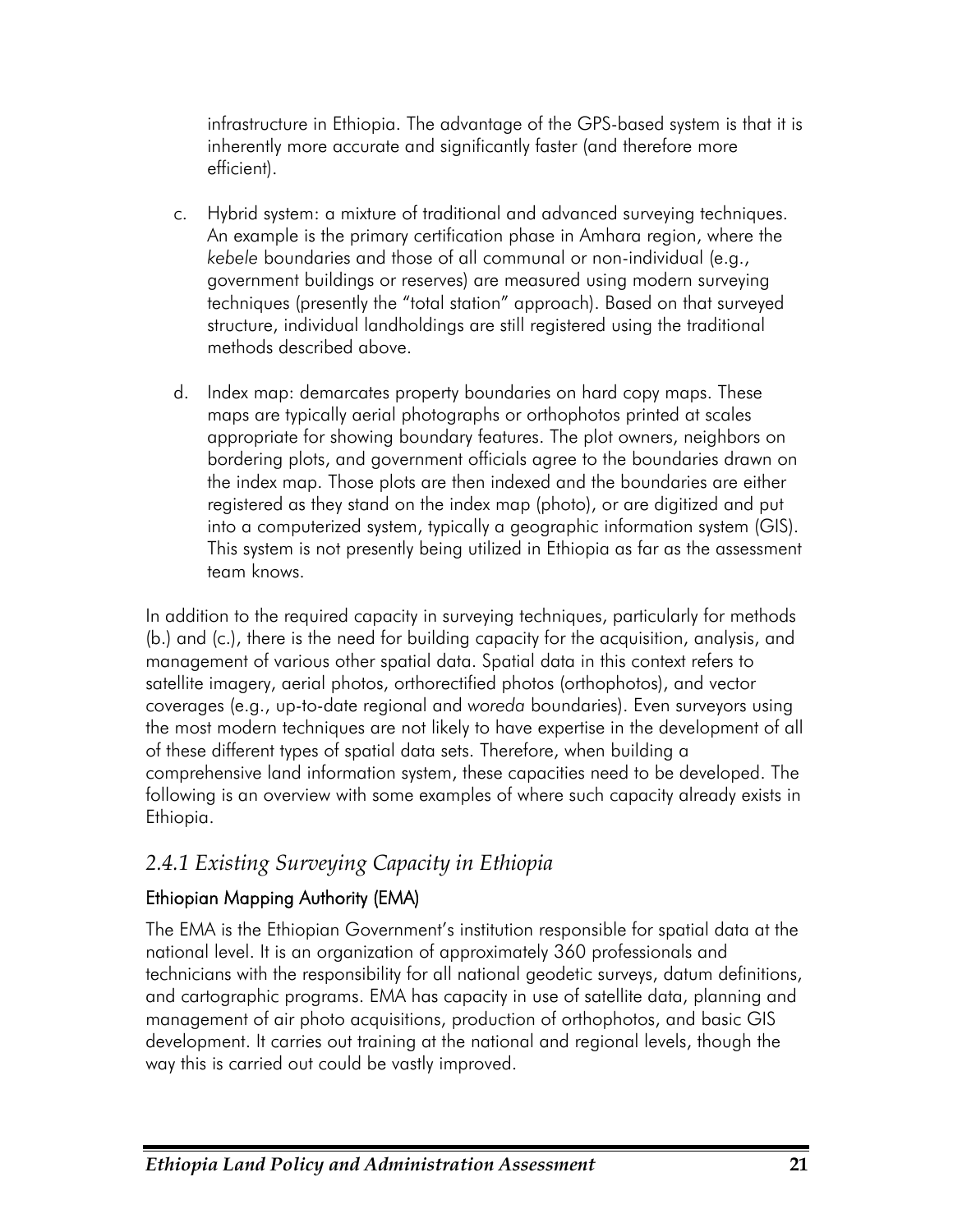Enhancement of the EMA capacity could provide significant assistance to regional land administrations in terms of access to spatial data as well as training programs and staff development. Modalities would need to be worked out to determine to what extent mapping activities should be devolved to regional administration and what activities should remain centralized. The EMA could be taking a more active role in assisting the regional governments in this area. This would ensure that efforts undertaken by the regional governments are compatible with national standards.

#### Other Ethiopian Government Agencies

Significant interests on the part of a variety of Ethiopian Government institutions are working with spatial data, the most notable after EMA being the Ministry of Agriculture (MOA), Ministry of Water Resources (MOWR), Disaster Preparedness and Prevention Commission (DPPC), and Central Statistics Authority (CSA). In the MOA, the Woody Biomass project has become one of the national leaders in use of remotely sensed imagery. The MOWR is classifying land cover at 1:250,000 in the watersheds in the key the four main regions and developing orthophoto products for its irrigation schemes (photo acquisition by the Israeli firm OFEK as a result of international tender and orthophoto production through EMA).

In an effort to share and standardize information among these agencies, EMA has taken the lead on the development of a National Spatial Data Infrastructure (NSDI). Numerous Ethiopian Government agencies are participating.

# Nongovernment Institutions and the Private Sector

Some capacity exists outside of the government structures. At present there is only limited capacity within the university community. There is some indication of private sector activities developing as companies are awarded contracts for digitizing maps.

# International Community

The international community is also quite active in the collection and use of spatial data, though the primary use is in the development of GIS and thematic maps for specific project activites. Image processing of remotely sensed data (satellite data and air photos) is only being carried out by a few donors, including USAID/Famine Early Warning System (FEWS) and soon the World Food Program (WFP). Numerous projects (such as GTZ's Land Use Planning and Resource Management Project in the Oromiya region) have made extensive use of remotely sensed images and GIS.

The international community involved in mapping and use of other forms of spatial data, led by WFP, have organized a Mapping Task Force to address issues common to all of the participants. These include issues of sharing data, common and standardized coding, projection, and datum standardization. The technical leaders in this appear to be WFP VAM Unit, USAID/FEWS, and the United Nations Children's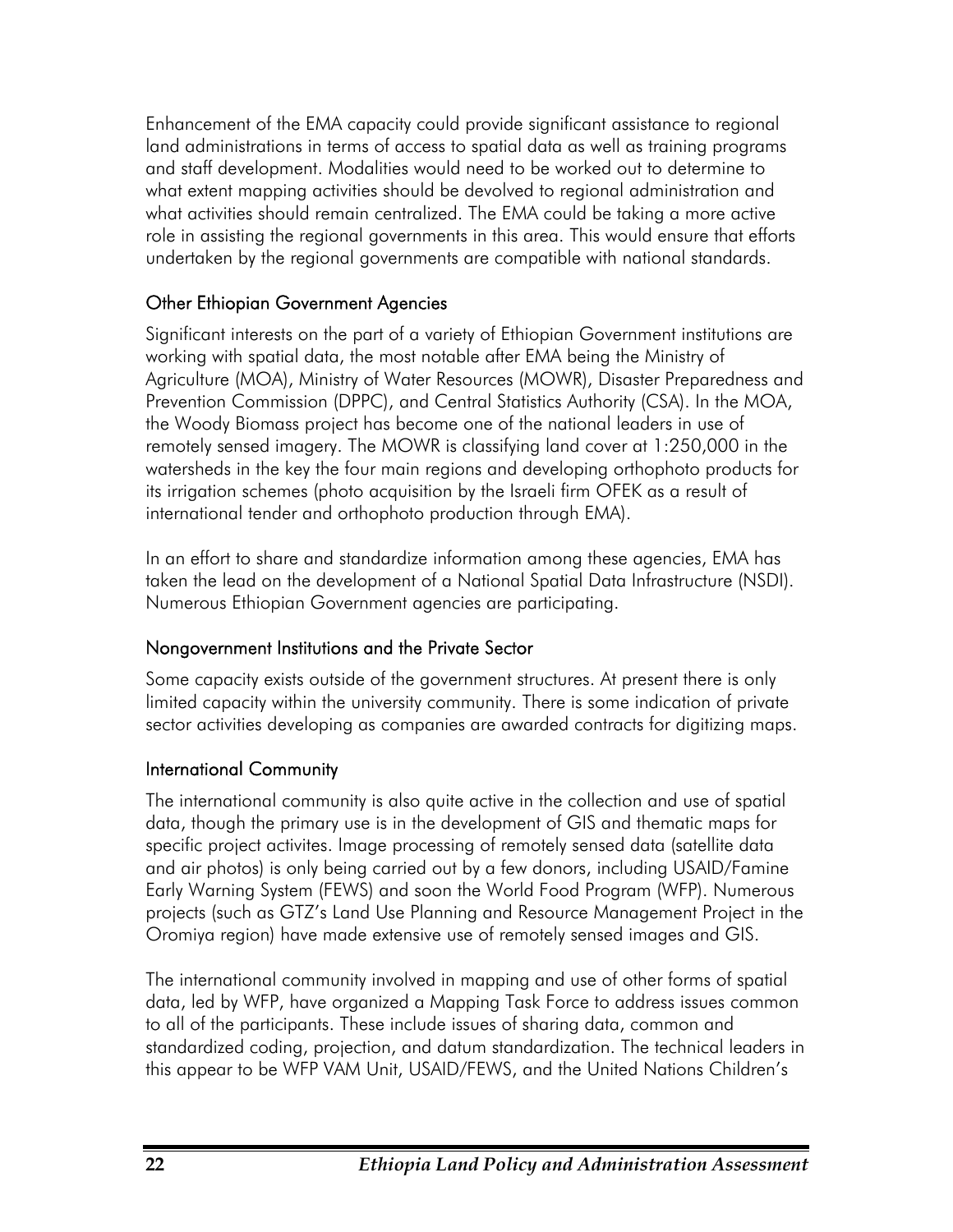Fund (UNICEF). To their credit, there is good national representation in the Task Force in the representation so far (two meetings) of EMA, MOA, and MOWR.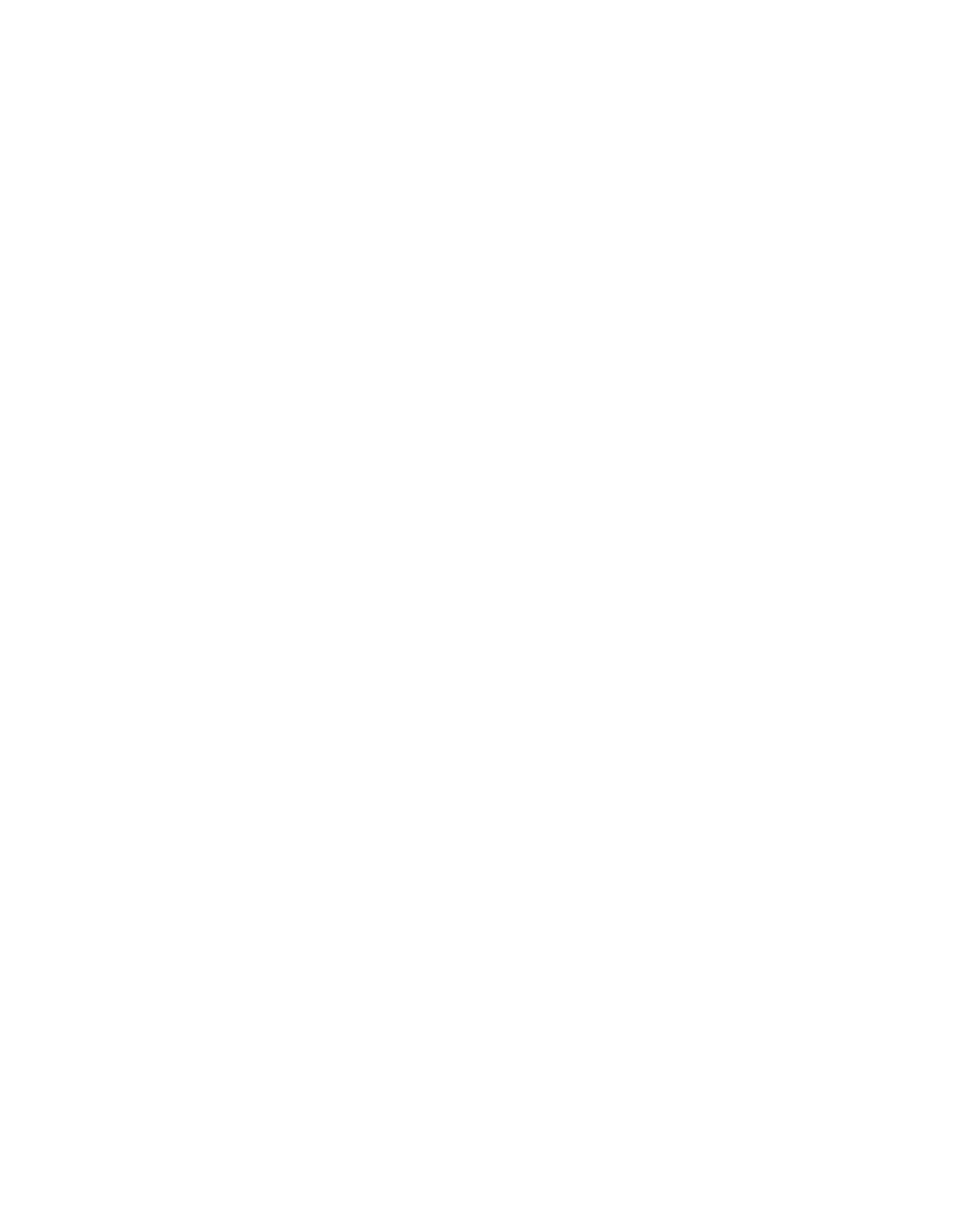

A number of specific activities can be identified for USAID from the above discussion. The following presentation prioritizes these five general interventions beginning with the highest priority activity and further prioritizes the activities within each theme. While these activities are not mutually exclusive (for example public awareness activities should be undertaken in relation to all of the activities) it is felt that the highest priority is to establish the forum for the discussion of land policy followed by strengthening the capacity for land administration. Only then should significant investments be made in the determination of land use rights and in support to the various land certification programs. There will (and should) be some overlap in the timing of these activities, with lower priority activities beginning before the higher priority activities are completed. However, it is important to use the development of the policy dialogue process to determine and prioritize the other activity areas in critical need of support.

# *3.1 Land Policy*

There is a great need to help the Ethiopian leadership think about how it can modify land policy and administration in ways that will encourage efficient farmers to produce more and improve their land management without reducing their livelihood security. This can be addressed through a multi-step process involving a national land policy conference and the establishment of a land policy task force which will be able to continue the refinement of the land policy.

Activity 1 National conference to reexamine land policy issues in Ethiopia, to review the developments in land policy and land administration since the introduction of regional land administration proclamations, and to lay out a strategy for continuing dialogue and follow-up.

*Potential scope of USAID support:*

Provide financial and technical assistance to organize and host a national workshop, prepare background documents, and disseminate materials.

Activity 2 Establish a land policy task force or land tenure forum within the Prime Minister's office responsible for the continuing development of land policy in Ethiopia.

*Potential scope of USAID support:*

Provide administrative and logistical support to the task force, and the means to help them host further workshops. Provide international short-term technical assistance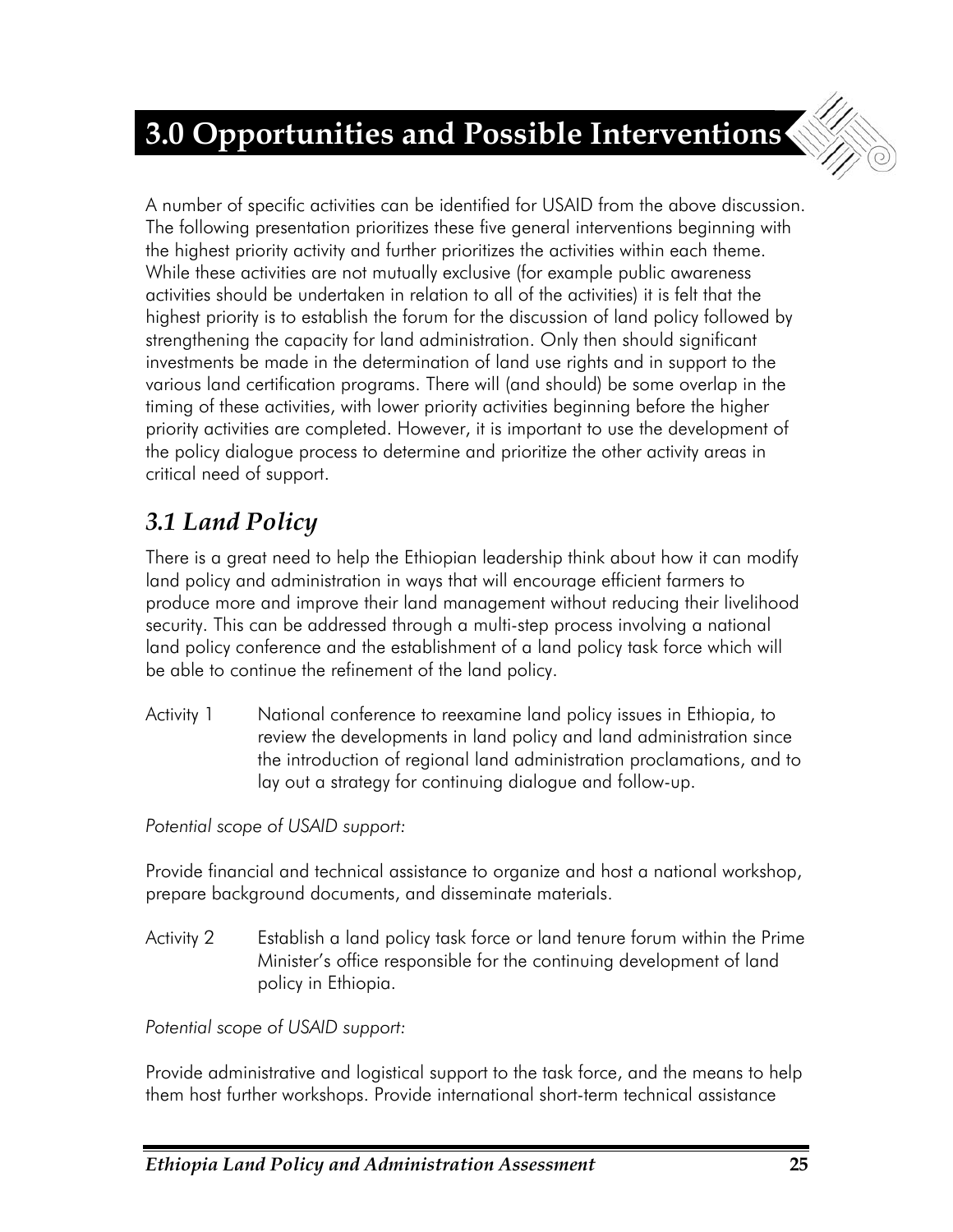(law development, land administration), and assist with the resources to conduct study tours to review regional African experience, (e.g., in Kenya, Uganda, and Tanzania). Financial and technical assistance should also be provided so that important and timely contributions can be made to the policy dialog. Policy research should not be seen only in terms of monitoring the impact of policy implementation, but also in terms of anticipating government information needs to inform the policy decision-making process. These include:

- supporting a national research institutes (e.g., Institute for Development Research, civil society, and Ethiopian Development Research Institute) to continue policy-oriented research to inform the process;
- supporting the Ethiopian law faculty to develop curricula for property law;
- supporting training for legal drafting of land policy at national and regional level; and
- supporting the establishment of a national land administration and use institution.

# *3.2 Strengthened Capacity to Administer Land*

As noted earlier, "land administration" refers to the processes of recording and disseminating information about the ownership, value, and use of land and its associated resources. Such processes include the determination of rights and other attributes of the land, the survey and description of these rights, their detailed documentation, and the provision of relevant information in support of land markets.

"Land management" addresses all issues related to the sound and sustainable use of land. It is the process by which the resources of land are put to good use. It covers all activities concerned with the management of land as a resource both from environmental and economic perspectives.

While the government has decentralized land administration to the regional authorities, little effort has gone into providing systematic support to these institutions to develop their capacity to effectively manage and administer land.

- Activity Develop the capacity for sound land administration and land management. This comprehensive undertaking will require a number of sub-activities.
	- a) Support the development of procedures to administer the land administration program.
	- b) Develop strategies and capacity to manage and update land use records at appropriate levels of government, including developing procedures manuals.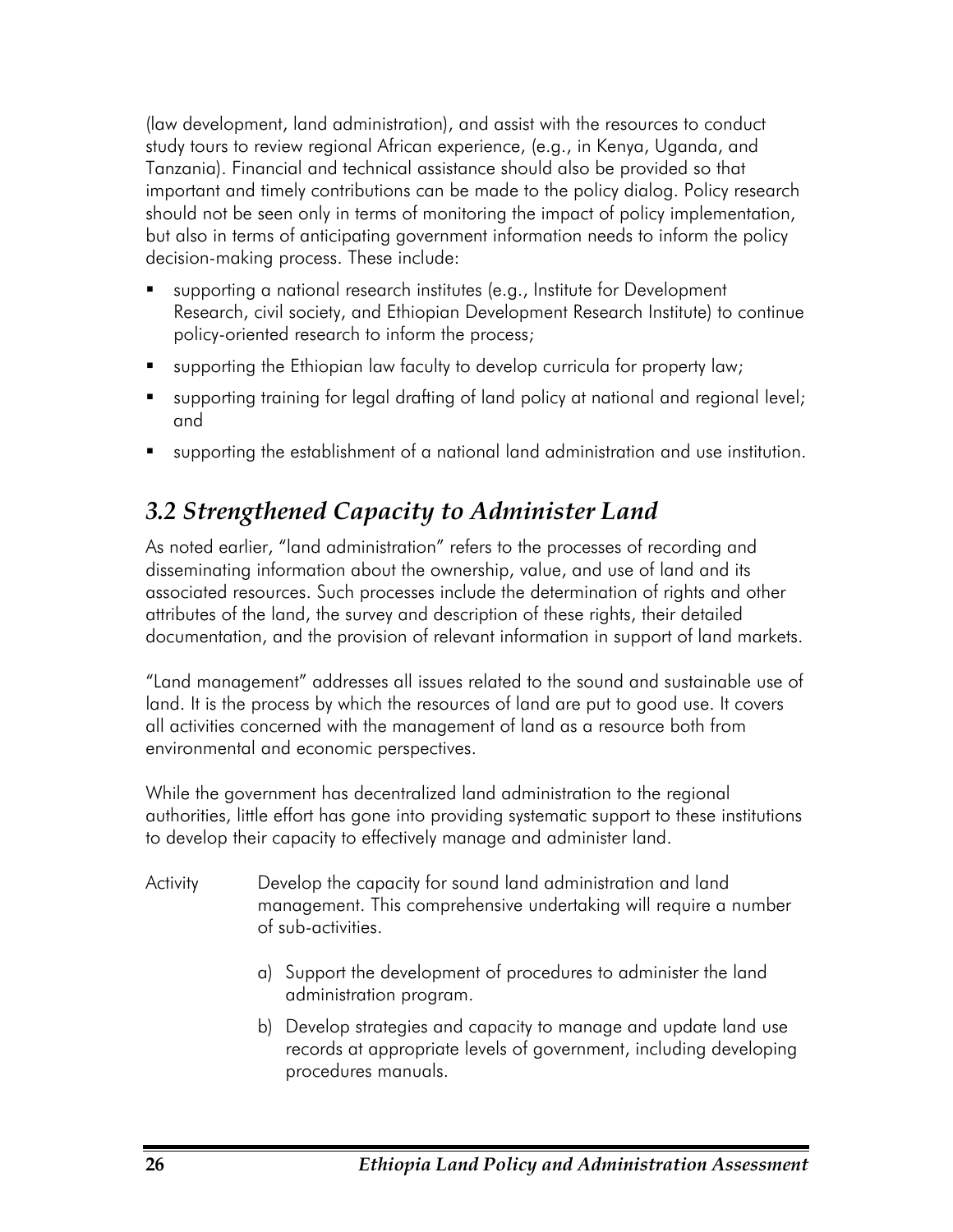- c) Enhance and apply appropriate land demarcation tools (such as surveys) and procedures.
- d) Support appropriate geo-spatial applications, considering linkages between EMA and NGS to modernize the geodetic infrastructure.
- e) Develop and implement appropriate monitoring and evaluation tools and programs.
- f) Conduct trainings and staff development in land administration.

- **Provide training to key national and regional administrations in basic land policy** analysis.
- Develop procedures manuals for land office administration, record keeping, and updating.
- Provide staff training and development in land administration, office management, and customer service.
- Support educational institutions (e.g., a proposed program at Bahir Dar University) to develop capacity to train a future cadre of land administrators, land valuers, and land surveyors.
- **Develop guidelines for determining land use rights for certification programs.**
- Develop/refine use of appropriate cadastral survey methodologies.
- **Develop monitoring and evaluation tools and customer surveys.**

# *3.3 Assessment and Determination of Land Use Rights*

Security of tenure is seen as a major concern to all Ethiopians. The Constitution contains provisions that guarantee the rights of peasants and pastoralists to free land and protection against eviction or displacement subject to certain conditions. One of the objectives of land certification programs is to identify and record land users and their landholdings. However, there is little evidence of systematic procedures for determining and securing these use rights. This is of particular concern when dealing with those segments of society or those situations where land use rights are collectively determined, in transition, or under dispute.

- Activity Develop the institutional structures and processes to determine and secure property rights. A number of sub-activities should be undertaken to address this issue.
	- a) Clarify national policy on land rights.
	- b) Establish procedures for the determination of land rights.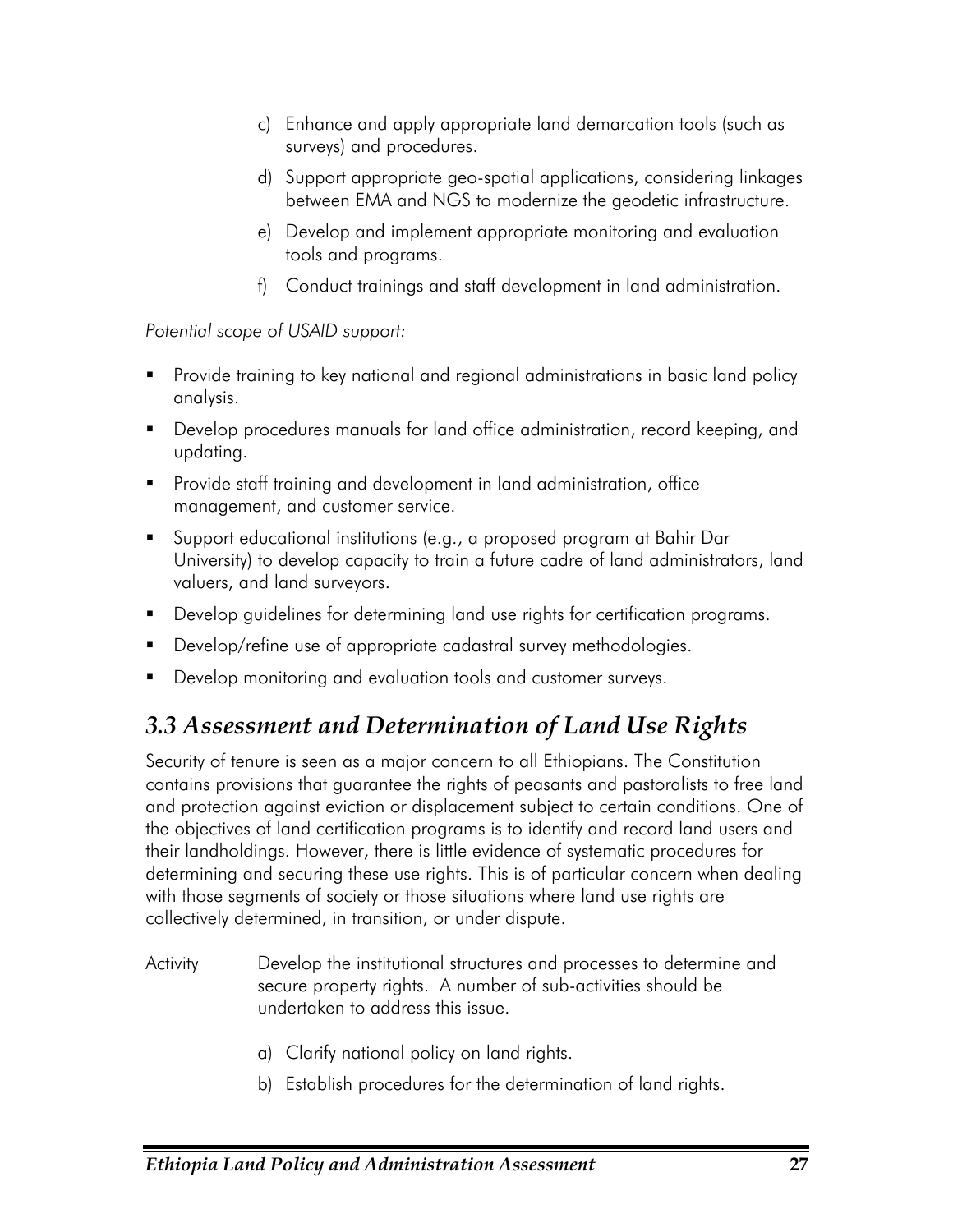- c) Assess land use rights in pastoral/communal areas for the further development of appropriate land and use administration policy.
- d) Assess the implications and constraints for land rights in the resettlement areas and their participants.
- e) Develop appropriate dispute resolution mechanisms.
- f) Provide procedural and technical assistance to facilitate land transactions, access to credit, and economic development.
- g) Monitor the changing impact of changing land use rights over time.

- Develop guidelines for the assessment of property rights.
- Examine pastoralist land rights. Using both case studies and literature review, examine implications for proposed community titling.
- Develop guidelines for property rights for resettled persons (at location of origin, at resettled location, and during the transition).
- Support dispute resolution processes. Assist with the development of alternative dispute resolution mechanisms, legislation and/or regulations for dispute settlement.
- Support training of the judiciary for property rights dispute settlement.
- Support monitoring and evaluation of changing land use rights.

# *3.4 Public Awareness*

Ethiopia is going through a transition of decentralization of land administration and certification of landholdings (ostensibly to provide greater security of tenure), while continuing to place restrictions on the transferability of land. Given the experience of the last three decades of changing government policies with regard to tenure rights, it is critical that continuing efforts be made to inform people of current and evolving government policies and the objectives and structures of a decentralized land administration. The people must also be made aware of their rights and obligations and the mechanisms to enforce those rights. Public awareness programs are not one-time affairs, but should be ongoing programs of information dissemination.

Activity Develop an effective land administration system implies an informed public that not only knows their rights, but also understands the administrative structure to manage those rights. At the same time, the landholder has certain obligations or duties to perform. Both are components of a public awareness campaign. Specific activities under this theme include: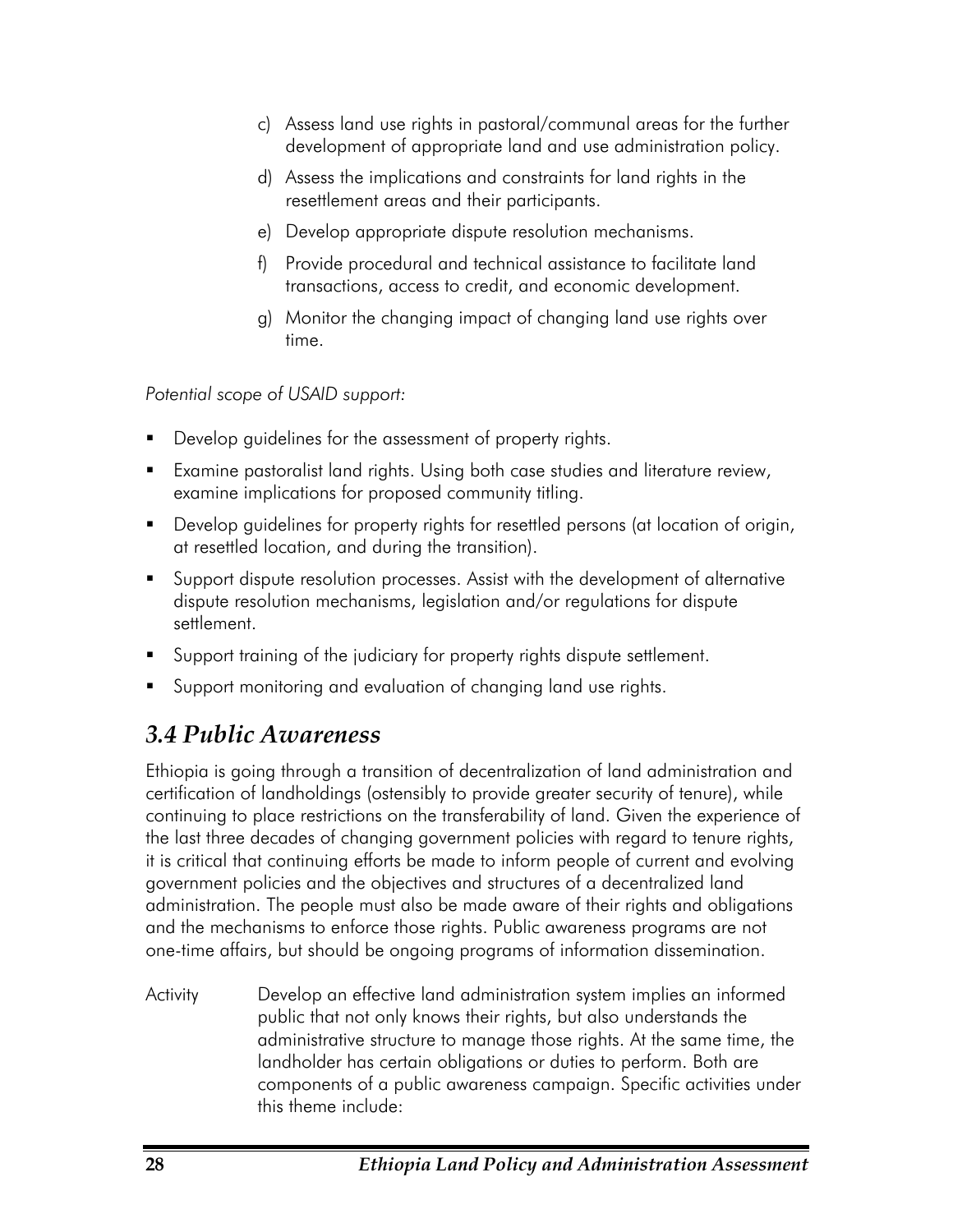- a) Conduct national and regional "Know your Rights Campaigns."
- b) Conduct regional and local government land committee training to transfer knowledge about rights and opportunities to end-users.
- c) Develop training manuals and procedures for transferring information.

- **EXTENT Create a public information campaign and summary materials, and disseminate** information specifically related to regional and national land policy and administration themes.
- **Train regional and local government officials with local seminars, workshops,** and regional exchanges.
- Develop public information dissemination capacity (e.g., create a public relations unit within each regional land administration structure).
- Train community (sub-*kebele*) members in information and education tools and messages that support land administration activities.

# *3.5 Strengthen and Support Land Certification Programs*

Four regions have begun or will shortly begin land certification programs. Each region proposes that the initial phase of these programs will be completed in the next two to three years. While these are seen as high-priority activities for the regions, they are massive undertakings that will require substantial use of material and personnel resources over long periods of time. As noted earlier, little thought has gone into assessing perceptions of the benefits of the program by landholders; assessing the long-term sustainability of the program; and developing mechanisms to monitor changes in land use, investment, and security of tenure to be derived from the program.

Many of these larger concerns should be properly addressed in the earlier proposed activities related to land policy, land administration, assessment of use rights, and public awareness. These activities should be well underway before a significant investment in certification programs is supported. However, there are some components of the ongoing certification programs that should be addressed before any direct investment into these programs is considered.

Activity Provide support to strengthen the ongoing development phase of land certification programs. A number of these activities provide supplementary capacity building to undertake a successful certification exercise.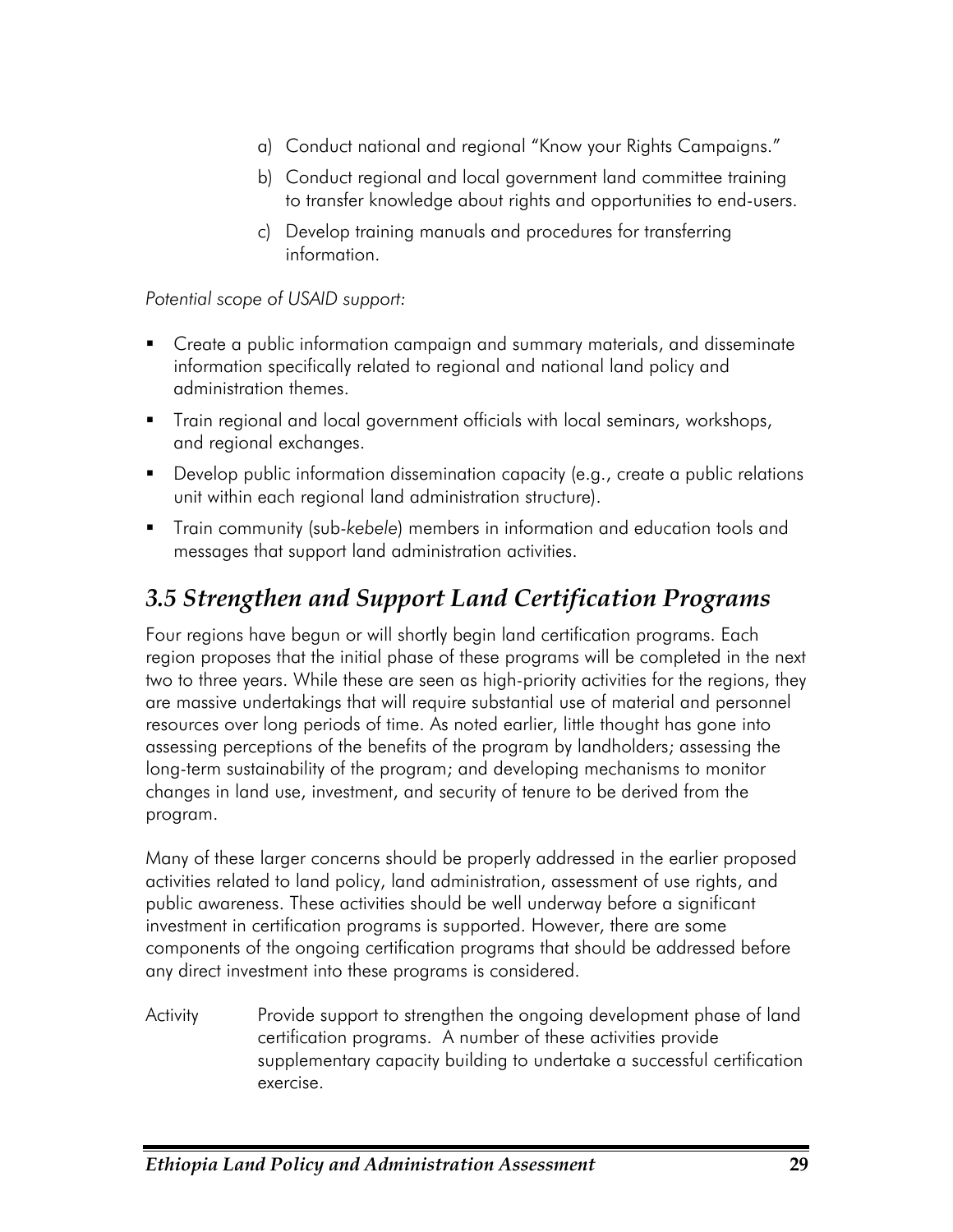- a) Develop monitoring and evaluation tools to assess the impact of ongoing certification programs.
- b) Provide legal assistance to defend rights conferred by certificates.
- c) Evaluate and improve the land certification program.
- d) Facilitate procedures for making land transactions for individual holdings and for investment in communally held areas.
- e) Identify possible linkages to other USAID programs.

- **Conduct socioeconomic surveys of pilot certification areas to determine** perceptions of tenure security, changing levels of investment, and changing land use patterns.
- Evaluate record keeping systems, security of records, and updating of records.
- **Develop procedures manuals for land certification programs.**
- **Train local and regional officials in elements of land certification.**
- **Develop monitoring and evaluation capabilities among local and regional** officials.
- **Develop legislation clarifying property rights associated with certification.**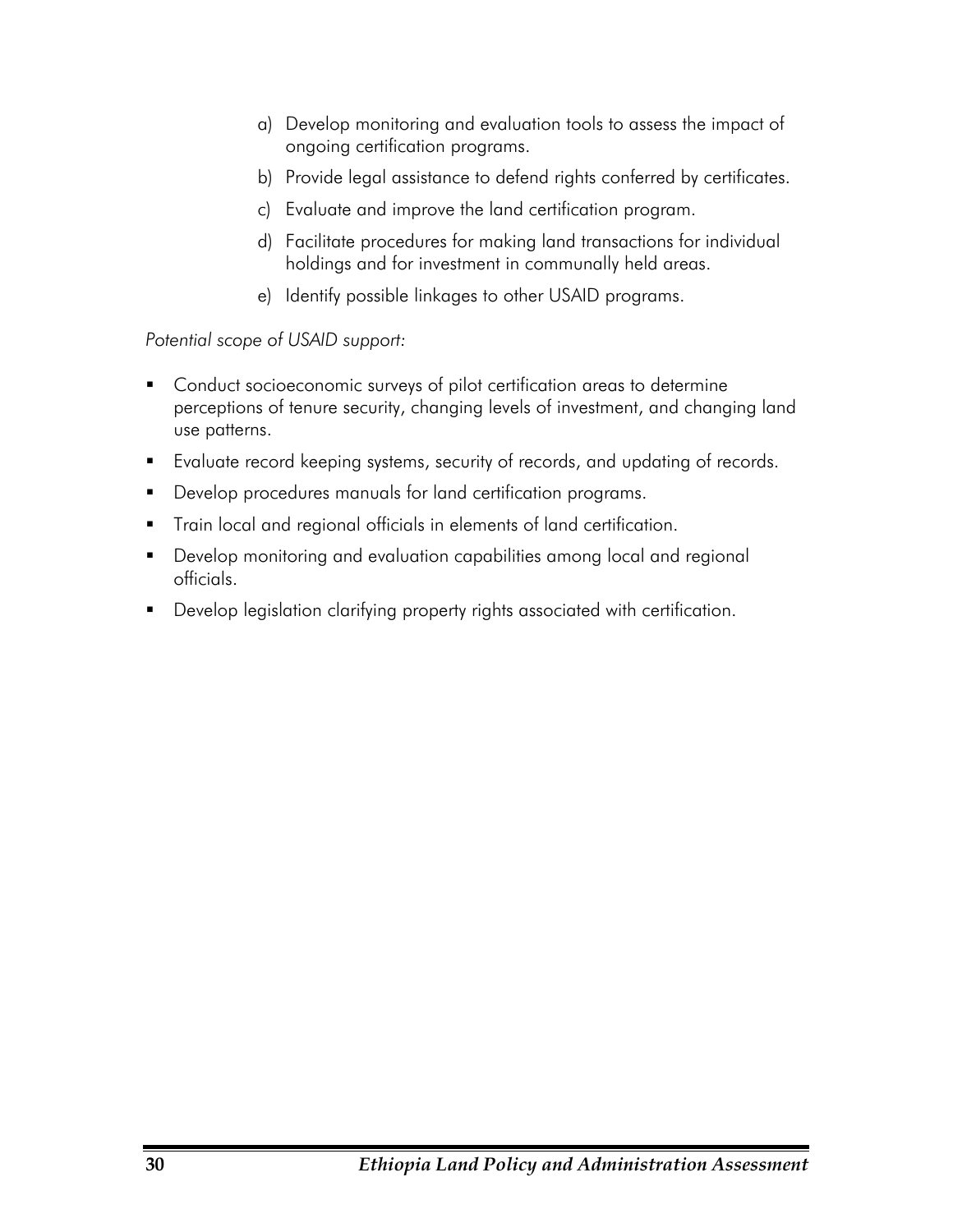# **Appendices**



Appendix A: Important Land Policy and Administration Issues for Further Investigation

Appendix B: Geographic Information and Geodetic Grid

Appendix C: Land Tenure Title Deed (sample)

Appendix D: Institutions and Organizations Visited

Appendix E: Terms of Reference

Appendix F: Selected Bibliography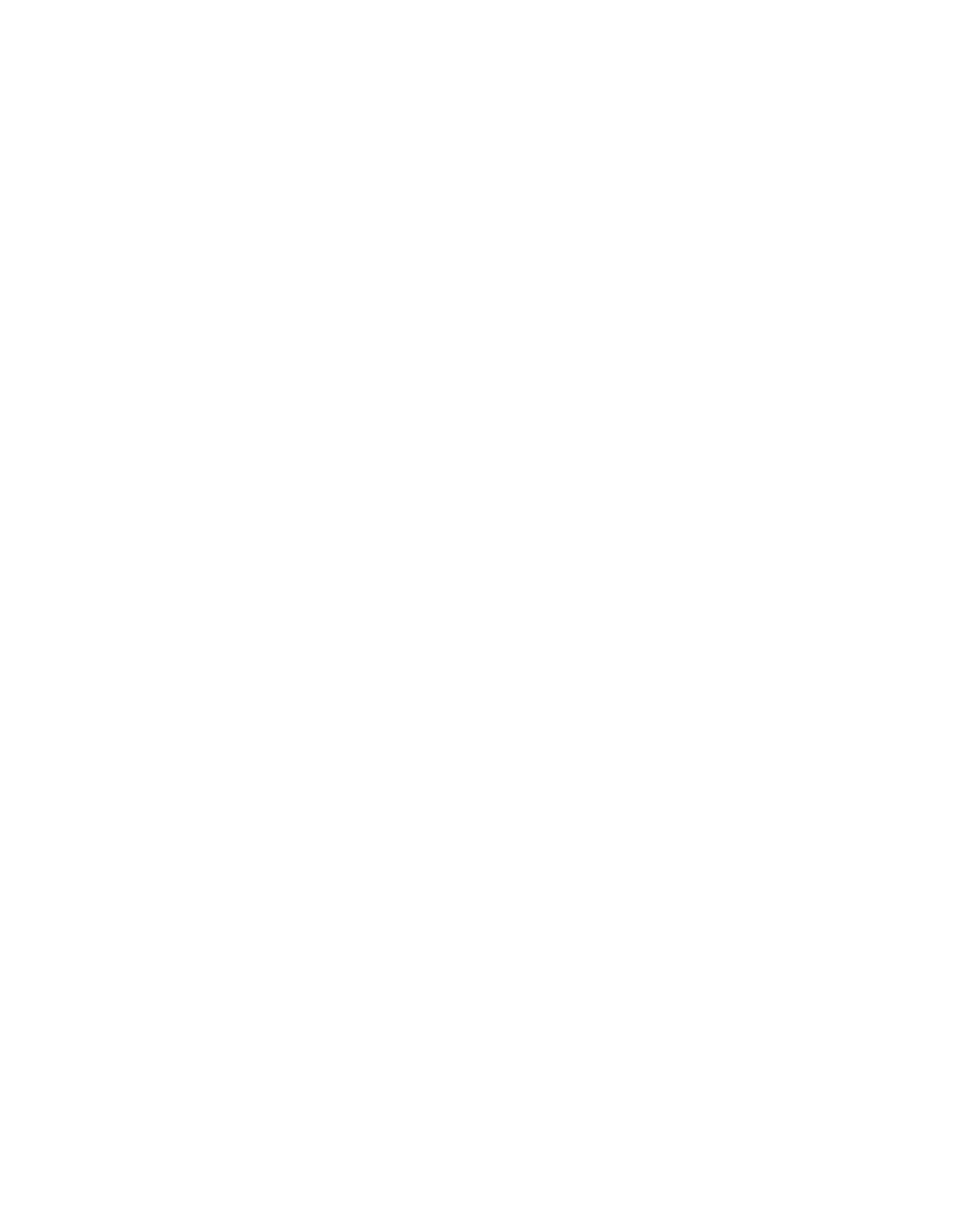# **Appendix A**



Part 1: Questions Raised by Desk Study for Further Investigation

Part 2: Excerpts from a Memo pursuant to a Land Policy Symposium held in Addis Ababa in April 2000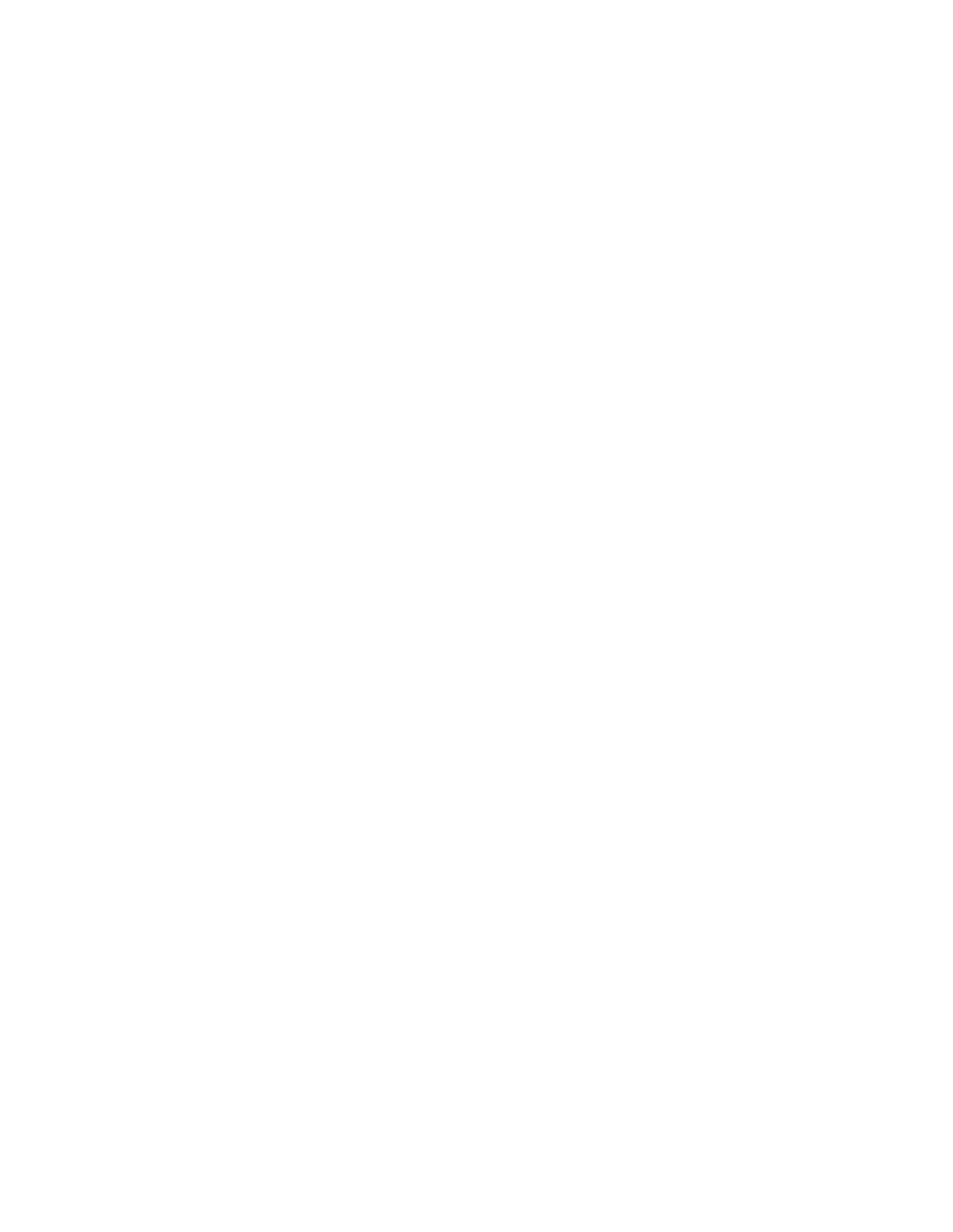# *Appendix A: Important Land Policy and Administration Issues for Further Investigation*

*Part 1: Questions Raised by Desk Study for Further Investigation* 

#### Land Policy and Land Administration

#### Federal Institutions

The 1997 Federal Land Administration law requires the enactment of a national land use policy. While the national land use policy is long overdue and there has been a long exercise to formulate that policy, no such policy has been enacted at the federal level. This delay is probably a result of unclear delineation of responsibility for land within the federal government structure. However, it may be associated with the decentralization of land administration to the regions and the beginning of the introduction of regional proclamations on land. Given that regional authorities are just beginning to develop and implement their own land administration programs, the federal government may also be waiting to see how these programs evolve, before setting federal policy. Such a federal policy could evolve following the proposal of Allan Hoben (see Appendix A, part 2).

At present there is no specific federal land administration organization dealing with land matters. Both the Ministry of Agriculture and Ministry of Rural Development have some major responsibilities for land administration and management. Environmental and water resources agencies have additional roles to play. However, the Ministry of Rural Development has recently begun some coordination activities. There is at present a proposal to combine the Ministry of Agriculture and the Ministry of Rural Development into one Ministry. It is further proposed that this new ministry will have a specific department devoted to land matters.

Given the level of discrepancies in the regional land administration policies and institutions, it seems that there is a need to have a coordinating organ at the federal land level. Indeed, as a nation a general policy frame work and guidelines could have be provided since the beginning by the federal government. This idea is also implied in the Federal Land Administration law. This lack of a responsible Federal Government institution seems to be the major reason for the existing discrepancies in regional land administrations' laws and institutions. There are varieties of institutional arrangement scenarios, such as an independent autonomous federal institution dealing exclusively on land matters or a department within a relevant technical ministry such as the Ministry of Agriculture. These arrangements of could have their own pros and cons; therefore the decision on specific institutional arrangement should be based upon a thorough assessment of the existing situations.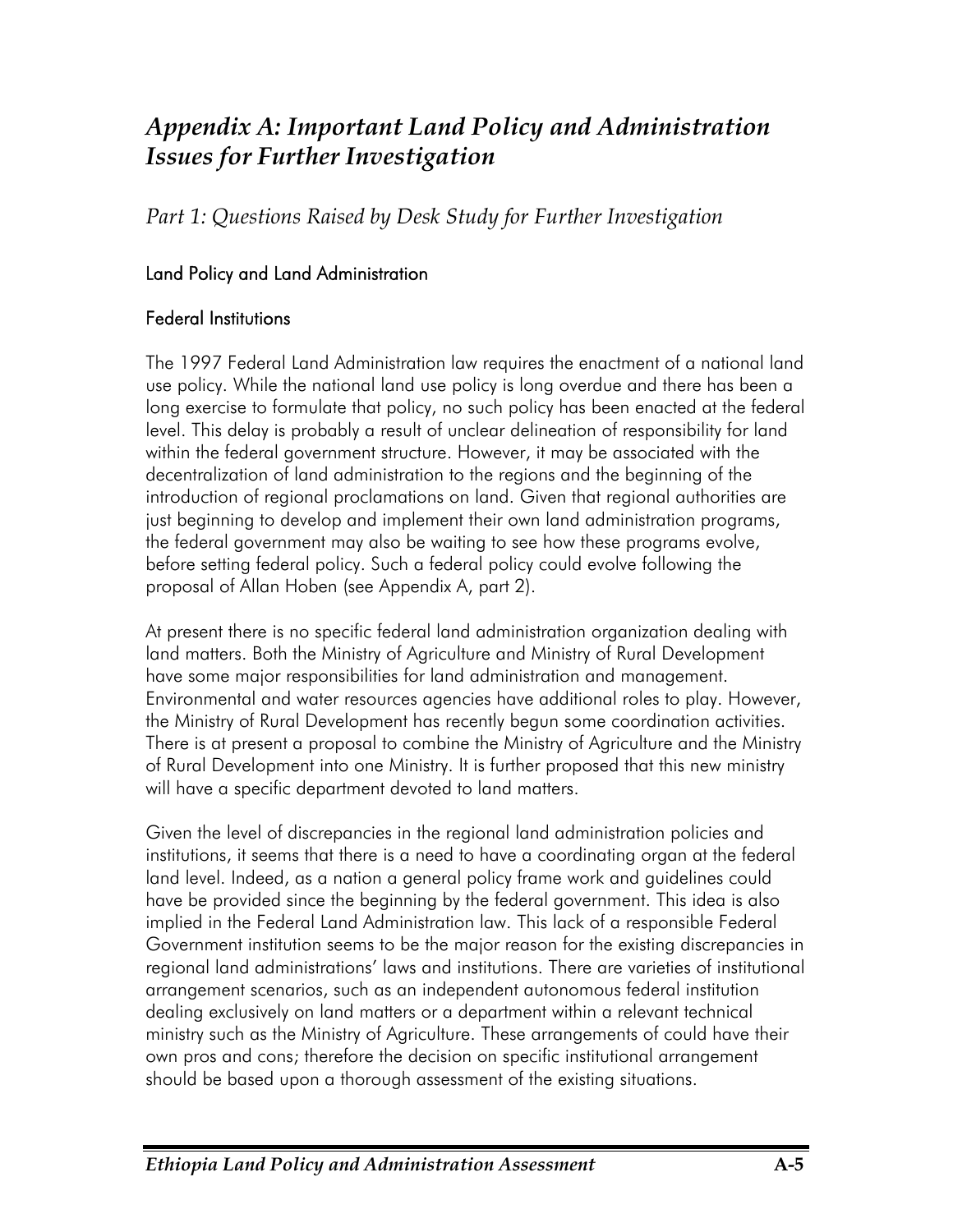#### Regional Institutions

The federal land administration law provides general framework for regional policies and at present, out of the nine regions, four regions have enacted regional land use are and administration polices. Theoretically regional authorities have autonomy to enact their own land use and land administration policies as provided for in the Federal Constitution and the Federal Land Administration law.

The National Constitution and National Land Proclamation give the regional land administration institutions the authority for lard administration matters including access, transfer, dispute settlement, and others. However, given the political tradition of controlling land and peasantry by government, the long tradition of customary laws in land administration, and the lack of capacity of the present land administration, it seems difficult to assume that these regional land administrations will have complete control over the situation.

At the regional level institutional structures vary. Of the four visited regions, three (Amhara, Oromiya, and SNNPR) have created a separate land administration and use authority. Tigray has retained the same structure as the federal government with land administration split between agencies, although there were indications that they may restructure their regional administration in the near future as well. The structure and status differs from region to region. In Amhara and SNNPR this authority includes environmental issues, while in Oromiya environment is dealt with separately. However, even in the future, coordination in land matters seem to remain as a challenge given its multi-sectoral nature: urbanization, industrialization, environment, agriculture, wild life, energy, water, minerals, biodiversity, and heritage.

There are variations in their autonomy, accountability, and organizational structure. For example, the Amhara Environmental Protection, Land Administration and Use Authority is accountable to the regional Rural Development Bureau. While the SNNPR region Environmental Protection, Land Administration and Use Authority is accountable to the regional chief executive. In term of structure, while the Amhara and SNNPR regions have included environmental protection units, in the case of Oromiya there is no such unit but they have included wildlife and forestry unit.

In the hierarchical arrangement within the regions, the lowest representation of the land administration authority are elected committees. At *woreda* level there are officially established Desks. All the land administration units at different levels of government (*kebele* administration, *woreda,* and zone in some cases) are accountable to both the administration and to the land administration authority. This potentially will create some difficulties in implementing the policies due to double accountability and lack of clear responsibility.

The Amhara and Tigray regions have enacted land use and land administration regulations while the SNNPR and Oromiya regions are in the process of enacting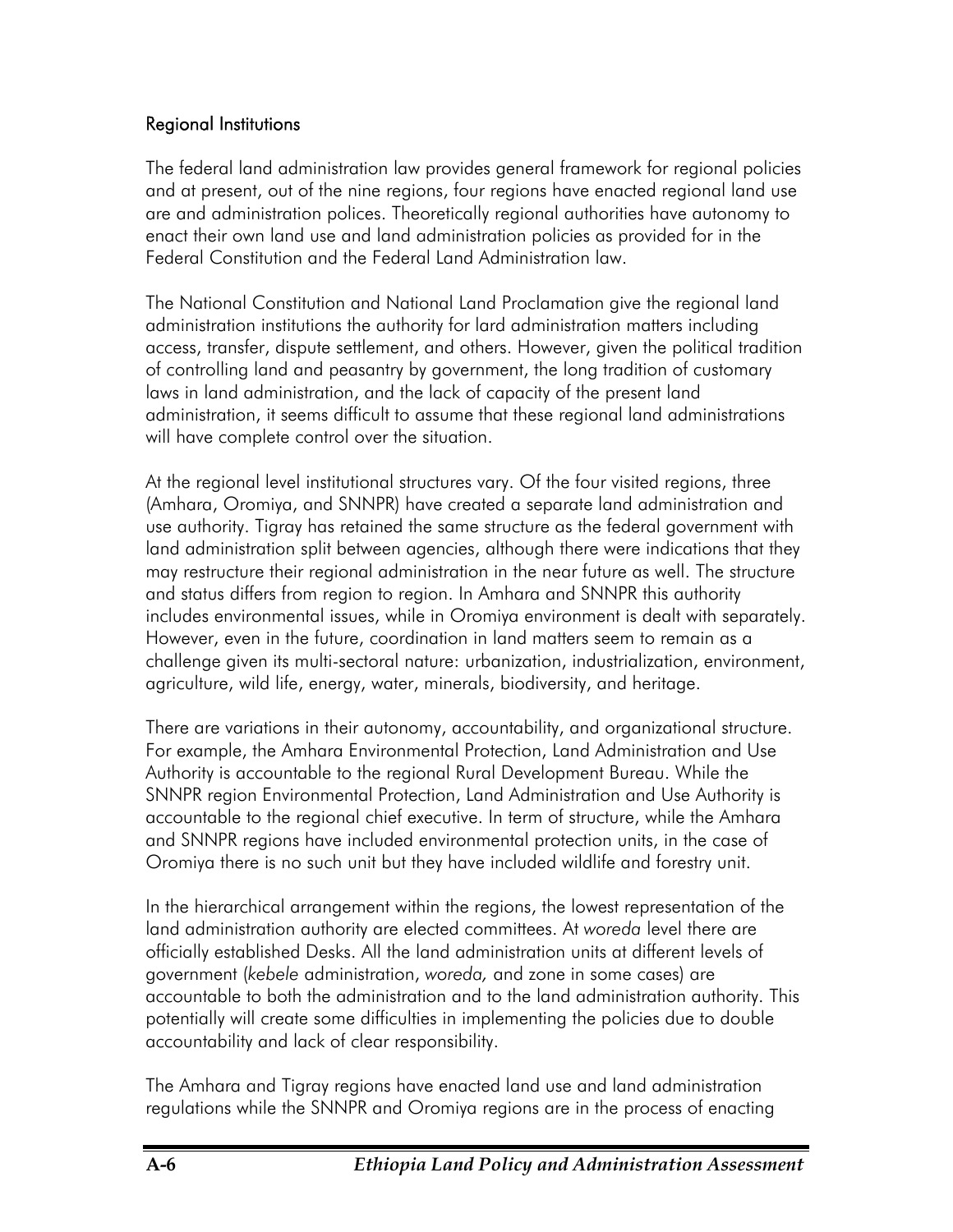their legislation. These regulations do not provide much more detail than was presented in the original proclamations.

In theory, every region is autonomous in setting up and staffing its organizational structure. Therefore, regional variations exist in staff structures. Land administrative functions are not handled by the same agency in all regions with different practices and trends in terms of structure and functions of the emerging land administration institutions. For instance, environment has been included in the responsibilities of land administration institutions of some regions while not in others. Regional land institutions are largely under the formative stage. So, it was difficult to evaluate their staffing situation.

However, from the existing practice, for instance in the Amhara and SNNPR regions, it seems that staffing will be a challenge at all levels. Lack of adequate applicants in the market, low salary scales, budgetary constraints, lack of adequate political commitment, and scarcity of trained personnel in land administration areas are among the causes mentioned. At the lower (*woreda*) level, the problem seems more serious. For instance, in July 2003 the Amhara EPLAUA *woreda* desks were staffed at the level of about 21%. At present SNNPR only has four people in its entire establishment.

At present, the land administration process is financed by the regional government. However it seems that donor funding would be solicited as the practice in Amhara region shows. Given the high volume of the task, the associated huge cost and very limited financial and human capacity of regional governments, it is more likely that some donor involvement will be necessary at the beginning. In the long run these institutions will have to be self-financing and plans should be made at the outset to ensure that this evolves. The cost - sharing idea seems to surface in some region like the Amhara and Tigray. From the existing experiences in Amhara and Tigray regions, it seems that the bulk of the cost in the registration process is borne by the community, as the local people do incur time and energy in implementations the program.

Land administration is financed from regional government budgets (revenue from taxes and other internal sources as well as federal government allocations). Some external assistance may exist, like SIDA support in the Amhara region. However, there is no indication that federal government will do any significant financing.

# Tenure Security

Given recent experiences with land distribution programs and changing land administration structures the willingness of farmers to accept government guarantees of use rights will need to be tested before significant long term investments in land are made. This is an issue very fresh for this country and looks a potential research theme.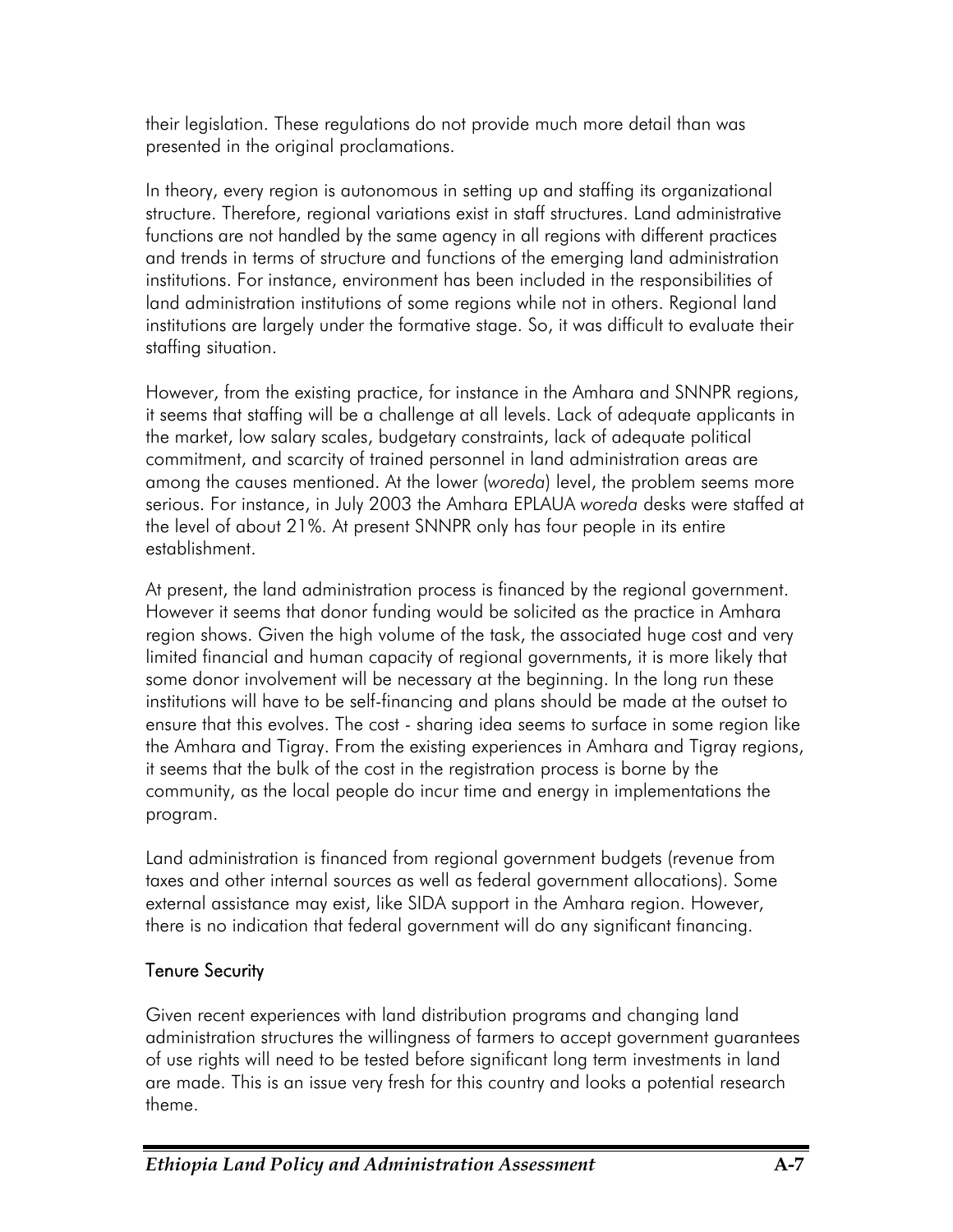Irrespective of farming systems typical long-term investments by smallholder farmers include tree planting, soil, and water conservation works; organic fertilizer; and small-scale irrigation schemes. How these long-term investments are influenced by tenure security/insecurity needs further investigation. Different households will make different investment decisions based on their perceptions of security. Though not conclusive and factor differentiated, some studies have suggested that farmers do invest more on plots with secure tenure such as homestead plots that are less prone to redistribution.

The regulations are not sufficiently detailed to protect farmers future land security. For instance, the modalities in implementing compensation programs are not clearly stated in the three regional land regulations. Issues like property valuation, the responsible parties for compensation, enforcement mechanisms, etc, are not clearly spelt out. Regarding farmers compensation payment and further reallocation requires further studies. However, from short field visits in the Amhara and SNNPR regions, there is apprehension by farmers that land will be taken away without due process and proper compensation payment. In Amhara this apprehension is based on past experience. In SNNPR, villagers interviewed expressed concerns based on what they had heard regarding a recent allocation of land to a large investor.

There is a wide variation in landholding size and landlessness between regions. Countrywide, average holding size has fallen to less than one hectare (ha). For some densely populated regions such as SNNPR, the average form size is only 0.5 ha (see table below).

|              | Households   |        | Holders       |        | Total land use    |        | Average land          |
|--------------|--------------|--------|---------------|--------|-------------------|--------|-----------------------|
| Region       | No.<br>'000) | $\%$   | No.<br>('000) | $\%$   | Area<br>('000 ha) | $\%$   | use/household<br>(ha) |
| Tigray       | 588.78       | 6.34   | 603.71        | 6.35   | 579.89            | 6.40   | 0.98                  |
| Afar         | 31.21        | 0.34   | 31.83         | 0.33   | 20.76             | 0.23   | 0.67                  |
| Amhara       | 2802.62      | 30.16  | 2870.81       | 30.17  | 2789.07           | 30.78  | 1.00                  |
| Oromiya      | 3533.53      | 38.02  | 3630.73       | 38.16  | 4309.89           | 47.57  | 1.22                  |
| Somali       | 93.34        | 1.00   | 94.36         | 0.99   | 81.50             | 0.90   | 0.87                  |
| Benishangul- | 114.02       | 1.23   | 119.77        | 1.26   | 147.84            | 1.63   | 1.30                  |
| Gumuz        | 2071.57      | 22.29  | 2103.71       | 22.11  | 1094.69           | 12.08  | 0.53                  |
| <b>SNNP</b>  | 27.21        | 0.29   | 27.97         | 0.29   | 15.98             | 0.18   | 0.59                  |
| Gambela      | 11.64        | 0.13   | 11.66         | 0.12   | 6.29              | 0.07   | 0.54                  |
| Harari       | 5.06         | 0.05   | 5.39          | 0.06   | 8.56              | 0.09   | 1.69                  |
| Addis Ababa  | 13.9         | 0.15   | 13.96         | 0.15   | 6.17              | 0.07   | 0.44                  |
| Dire Dawa    |              |        |               |        |                   |        |                       |
| Total        | 9292.87      | 100.00 | 9513.91       | 100.00 | 9060.64           | 100.00 | 0.98                  |

#### Rural Development in Ethiopia: A Review of Concepts

Table 1. Land use and household holding by region, 1997-1998

Source: CSA 1998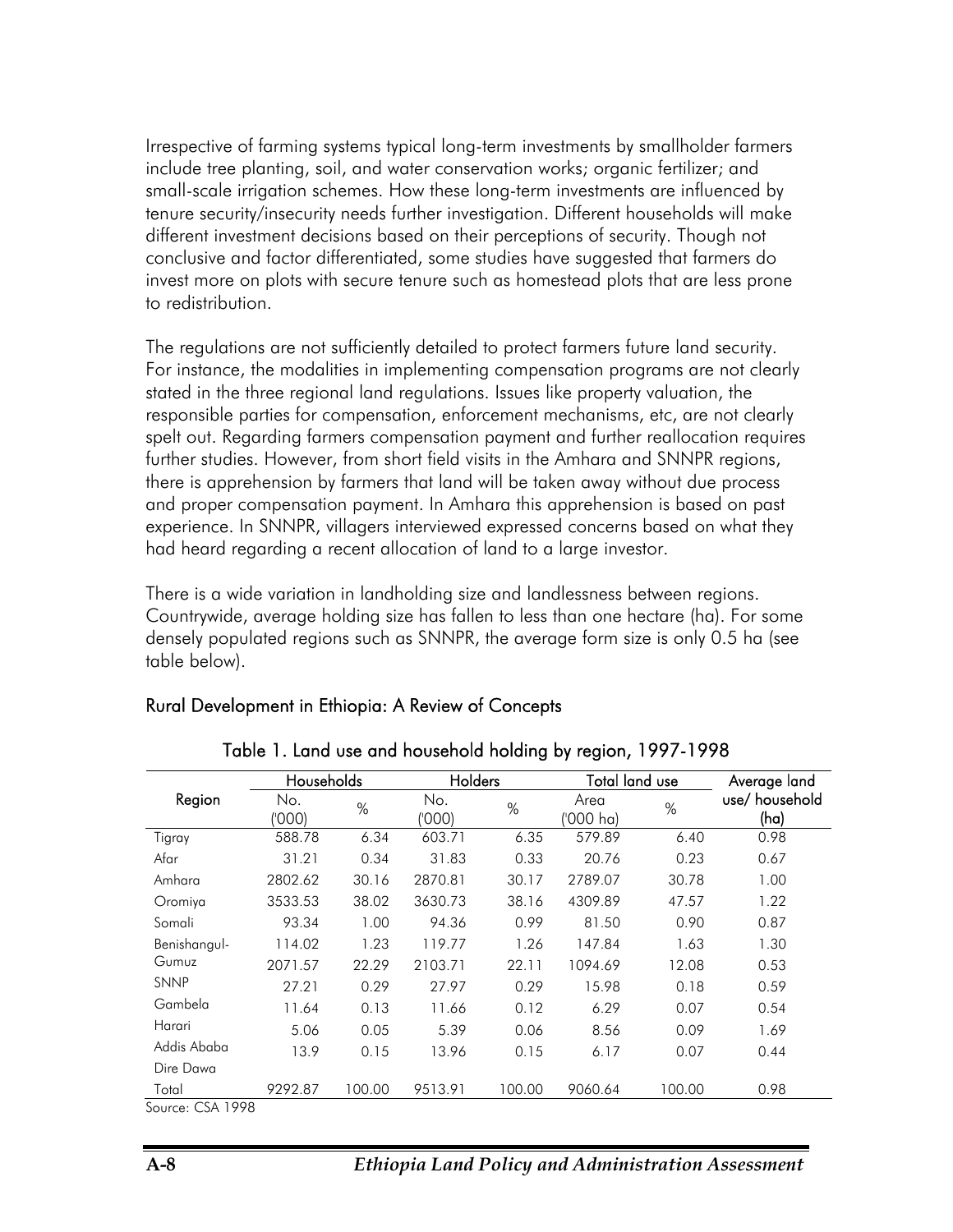Some studies show that women and female-headed households have been given more attention in terms of land access. This is reflected in both legal frameworks and in practice. However, there have been no studies specifically looking at the impact of the certification programs on women's land rights. Nor are there specific studies available in terms of ethnic and religions groups.

Some case studies pinpoint that in general female-headed households have smaller holdings than do male-headed households. The major causes include cultural values, administrative bias, and less resource endowment by female-headed households.

However, there should be no variations between households in terms of the security of tenure offered by the certification program. The household as a unit holds rights to all parcels belonging to that household and the households understand their landholding rights as far as those rights have been explained to them by administrative levels and associates.

#### Leasing and Sharecropping

In terms of leasing, all regional laws allow leasing with some differences in duration, proportion of holdings to be rented out, and lease renewals. For example, the lease period for a lessee using "traditional technology" is five years in SNNPR, while it is two years in Tigray and three years in Oromiya region. The Amhara law doesn't explicitly state the lease period differentiated by "technology" use. "Modern and improved technology " as specified in Oromiya rural land use and land administration refers to input uses such as fertilizer, improved seed herbicide and others. The Amhara, SNNPR and Tigray rural land use proclamations do not specify the technologies for "modern" agricultural technologies.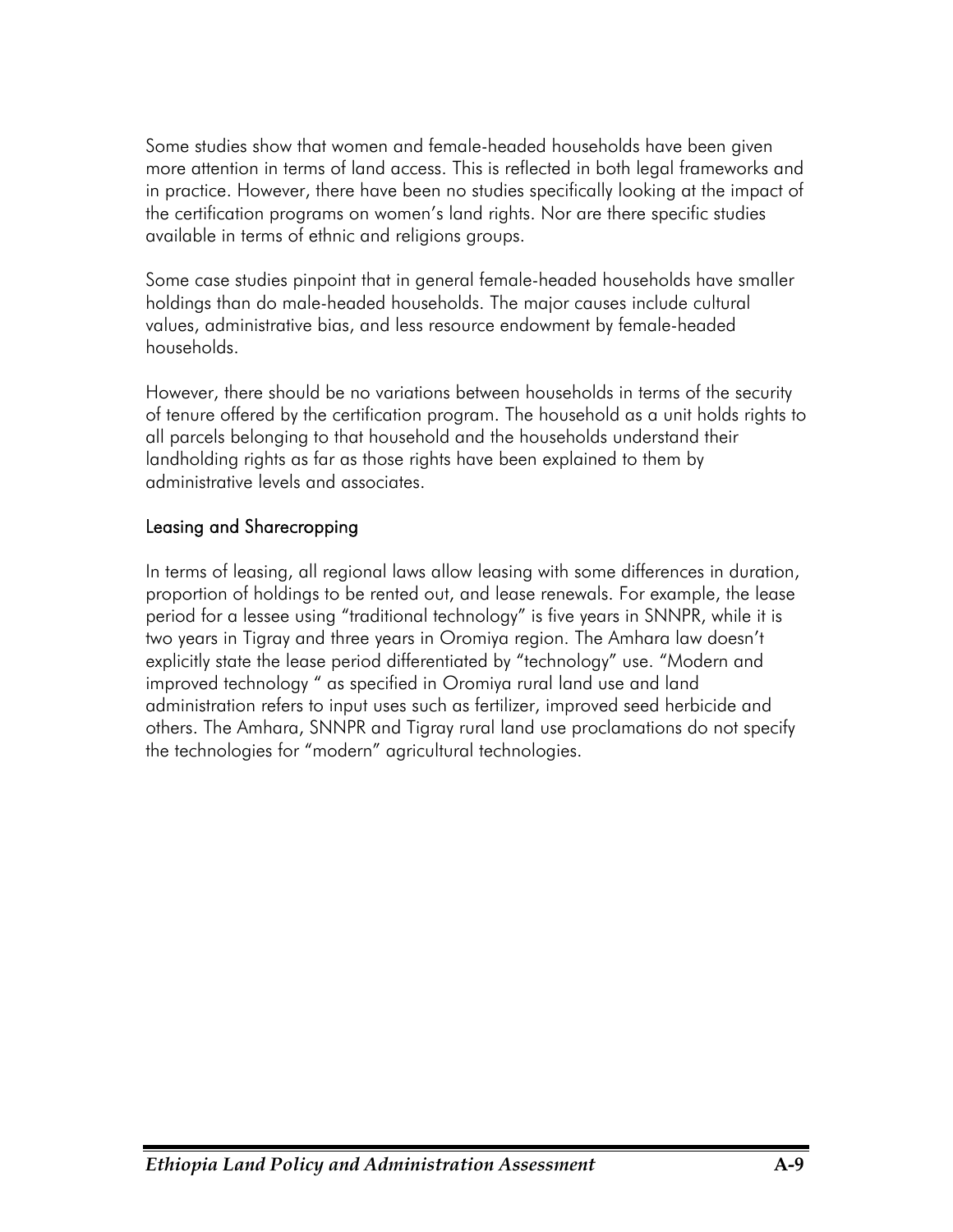| Regions      | Categories of Lessees                | Rental<br>duration                                     | Conditions on<br>rented-out holdings                                                                  | Renewal conditions                              |
|--------------|--------------------------------------|--------------------------------------------------------|-------------------------------------------------------------------------------------------------------|-------------------------------------------------|
| Tigray       | a) Traditional technology            | Up to two years                                        | All holdings                                                                                          | No mention                                      |
|              | b) Modern technology                 | Up to 10 years<br>(e.g., stipulates<br>up to 20 years) | All holdings                                                                                          | No mention                                      |
| Amhara       |                                      | Up to 25 years<br>irrespective of<br>technology        | All holdings                                                                                          | Renewable                                       |
| Oromiya      | a) Traditional technology            | up to three years                                      | The lesson is<br>conditioned to rent<br>out only half of his<br>holdings                              |                                                 |
|              | b) Modern and improved<br>technology | Up to 15 years                                         | Same as above                                                                                         |                                                 |
| <b>SNNPR</b> | a) Traditional technology            | up to five years                                       | The lessor could rent<br>out all his holdings<br>provided he has<br>substitute livelihood<br>support. | No clear provision in<br>regulation.            |
|              | b) Modern technology                 | up to 10 years                                         | Some as above                                                                                         | No clear provision in<br>regulation             |
|              | c) Investor                          | up to 25 years                                         | Some as above                                                                                         | Renewal upon<br>agreement of the two<br>parties |

#### Rental Arrangements

The laws in general have provisions that seem to facilitate lease markets. However, there are some serious restrictions on the provisions of lease rights. For instance the period of the lease, the proportion of holdings to be leased out, the definition of "technology use" for the lease period all limit the ability of an individual to make optimal decisions over land use.

As mentioned above, the short-term lease period, proportion of holdings to be rented out, among others, seems to be restrictive to a lease market. However, the real impact will be known in due course of time through closer investigation since at present there is insufficient data to determine the types of lease arrangement being used. On issues related to administering lease agreements, it is important to develop detailed procedures, which do not exist at present. Since land has long been leased under customary arrangements, fussy, uniform, formal and expensive leasing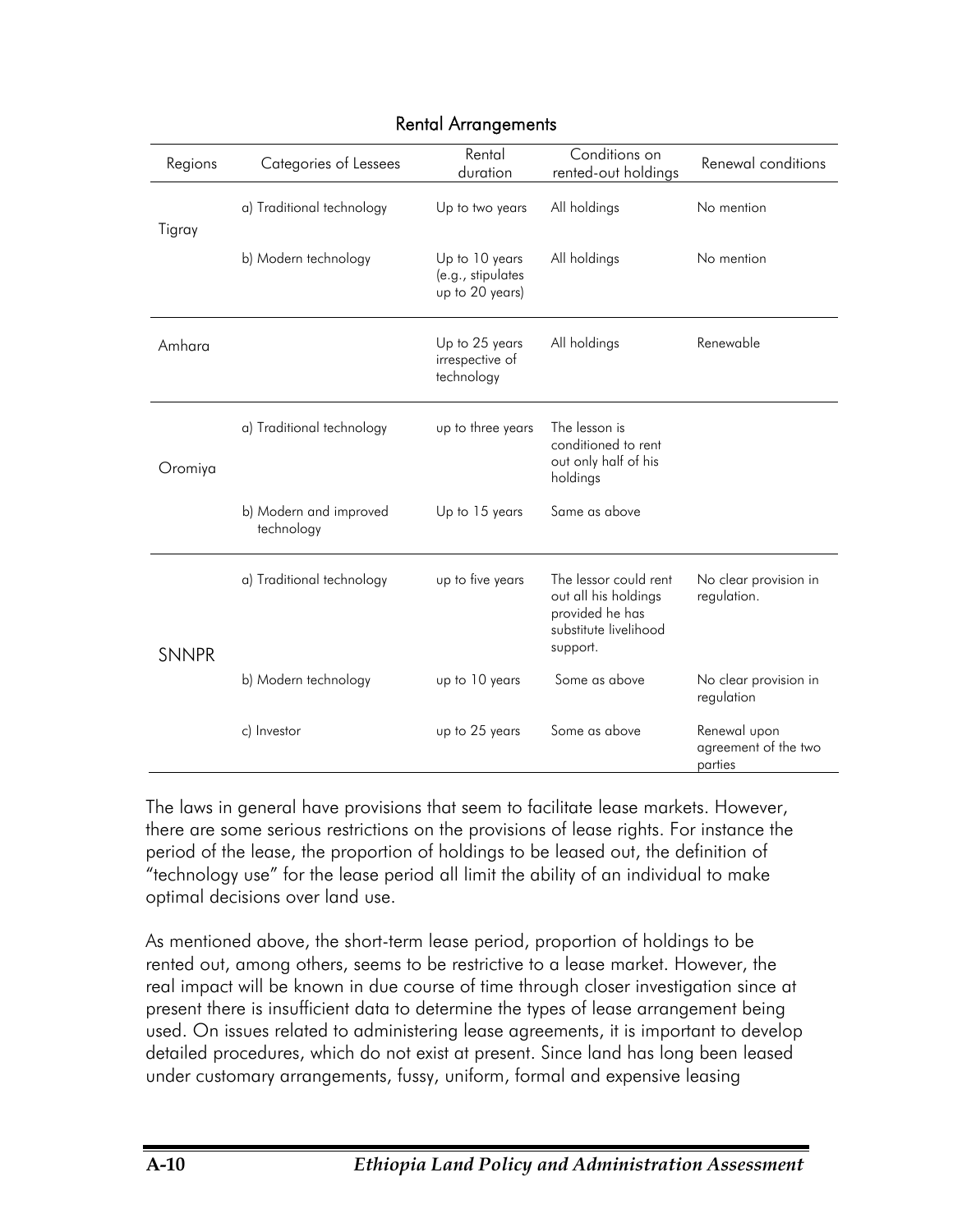procedures may handicap rather than facilitate leasing. The main impediment since 1974 has been fear of government interference.

The most common duration for a sharecropping arrangement is for one crop season. "*Yeikul*" (half each crop yield share) is the most common term of sharecropping arrangement between the lessor and the lessee. Some literature shows (not necessarily the pilot areas) that a more formal lease market creates more equitable land distribution and factor market utilization. Typical lessors are those individuals who lack labor, oxen, and other factors of production. These are generally the elderly, women, and resource-poor households. The lessees are generally are the better off in terms of household resource endowments. The cases differ slightly from region to region. Baseline studies are required, particularly in the pilot project areas.

From limited observations and experiences, farmers are somehow aware of the legal restrictions of the regional proclamations. As a result most lease arrangements (particularly rentals) are made clandestinely which is expected to negatively affect the lease market. More rules and regulations will only continue to provide incentives to landholders to enter into these arrangements. However, more systematic study is lacking on this aspect.

Most lease arrangements are made verbally and in customary ways with no registration. Others are made by written contract. Though few in comparison, these are made known to authorities under certain conditions, but not registered.

# **Redistribution**

Redistribution programs have been justified on the basis of providing land to landless households. Some literature suggests that the common mechanisms for landless households involve a gift of small land from their families, land rentals, and sharecropping arrangements where land allocations have not occurred. Other means of livelihood support involve a diversity of off-farm employment schemes such as seasonal labor employment and out-migration to urban areas. Access to land to displaced persons was effected through mainly reallocation of land and resettlement schemes. Land available for allocation has come through the transfer of communal or state lands, redistributions, or combinations of these possibilities.

Redistributions have had a negative impact on farmer's perceptions of their land tenure security. In the northern parts of the country, where land redistribution were frequent, some studies indicate that farmers have developed a sense of insecurity. However, studies are not exhaustive and complete which justifies further investigation on this issue. In other parts of the country, where land redistribution is not common, there seems to be relatively more stable and secure tenure. Due to the previous repeated experiences, some studies pinpoint that farmers anticipate future land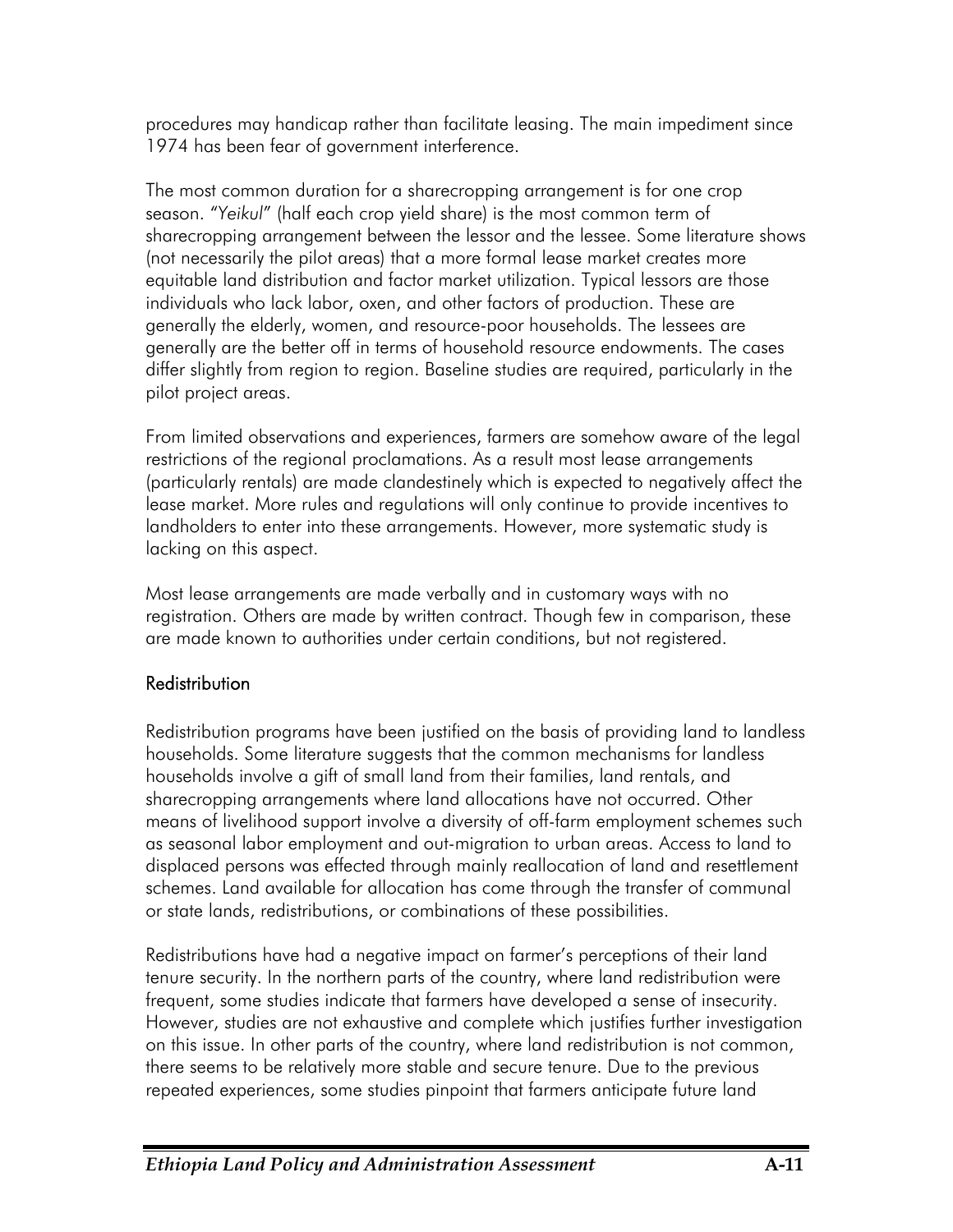redistribution. This was also reflected during the field visit in Amhara region. Rather than anticipating redistributions, farmers are quite apprehensive about them and are thus not readily willing to put as much effort toward improving their holdings as they would otherwise do.

The regional proclamations present some differences in policies on distribution of holdings. The Oromiya law explicitly rules out any future land redistribution. The SNNPR and Amhara regions present three conditions for future redistribution. The Tigray law provides no clear statement concerning the redistribution of land. However, the four regional land use and administration laws provide for redistribution of irrigation lands.

| Regions      | Conditions                                                                |  |  |
|--------------|---------------------------------------------------------------------------|--|--|
| Tigray       | No clear statement                                                        |  |  |
|              | Should meet the following conditions:                                     |  |  |
| Amhara       | <b>Ensures productivity of the land</b>                                   |  |  |
|              | • The public supports and accepts the redistribution scheme               |  |  |
|              | If research and studies support the idea of future redistribution         |  |  |
|              | Prohibits any future land redistribution with the exception of irrigation |  |  |
| Oromiya      | lands.                                                                    |  |  |
|              | Should meet the following conditions:                                     |  |  |
| <b>SNNPR</b> | <b>Ensures productivity of land</b>                                       |  |  |
|              | " The public supports and accepts the redistribution scheme               |  |  |
|              | If research and studies support the idea of future distribution           |  |  |

#### Conditions for Future Land Redistributions/Reallocation

#### **Compensation**

Where land is taken for public needs, compensation is supposed to be made. Compensation on land is more or less similar in all the regional land polices, but the provision of substitute land is not explicitly stated in all the regional land laws.

|              | COMPETISQUIDIT FTOVISIONS                             |
|--------------|-------------------------------------------------------|
| Regions      | <b>Compensation Provisions</b>                        |
| Tigray       | For properties on land and/or substitute for holdings |
| Amhara       | For properties on land and/or substitute for holdings |
| Oromiya      | For properties on land or substitute for holdings     |
| <b>SNNPR</b> | Properties on land and substitute for holdings        |

#### Compensation Provisions

Property valuation is one of the important considerations in assessing compensation. However, this subject is not given enough attention in the emerging regional land administration system. This fact is also stressed by the regional land administration institutions.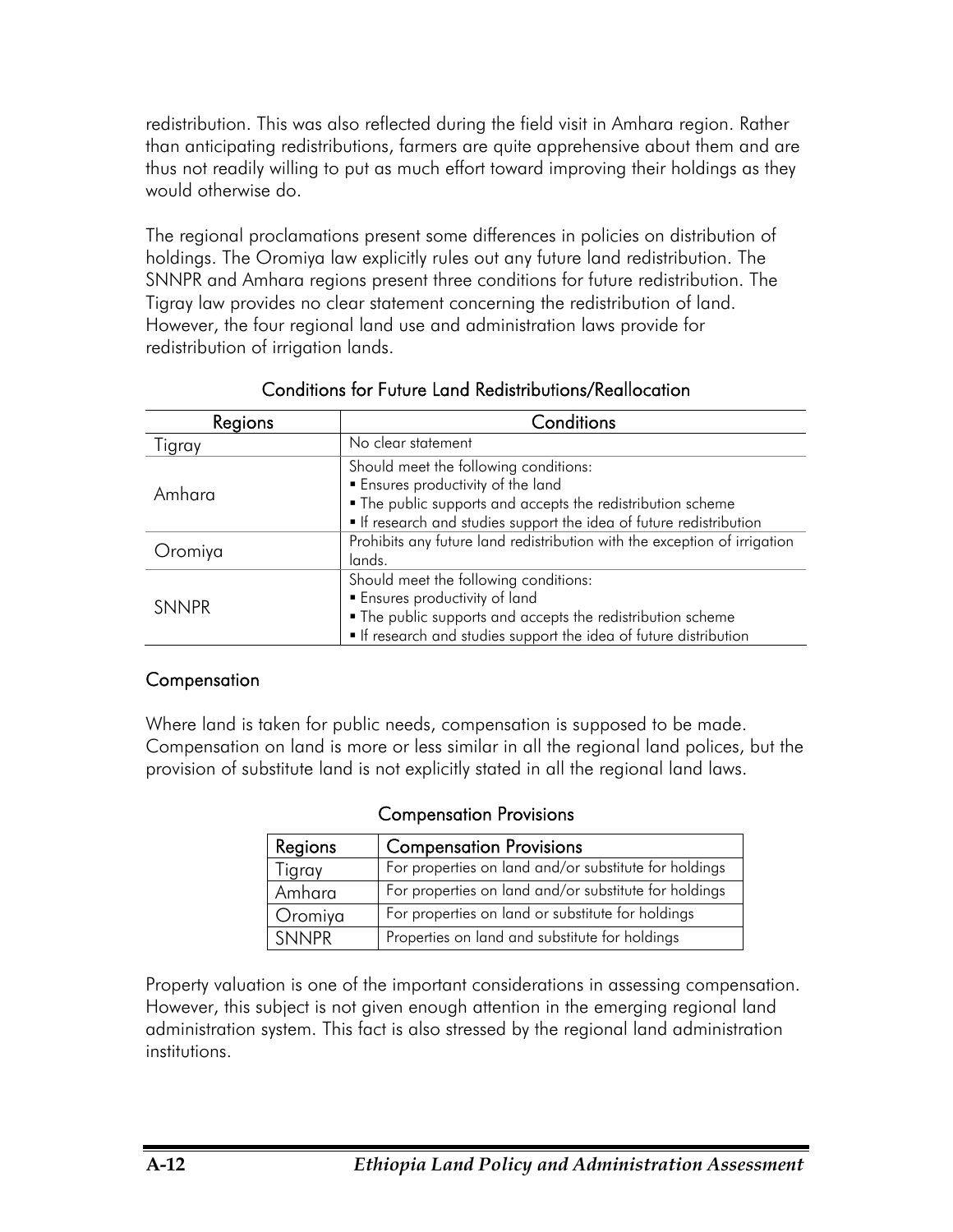#### **Inheritance**

Inheritance provisions are also more or less the same in all regions. Inheritance is allowed for family members, provided the family members have no other livelihood support. In some of the land laws, no clear definition of "family member" is provided, while in others (Amhara and SNNPR) family members are those who depend on the land. Amhara specifically says only those who have no other income are eligible.

| Regions      | Inheritance Provisions                             |
|--------------|----------------------------------------------------|
| Tigray       | To family members with no livelihood support       |
| Amhara       | To family members with no other livelihood support |
| Oromiya      | To family members with no other livelihood support |
| <b>SNNPR</b> | To family members with no other livelihood support |

Inheritance Provisions

Both redistribution and inheritance are the prime venue for land transfer across generations. Both the written and customary laws are observed for transferring land to woman through inheritance. Traditional institutions and *kebele* administrations oversee the process. Both customary and administrative institutions are involved in dispute settlements that arise due to inheritance cases. However, information on this area is limited, with few studies focusing on this issue.

If family members are minors, they have a right to inherit the land use rights. Land users are entitled to transfer their holding to any other person, but if they do not actively do so, the right is transferred to successors as determined under the law. Transfers are made by application to the *kebele* administration. Transfers are under the signature of husband and wife. Land users may transfer their holdings to other heirs by testament or gift. A best guess is that both customary and statute law applies when considering regional variations. Women, if married, are already named on certificates as rights holders along with their spouses.

#### Public Awareness

Based on short field visits and discussions with relevant authorities, there seems to be no adequate awareness of the land laws by the public. While there are some unsystematic efforts to inform the public on land policy, as in the case of Amhara region, the regions do not have in-built policy awareness programs for their land administration institutions nor their land certification programs.

The Amhara certificate lists the rights and responsibilities of the landholder. This is explained to the landholder at the time of the village meetings during the certification process. How well farmers understand these provisions requires further follow-up work. As the pilot schemes progress, there is presumably an increased level of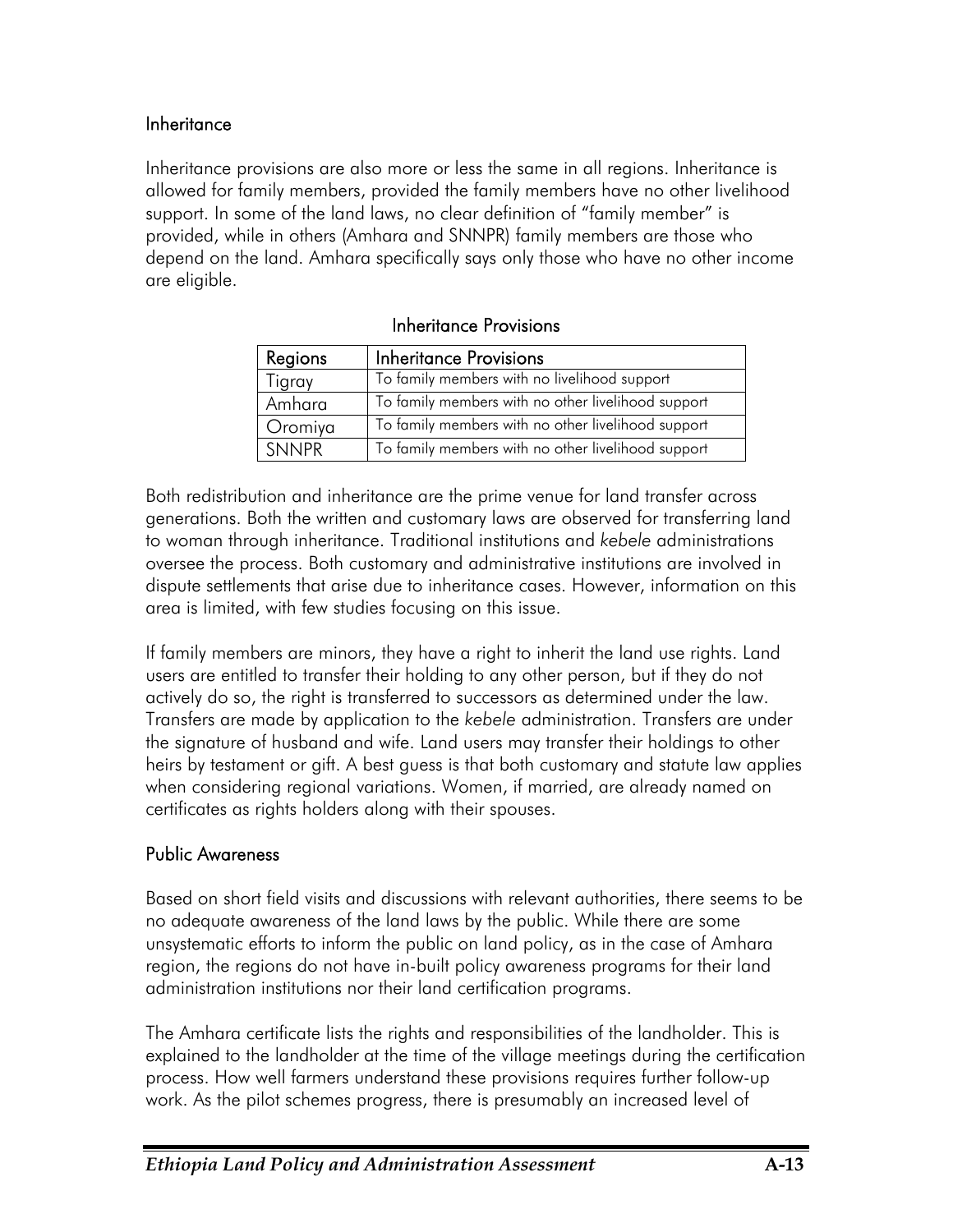awareness of the contents of the certificates. Tigray farmers contacted by the team indicated an understanding of the contents of the certificate contents.

### Land Disputes

Some empirical studies show that customary laws and practices are still functional in the area of land administration. Land issues such as dispute resolution are often handled by these informal institutions. Some of these mechanisms are acknowledged by the regional land laws.

In most cases, information from field visits suggested that disputes (boundary, inheritance, and ownership) are resolved by customary mechanisms like mediation by elders. Dispute resolution starts at the sub-*kebele* level and can move up through *kebele* and *woreda* committees and administrations. Each landholder has the right to address any dispute/grievance to any level of government. Most land disputes occur before certificates are issued. Records are transparent unless the national interest dictates otherwise. Records are open to anyone unless there are overriding factors.

In addition, hierarchical institutions such as land administration committees, kebele social courts, and *woreda* land administration desks play their role. Here, disputes are resolved through a formal application process requiring certain details such as "theme of the complaint" and names of witnesses. If not resolved, the dispute goes to sub-*kebele* and *kebele* levels and the *woreda*. If not satisfied, every holder has the right to forward inquiries to any administrative/judicial level further response.

# Pilot Land Certification Programs

Currently, a land certification program is underway in Tigray region. The Tigray approach was to issue certificates for all landholdings in the region. At present 85% of landholdings have had certificates issued, although completion of the exercise was delayed due to the shortage of certificates. No new certificates have been printed nor have any updates of existing certificates been possible as new allocations have been made or transactions occur.

A further two certification programs funded under the SIDA project are under way in two rural *kebeles* in two different *woredas* of the Amhara region Gozamin in East Gojam Zone and Dessie Zuria in South Wollo Zone. Amhara has begun their certification program with a series of pilot exercises. To date 1,400-1,600 primary certificates have been prepared, but not yet issued. Plans are to have all primary certificates issued within three years. There is reason to expect that the pilot model can be expediently transported to other areas of the areas of Amhara region and to other regions. SNNPR and Oromiya regions have visited the Amhara project to learn from that experience in developing their own certification programs.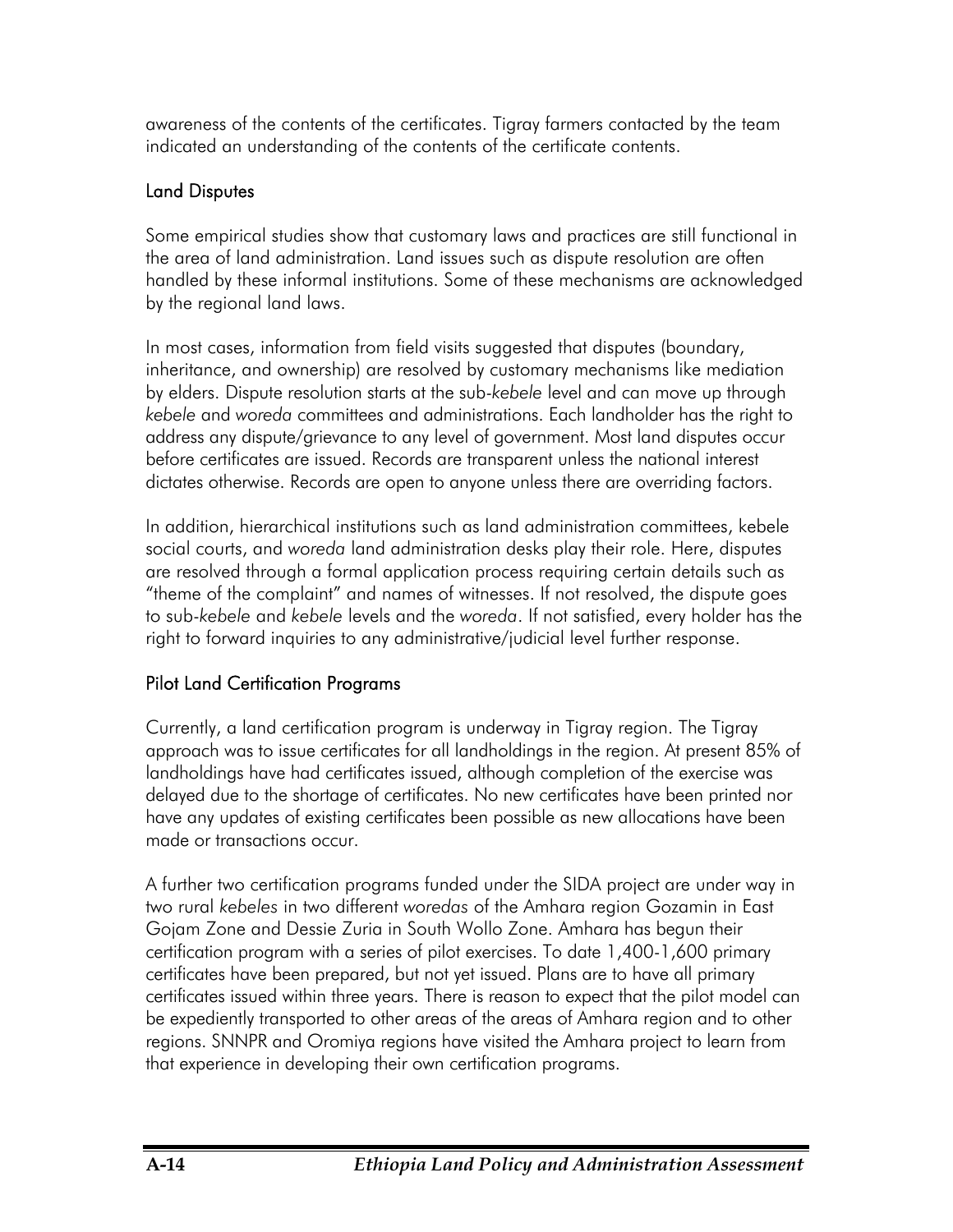It is too early to see how the pilot registration programs will be formally integrated into the regional administrative structures. Current staff for the pilot programs are civil servants with a heavy assistance from village committee in the identification of boundaries and landholders. The current Amhara pilot is supported by SIDA funding. Such pilot projects with donor funding always seem to work because they attract staff and offer various benefits. However, it is difficult to see how this will be sustained without such funding.

# Amhara Procedures for Certification

The following procedures are being followed in the Amhara pilot certification program:

- 1. Application by the landholder.
- 2. After application is approved by appropriate authorities, survey work commences in conjunction with *kebele* authorities and affected landholders.
- 3. *Kebele* and sub-*kebele* committees review the application and completed survey work. If 2/3 of the *kebele* community approves, a book of holding (certificate) can be further processed for appropriate signatures, sealing, and issuance.

The certificate book also spells out the rights and responsibilities of the landholder. Certain terms are spelled out on the certificate. Location descriptions can certainly stand improvement but given available resources, the descriptions are adequate. The books of holding indicate the period (term) for which rights are granted. General restrictions are stated; special restrictions are contained in *kebele* master plans.

#### Certificate Information

In Tigray, the certificate records the name of the landholder, the size of the holding, and the names of the neighbors on each of the four sides of the field.

Much more detail is being collected in Amhara. Here the primary certificate (book of holding) lists the name and address of the land user, name of spouse, names of adjacent landholders with their locations, size of the holding measured by traditional methods, quality of the landholding(s), locality name, and signatures, with dates, of the holder, chairperson of the land administration committee, and the *woreda* authorizing office (then sealed).

The current certification program permits women's property rights to be recorded on the certificates jointly with their husbands. In some cases, family members' names are also recorded. How these rights are exercised will be evident over time as the certificates are used for transactions, inheritances, and to settle disputes. Adequate monitoring mechanisms should be put in place to ensure that women's property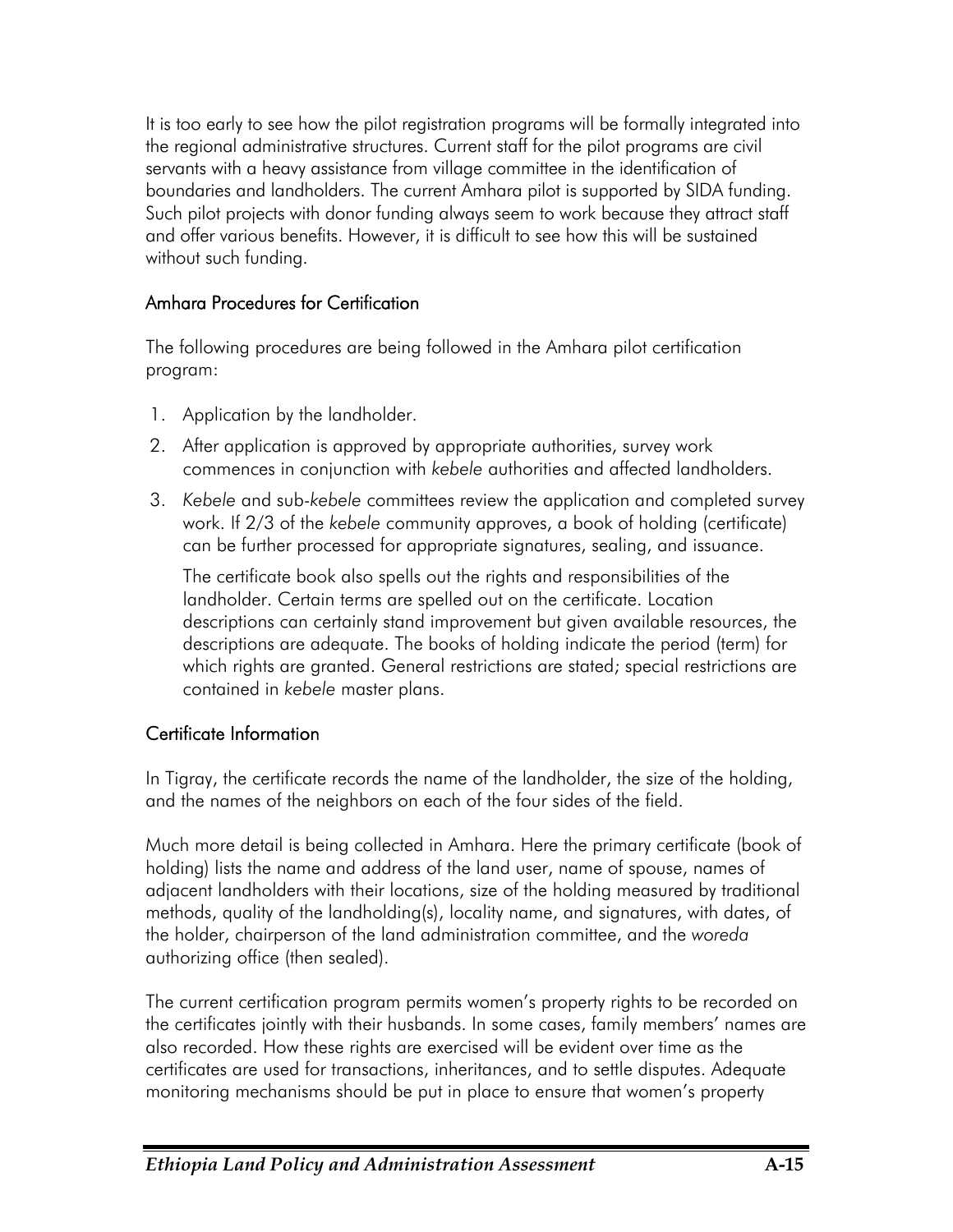rights at not adversely affected by the certification program and its subsequent implementation.

In the laws of the SNNPR, Oromiya, Amhara, and Tigray regions, both spouses are entitled to take their share of land during a divorce. In Oromiya and SNNPR regions' laws, where there are provisions on polygamy, all wives except one will have a certificate in their own names only.

Secondary certificates (books of holding) differ from the primary certificates in that they list family members of the landholder(s) and contain a site map and refined survey measurements, file number of the book, how the holding was acquired and from whom, the period for which holding is granted, the "use pattern," the type of holding, (i.e., individual, organization, joint, communal, or state), major properties attached to the holding, and the rights and duties of the holder.

Records are required by directive to be updated by contact with land administrative committees. It is the responsibility of the land rights holder to make the initial contact. There are no legally sanctioned purchases or sales. Lease recording requirements are vague and inconsistent but the information can be entered into books of holding. Inheritances are effected by testament (or gift). Penalties exist relative to records updating (can be loss of holding right if changes are not requested).

It is too early to tell how well records are being updated. In Tigray it was quite apparent that there was little effort being made to update records. We were told that there had been numerous instances where landholdings had changed hands (e.g., Eritreans near the border who had been given land, but who had since returned to Eritrea, and inheritances where land had been subdivided on inheritance with new certificates issued) but in neither case had earlier certificates been cancelled, nor references made to the new allocations. In Amhara, while certificates have not been formally issued, presumably there will be need to update the records of landholdings where certificates are being prepared. It is not clear how that process will proceed.

There should be a great concern about the ability to keep records up to date. If records do not reflect the situation on the ground, there will be an increased level of property disputes arising from incomplete or inconsistent records, bringing the system into disrepute, as well as providing further incentives to not use the system. The system assures tenure security when its information is accurate. When that is not the case, it is more likely to create increased insecurity.

# Program Costs

The cost and revenue issues do not seem well thought out. Cost seems to refer only to expenses incurred by government. For example, costs of local people and committee members in terms of time and energy do not seem not considered.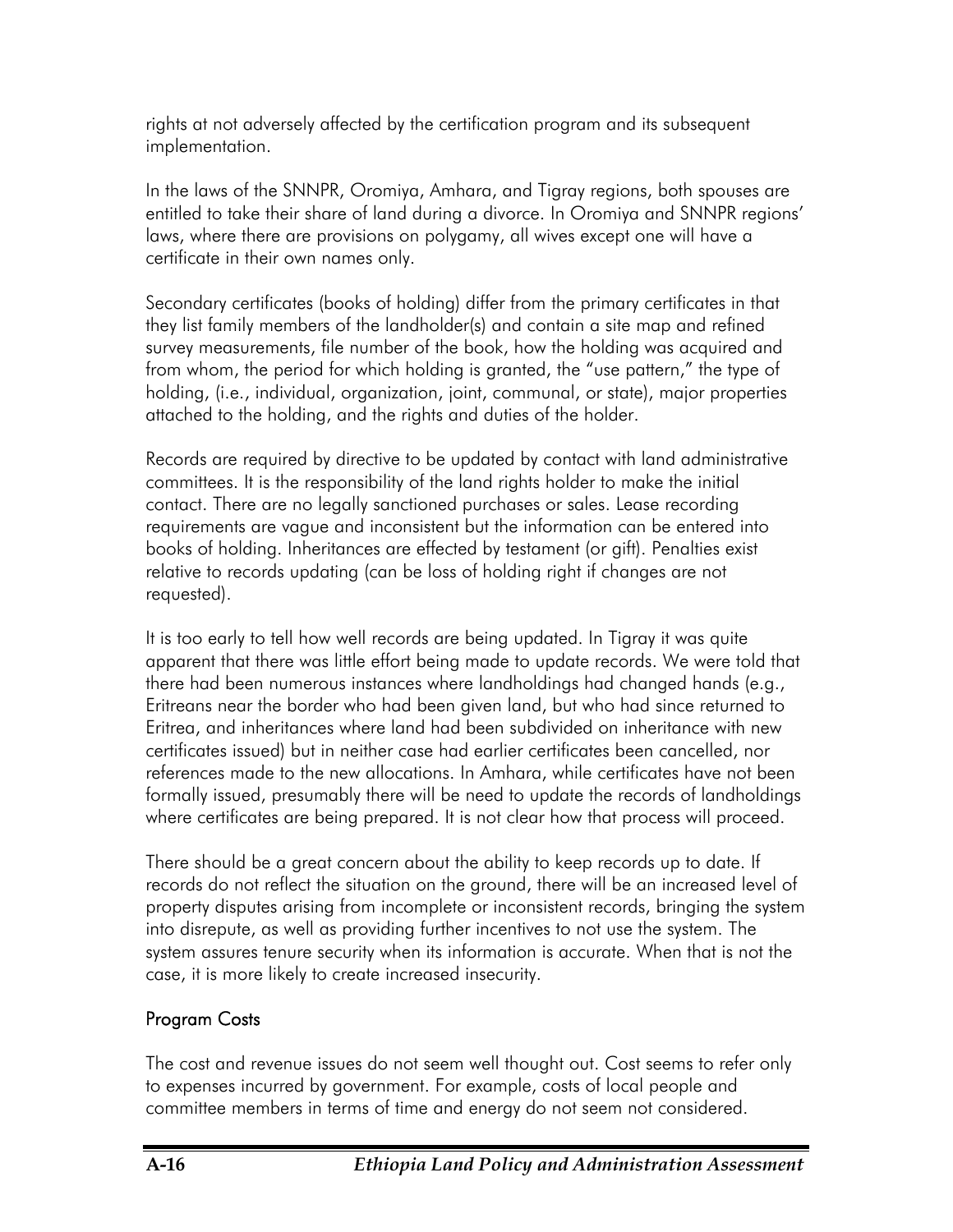Revenue generation is largely sought to come from fees charged on getting information by different users, charges of certification, and other services.

The only discerned costs associated with certificate issuance is two birr/certificate in Tigray region. No good information is available as to how registry fees are to be set (no experience). Informally there is word that transactions do occur without their being recorded. Those officials contacted were non-committal about revenues.

The existing situation is that of pilot programs just getting underway. Office space has been established to cater to the needs of these pilot programs. If the program is to expand, considerable investment in infrastructure, staff, and facilities will be needed.

A completely decentralized system would require the establishment of a registration office in each *kebele* with record redundancy maintained in the *woredas* for security purposes. Eventually, the *woreda* duplicate records should be digitized and available by computer. All original manual records should be stored in a secure vault. Registrars should be thoroughly trained in all phases of records processing and storage and be officially sworn to duties.

This would require sizable investments over a long period of time. No federal government support and limited resources at the local level means that the system is not sustainable at the present. Finding donors to support the initial project is only a partial solution, since they are often willing to fund the creation of an institution, but are unwilling to continue to cover recurrent costs until it is self-financing.

The cost of the existing SIDA project is over \$2 million for a four-year project. While this project costs includes the non-certification cost of land administration institution building, the government must consider the costs of scaling up the pilot project for the rest of the district as well as the long-term cost of doing the second tier registration exercise. Formal land registration programs in Eastern Europe are often budgeted at \$15-\$40 per parcel. For the 16 million parcels in Amhara alone, the cost of the exercise would be extremely high.

# Cadastral Information

Cadastres are proposed to be maintained at *kebele* levels and some in the *woredas*. While ideally land cadastres should be principally maintained at *kebele* levels where these would provide for convenient access to the records, considerable costs will be incurred in the establishment, staffing, and maintenance of offices at this level. Sub*kebele*-level cadastre locations would involve too much replication and scattering for what is needed.

Cadastral information is presently stored in hard copy. Records are updated manually by entries into the books of holding. Users of cadastral information include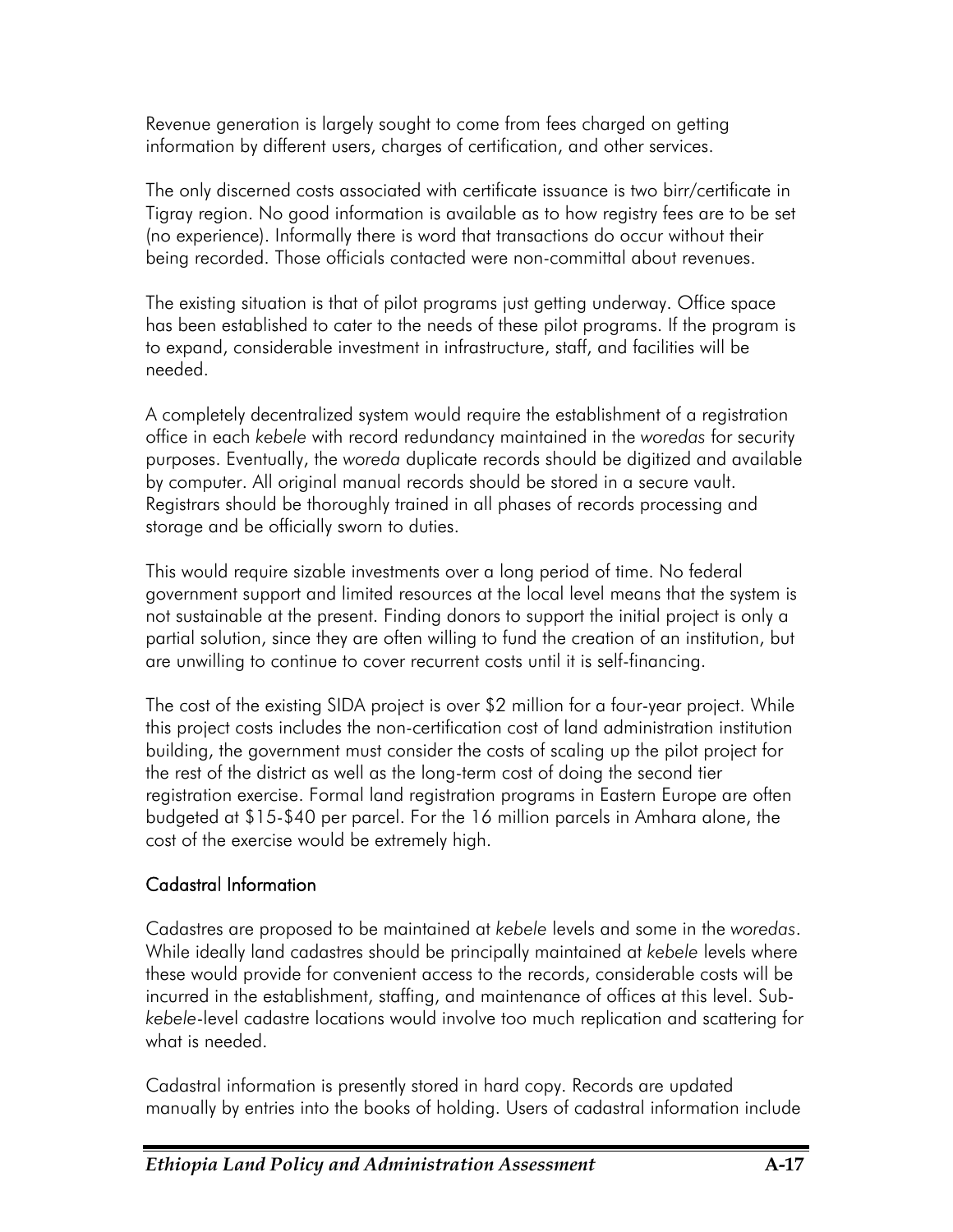all land administration agencies and the affected land rights holders. There is no formula for fee setting at present.

Given that cadastral information related to the pilot programs is only recently being generated, there is little knowledge of its existence within government agencies. No systems have been developed to deal with data and metadata handling.

Government policy in this aspect is in its early stages, since the information is just being collected and managed. As the informational database grows there will be increased demand for access to the information. No projections have been made concerning this.

#### Amhara Experience

There is general sense of success in the implementation of the pilot program in Amhara. However, there are a number of lessons that have been learned and should be incorporated into the further scaling up of the certification program in Amhara or replication in other regions:

- 1. Considerable efforts need to be made in informing the public of the objectives and benefits of the program. This is a continuing process and should be budgeted for with financial and human resources.
- 2. While at the early stages the project could be administered separately from the government hierarchy, at some stage the project has to be integrated into the government hierarchy since it is creating a new institution. Care must be taken to design the mechanism for this integration if it is not done from the outset.
- 3. The project team should consist of multi-disciplinary specialists and should be budgeted for accordingly.
- 4. A university-level training program in land administration and surveying should be established in the region to support the new land administration structures.
- 5. Develop and provide adequate staffing in the *woredas*.
- 6. Assistance is necessary in developing the enabling legislation and regulations for land administration at the regional and federal level. These should also serve to clarify the land rights being granted to landholders, explaining what rights and obligations are being created through the certification process.
- 7. It is premature to assess the impact of the certification pilot program in Amhara in tenure security and investment. However, the brief field observations and discussions with farmers reflected a mixed result. In most cases, certification is expected to minimize land disputes. In terms of tenure security enhancement, however, some farmers expressed their uncertainty. Others reported an increased level of green and organic manuring. There is an immediate need for studies to focus on the impact of the pilot certification programs and review the assumptions made to justify the program.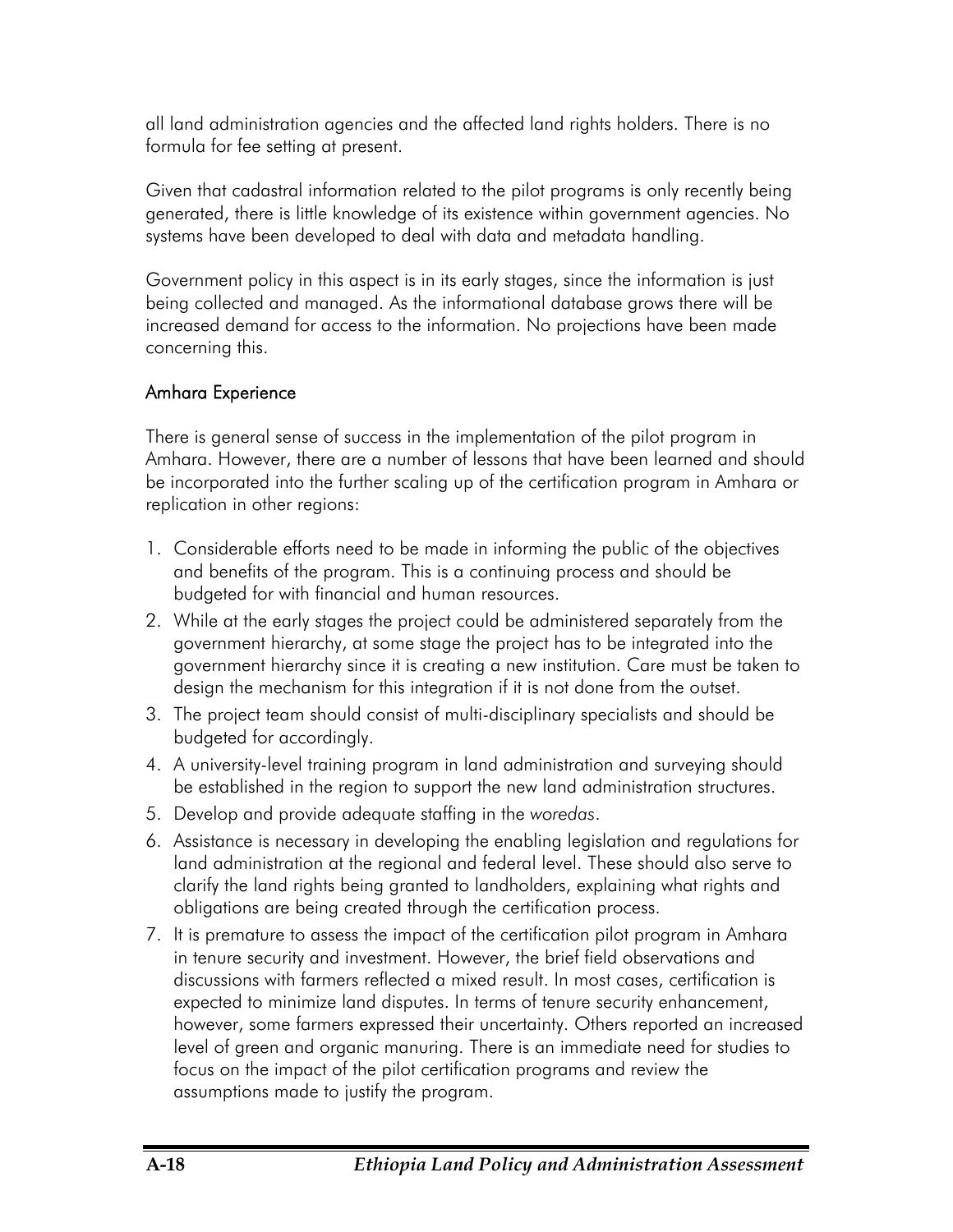# *Part 2: Excerpts from a Memo pursuant to a Land Policy Symposium held in Addis Ababa in April 2000*

To: Abdul Mohammed and John Bruce (World Bank) From: Dr. Allen Hoben (Professor Emeritus, Boston University)

Note: This is a proposal of policy-oriented activities resulting from the 2000 symposium.

#### *Objective*

To help the Ethiopian leadership think about how it can modify land policy and administration in ways that will encourage efficient farmers to produce more and improve their land management without reducing the livelihood security of less welloff households.

# *Approach*

The process approach should be based on the following principles:

- **Collaborative:** with the Inter-Africa Group serving as facilitator and working closely with staff in the Prime Minister's office;
- **Pragmatic: rather than theoretical or ideological;**
- **Non-partisan: rather than political;**
- Multi-disciplinary: drawing upon information from many kinds of macro, survey, and in-depth micro studies;
- Consultative: reaching out to involve a wide variety of stakeholders in frank and open discussion;
- **Iterative: an ongoing process;**
- **E** Frror embracing: finding out what can be learned by examining problems rather than trying to hide them;
- Experimental: learning by studying variations in land law and administration between regional states and encouraging them to try new approaches to resolving local and regional problems as they are identified; and
- Non-exclusive: the Inter-Africa Group effort should encourage other groups and institutions to undertake research on land issues, not regulate or preempt it.

# *First Step: Meeting in Washington*

Abdul Mohammed, John Bruce, and Allan Hoben meet in Washington or elsewhere to explore the following issues.

**How can the process best be organized to involve key decision makers at the** national and regional state levels and to tap appropriate Ethiopian and expatriate expertise when needed?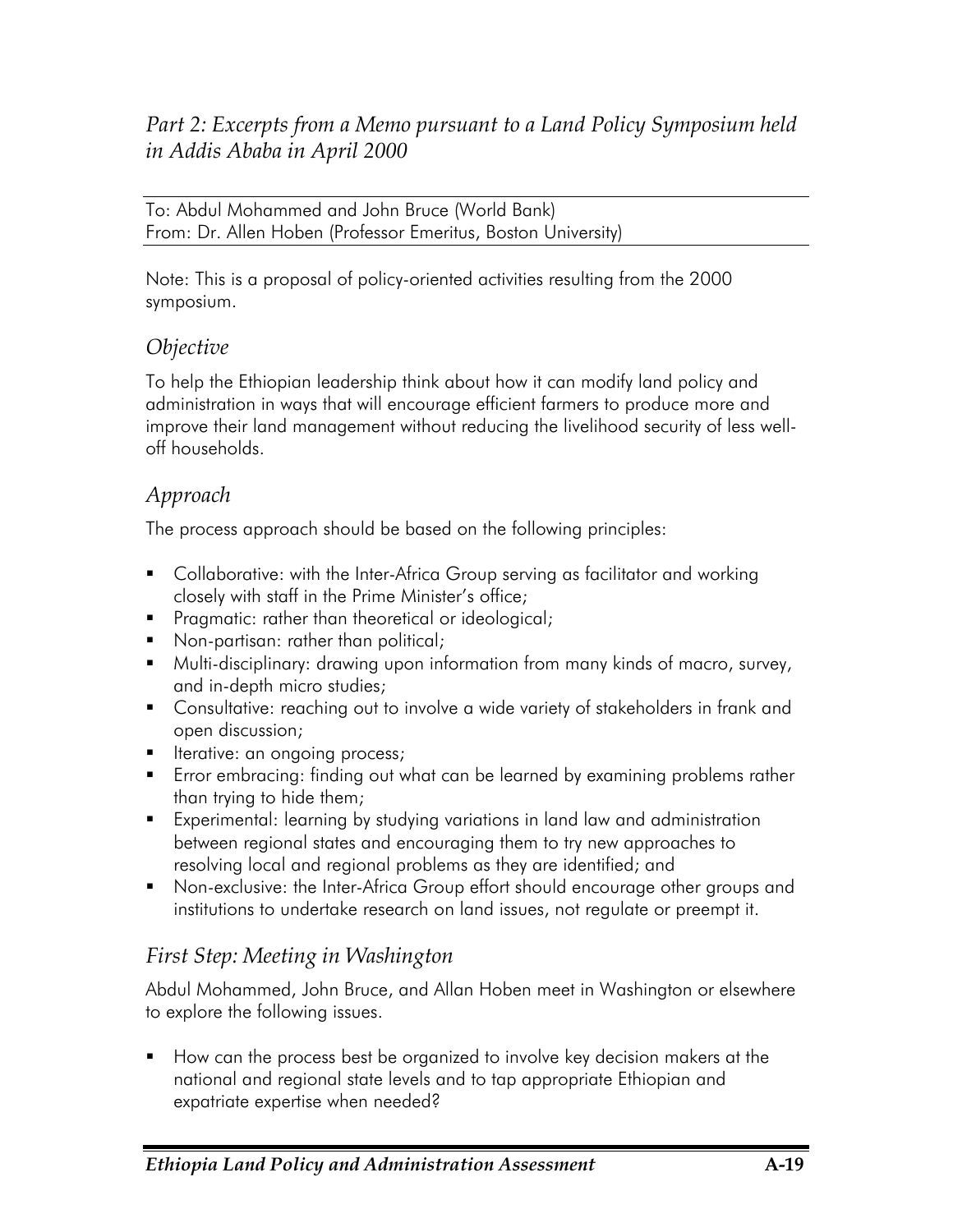- What are the most pressing land policy issues, and how should they be prioritized in initial discussions with the Prime Minister's office?
- What activities should the Inter-Africa Group propose to initiate the land policy process? In this connection, would it be useful to prepare case studies on ways that other countries, like China, have dealt with similar land policy problems? Are there good studies of land policy problems in Ethiopia that should be examined more closely?
- What individuals and organizations might best be involved in these activities?

A number of housekeeping issues related to the Inter-Africa Group role will also have to be discussed:

- Organization: how will the effort be structured by Inter-Africa Group, and how will it work with the Prime Minister's office (and later with the leadership of the regional states)?
- **Leadership:** what individuals can provide intellectual leadership for the process, and how will they be involved in an ongoing or recurrent basis?
- Staffing: who will have the day-to-day responsibility to see that planned activities are coordinated and carried out?
- **Timetable:** in light of the current challenges to the government, what is a realistic timetable for initiating the process?
- **Funding: what budget would be required for the first stages in the process** envisaged, and what would be the most appropriate sources of funding?

# *Second Step: Discussions in Addis Ababa*

Abdul Mohammed, possibly with John Bruce and Allan Hoben, to meet with the Prime Minister and his staff to discuss the preliminary ideas on the process developed at the meeting in Washington. The purpose of the discussion is to agree on the broad outline of the process and concrete first steps to be undertaken by the Inter-Africa Group.

# *Possible Follow-on Stages in the Process*

- Assemble, analyze, and discuss with the Prime Minister's staff research of all types that has already been done in Ethiopia on priority land policy issues.
- Hold workshops to examine non-Ethiopian case studies that may shed light on how land policy challenges similar to those faced by Ethiopia have been dealt with by other countries with similar concerns. This might focus on one country, such as China.
- **If Identify priority land issues needing further research in Ethiopia.**
- **Consider how this additional research can be facilitated, encouraged, and** funded.
- Work with regional state authorities to help them identify region-specific and local land tenure issues and design creative ways of dealing with them.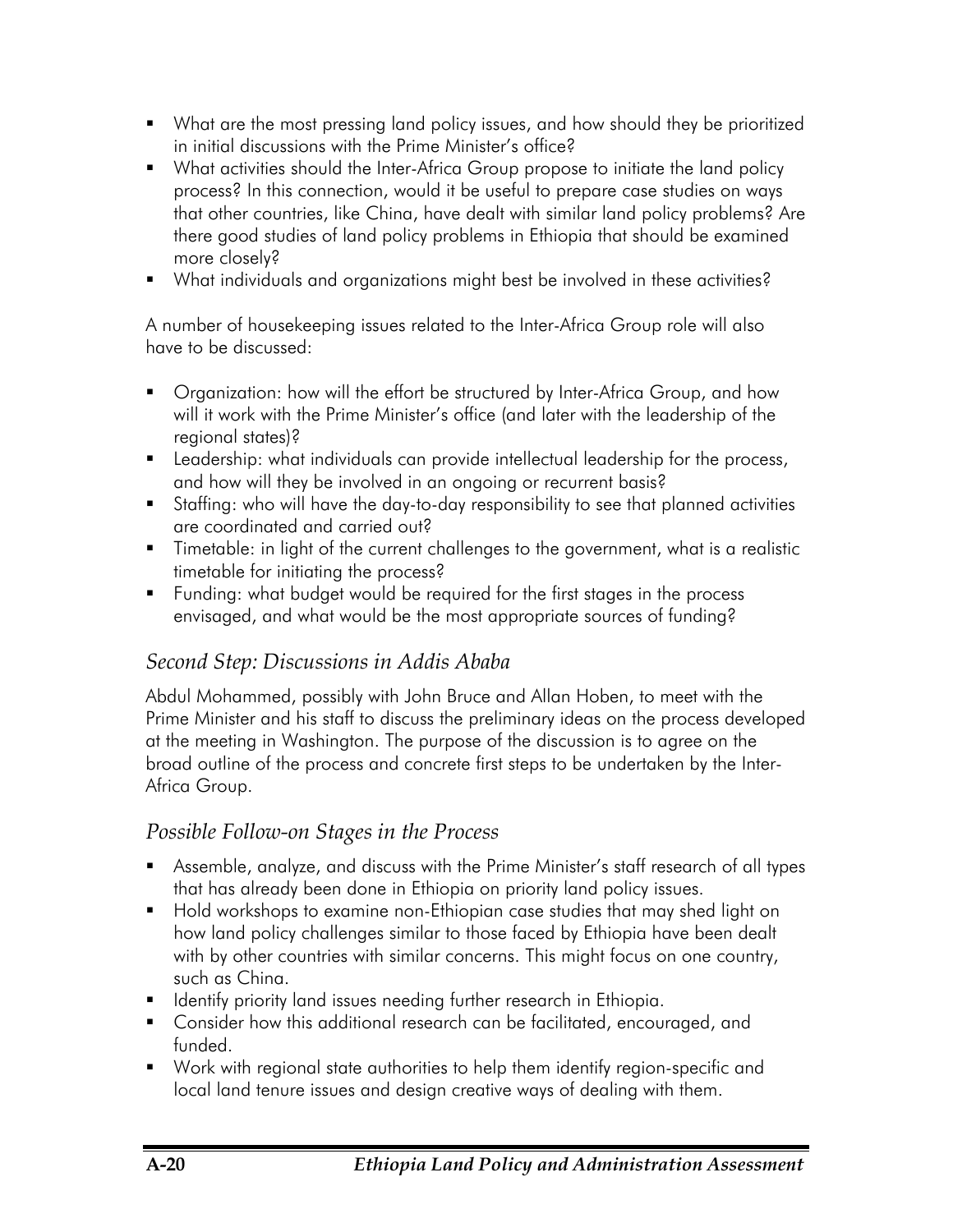# **Appendix B**

- Part 1: Ethiopian Mapping Authority
- Part 2: Ethiopian National Spatial Data Infrastructure
- Part 3: International Community Mapping Task Force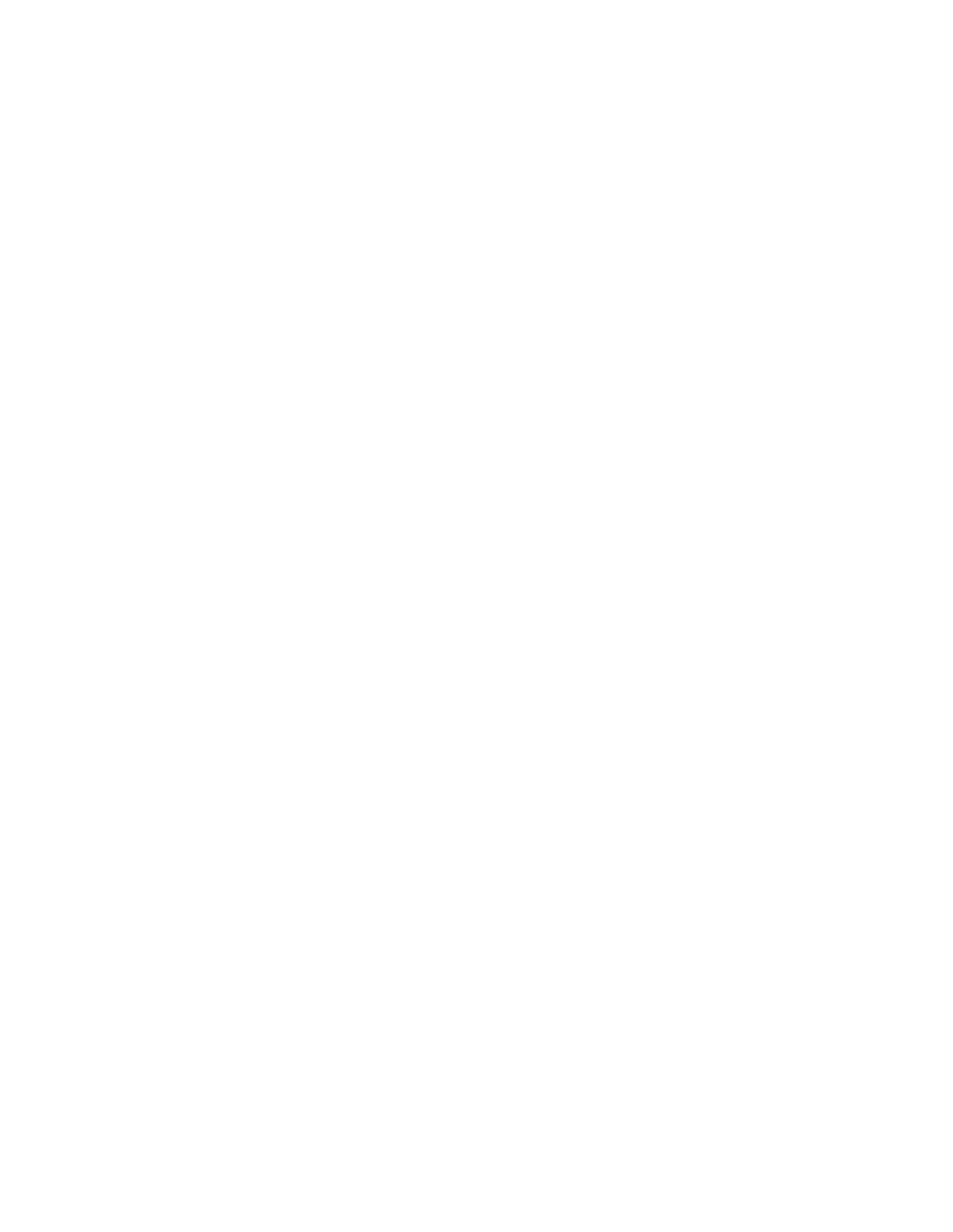# *Appendix B: Geographic Information and Geodetic Grid*

# *Part 1: Ethiopian Mapping Authority*

Meetings were conducted with the Ethiopian Mapping Authority (EMA) on January 22, 29, and 30, 2004.

The EMA is an organization of approximately 360 professionals and technicians with responsibility of all national geodetic surveys, datum definitions, and cartographic programs. The General Director, Hedgu Menhin, is a quiet man with considerable experience who is very proud of his institute and their capabilities. He is a good listener, asks serious questions, is very well acquainted with the various developments in positioning technologies, and is very determined that his agency be a leader among the African countries in geospatial data.

The current status of the Ethiopian horizontal and vertical geodetic reference frame is that they are in very poor condition and completely unsuited to supporting modern positioning (e.g., GPS) and remote-sensing technologies and applications. For example:

- 1. The horizontal datum, referred to as the 30<sup>th</sup> Meridian or Adindan Datum is a non-geocentric system, based on a mathematical model of the Earth (ellipsoid) that is regionally best fitting. This datum is shared with the Sudan. Geographic positions (latitude and longitude) defined in this datum will differ from a modern geocentric datum based on the International Terrestrial Reference Frame in the range of 120-200 meters.
- 2. The realization or monumentation of the horizontal datum is still based primarily on the control points established during the 1950s-1970s by the United States Coast and Geodetic Survey (now the National Geodetic Survey) and later the United States Army Map Service. Due to the national political problems of the Derg regime, EMA has had only moderate success in densifying and maintaining the survey control monuments.
- 3. The national vertical datum is based on a leveling connection coming from the Sudan and related to Mean Sea Level at Alexandria, Egypt. This vertical network was established primarily by the Coast and Geodetic Survey during 1957-1961. Due significant road construction, most of the control points in this network have been either disturbed or destroyed.

EMA currently has eight working dual-frequency Ashtech GPS receivers that are of sufficient capability to support the observation of an improved network or monumented control points. These instruments are nearing the end of their useful life span and will probably require replacement in the next two to three years. In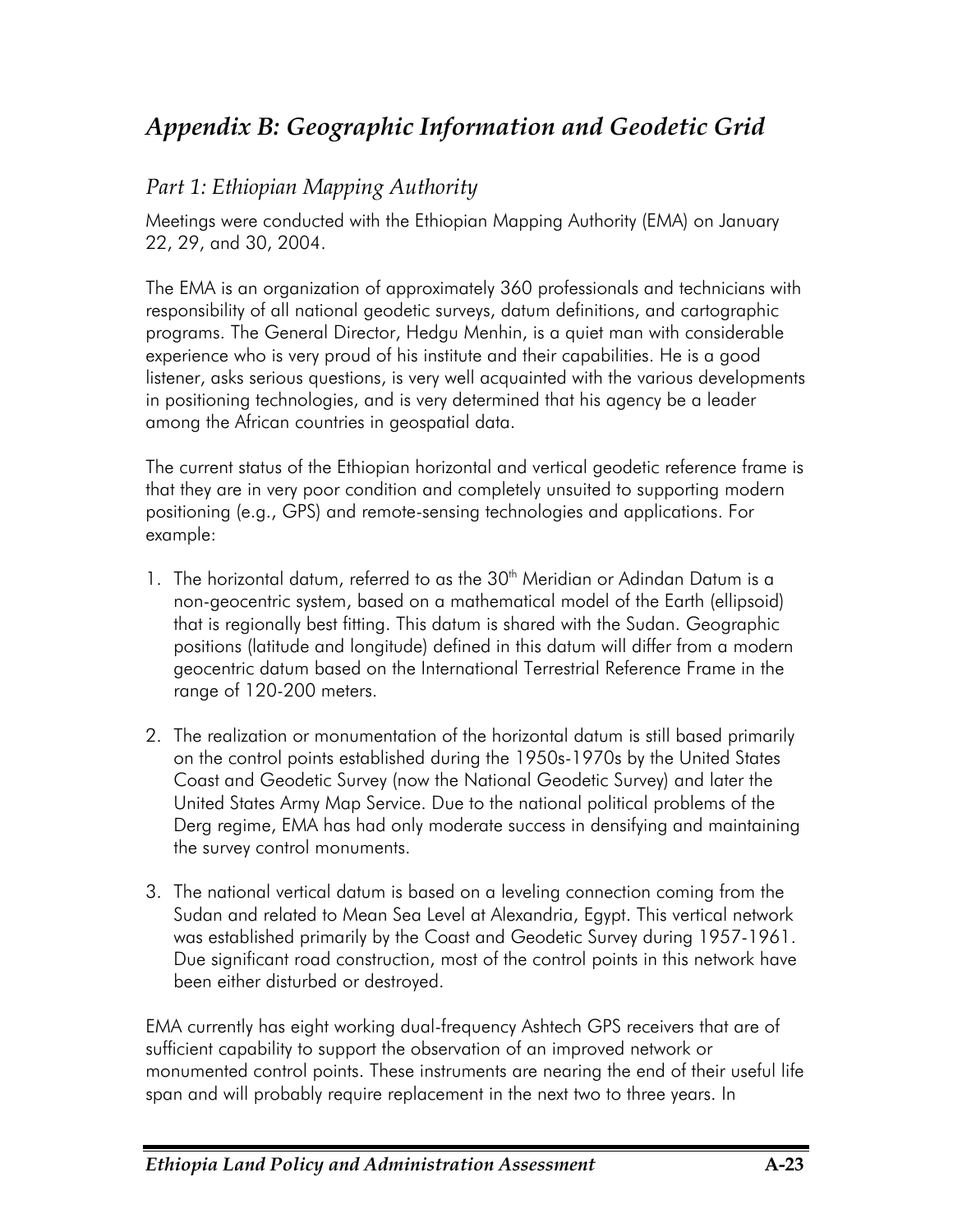addition, they suffer from not having the contemporary processing software, and are currently working with DOS-based programs that are at least three generations old. Their systems will not adequately support the application of real-time kinematic operations that could be used to enhance the rapid collection of positional data relative to land parcel boundaries.

While the EMA surveyors are probably well trained in basic data collection, there appears to be only a limited knowledge of contemporary three-dimensional geodetic network adjustment theory and practice.

EMA is committed to enhancing the National Spatial Data Infrastructure to be consistent with the recommendations of the International Association of Surveyors (FIG) Commission X, African Reference System (AFREF) working group as outlined in the "Windhoek Declaration" adopted at a meeting of African National Mapping Organizations in December 2002.

#### Recommendations for the Ethiopian Mapping Authority

A modern geospatial reference system should incorporate a framework of several continuously operating GPS reference stations (CORS). A network of four to five CORS would provide sufficient coverage for the majority of Ethiopia. Approximate cost: \$40k per CORS. EMA's ability to access and distribute significant amounts of GPS on a near real time basis is hindered by a very week telephone modem link to the Internet. Installation of CORS will require an upgraded capacity at EMA offices in Addis Ababa.

Total Program Enhancements  $\sim$  \$365

# Further Recommendations for Geographical Information

In each region, there is the equivalent of primary certification (PC) and secondary certification (SC). PC in its minimal form includes traditional measurement of properties, collection of a limited number of characteristics, and the owners of the neighboring properties on at least four sides (if applicable). In Amhara region, PC includes the survey of the kebele boundaries and communal and other nonindividual properties using modern surveying techniques (total station). In Tigray region there is no use of "scientific techniques" in the PC. Although the system is not yet implemented in SNNPR, they have said they are modeling theirs after that of Amhara region.

We are recommending that one additional piece of data be collected in the PC process, that of a GPS centerpoint for each plot. This would require that the data collector, using an inexpensive handheld GPS unit, take a measurement of the location of the estimated centerpoint of the plot and enter it into the data collection form. Only limited training is required for the use of handheld GPS units for this type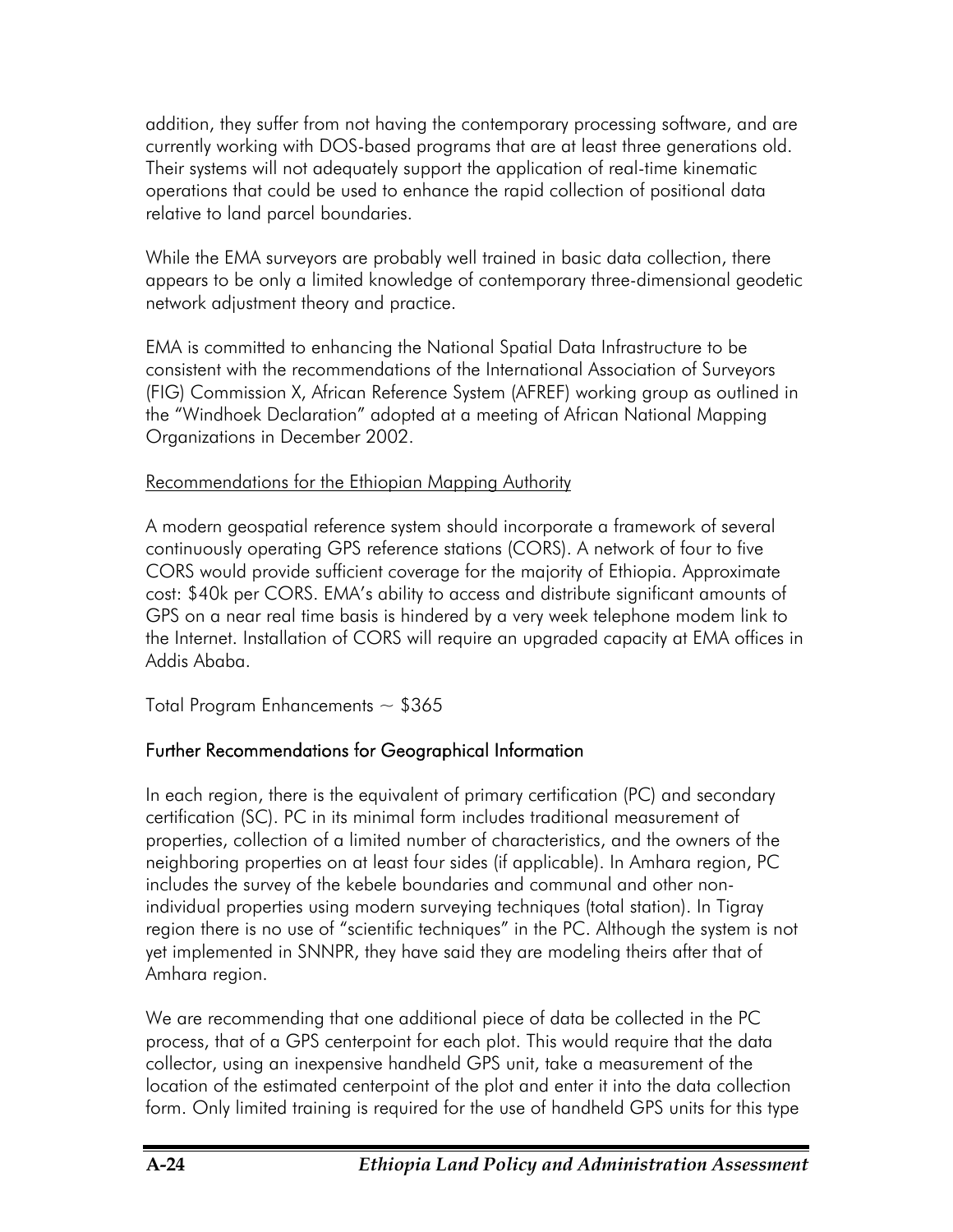of activity, and it has been done in numerous African countries very successfully with not only government extension agents, but also farmers' groups.

The SC requires the use of modern surveying equipment or "scientific techniques," as stated in Tigray region. The goal here is to resurvey each individual plot using this methodology, replacing the measurements made during the PC phase. Only Amhara is presently operating such equipment with its total station units. For a limited amount more per unit, GPS receiver-based surveying equipment can be purchased with the result being more accuracy and significantly greater efficiency in terms of time required to collect data. Amhara region has one such unit, although it is not presently operation.

Amhara region could consider migrating to GPS-based technology, and the other regions, as they see fit to undertake modern surveying approaches, could begin with such technology rather than going through a total station phase. However, this recommendation is made with the caveats that funds for equipment are available, training is available, and that the geodetic infrastructure of Ethiopia has been sufficiently modernized.

It appears that each of the regions has set for itself unrealistic goals for completion of even their PC. For example in Amhara region alone, they are looking at issuing as many as 4.5 million plots for an estimated 16 million plots within three years. The reasoning behind this schedule is not clear, but for the sake of developing a solid foundation, these deadlines should be relaxed. SC has in most cases been given a more realistic deadline of 20 or more years.

Amhara region has identified a number of activities for which it needs further assistance to meet its goals. These include:

- **Surveying and mapping** 
	- o Development of methods and guidelines for demarcation and surveying of *woreda*, *kebele*, and sub-*kebele*, communal, and service-area boundaries
	- o Development and testing of methods for determination of parcel boundaries using orthophotos or satellite images
	- o Production of images for the whole of Amhara region for speeding up the implementation and production of register maps
	- o Development of digital mapping system and use of GIS and related software, including training and training materials
- Digital registration system
	- o Development of a Land Administration System
	- o Streamlining of digital and analogue systems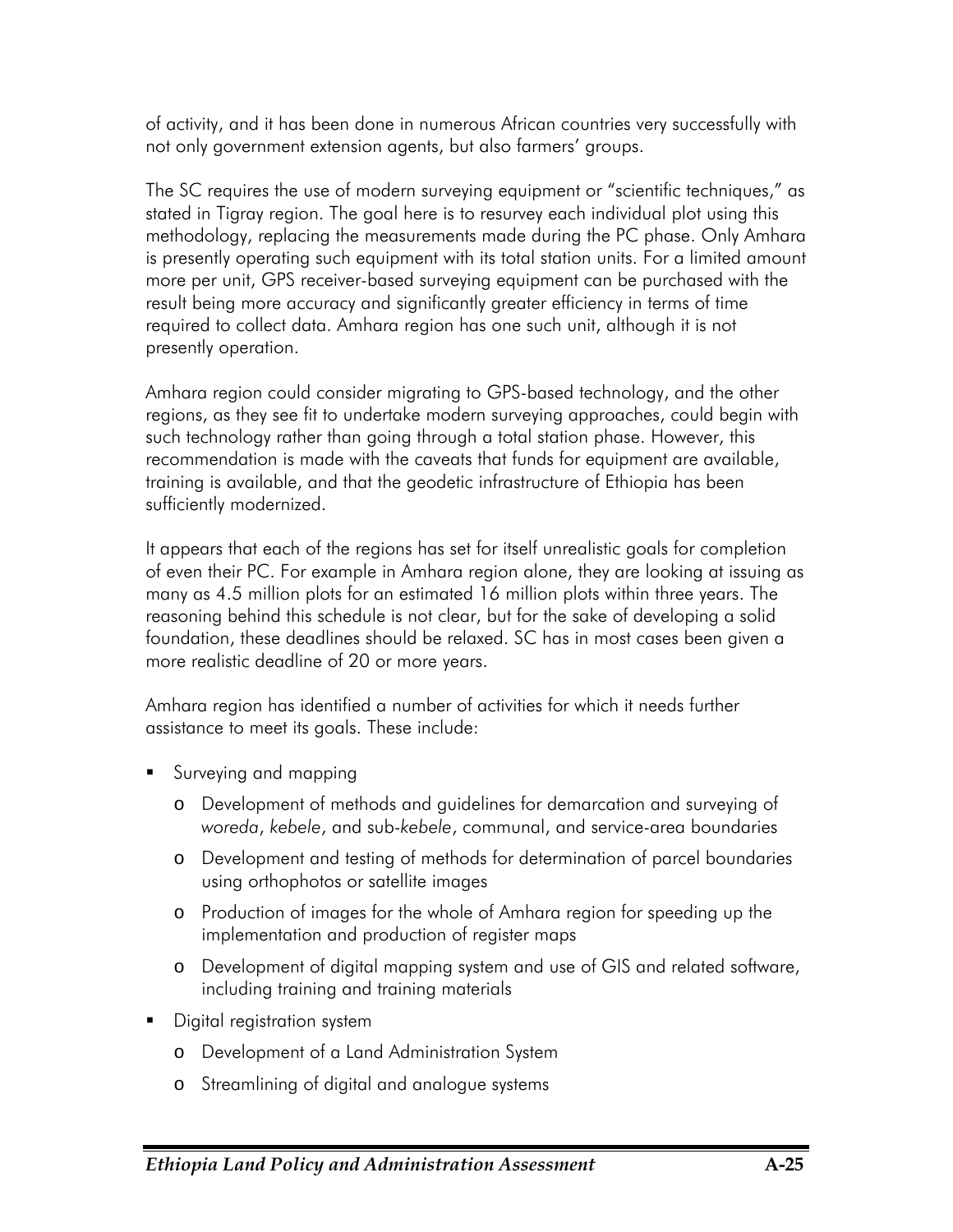- **Human resources development** 
	- o Short-term, in-house training
	- o Academic training in land administration, surveying, and GIS at Bahir Dar **University**
	- o Study visits
- **Legal framework**
- Property valuation
- Property planning
- Property registration
- Institutional strengthening
- **IMPLEMENTATION INCOCO** Interiors

Although it is not recommended that Amhara region pursue the use of modern surveying techniques for their entire PC effort, they are using them for the initial *kebele*, communal, and service area boundaries. Therefore, it is critical that from the beginning these surveys be done correctly using the best equipment and practices that are available and still within the constraints of existing or potential funding.

Each region has expressed an interest in using remotely sensed data to assist them in demarcating boundaries. This would be in the form of air photos, orthophotos, or high-resolution satellite imagery. These data would most likely be used in the method described earlier as the index map method, where boundaries would be agreed to and drawn on hardcopy photographic prints, to be stored as is or entered into a computer-based GIS. In areas where boundaries are highly visible, this is a very effective method, assuming the remotely sensed data are available. The latter is not available at present, but it could be acquired at a fairly great expense and with a variety of technical and bureaucratic obstacles.

A small pilot exercise should be conducted in an area where surveying using modern equipment has already been undertaken (e.g., one of the two Amhara region pilot project areas funded by SIDA). The exercise can be used not only for comparison of methodologies (including technical difficulty and cost), but also be used as the focus for some very informative workshops for the land administration spatial data community and beyond. Because of the high startup costs of a photo acquisition mission and the lack of existing recent air photos, it might be necessary to rely upon high-resolution satellite imagery (e.g., Ikonos, Quickbird, or Orbimage) in the pilot areas. The existence of orthophotos for the pilot areas would have to be more thoroughly investigated. As part of the study, however, an investigation would be undertaken of the effectiveness of using orthophotos for boundary delineation in small-scale agricultural areas for which recent appropriately scaled orthophotos do exist.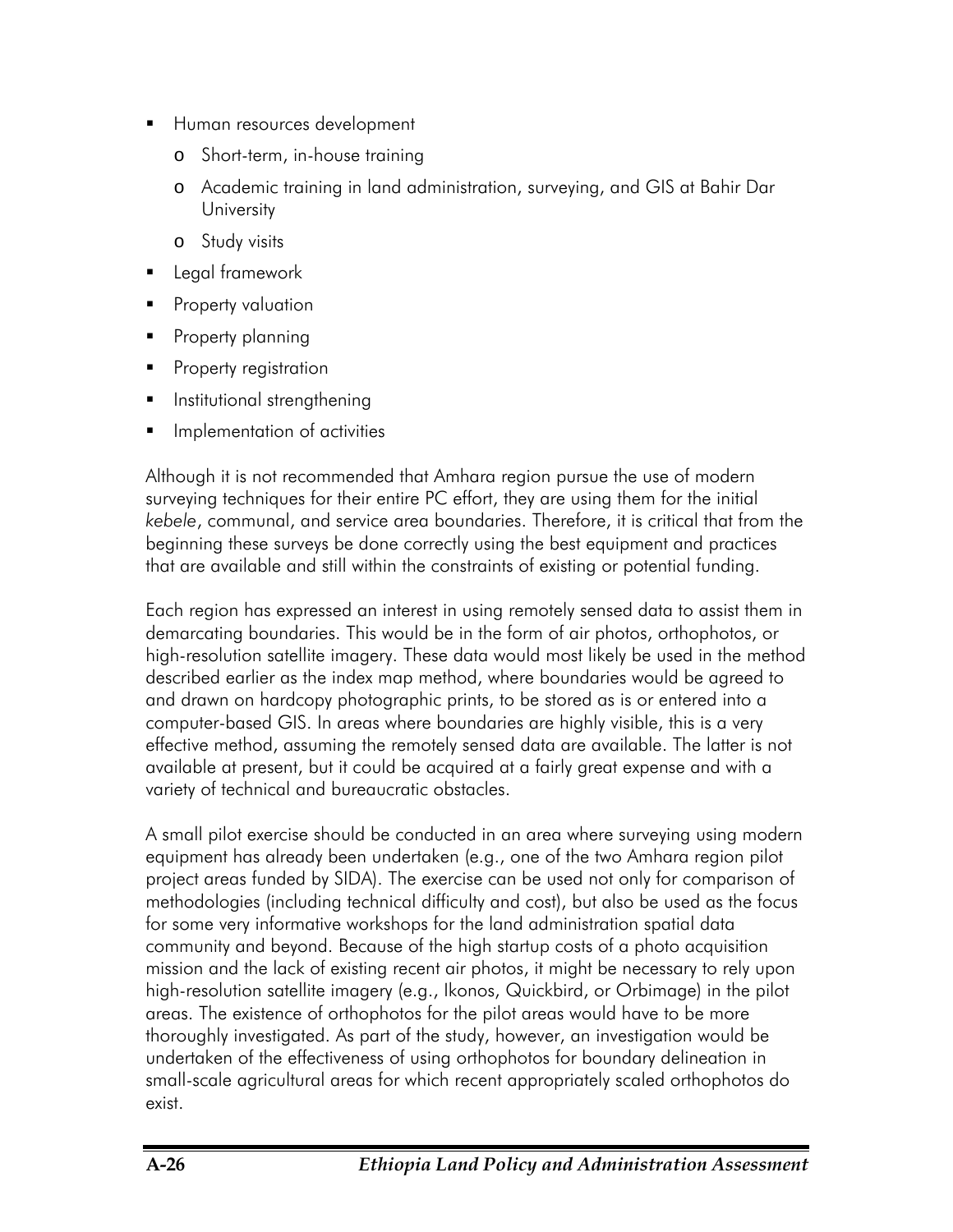Many of the activities discussed above rely upon the existence of good geodetic control. This is particularly true as modern GPS-based survey and mapping activities are undertaken. Ethiopia's geodetic infrastructure is in need of modernization (see Section 2.4) for support of not only spatial data acquisition for land administration, but for all sectors for which accurate spatial data are important (e.g., natural resource management and environmental protection, food security systems, surveying of irrigation schemes, or urban surveying).

### *Part 2: Ethiopian National Spatial Data Infrastructure (NSDI)*

### Background

On October 29, 2002, the Ethiopian Mapping Authority organized a one-day NSDI workshop in collaboration with the UN Economic Commission for Africa. They invited approximately 50 ministries and government organizations that have a direct connection with geodata (producers or users). Five papers were presented stressing the advantages of NSDI on the national economy and other relevant information. There were discussions on each presentation and sharing of experiences on geoinformation techniques, data sharing, policy issues, and more. Finally, the participants separated into four groups to discuss specific issues and develop recommendations. The theme of the four groups were as follows:

- Group One
	- o Identification of the lead agency for NSDI development in Ethiopia
	- o Role, responsibilities, and mandate of the lead agency with particular
- Group Two
	- o Identification of major producers of spatial data
	- o Types of data produced according to the interest of the community
- Group Three
	- o Identification of major applications that require spatial data and the data needed by these applications in Ethiopia
- Group Four
	- o Suggestion of strategy for geo-information known by policymakers
	- o How should NSDI investment be justified to obtain funding.

After each group's results were presented and discussed, the following resolution was passed:

The Ethiopian Mapping Authority, based on the existing capacity, experience and legal mandate to take responsibility of facilitating development of NSDI in the national level as a provisional project." Source: SDI Africa, Vol. 2, No. 1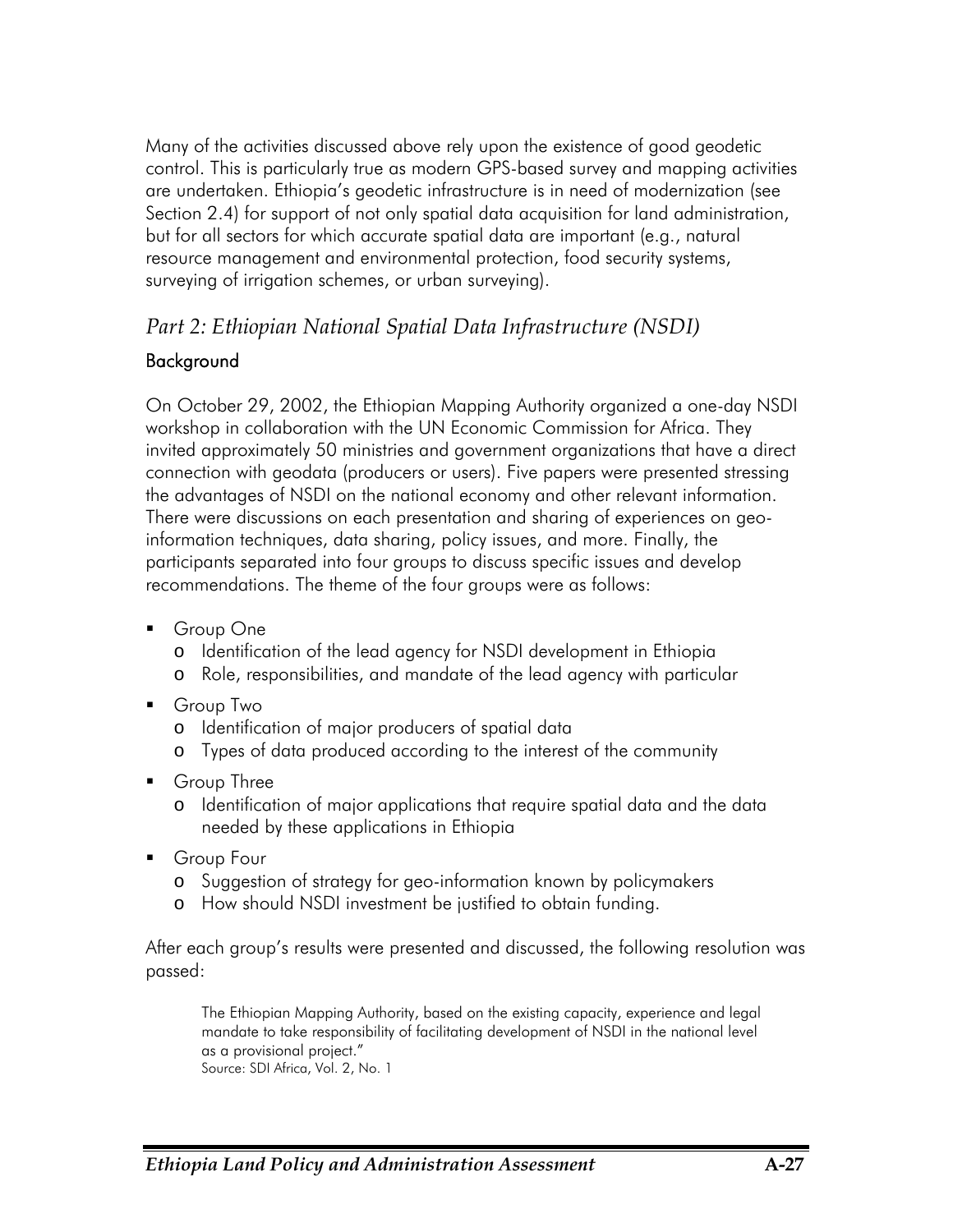#### Subset of Participating Agencies

- Ethiopian Mapping Authority \*
- **Ministry of Agriculture \***
- Ministry of Water Resources  $*$
- Ethiopian Science and Technology Commission \*
- **Housing and Population Commission** \*
- **Environmental Protection Authority** \*
- **National Meteorological Service Agency** \*
- Geological Survey \*
- Ministry of Mines
- **Disaster Prevention and Preparedness Commission (DPPC)**
- **Civil Aviation Authority**
- **Policy Study and Planning Commission**
- **Addis Ababa University**
- Nazareth College of Technology
- Mekele University
- **UN Economic Commission for Africa (ECA)**
- UN World Food Program (WFP)
- \* Demarcates members of the NSDI Steering Committee.

### *Part 3: International Community Mapping Task Force*

The international community involved in mapping and use of other forms of spatial data, led by WFP, have organized a Mapping Task Force to address issues common to all of the participants. These include issues of sharing data, common and standardized coding, and projection and datum standardization. The technical leaders in this appear to be WFP, Famine Early Warning System (FEWS), and the UN Children's Fund (UNICEF). To their credit, there is good national representation in the Task Force in the representation of EMA, DPPC, MOA, and MOWR.

#### **Objectives**

- Set up an exchange of information on needs and methodologies.
- **Establish a network to build synergies.**
- Work in close partnership with the EMA to improve the mapping data availability and accessibility.
- **If Identify areas where inter-group projects can be implemented.**
- **If Identify common needs in terms of training and capacity building.**
- Optimize available resources.
- **Data sharing and coding.**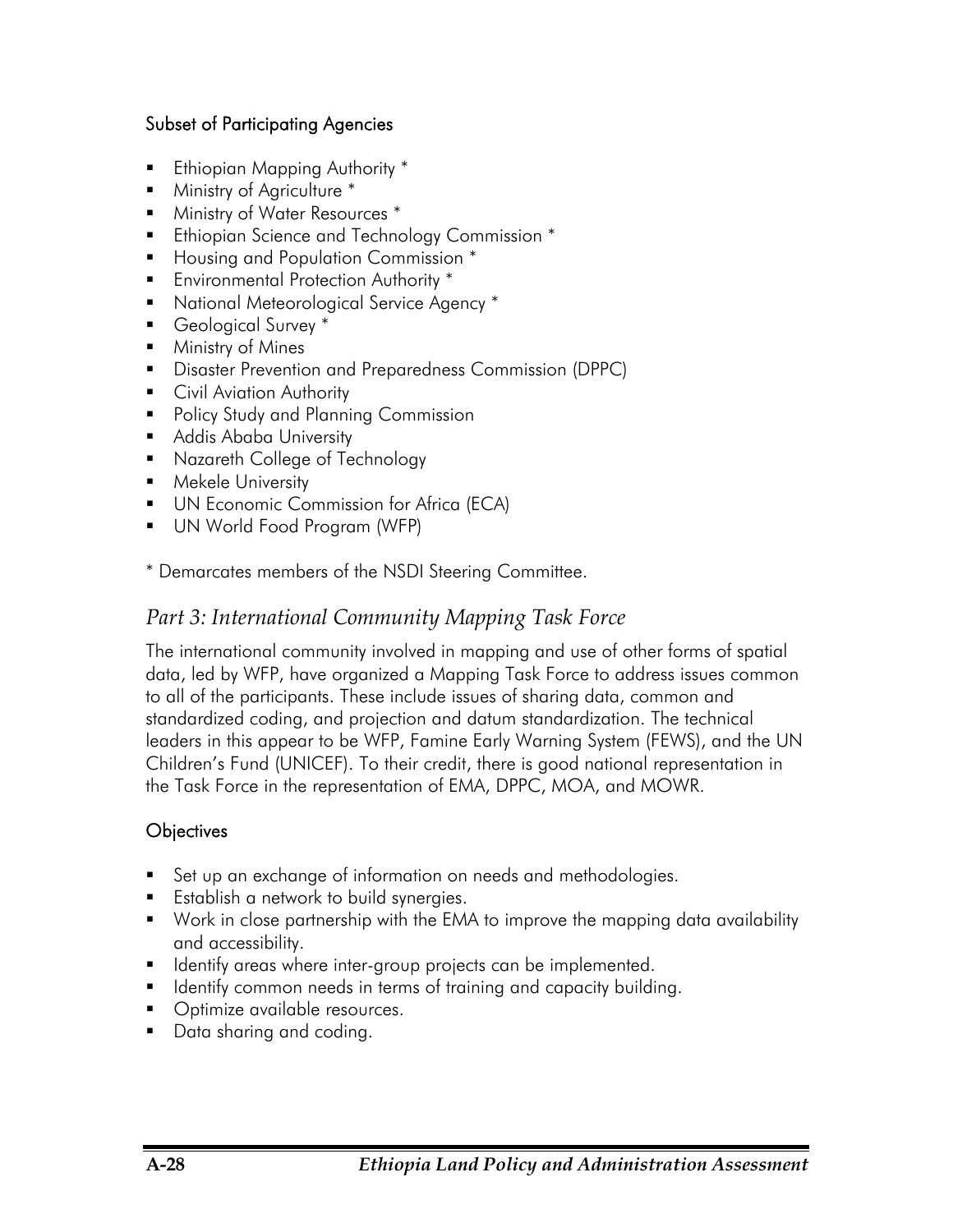### Additional Activities

- Standardized coding of *woredas.*
- Resource inventory.
- **IDENTIFY IS ALSO THE INCOCO FOR THE INCOCO FIGURE 10**
- Set up a communication system for sharing information and data among participants.

### Participating Agencies

- **UN WFP (VAM Unit)**
- **UN Food and Agriculture Organization**
- UNICEF
- World Health Organization (WHO)
- **UN Development Program (UNDP)**
- UN Office for the Coordination of Humanitarian Affairs (OCHA)
- USAID FEWS
- European Union/UN System Network on Rural Development and Food Security (RDFS)
- *Institut de Recherche pour le Développement* (IRD)/French Embassy
- **International Livestock Research Institute (ILRI)**
- **Catholic Relief Services (CRS)**
- **Ethiopian Mapping Authority**
- DPPC/EWD
- **Ethiopian Ministry of Agriculture**
- **Ethiopian Ministry of Water Resources**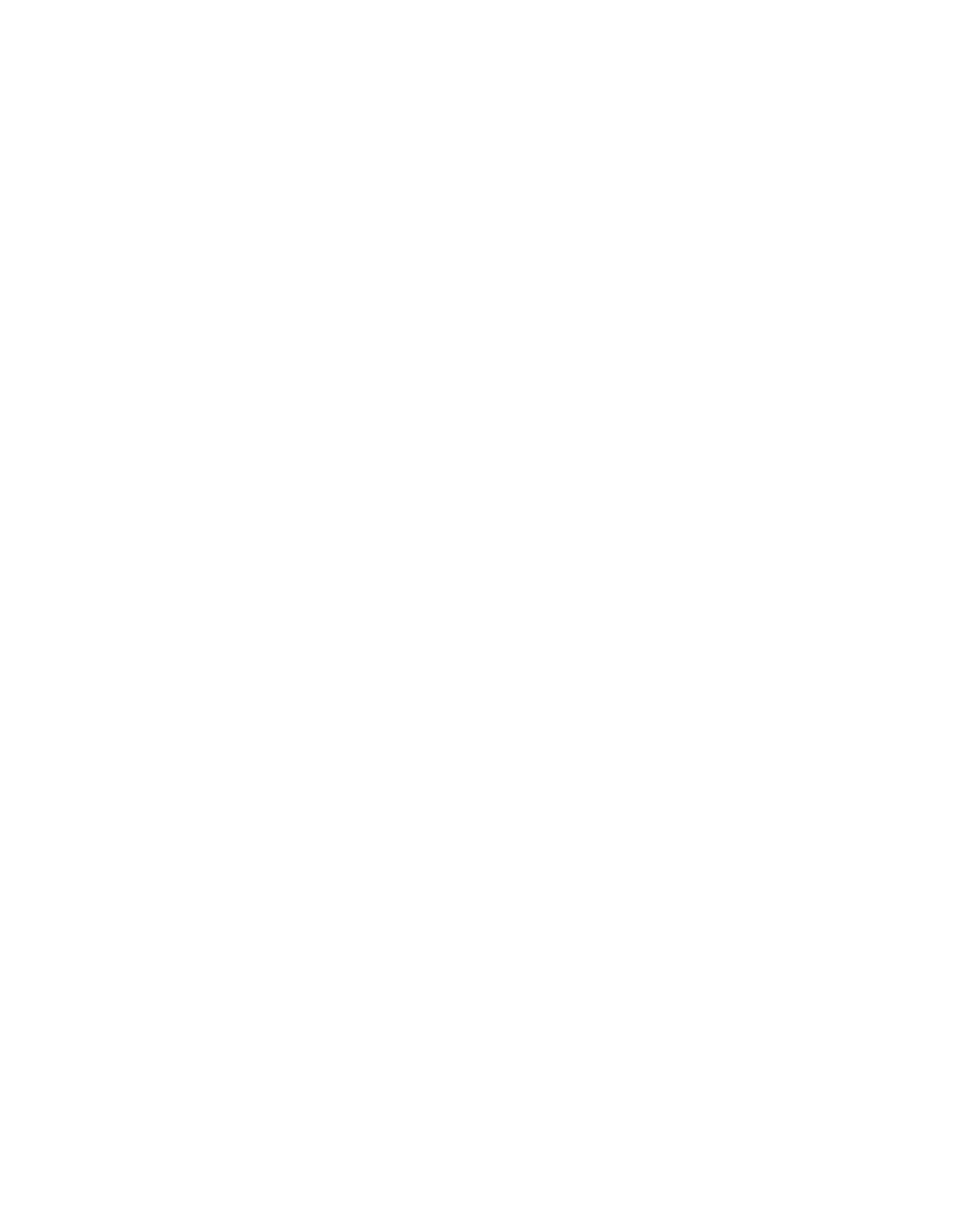# **Appendix C**

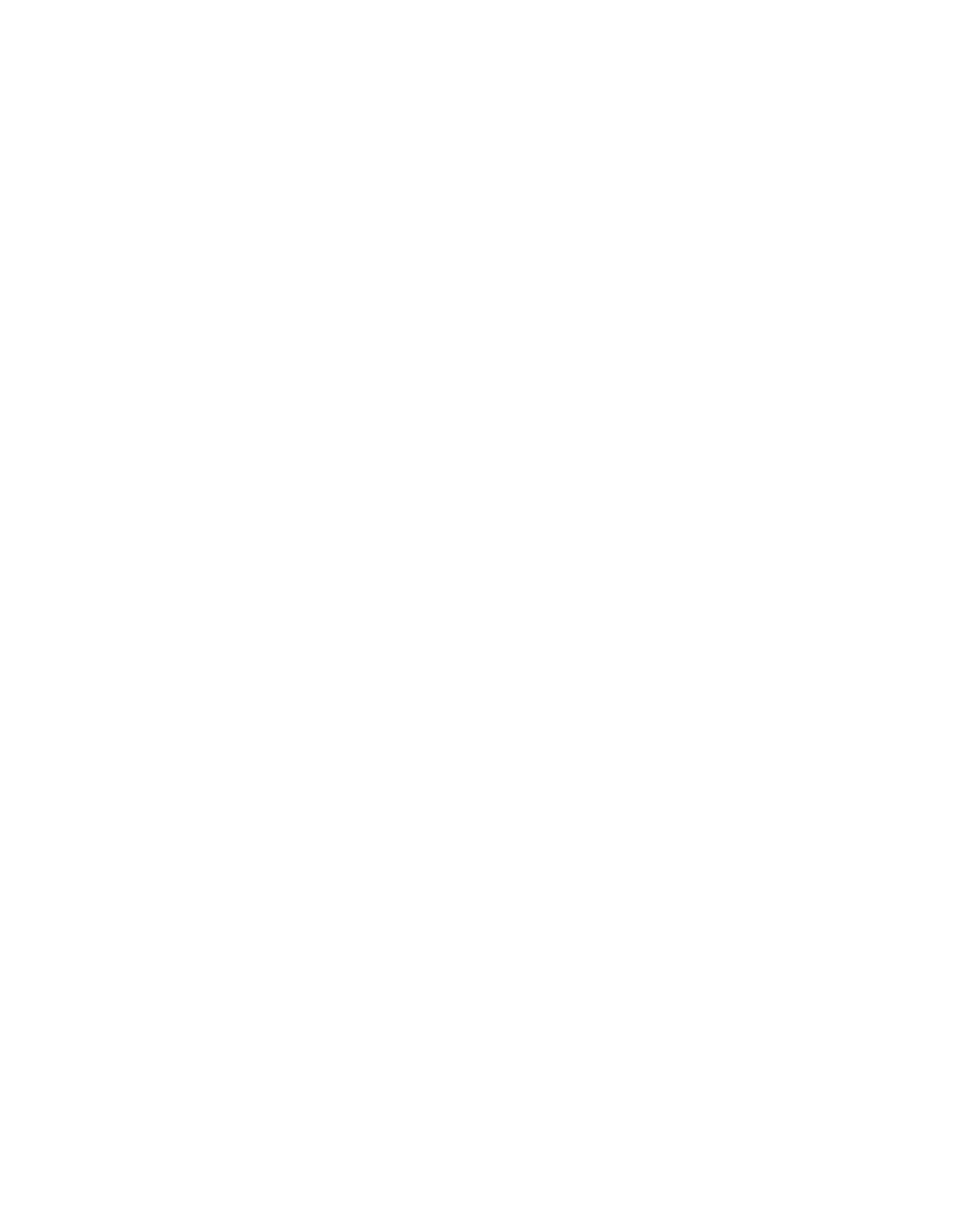# *Appendix C: Land Tenure Title Deed (Sample)*  Memorandum

- 1. In order to ensure that the rights of rural landholders to use their land permanently is legally guaranteed, the Environmental Protection, Land Administration and Land Utilization Authority has, by virtue of the legal mandate conferred upon it, decided to grant this title deed of tenure to the landholder.
- 2. The person who has been granted this title deed of tenure shall be considered the rightful holder of the land.
- 3. This booklet shall serve as a first phase certification of tenure given to the holder until such time as the area map of the holder's land has been prepared.
- 4. Once the area map of the holder's land has been prepared, the second phase title deed shall be given to the holder along with the area map of the land.
- 5. All the rights and duties stipulated in the booklet are equally applicable both to those who have been given a first-phase or a second-phase title deed.
- 6. The Office of the Authority shall, capacity allowing, give incentive awards to those land users who provide exceptional care to the land and who undertake development activities worthy of emulation by others.
- 7. When land users exchange land to make their holdings adjacent or proximate with one another, their title deeds of tenure shall be accordingly renewed [adjusted] without any additional payment thereof.
- 8. This title deed of tenure shall have no legal force unless it is signed by the competent authorities and the *Woreda* Desk Bureau has put its seal on it.

# 1. Rights of Landholders

- The person in whose name this certificate [title deed] of land tenure has been issued has been guaranteed the security of not being deprived of his/her right of use and possession of the land as indicated under items 6.1/7.1 of this title deed.
- The landholder's constitutional right to develop property on the land he holds is guaranteed. Accordingly, unless otherwise decided by the people's participation to use the land for communal purposes, the landholder's right to benefit from his property shall not be infringed upon by anyone.
- If the landholder's land is legally appropriated for communal purposes, he has the right to payment of compensation, prior to the appropriation, for the property he has developed commensurate in value with that of the property.
- The landholder's right to rent or bequeath his holding is guaranteed.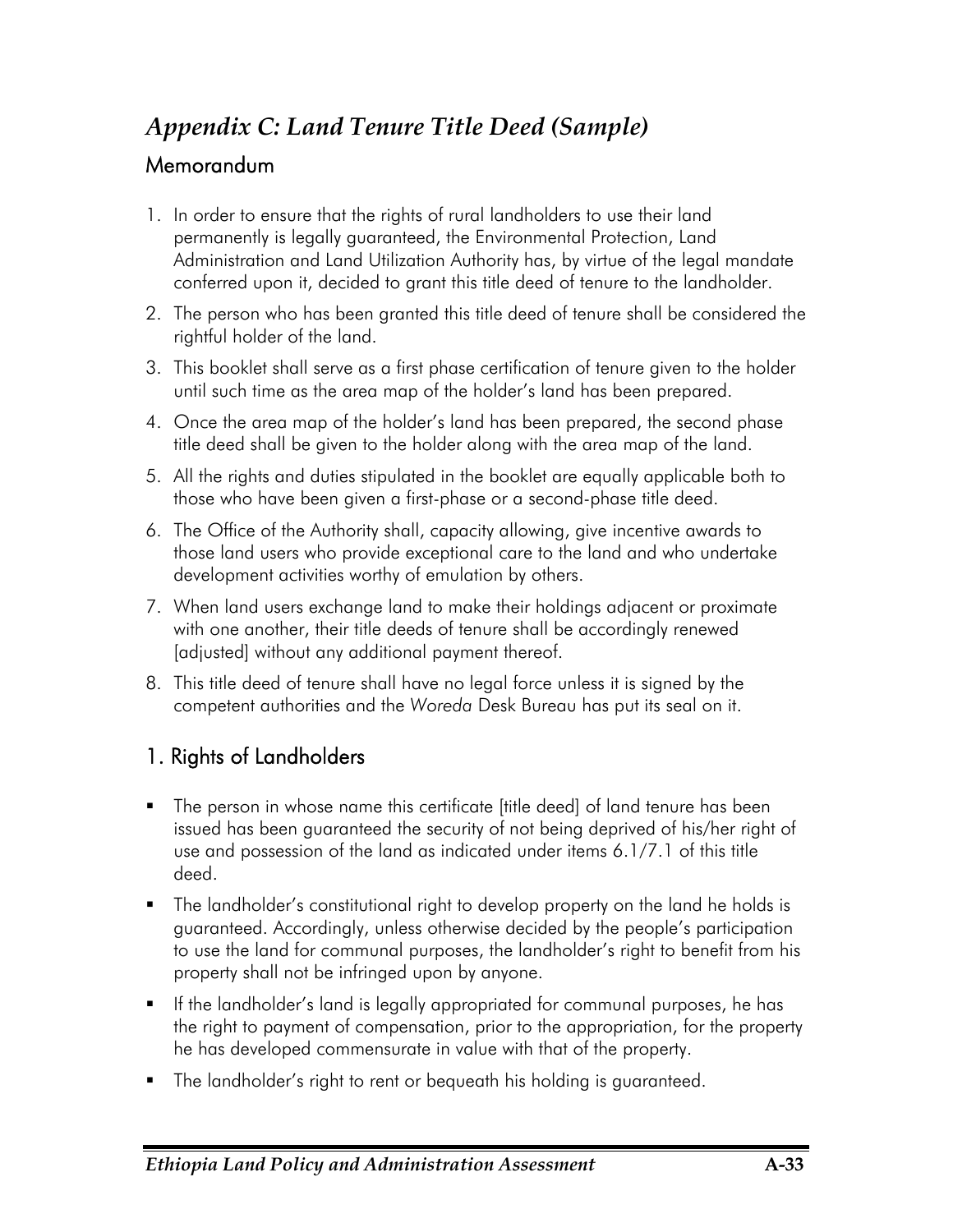- The landholder can borrow money using his right to use the land as collateral.
- The landholder can, of his own free will, forfeit his right to use the land at any time. When giving up his right to use the land, however, his right to remove the property he has developed shall be legally guaranteed.
- **The landholder has the right to receive professional support from the relevant** body in order to care for and properly use his land.
- A landholder who has watery [marshy] land or a landholder who loses, in full or in part, his land due to a network of irrigation canals has the right of access to irrigation.
- A landholder who loses his land due to construction of irrigation canals has the right to be allocated land equal in value to the one he has lost, suitable for development by irrigation.
- A landholder who has planted trees on the borders of his holdings that are adjacent to highways/roads has the right to use those trees, however planting replacement trees in their stead.
- A landholder has the right to collectively develop communal lands located within the *kebele* of his residence.
- A landholder has the right to elect, or to be elected to, committees established for the purpose of land administration.
- If a landholder has no access to roads through his own holding, he has the right to use the border areas of the holdings of others to access the roads.

# 2. Duties and Responsibilities of Landholders

- The landholder has the duty to protect and care for the land under his tenure.
- **The landholder has the responsibility of planning property development activities** on his holding and of alleviating the pressures of damages to the natural environment, in cooperation with professionals.
- **The landholder has the duty to make sure that the property he develops on his** holding does not cause damage to adjacent lands.
- The landholder has the responsibility, during rains, of collecting water draining on his holding and draining water overflowing from other plots in an orderly fashion before the water causes damage to the land.
- The landholder has the duty to turn over his holding, after receiving the appropriate compensation, if and when it has been confirmed through studies and agreed upon by the community that his holding is needed for community development purposes.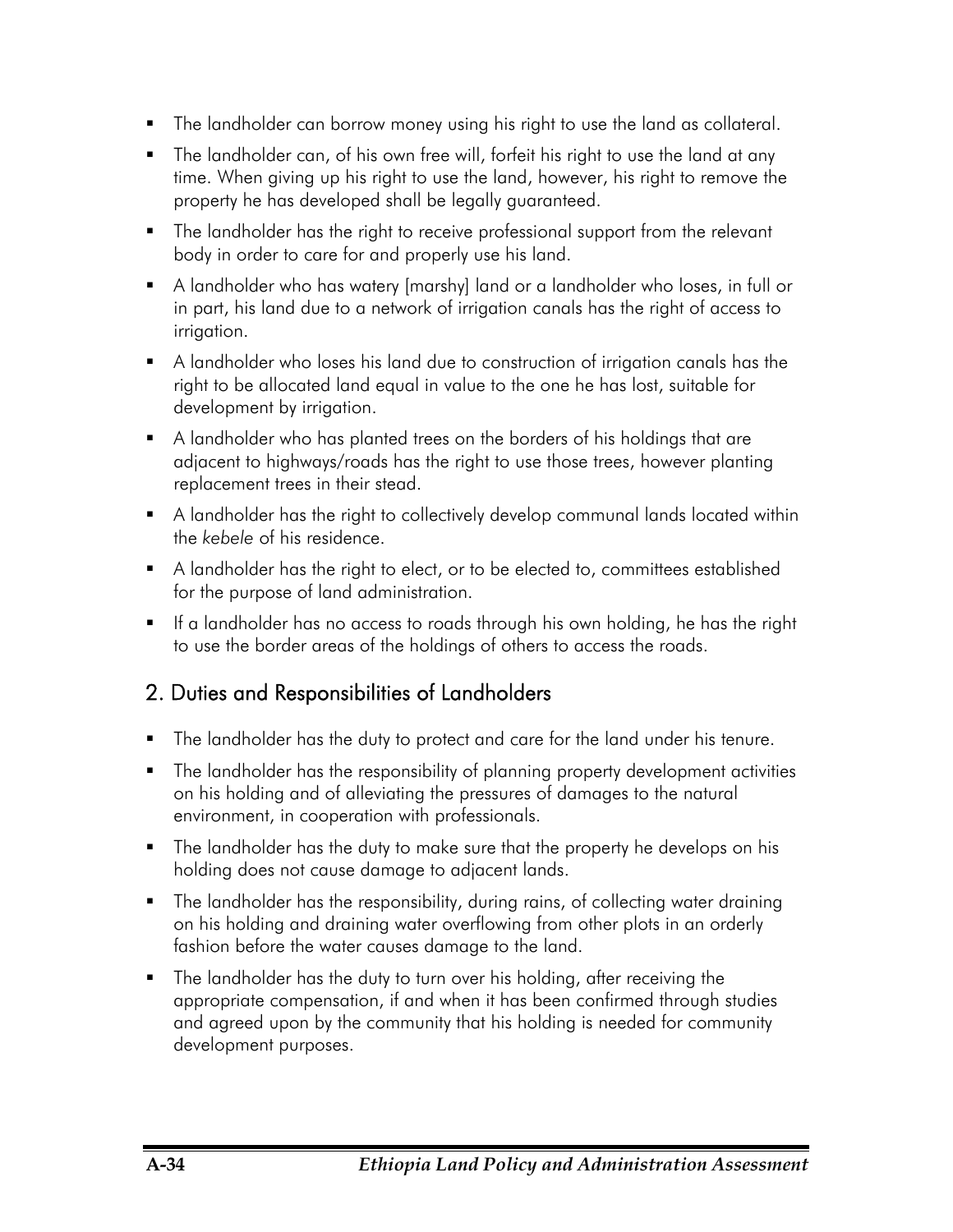- If, when irrigation canals and other infrastructure networks are being built, it has been found necessary for the infrastructure networks to pass through his holding, he has the duty to allow passage.
- If a landholder's holding happens to be watery [marshy] and that landholder has access to irrigation canals, the landholder has the duty to turn over a portion of his holding to another person who happens to have lost his watery [marshy] land due to the construction of irrigation canals.
- If a person's holdings happen to border river banks and slopes, the landholder has the responsibility of cultivating his land at a distance away from the banks or slopes, as shall be specified by the relevant body. Moreover, the landholder has the responsibility of circumscribing the land bordering riverbanks and slopes and taking care of them by planting trees and other plants.
- If the landholding of a person happens to border highways/roads and feeder roads, the landholder has the duty to plant trees and take care of the environment while at the same time benefiting from the trees so planted.
- The landholder has the duty of providing his share of contribution to protect and care for communal lands in accordance with local regulations to be issued at a later time.
- The landholder has the duty to cooperate in the process of surveying and demarcating borders on his holding and placing border markers and protecting them.
- **The landholder has the responsibility of making efforts to protect wild animals on** his holding from any damage as long as the animals do not cause any damage to his holding.
- Any landholder has the duty to provide land-related information and data for purposes of undertaking studies for land administration and other related purposes when asked by the competent authority.
- The landholder has the responsibility of the safekeeping of his title deed of tenure and the duty to present his booklet when asked by the relevant body.

# 3. Shirking of Responsibilities

- Any land user who causes damage to his land by failing to take good care of it could be punished with a penalty of up to 300 *birr*. If the holder repeatedly commits the offence, it could be decided against him to turn over the land by way of rent to another person who commits himself to taking good care of the land for a period of up to five years.
- Any land user who refuses to cooperate in the protection of and caring for communal land can be penalized with a sum of up to 200 *birr*. If the said land user repeatedly commits the offence, he could be penalized by restriction from using the communal land for one year.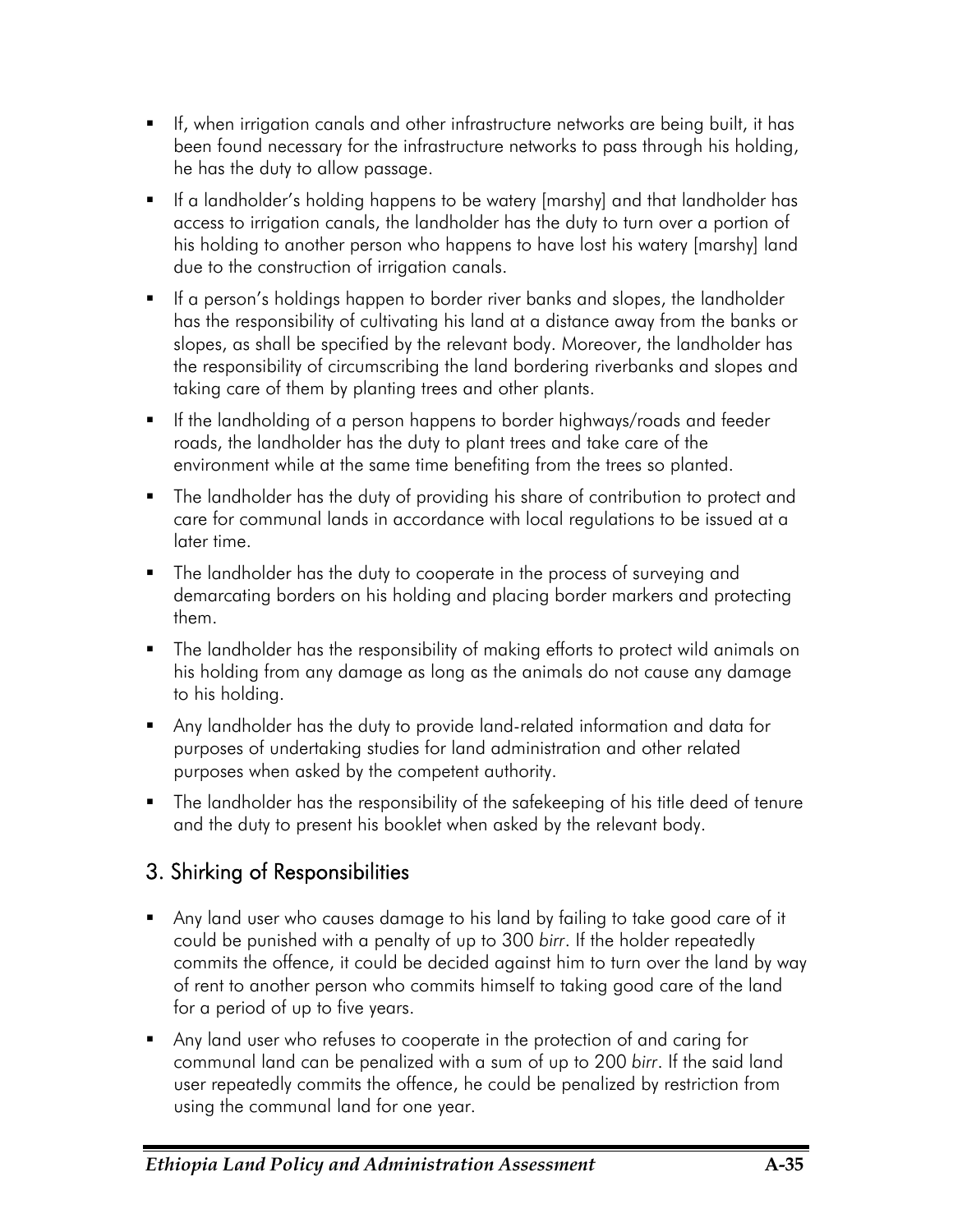- Any land user who causes damage to the holdings of others as a result of neglecting his duties, it could be decided against him, in accordance with the provisions of the Civil Code, to pay compensation for the damages over and above the penalty imposed on him for violating the regulations.
- **If any land user impedes surveying work, fails to cooperate when border** demarcation signs are put in place, inflicts damage on wildlife that poses no threat to his holding, or forbids other land users access to roads through the borders of his holding, he shall be punished in accordance with the laws pertaining to the violation of the regulations.
- Here the primary certificate (book of holding) lists the name and address of the land user, name of spouse, names of adjacent landholders with location, size of the holding measured by traditional method, quality of the landholding(s), locality name, and signatures, with dates, of the holder, chairperson of the land administration committee, and the *woreda* authorizing office (then sealed).
- Secondary certificates (books of holding) differ from the primary certificates in that they list family members of the landholder(s), contain a site map and refined survey measurements, file number of the book, how the holding was acquired and from whom, period for which holding is granted, the "use pattern," type of holding (i.e., individual, organization, joint, communal, or state), major properties attached to the holding, and the rights and duties of the holder.
- Records are required by directive to be updated by contact with land administrative committees—it is responsibility of the land rights holder to make the initial contact. There are no legally sanctioned purchases or sales. Lease recording requirements are vague and inconsistent but can be entered in books of holding. Inheritances are effected by testament (or gift). Penalties exist relative to records updating (can be loss of holding right if changes are not requested).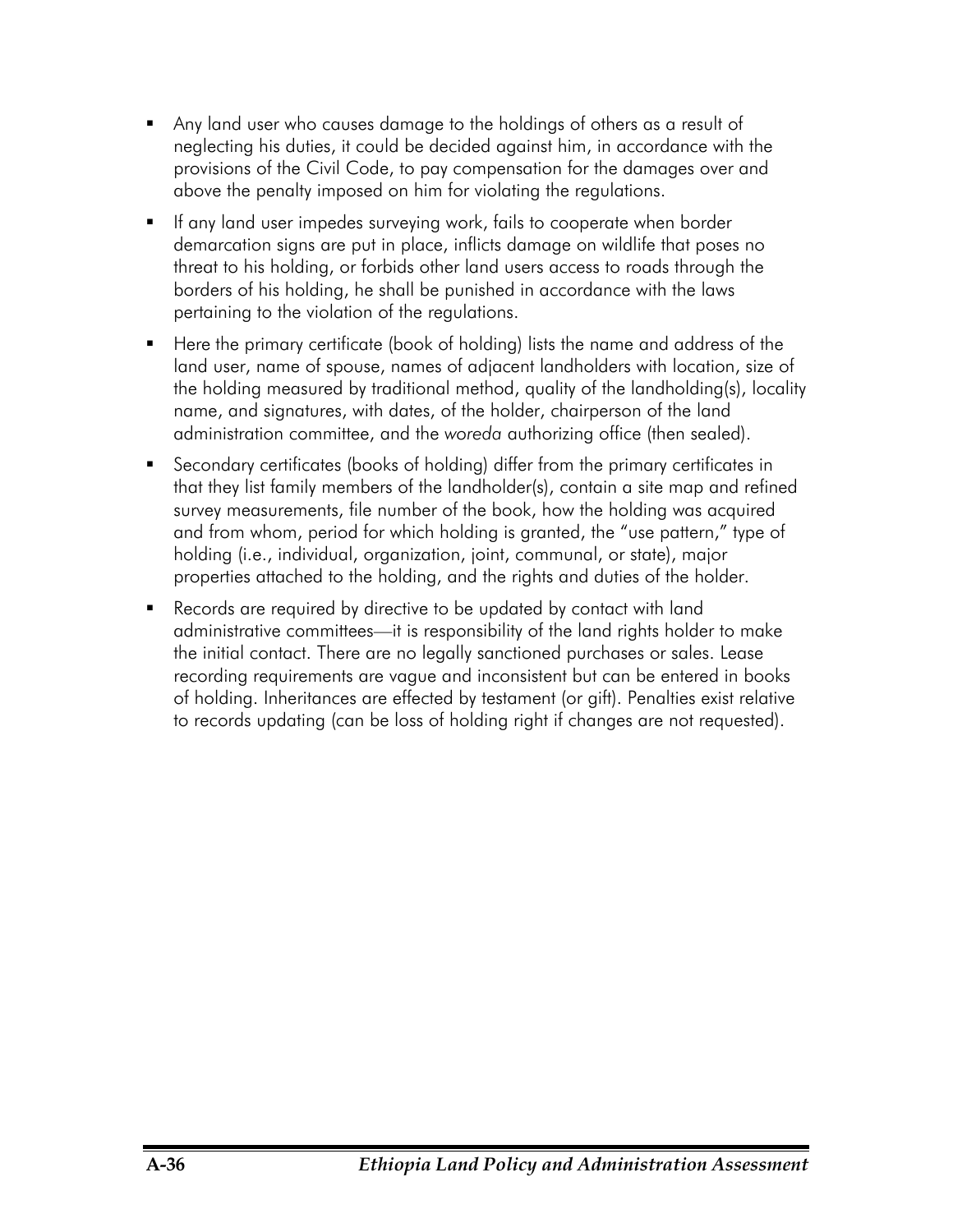# **Appendix D**

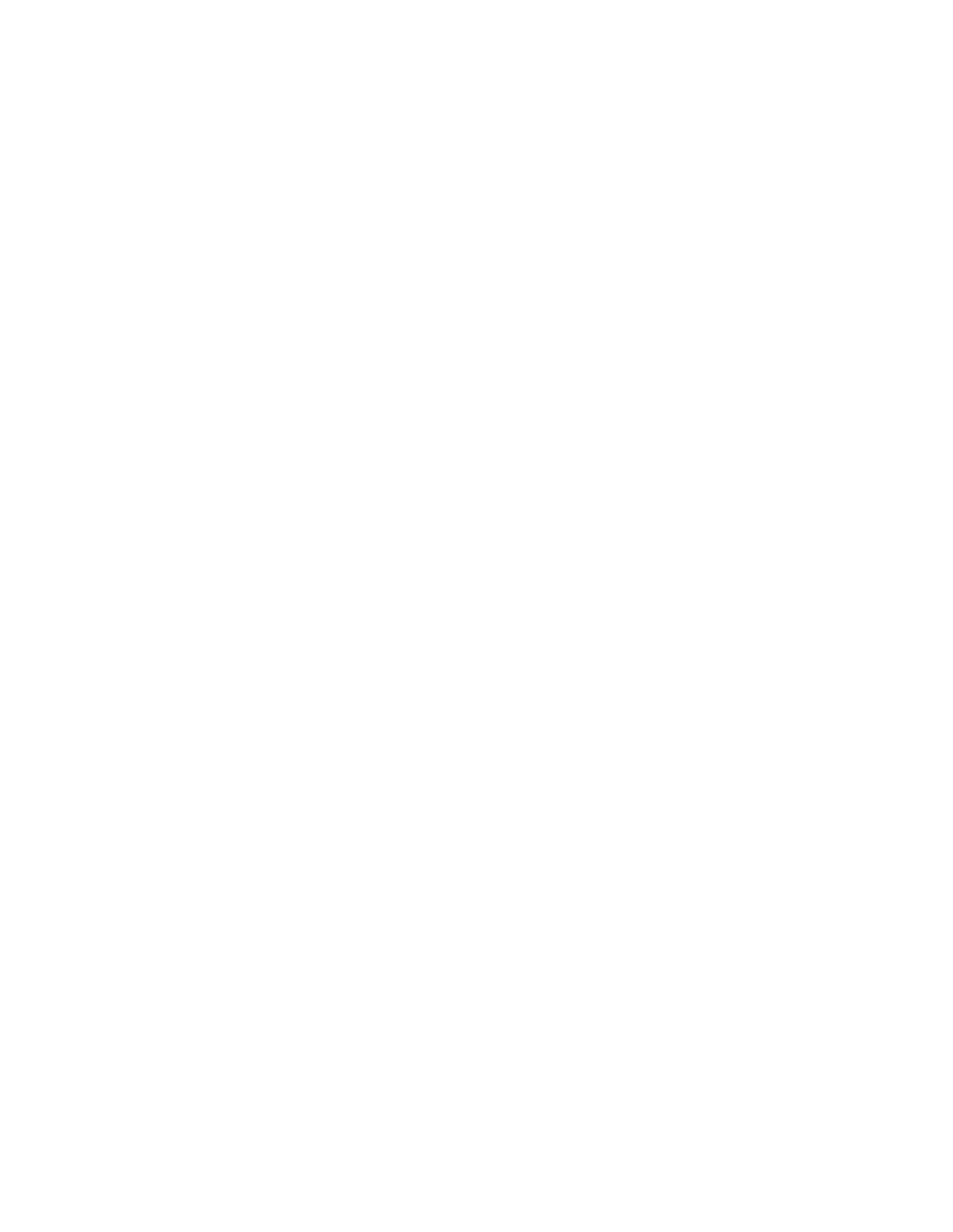# *Appendix D: Institutions and Organizations Visited*

# *Schedule of meetings*

| Date                 | Individuals                                                                                                           | Institution                                                                                                                                                                     |  |
|----------------------|-----------------------------------------------------------------------------------------------------------------------|---------------------------------------------------------------------------------------------------------------------------------------------------------------------------------|--|
| Wednesday 21 January | Mr. John McMahon<br>Dr. Mike Roth                                                                                     | <b>USAID</b><br><b>Land Tenure Center</b>                                                                                                                                       |  |
|                      | Ato Desalan Ramato                                                                                                    | Forum for Social Studies                                                                                                                                                        |  |
| Thursday 22 January  | Dr. Alula Pankhurst<br>Ato Gelashew Aberra<br>Ato Alemo Asfaw<br>Ato Hadgu G/Medhin<br>Ato Messele Fisseha            | Department of Sociology and<br>Social Administration AAU<br>Dean of Law Faculty<br>USAID/FEWS<br>EMA<br>Ministry of Water Resources,<br>Head, Basin Development<br>Studies      |  |
| Friday 23 January    | Prof. Mesfin Abebe<br>Ato Fikre Markos<br>Ato Mulugeta Debalkew<br>Ato Chukwudozie Ezigbalike<br>USAID donor meeting: | Advisor to Deputy PM<br>Head Agriculture Dept.<br>Food Security Dept.<br><b>UNECA</b>                                                                                           |  |
|                      | Ato Assaye Legesse<br>Ato Charles Agobia<br>Ato Berhanu G/Medhia<br>Ato Tamiru Habte<br>Ato Siraj Barkeli             | World Bank<br>Sr. Policy Advisor, CIDA<br><b>ILRI</b><br>Ministry of Agriculture<br>Head of Oromiya Land<br>Administration and Resource<br>Authority<br>Oromiya Regional Office |  |
| Sunday 25 January    | <b>Travel to Dessie</b>                                                                                               |                                                                                                                                                                                 |  |
| Monday 26 January    | Bureau of Agriculture                                                                                                 |                                                                                                                                                                                 |  |
|                      | Pilot farmers and KA Chairman                                                                                         |                                                                                                                                                                                 |  |
|                      | Pilot land committee                                                                                                  |                                                                                                                                                                                 |  |
|                      | Farmers in neighboring Kebele                                                                                         |                                                                                                                                                                                 |  |
|                      | Dessi Zone Wareda Administration Office:                                                                              |                                                                                                                                                                                 |  |
|                      | Ato Beyene Bezabih<br>Ato Sileshi Fenta                                                                               | Head, EPLAUA woreda desk<br>Woreda Administrator, Dessie<br>Zuria                                                                                                               |  |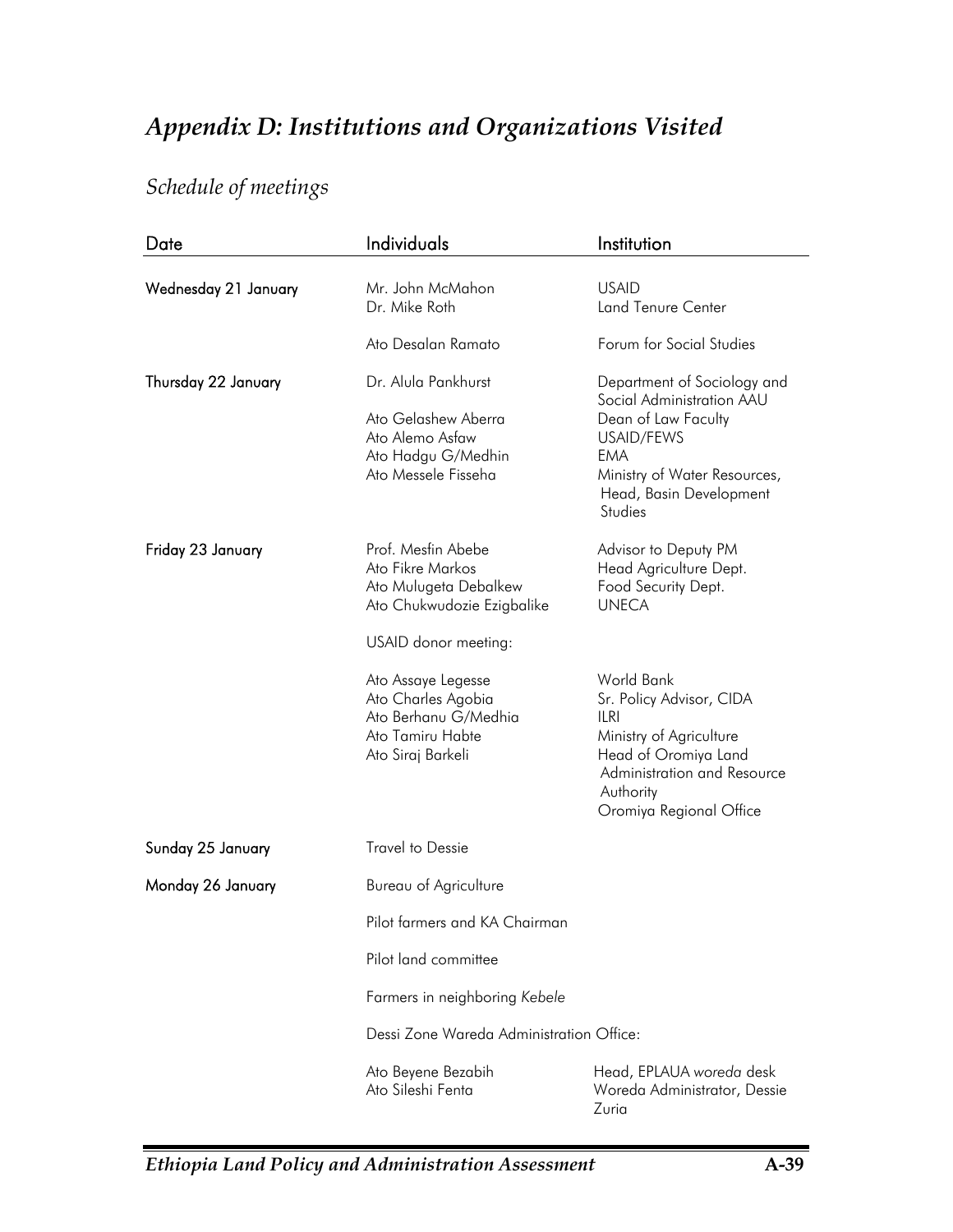| Tuesday 27 January   | Drive to Bahir Dar                                                                                                                               |                                                                                                                                             |
|----------------------|--------------------------------------------------------------------------------------------------------------------------------------------------|---------------------------------------------------------------------------------------------------------------------------------------------|
| Wednesday 28 January | Ato. Menberu Allebachew<br>Dr. Hailu Zerfu<br>Ato Belenche<br>Ato Gebeyehu Belay<br>Lenart Backstrom<br>Ato Testaye Ashine<br>Ato Abtamu Tsegaye | GM, EPLAUA<br>Dep GM, EPLAUA<br>Head, Land Admin Dept.<br>Land Admin. team leader<br>SIDA EPLAUA Advisor<br>Land Surveying and Registration |
|                      | Ato Assefa Tefera                                                                                                                                | <b>Investment Authority</b>                                                                                                                 |
| Thursday 29 Jeanery  | Fly to Addis Ababa, Fly to Makele<br>Ato Teklewoini Assefa                                                                                       | Exec. Dir. REST                                                                                                                             |
| Friday 30 January    | Dr. Mitiku Haile<br>Kinfe Abraha Gebre Egziabher<br>Getachew Reda                                                                                | Pres., Makele Univ.<br>Asst. Prof                                                                                                           |
|                      | Ato Belete                                                                                                                                       | Vice Head, Bureau of                                                                                                                        |
|                      | Ato Abay Woldu                                                                                                                                   | Agriculture<br><b>Head Rural Development</b><br>Bureau                                                                                      |
|                      | Hintalo-Wajirat Woreda:<br>Ato Tadese<br>Ato Assefa<br>Ato Frezghi Asgedom<br>Ato Mehari<br>Farmers at Adi-Gudem Kebele                          | Head, Hintalo-Wajirat Woreda<br><b>Woreda Capacity Building</b><br>Head, Woreda Agricultural<br>Office<br>Woreda Agricultural Expert        |
|                      | Fly to Addis Ababa                                                                                                                               |                                                                                                                                             |
| Saturday 31 January  | USAID Briefing                                                                                                                                   |                                                                                                                                             |
| Monday 01 February   | Drive to Awasa                                                                                                                                   |                                                                                                                                             |
|                      | Ato Mamo Godebo                                                                                                                                  | Head, Department of Land Use<br>and Administration, SNNPR                                                                                   |
|                      | Ato Gabriel Senaj                                                                                                                                | USGS/FEWS                                                                                                                                   |
| Tuesday 02 February  | Ato Rashid Hassen                                                                                                                                | Expert EPLAUA SNNPR                                                                                                                         |
|                      | Ato Bekele G/Medihin                                                                                                                             | Department Head, Investment<br>Office                                                                                                       |
|                      | Ato Zemdie Asfaw                                                                                                                                 | Cartographer, Cartography and<br>GIS Department, Population<br>and Statistics Office                                                        |
|                      | Farmer meeting Awassa Zuria Wareda, Tullo kebele administration                                                                                  |                                                                                                                                             |
|                      | Ato Lukas Kenchi<br>W/o Zinash                                                                                                                   | Vice Administrator<br>Development Agent                                                                                                     |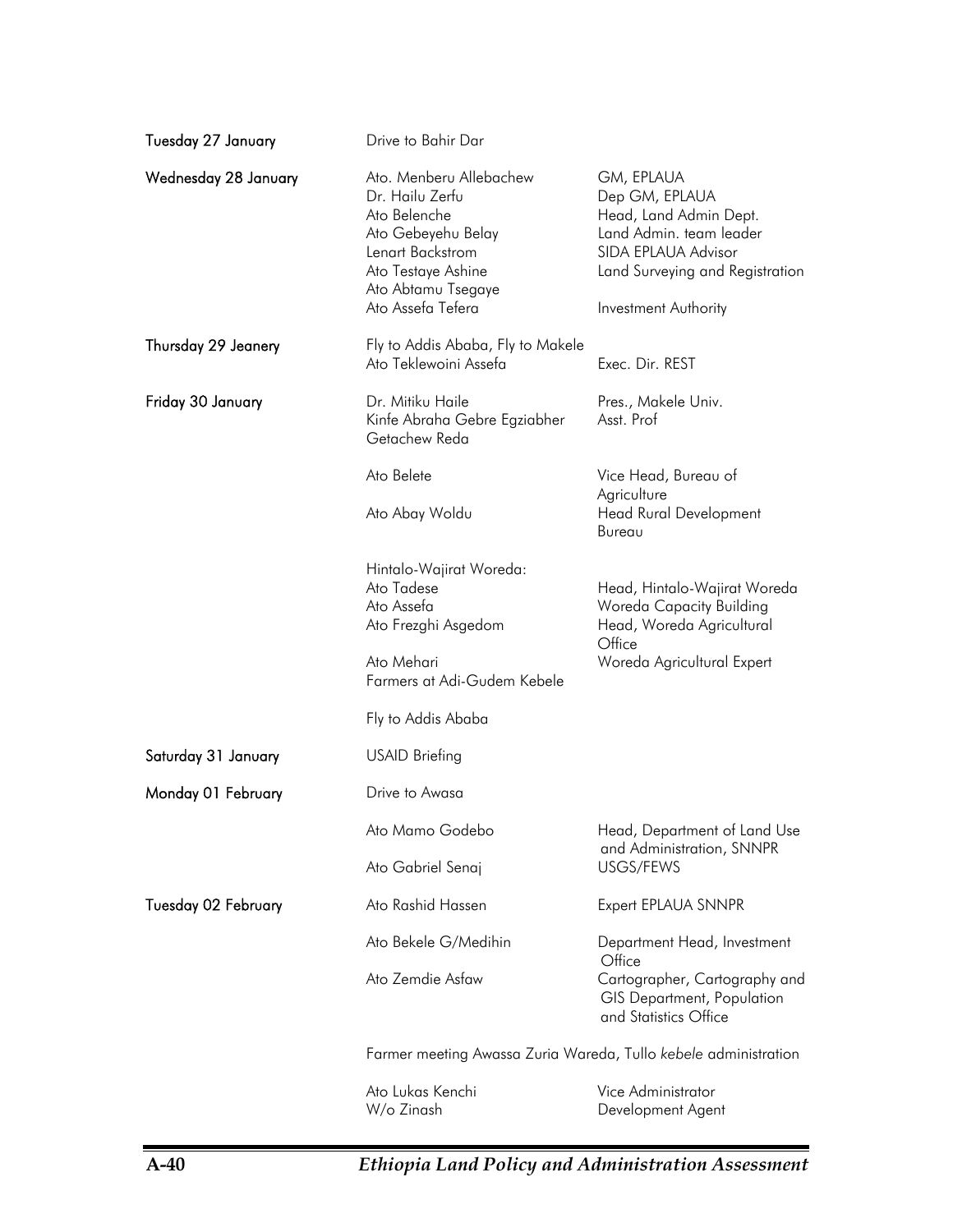|                       | Mapping Task Force Meeting at UNICEF             |                                                                          |
|-----------------------|--------------------------------------------------|--------------------------------------------------------------------------|
|                       | <b>ICRAF Meeting at ILRI</b>                     |                                                                          |
|                       | Pierre Lucas                                     | WFP/VAM Unit                                                             |
|                       | Drive to Addis Ababa                             |                                                                          |
| Wednesday 03 February | John McMahon                                     | <b>USAID</b>                                                             |
|                       | Molla Mengistu                                   | Law Faculty                                                              |
|                       | Hedgu G/Medhin<br>Degalu Sendabo<br>Wobite Abeje | EMA<br>EMA<br>EMA                                                        |
| Thursday 04 February  | Berhanu Fentaw                                   | Natural Resources Management<br>and Regulatory Department,<br><b>MOA</b> |
|                       | Wondwossen Assete                                | Natural Resources Management<br>and Regulatory Department,<br><b>MOA</b> |
| Friday 05 February    | <b>Briefing USAID</b>                            |                                                                          |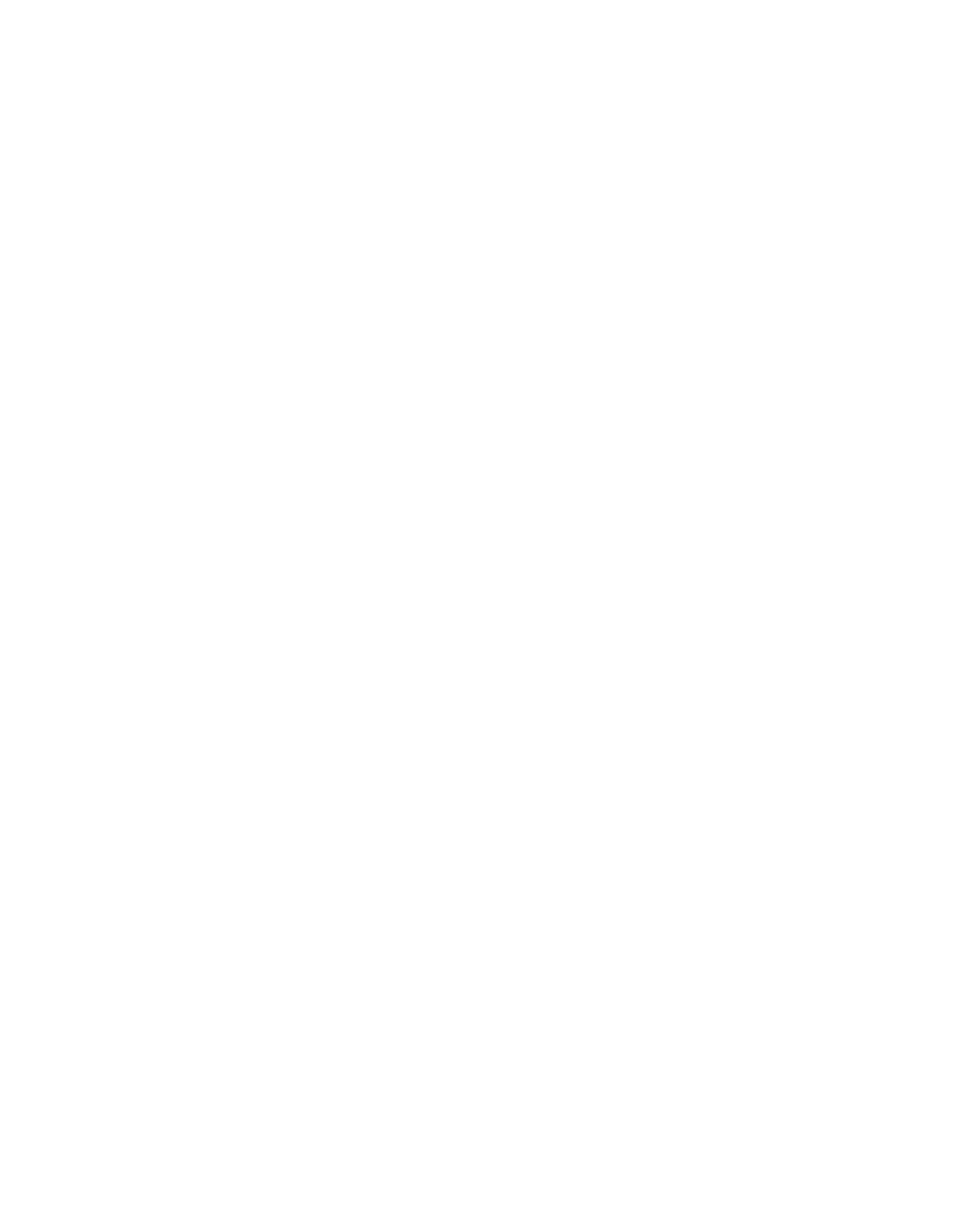# **Appendix E**

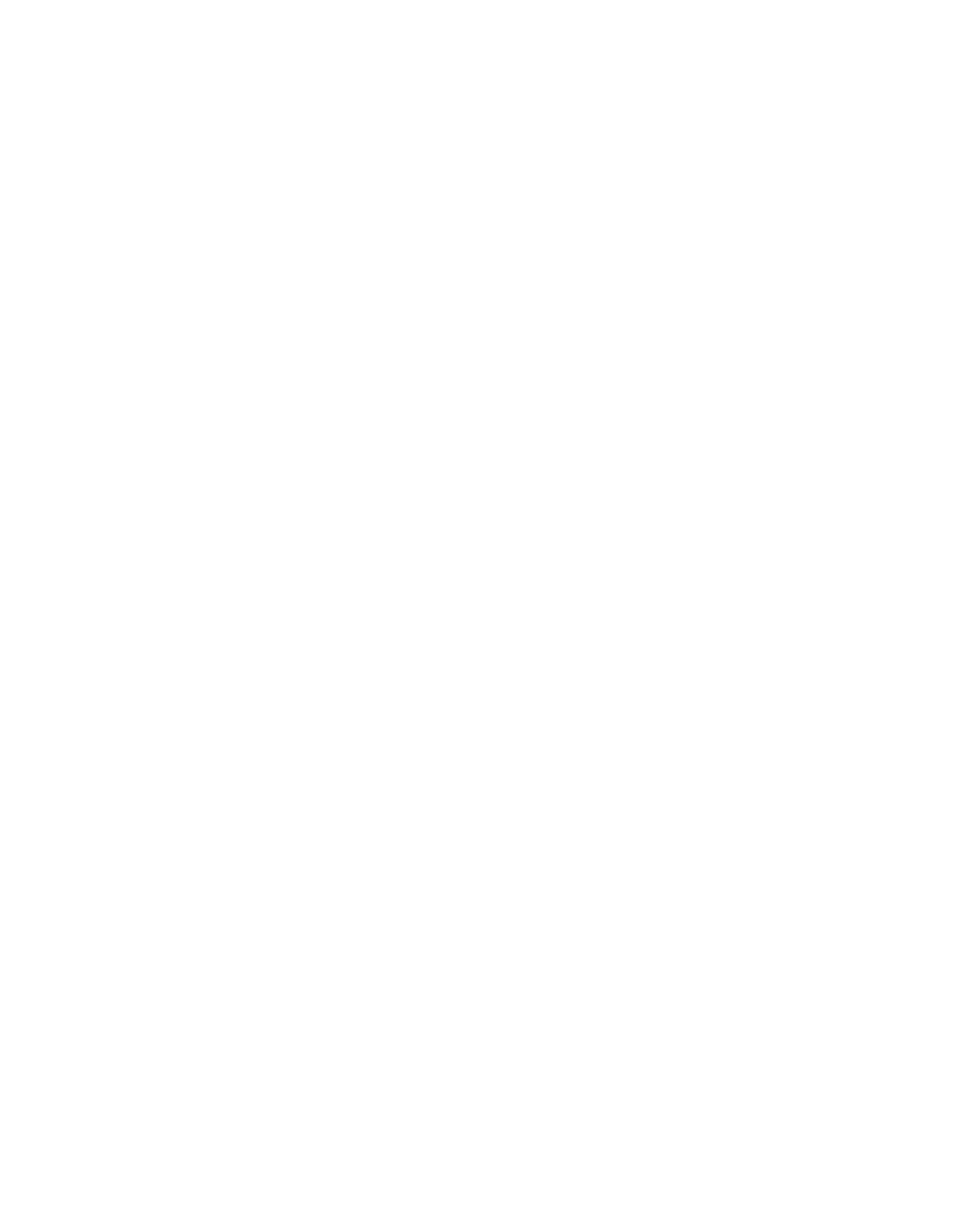# *Appendix E: Terms of Reference*

# *Ethiopia Land Policy and Administration Assessment/Action Plan Team*

### I. Objective

The purpose of this technical field support effort is to assist USAID/Ethiopia clarify the technical elements and technical assistance needs to implement a program intervention aimed at increasing security of tenure and rights in land. The program will work with the government of Ethiopia at the national level and in selected regions and districts (*woredas*). This assessment/action plan will address the principle constraints within land policy and administration necessary to improve land tenure security and transferability of land use rights.

### II. Background

Research and studies in Ethiopia show that insecurity of land tenure restricts rights in land, reduces incentives to productively invest in land, and limits transferability of land. In turn, these pose significant constraints to agricultural growth and natural resource management.

In June 2001, USAID participated with other donors in a review of key policy issues to improve food security in Ethiopia.<sup>17</sup> One key issue discussed was the fact that while the Ethiopian Constitution grants households usufruct rights to land, it does not grant a specific plot of land to the households. This absence of secure rights to a specific plot of land results in the periodic reallocation of land to accommodate the ever-increasing newly emerging households from rapid population growth. At the household level, these insecure rights in land result in low investment in land, little diversification in production, bad land use practice, and low productivity. At a more general level, Ethiopian land policy was seen to lead to fragmented holdings that preclude scale economies in agricultural production, increased levels of environmental degradation and poor agricultural performance. Lastly, the workshop participants concluded that the absence of secure tenure in land deterred outmigration from rural areas as the only asset households have is the insecure access to land which is lost if they leave the area.

On the positive side, the participants noted that some Ethiopian states were initiating land reforms and specifically cited the Amhara National Regional State (ANRS) Land Use and Land Administration Proclamations in 2000. The ANRS land reforms in 2000 were consistent with the national Constitution but in addition provide rights to a specific plot of land. To implement the reforms, households are to be granted land

 $\overline{a}$ 17 Proceeding of USAID, EU,WFP, & UNOCHA/EUE Food Security Workshop; *Improving Food Security Policy Dialogue: A Review of Key Policy Issues & Establishing Policy Consensus Among Major Actors in Ethiopia*, USAID/Ethiopia, June 2001.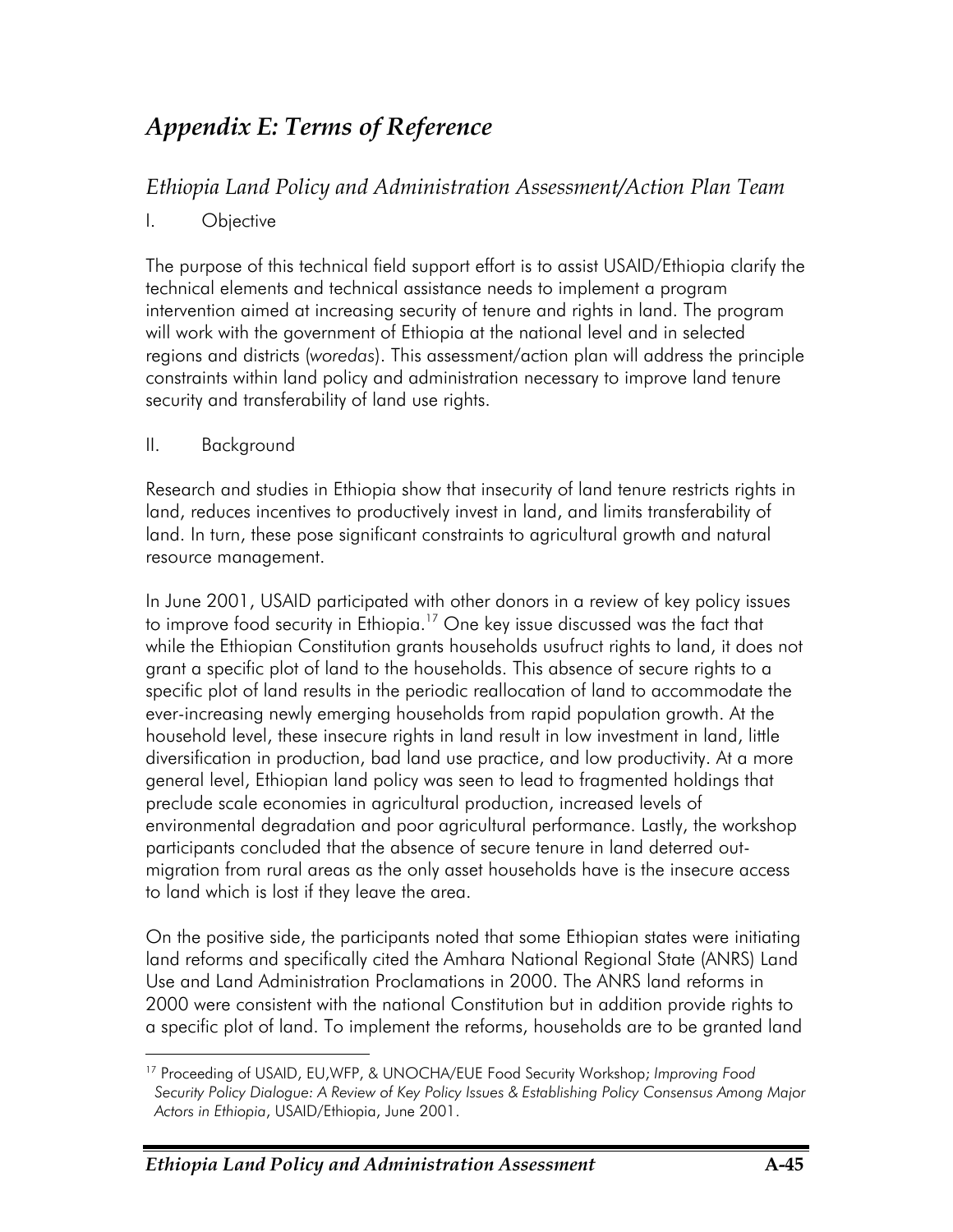certificates that, while not title deeds, do provide increased security of tenure to stimulate investment and better management of land. Also on a positive side, the workshop noted that resettlement of populations characterized as chronically food insecure from the overpopulated highlands to the lowlands was emerging as an option particularly within the ANRS given the new land use and land administration reforms.

Based on the USAID supported workshop analysis, recommendations were made to:

- provide support to activities that encourage the GFDRE to guarantee more concrete resource and land use rights such as advanced by the ANRS, and
- consider migration on an integrative basis including urban resettlement as a means to draw people from overpopulated rural areas and encourage labor mobility.

Also in 2001, a land expert under the USAID BASIS Collaborative Research Support Program (CRSP), completed field research based on household surveys in the Amhara region that addressed the role of natural resource management institutions including local land tenure institutions to cope with drought/famine and to rebuild assets after drought.<sup>18</sup> While the findings were prefaced as preliminary, increasing poverty was found to be complicating household recovery after a drought and increasing poverty was a result of land scarcity, declining soil productivity and reduced grazing. Other key findings included: competition for common property resources was intensifying and leads to conflict and that management of conflict is a central aspect of formal and informal natural resource management institutions.

In 2002, the Ethiopian Economic Association and the Ethiopian Economic Policy Research Institute completed a comprehensive analysis of Land Tenure and Agricultural Development in Ethiopia.<sup>19</sup> The study was based on a survey of the literature, a survey of 8540 farm households and a survey of knowledgeable land tenure professionals from the entire range of stakeholders. Overall, the study concluded that "… the problems faced by Ethiopian agriculture are very much related to the existing landholding system although it is not the only cause to the problem." In particular, the study concludes that scarcity of cultivable land is a serious problem; 48 % of the national sample and reaching to 75 % in the Tigray region own landholdings below the minimum area required for minimum food production with obvious implications to the survival of the majority of the rural population and the viability of peasant livelihoods. Of the sample, 38 % believe the current land tenure system is not good but more importantly, the study found that "… for farmers the issue of tenure security seems to be a more important consideration

 $\overline{a}$ 

<sup>&</sup>lt;sup>18</sup> A. Peter Castro; "Trip Report: Greater Horn of Africa," BASIS, May 23-June 12, 2001, http://www.wisc.edu/live/bashorntripac0105.pdf.

<sup>&</sup>lt;sup>19</sup> Ethiopian Economic Association/Ethiopian Economic Policy Research Institute; "A Research Report on Land Tenure and Agricultural Development in Ethiopia," October 2002.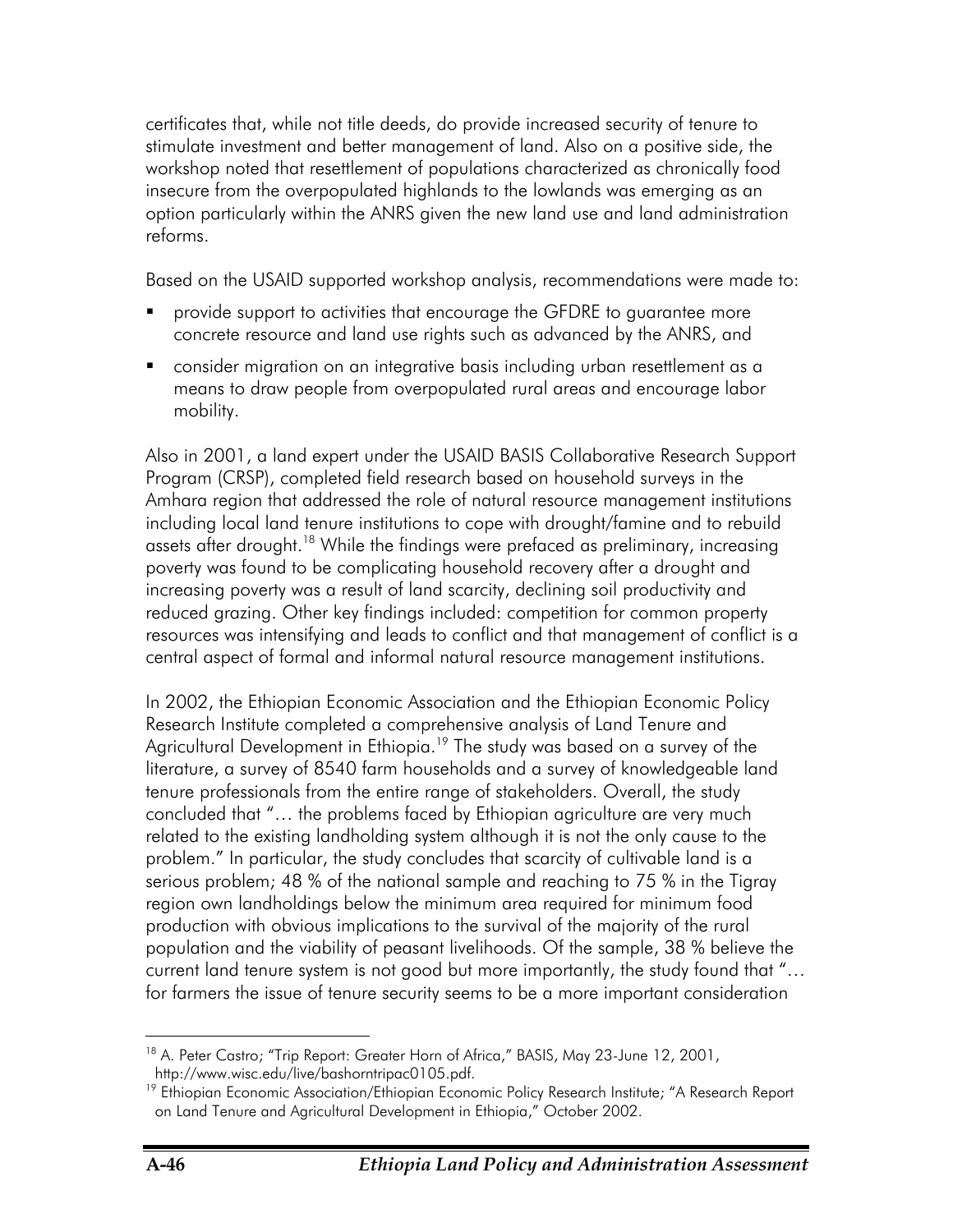than the form of ownership as such." While in the sample 32% of the farmers preferred private ownership with full transfer rights and even greater number, 47% were satisfied with state ownership with secured use rights. The overall point is that nearly 80% of the farmers want more secure use rights.

The study also concluded that related to farmer participation and performance in extension programs, "… size of holding matters and matters a lot" with larger holdings of course being the preferred. Land size was also related to food aid dependency where the study found that "… dependence on aid decreased inversely to the size of average farm holdings." Land degradation was also cited as a serious and growing problem for Ethiopia over the last three decades but yet little has been achieved to halt the degradation. The study concluded that land tenure was a key issue for the unsatisfactory performance. Finally the study looked at informal and formal land transfer mechanisms and found that sharecropping, land sales and renting land were all practiced to varying degrees and that 73% percent of the professionals that responded to the survey, "… want the government to abandon its policy of outlawing land sales and/or remove constraints on the free operation of the land rental markets in rural Ethiopia." In the study, opinions of professionals and stakeholders tracked well with farmers. Of those that responded to the questionnaire, over 80 % believed that the existing land tenure system is one of the major constraints to increased agricultural productivity and improved natural resources management and use.

Although the Government of Ethiopia is opposed to private land ownership, to its credit it is embarked on accelerating land reform including land certification to ensure tenure security and respond to concerns related to land access, collateralization of land use rights, and transferability of use rights. Regional governments have the authority, operating within the federal land policy, to provide access to land, determine land lease cost and duration, and take other steps they deem necessary to address land issues. At least one region has offered up to 99-year leases to foreign investors interested in large-scale agroenterprises. Various regions are piloting different approaches to the land issue. The federal Government is encouraging harmonization of best practices and recently held a meeting with regional officials and others to discuss ways to move toward harmonization.

### III. Statement of Work

The assessment/action plan team (hereafter, the "team") will weigh the relative costs and benefits of various land-related intervention options, establishing priorities for these intervention elements, and identifying realistic impact indicators that can be anticipated from these intervention elements. The team will analyze land tenure security, land policy, land administration and related issues (collateralization and transferability of land use rights) as they impact on food security and agricultural development in Ethiopia. Combining both a desk review of the most recent literature/program reports and a field assessment, the team will analyze the situation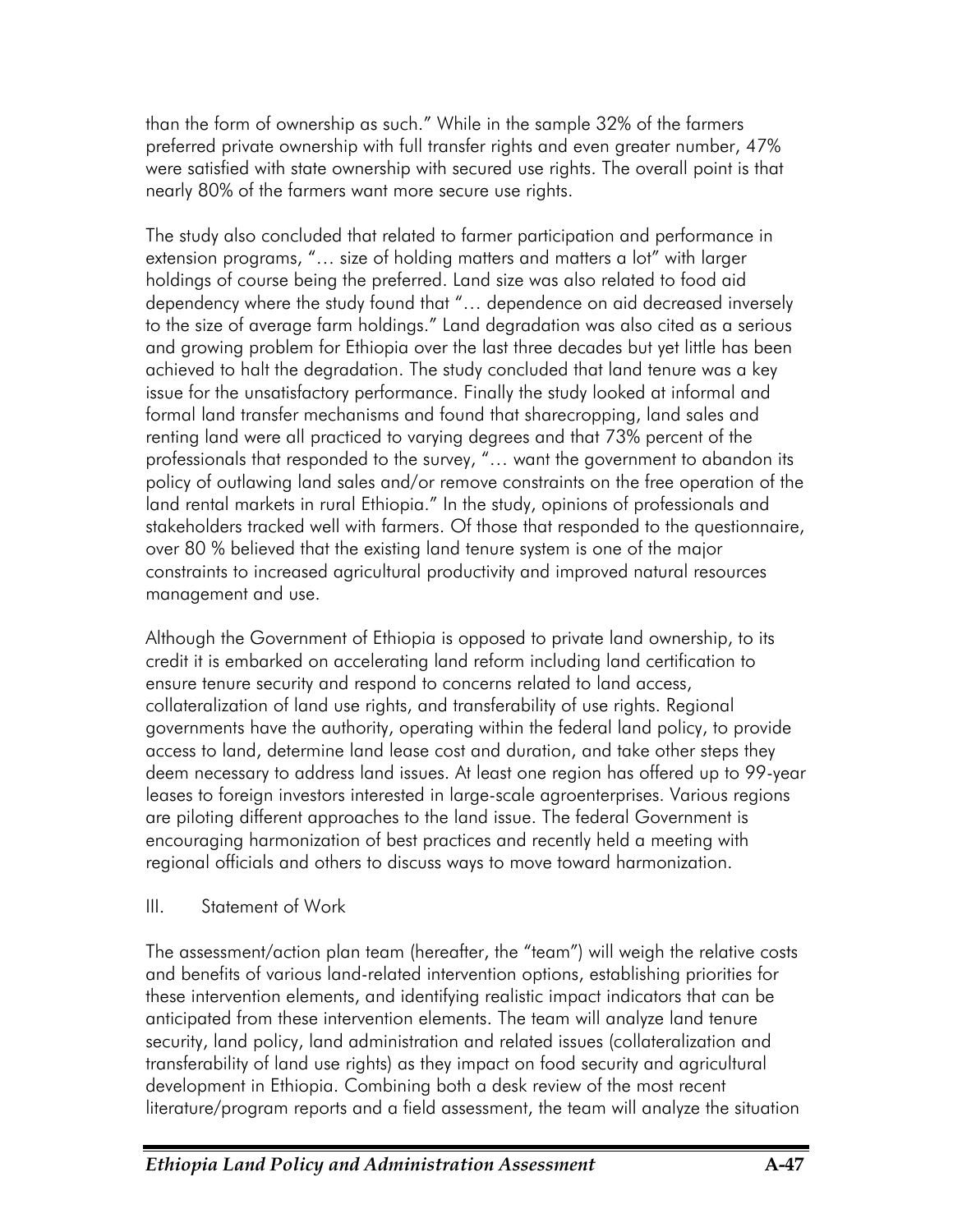and make recommendations as to the most effective package of intervention elements. The team recommendations will reflect Mission's objectives, timeframe and budgetary constraints, as well as possible synergies with other existing or planned donor programs.

Considerable research and assessment has been conducted in Ethiopia on land policy, land administration and the negative impact of insecure tenure and land fragmentation on agricultural productivity, environmental management and investment. Other land policy/land administration related issues have also been analyzed. The team will review relevant research and project documents in order to contextualize its analysis and recommendations.

The team will consider government policy and orientations, the various land reform initiatives and approaches being implemented in different regions, donor interventions, and the existing studies related to the above land issues. To inform its analysis, the team will meet with various stakeholders, including Ethiopian national and regional government officials, private sector and other civil society representatives, other donors, and landholders/agricultural producers, in addition to USAID/Washington and Mission staff.

The team will frame its analysis and recommendations by identifying the principle constraints to land tenure security, land access, effective and transparent land administration and the relative impact that these various issues have on poverty alleviation and food security in Ethiopia. The recommendations on program options should be designed to address these constraints, with guidance on the sequencing and prioritization of program elements relative to impact on poverty alleviation and food security.

The team will focus on five areas of analysis:

- 1. Land Policy
	- a. Explore relationship between national and regional policies governing land use and land administration;
	- b. What are the gaps in legislative framework that would facilitate greater tenure security and enhanced transferability of land use rights?
	- c. Assess the delegation of authority among levels of government administrative bodies and degree to which there is consistency between national and regional legislative frameworks to allow effective and transparent land administration.
- 2. Land Administration—institutional development and capacity building
	- a. Evaluate the status and capacity of current land administration systems;
	- b. What are implications of the pilot certification program on Ethiopia's land administration systems? What mechanisms are in place for registering and maintaining information on certificate registration? What are cost implications for small holders?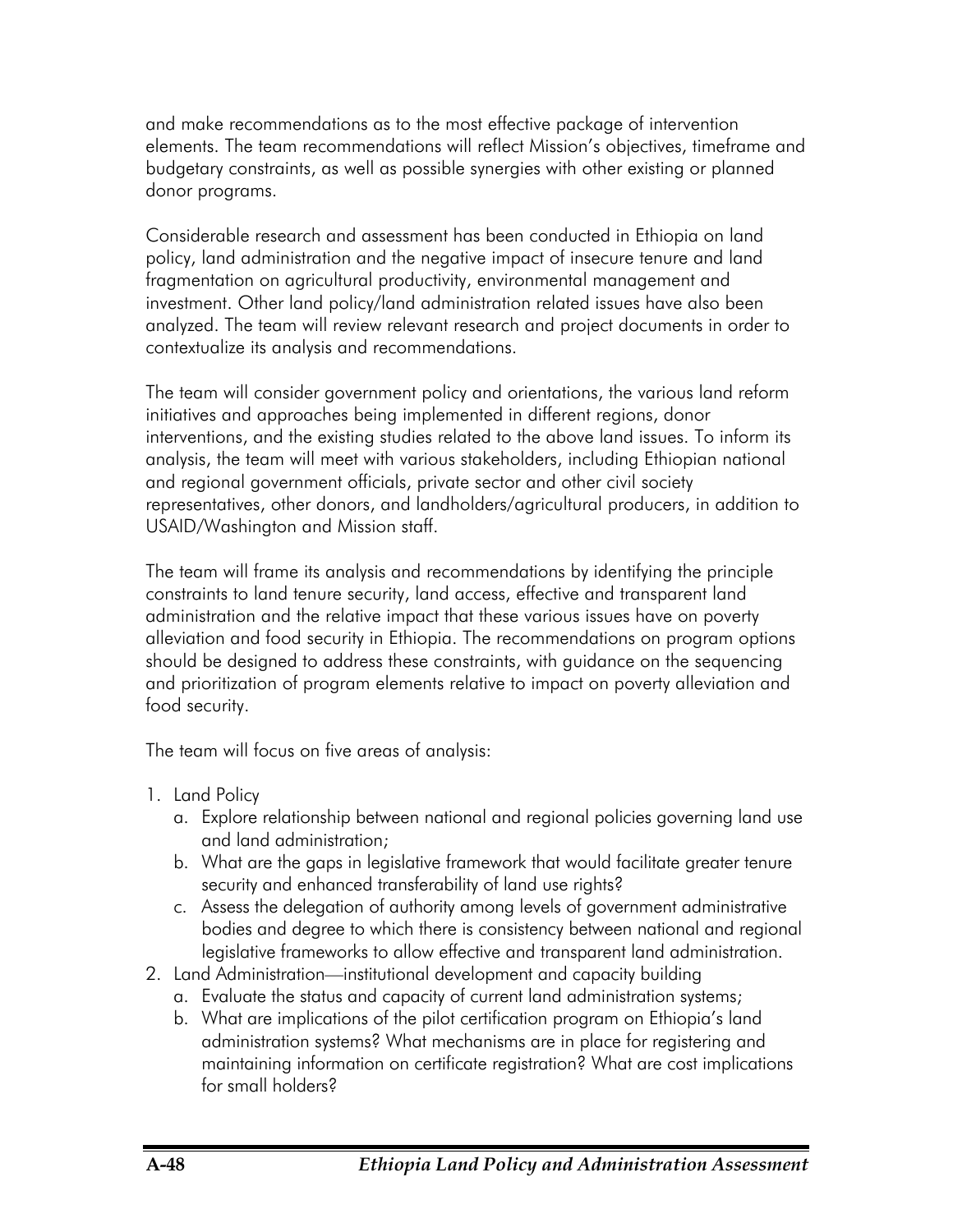- c. Estimate the initial investment and recurrent costs of maintaining an up-to-date cadastre. What are the potential sources of revenue to support those costs? What strengthening would be required to enable collection and dedication of revenue to cadastre upkeep?
- 3. Tenure security, land use transferability and land access
	- a. What impact will certificates of use rights or cadastre strengthening have on tenure security, land access, agricultural productivity or investments? Are there preliminary outcomes from the Swedish International Development Agency (SIDA) pilot certificate program or other land certification programs that indicate the impact of the interventions undertaken on food security, productivity, incomes and investment?
	- b. Examine the mechanisms under the SIDA pilot certificate project and other land certification initiatives for issuing use-rights certificates, determining who has rights to which parcels, dispute resolution, information access, etc.
	- c. What are the implications for small holders (tax, transferability of use-rights, land access, etc.) of the pilot certificate project being implemented?
	- d. What provisions are included, if any, to ensure access to land by women and female-headed households?
- 4. Geographic Information/Geodetic Grid
	- a. Review the current status of ……..(EMA) technical capabilities to observe, process, adjust and distribute large amounts of Global Positioning Systems (GPS) data;
	- b. Assess the status of geodetic equipment hardware and software;
	- c. Estimate the initial investment and recurrent costs of maintaining the proposed geocentric spatial reference system for Ethiopia;
	- d. What are the projected/estimated primary and secondary benefits of the cadastre and how do they compare to the costs?
- 5. Coordination
	- a. Develop recommendations as to geographic focus, the relative balance between regional and national levels of stakeholder engagement, and opportunities for collaboration across donor programs;
	- b. What are the links between recommended interventions and objectives such as increased agricultural productivity, increased household incomes, and food security? Will these interventions help achieve famine prevention objectives within a five year period?
	- c. What kinds of expertise would be necessary to manage and monitor any proposed intervention(s)? Is that expertise available within Ethiopia? If not, where would it be found, and what lead time would be required?
- IV. Team Composition and Qualifications

The assessment/action plan team will be comprised of three to four consultants with combined expertise in land policy, land administration and post-conflict land issues.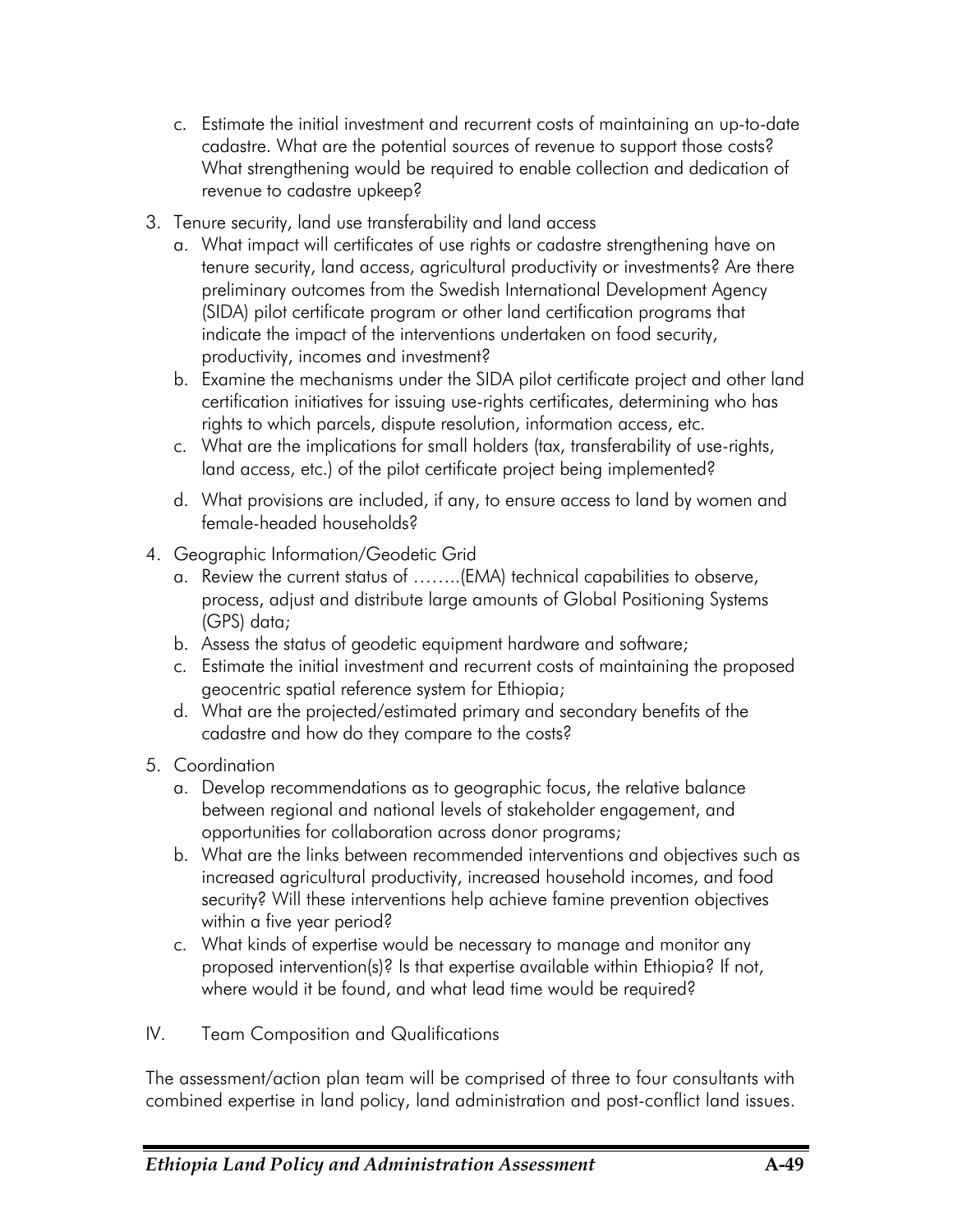There is considerable expertise in Ethiopia on land policy/land administration issues. The team should include one or more of these experts. A land specialist from USAID/Washington Bureau for Economic Growth, Agriculture and Trade (EGAT) will accompany the team and participate in the assessment and recommendations, though the output will be the responsibility of the contractor.

- 1) Senior land tenure security/land policy and legal frameworks specialist with experience in land and property issues of developing countries, with concentration in Africa. Experience in designing, implementing and evaluating USAID and other donor funded programs critical. (Team Leader)
- 2) Ethiopian land policy specialist with experience in institutional development and stake-holder dialogue, as well as in program work related to land policy in developing countries;
- 3) Land administration expert with experience in land administration systems, titling, registration and cadastral systems;
- 4) Geodetic specialist with experience in establishing and maintaining geocentric spatial reference systems (NOAA representative funded by invitational travel); Ethiopian agricultural economist with expertise in factor markets, land issues, food security and asset based livelihood strategies.
- 5) Geographic Information Systems Specialist, with experience in establishing and maintaining geo-referenced data systems at a local, national and international level to support mapping and improved land use planning and management (USGS representative funded by invitational travel).
- V. Time frame and Funding Levels

The assessment will be conducted over three weeks tentatively scheduled for January 2004. The team leader and one other team member will have an additional week to do the desk study; the team leader will have several additional days to complete final revisions to the report after receiving comments from USAID.

A geodetic specialist, from NOAH and a geographic information systems specialist from USGS will join the team. The remaining staff will be recruited through specialists in Ethiopia and internationally.

- VI. Deliverables
- **Desk study**

A desk study of existing literature, project documents on land and agricultural issues in Ethiopia and assessments including that of the recent famine prevention team. Relevant topics would include, but not be limited to land tenure security, land access, land policy and administration, small-holder issues related to factor markets. The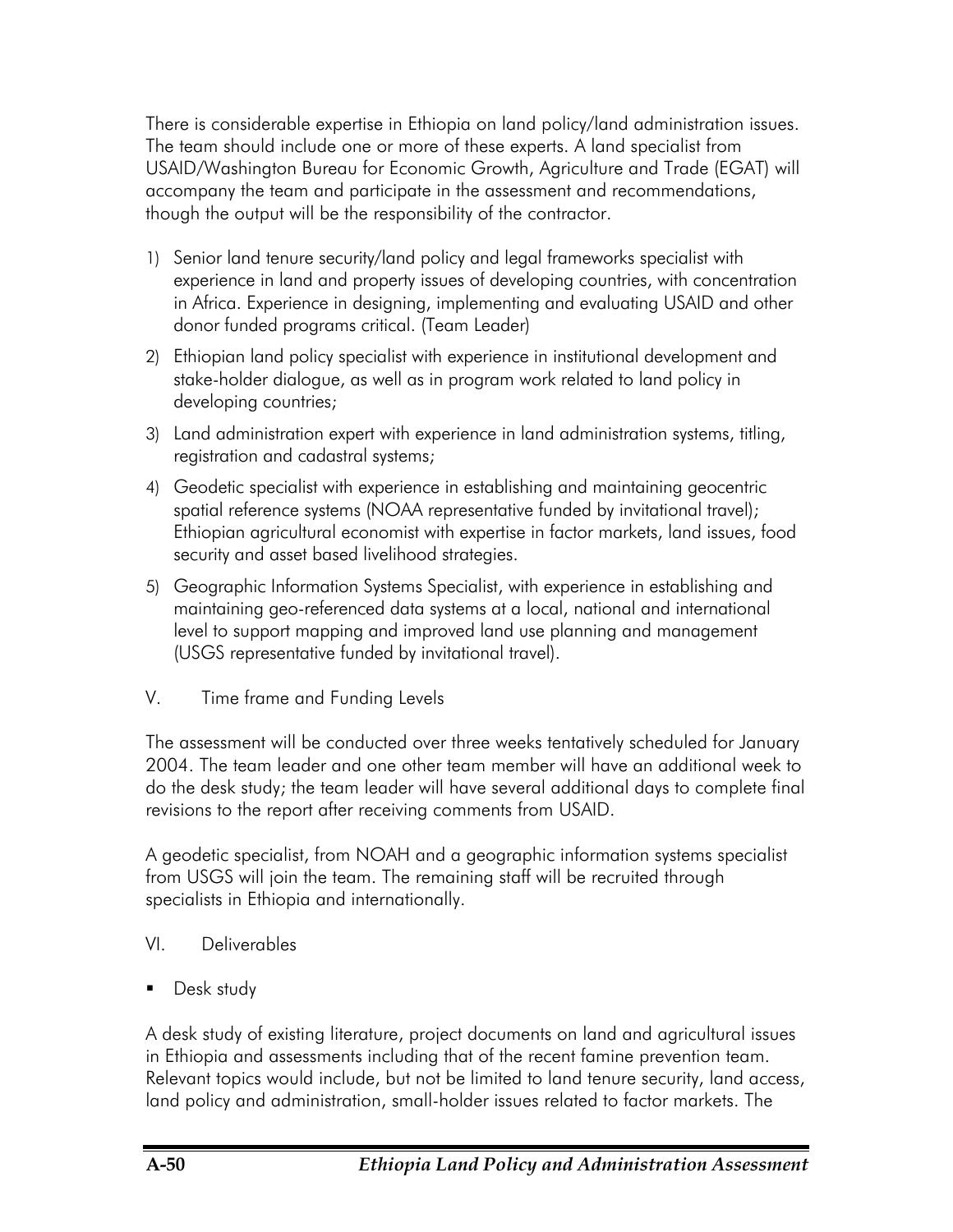desk study should review existing materials in light of the questions listed above. The resulting report should seek to clarify or refine the questions that will be explored during the course of fieldwork.

This report is due two weeks prior to initiation of fieldwork.

Final report

The final report will present a package of interventions to increase land tenure security as well as recommended sequencing and prioritization for these interventions. The final report will also include the findings, analytical answers to the questions outlined above, and any other insights and analysis that form the basis for the team's recommendations.

Prior to departure from the country, the team will de-brief the Mission as to their findings and recommendations. A draft report is due one week after completion of fieldwork. A final report will be expected one week after comments on the draft are received back from USAID.

### VII. Logistics

The contractor should arrange ground transportation and translation/interpretation services. Although the team will have access to USAID facilities for printing of documents, working space at the Mission is limited and computers are not available. The budget should allow covering short-term working space for the team. The Mission will provide administrative support to help the team schedule meetings.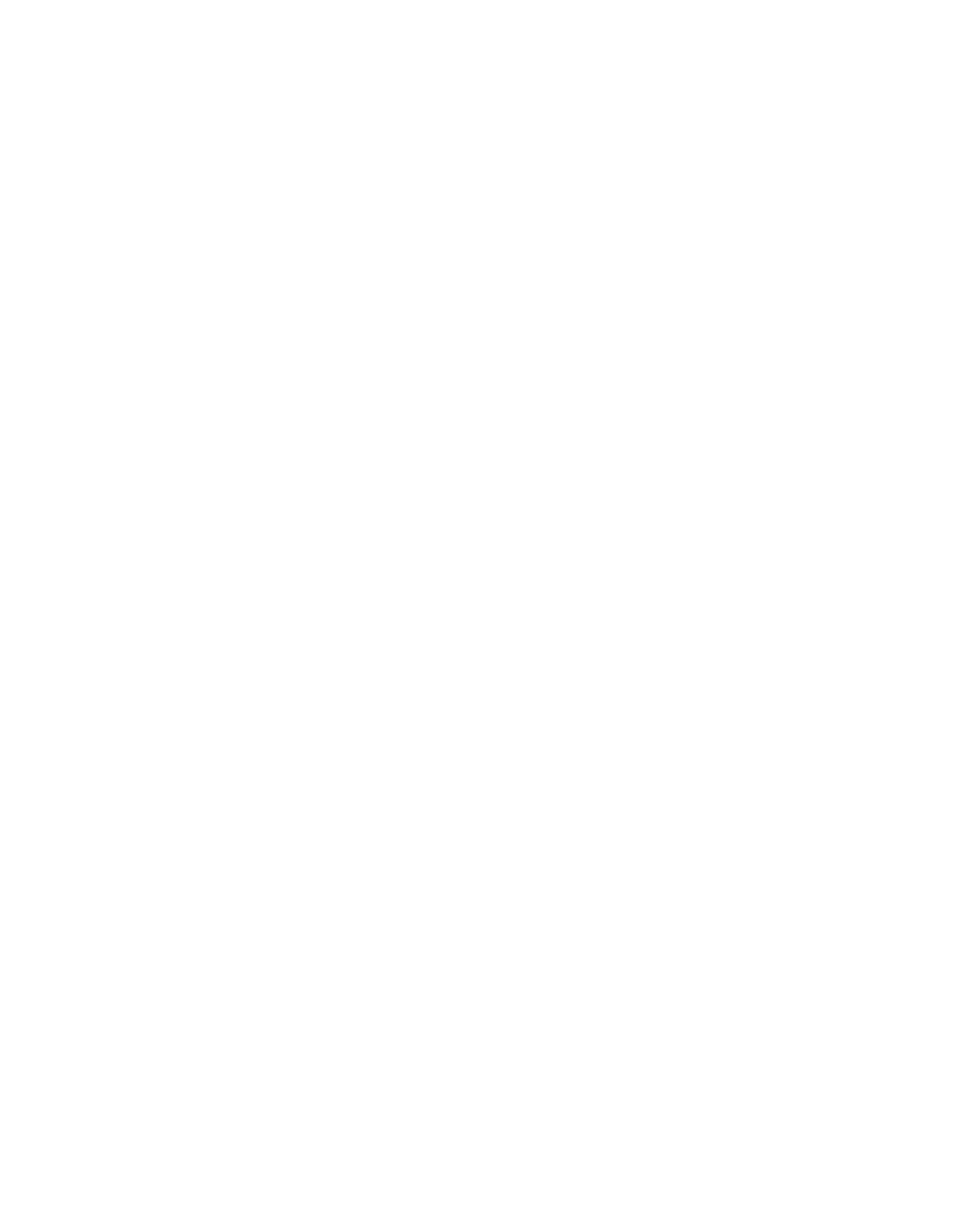# **Appendix F**

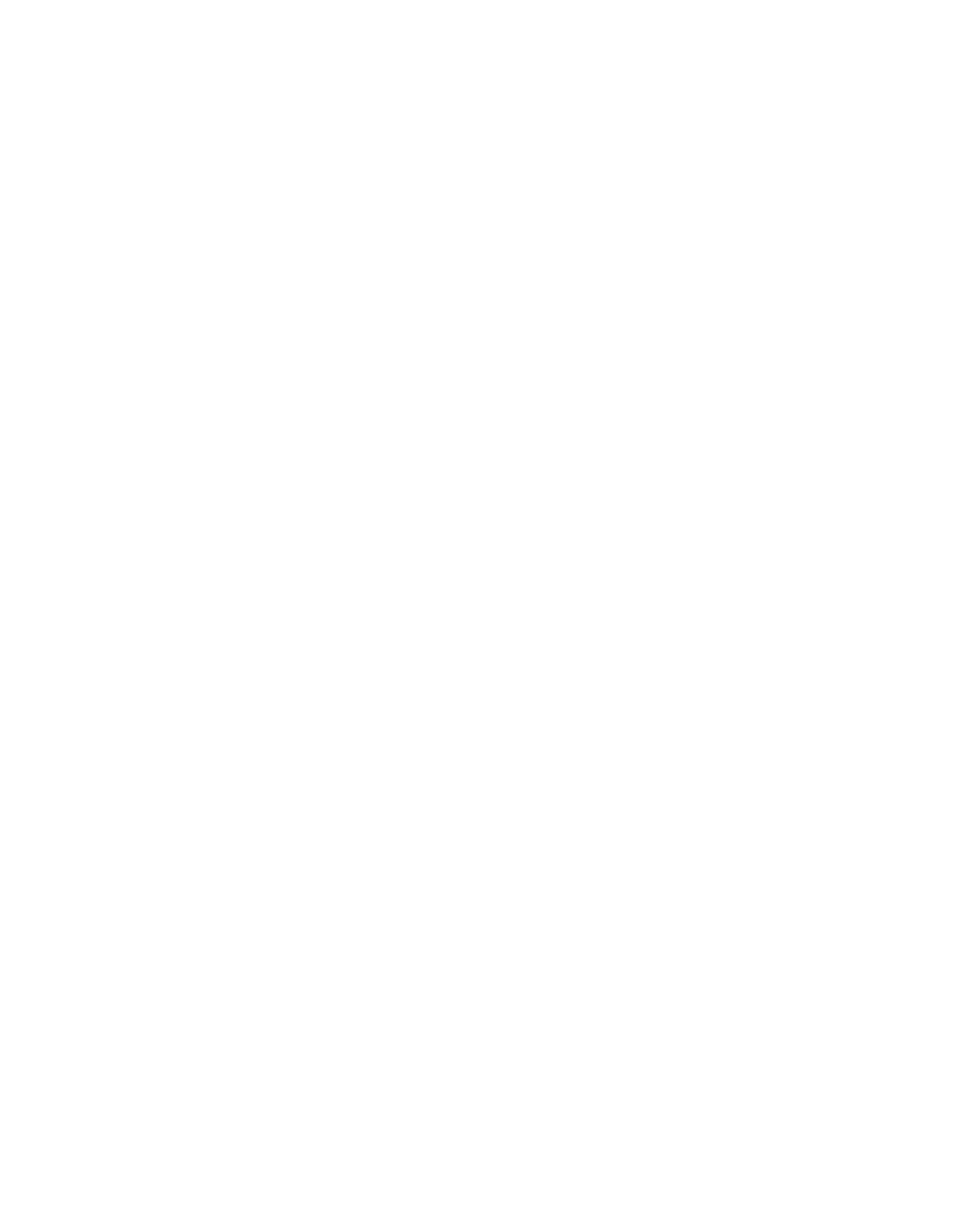# *Appendix F: Selected Bibliography*

African Development Bank, "Rural Land, Emerging Rental Land Markets, and Public Policy in Ethiopia," (date unknown).

Adal, Yigremew, "Land Redistribution and Female-headed Households: A Study in Two Rural Communities in Northwest Ethiopia," Forum for Social Studies Discussion Paper No. 5, November 2001.

Adal, Yigremew, "Review of Landholding Systems and Policies in Ethiopia under Different Regimes," Ethiopian Economic Association/Ethiopian Economic Policy Research Institute, Working Paper No. 5/2002.

Adal, Yigremew, "Rural Landholding Readjustment in West Gojjam, Amhara Region," in *Ethiopian Journal of Development Research*, Vol. 19, No. 2, October 1997, pp. 57-88.

Adal, Yigremew "Some Queries About the Debate on Land Tenure in Ethiopia," in Proceedings of the Tenth Annual Conference on the Ethiopian Economy, 3-5 November 2000; Demeke, Mulat and Tassew Woldcahnna (eds.), Addis Ababa, November 2001.

Addis Symposium, "Ethiopian Rural Land Tenure Policy Revisited," (author and date unknown)*.* 

Ahmed, Abdel Gafar M., Alamayehu Azeze, Mustafa Babikar, and Diress Tsegaye, "Post Drought Recovery Strategies among the Pastoral Households in the Horn of Africa: A Review," Development Research Report Series, No. 3, OSSREA, (date unknown).

Ahmed, M. M., S.K. Ehui, Berhanu Gebremedhin, S. Benin, and Amare Teklu, "Evolution and Technical Efficiency of Land Tenure Systems in Ethiopia," Socioeconomic Policy Research Working Paper No. 39, International Livestock Research Institute, 2002.

Amare, Yared, *et. al.*, "Food Security and Resource Access: A Final Report on the Community Assessments in South Wello and Oromiya Zones of Amhara Region," Ethiopia (BASIS), 2000.

Amhara National Regional State, "Guide for Investors," (author and date unknown).

Asfaw, Zergeye and Girma Tolossa, "Land Tenure Structure and Development: A Case Study of 10 Peasant Associations in Wara Jarso *Woreda*," GTZ, 1997.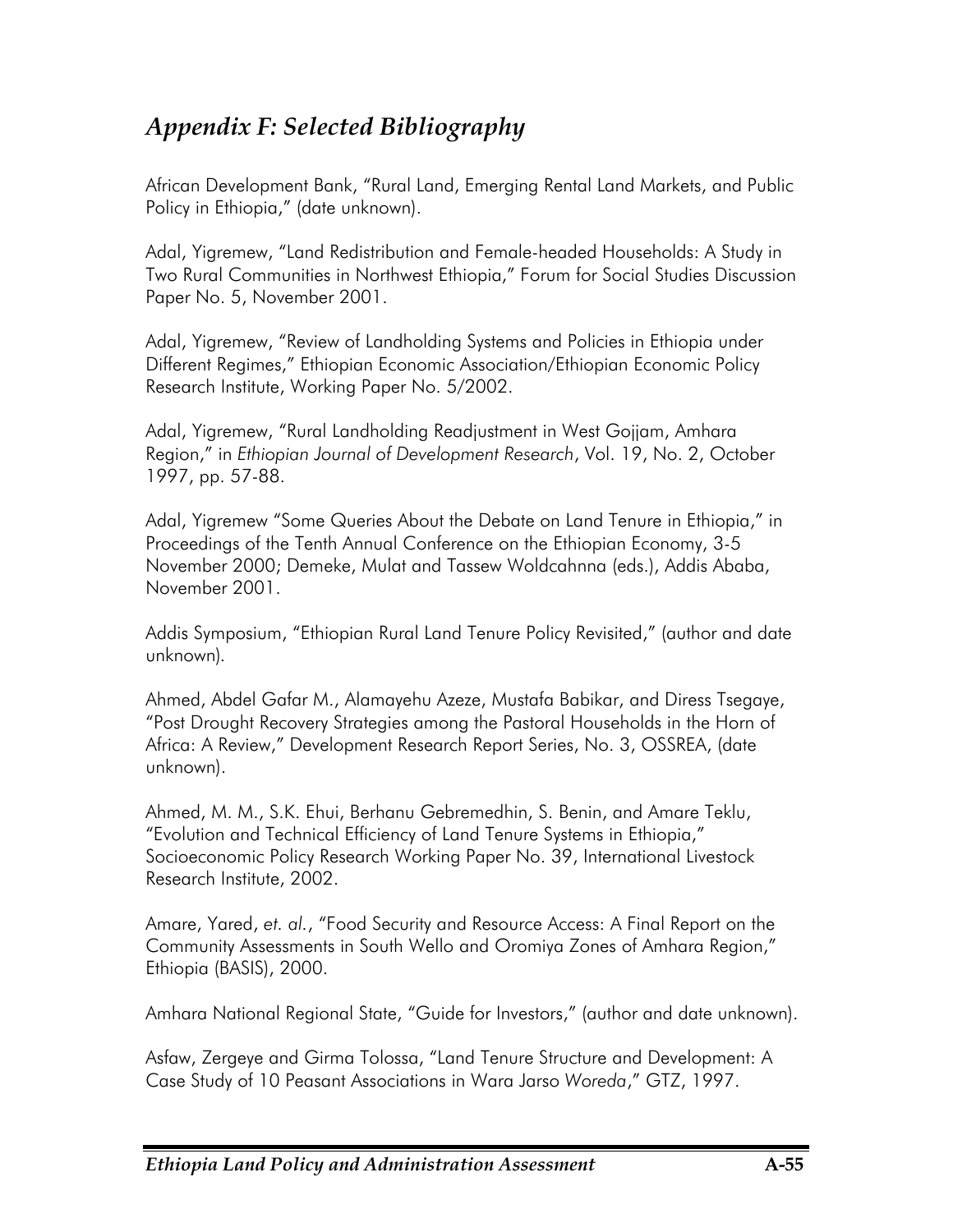Belay, Demissie, "Land Policy and Administration in Ethiopia: Recent Patterns and Problems," (date unknown).

"Benin, S. and J. Pender, "Impacts of Land Redistribution on Land Management and Productivity in the Ethiopian Highlands," Socioeconomic Policy Research Working Paper No. 43, International Livestock Research Institute, 2002.

Bruce, John, Allan Hoben, and Dessalegn Rahmato, "After the Derg: An Assessment of Rural Land Tenure Issues in Ethiopia," 1994.

Castro, A. Peter, "Social Capital, Assets and Responses to Drought: Preliminary Observations from Interviews: South Wello and Oromiya Zones, Amhara Region," Ethiopia, BASIS CRSP Greater Horn of Africa Program, Institute for Development Anthropology, September 2002.

Castro, A. Peter, Amare Yared, Yigremew Adal, and Degafa Teloso, "BASIS/IDR Community Assessments: Kebel Profiles," Parts I-IV, December 1999.

Debele, Berhanu, "Review of Land Distribution Procedures in Tigrai and Amhara Regions and Proposals for Study in Oromiya Region: Part 1—Review of Experiences," Land Use Planning and Resource Management Project in Oromiya Region, GTZ, March 1997.

Deininger, Klaus *et. al.*, "Tenure Security and Land-Related Investment: Evidence from Ethiopia," World Bank Policy Research Working Paper No. 2991, March 2003.

Deininger, Klaus *et. al.*, "Market and Nonmarket Transfers of Land in Ethiopia: Implications for Efficiency, Equity, and Nonfarm Development," World Bank Policy Research Working Paper No. 2992, March 2003.

Dercon, Stefan, "The Impact of Economic Reforms on Rural Households in Ethiopia," World Bank, April 2002.

Desta, Lakew, Menale Kassie, S.Benin, and J. Pender, "Land Degradation and Strategies for Sustainable Development in the Ethiopian Highlands: Amhara Region," Socioeconomic Policy Research Working Paper No. 32, International Livestock Research Institute and Amhara National Regional State Bureau of Agriculture, 2000.

Devereux, Stephen and Kay Sharp, "Is Poverty Really Falling in Rural Ethiopia?" (draft), paper presented at Staying Poor: Chronic Poverty and Development Policy conference, UK, April 2003.

Ethiopian Economic Association/Ethiopian Economic Policy Research Institute (EEA/EEPRI), "Land Tenure and Agricultural Development in Ethiopia," October 2002.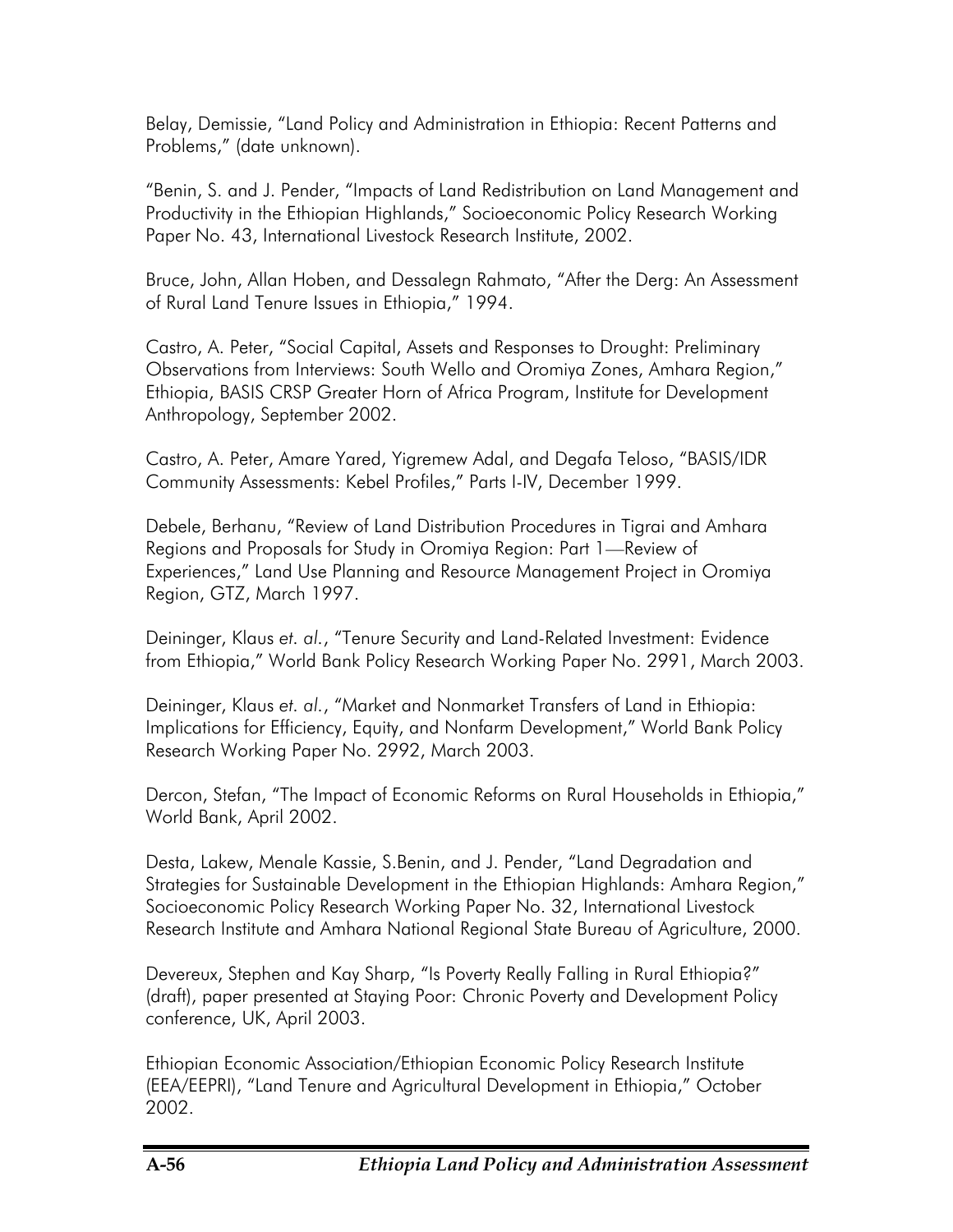"Famine Prevention in Ethiopia: Breaking the Cycle of Food Crises: Synopsis," (author and date unknown).

Federal Democratic Government of the Republic of Ethiopia, Ministry of Finance and Economic Development, "Ethiopia: Sustainable Development and Poverty Reduction Program," Addis Ababa, July 2002.

Federal Democratic Government of the Republic of Ethiopia, "Poverty Reduction Strategy," 2002.

Federal Democratic Government of the Republic of Ethiopia, Ministry of Information, Press and Audiovisual Department, "Rural Development Policies, Strategies and Instruments," Addis Ababa, November 2001.

Federal Democratic Government of the Republic of Ethiopia, Ministry of Agriculture: Natural Resources Management and Regulatory Department, "An Assessment on Institutional Capacity in Reference to Land Administration," Addis Ababa, June 1999.

Gaile, G., Tegegne Gebre Egziahber, and P. Little, "Market Functions and Linkages as Related to Food Security in South Wollo, Ethiopia: Preliminary Observations," Madison and Addis Ababa: BASIS Greater Horn of Africa Program and the Institute for Development Research, Addis Ababa University, 1999.

"Gender and Participation in Agricultural Development Planning: Lessons from Ethiopia," Women in Development Service, FAO, 1997.

Graefen, "Christian Brief Concept Paper on Land Reallocation in Oromiya Region," Land Use Planning and Resource Management Project in Oromiya Region (LUPO), GTZ, 1998.

Hammond, Laura and Bezaeit Dessalegn, "Safara: An Assessment of Current and Future Voluntary Resettlement in Ethiopia," Clark University, USAID/Ethiopia, September 2003.

Hoben, Allan, "Ethiopian Land Tenure Revisited: Continuity, Change and Contradictions," paper presented at Institute of Development Research Conference on Land Issues, April 2001.

Hoben, Allan, "Land Tenure Policy in Ethiopia: Issues for Small Holder Sustainable Agricultural Growth," World Bank, 1996.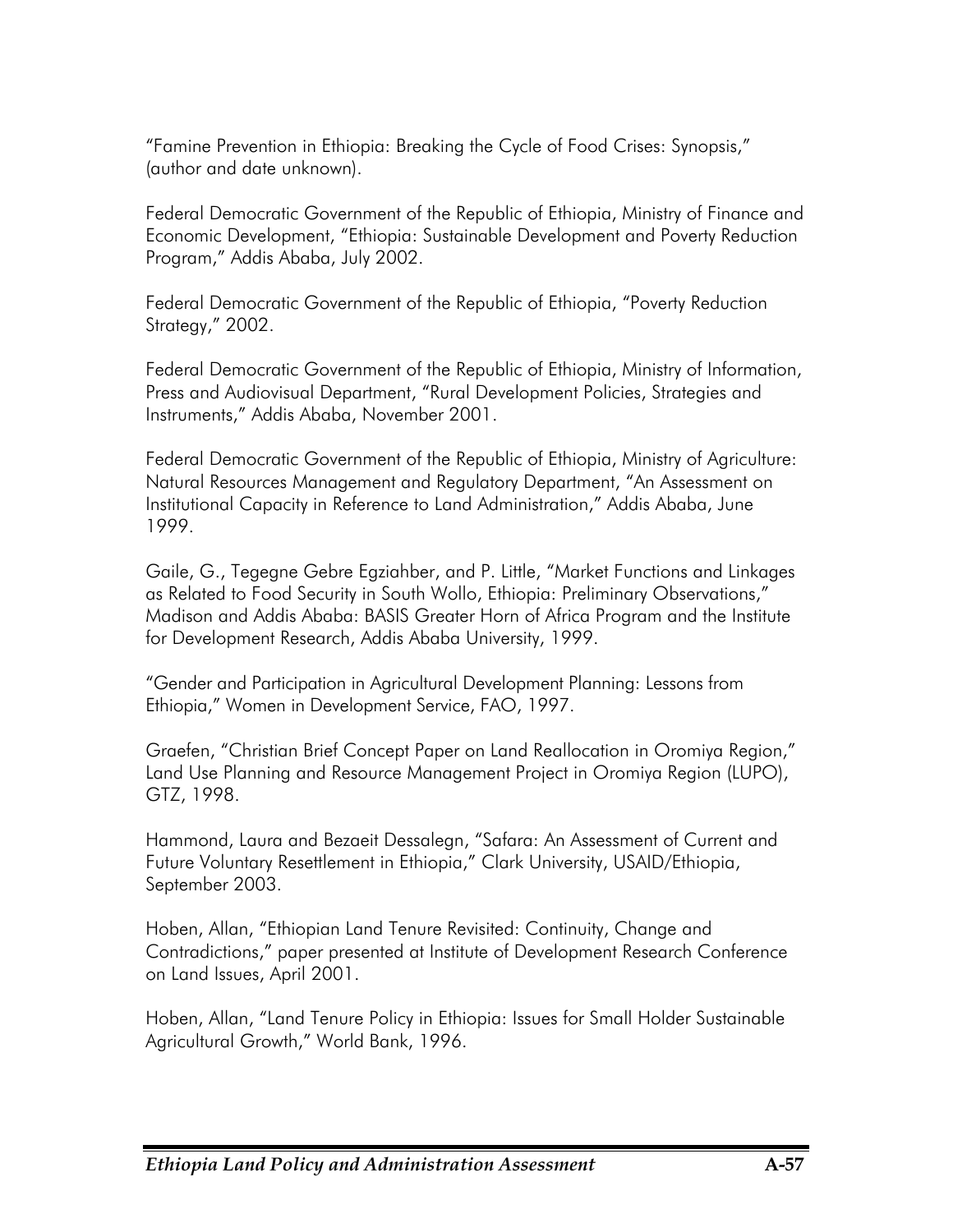Hoekema, Andre J., "Aspects of Legal Pluralism in the Federal Set-up of the Ethiopian State," in *Ethiopian Journal of Development Research*, Vol. 24, No. 2, October 2002.

Holden, Stein and Hailu Yohannes, "Land Redistribution, Tenure Insecurity, and Intensity of Production: A Study of Farm Households in Southern Ethiopia," CAPRi Working Paper No. 21, October 2001.

Kebede, Bereket, "Administrative Allocation, Lease Markets and Inequality in Land in Rural Ethiopia: 1995-1997," DSA Conference on Globalization and Development, University of Stratheclyde, Glasgow, September 2003.

Kebede, Bereket, "Land Tenure and Common Pool Resources in Rural Ethiopia: A Study Based on Fifteen States," African Development Bank, 2002.

Nega, Berhanu, Berhanu Adenew, and Semaul G/Sellasie, "Country Case Study: Ethiopia," GTZ, (date unknown).

Negatu, Workneh, Yared Amare, and Yigremew Adal (eds.), "Proceedings of the Workshop on Current Issues on Land Tenure in Ethiopia: Access, Food Production and Natural Resources Management," Institute of Development Research, Addis Ababa University, April 2001.

Negassa, Dejene, "Socioeconomic Responses of Peasant Households to Resource Pressures at Kamme, Bate, Oromiya Zones of Amhara Region," USAID/BASIS Horn of Africa Program/OSSREA, (date unknown).

Olana, Getachew, "Land Tenure Arrangements, Potential, and Problems in the LUPO Intervention Zones (North Shewa)," Land Use Planning and Resource Management Project in Oromiya Region (LUPO), GTZ, July 2000.

Pankhurst, Alula, "The Influence of State and Markets on Local Level Management of Natural Resources: Case Studies of Forests, Irrigation and Pasture Sites in South Wello," Ethiopia, June 2002.

Pankhurst, Alula, "Conflict Management over Contested Natural Resources: A Case Study of Pasture, Forest, and Irrigation in South Wello," Ethiopia, (date unknown).

Pender, John and Marcel Fafchamps, "Land Lease Markets and Agricultural Efficiency: Theory and Evidence from Ethiopia," International Food Policy Research Institute, Environment and Production Technology Division, September 2001.

Rahmato, Dessalegn (ed.), "Land Tenure and Land Policy in Ethiopia After the Derg," Working Paper on Ethiopian Development No. 3, University of Trondheim, Center for Environment and Development, October 1994.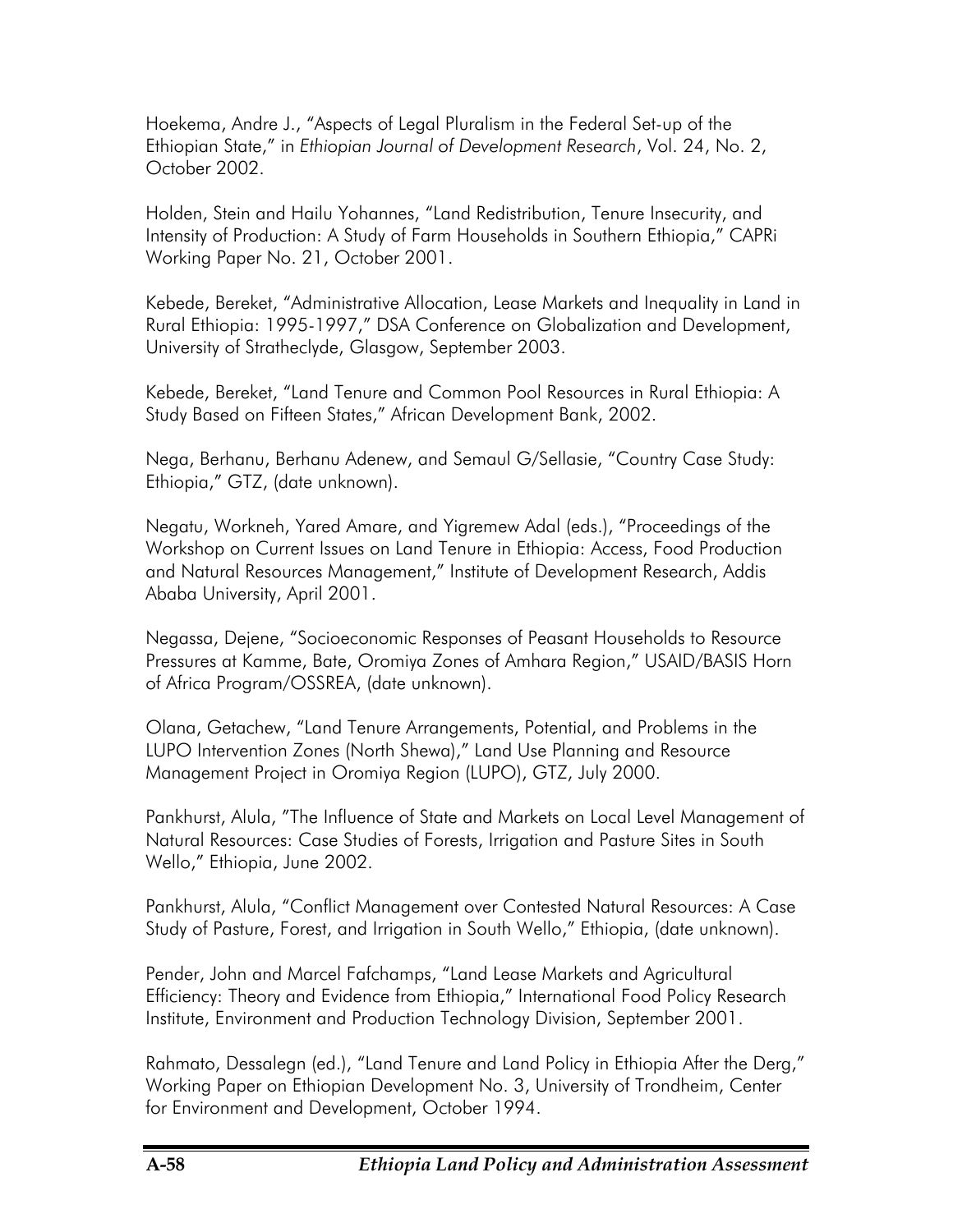Rahmato, Dessalegn, "Revisiting the Land Issues: Options for Change," *Economic Focus*, Vol. 2, No. 4, Ethiopian Economic Association, 1999.

"Securing Land Rights in Africa: Can Land Registration Serve the Poor," interim report of Mekele University Team, November 2003.

Shin, Michael E., "The Geographic Dimensions of Food Security in South Wello," September 2002.

Solomon, Abebe Haile and Mansberger Reinfried, "Land Policy, Urban-Rural Interaction, and Land Administration Differentiation in Ethiopia," (date unknown).

Stone, A. Priscilla, "Retrospective Accounts of Responses to Drought by Female- and Male-headed Households of Bati and Dessie Zuria *woredas*, South Wello and Oromiya Zones: Preliminary Field Report," unpublished draft prepared for USAID/BASIS-CRSP, 2002.

"Support to Environmental Protection and Land Administration and Use Agency, 2004-2007," (draft), SIDA-Amhara Rural Development Program (SARDP III), Bahir Dar, September 2003.

Tefera, Bezuayehu, Ayele Gezahegn, Yigezu Atnafe, M. A.Jabbar, and Paulos Dubale, "Nature and Causes of Land Degradation in the Oromiya Region: A Review," Socioeconomic Policy Research Working Paper No. 36, International Livestock Research Institute, Ethiopian Agricultural Research Organization and Oromiya Natural Resources Development and Environmental Protection Authority, 2002.

Teklu, Tesfaye, "Rural Lands And Evolving Tenure Arrangements In Ethiopia: Issues, Evidences And Policies," FSS Discussion Paper No. 10, May 2003.

Teklu,Tesfaye and Adugna Lemi, "Factors Affecting Entry and Intensity in Informal Rental Land Markets in Southern Ethiopian Highlands," (date unknown).

USAID, "Amhara National Regional State Food Security Research Assessment Report," 2000.

Woldegiogis, Original, "Gender and Land Access in Ethiopia," International Food and Policy Research Institute, Land Tenure Center, University of Wisconsin, August 1999.

Wole, Solomon, "Some Issues on Industrialization Strategy," in Proceedings of the Tenth Annual Conference on the Ethiopian Economy, 3-5 November 2000, Demeke, Mulat and Tassew Woldcahnna (eds.), Addis Ababa, November 2001.